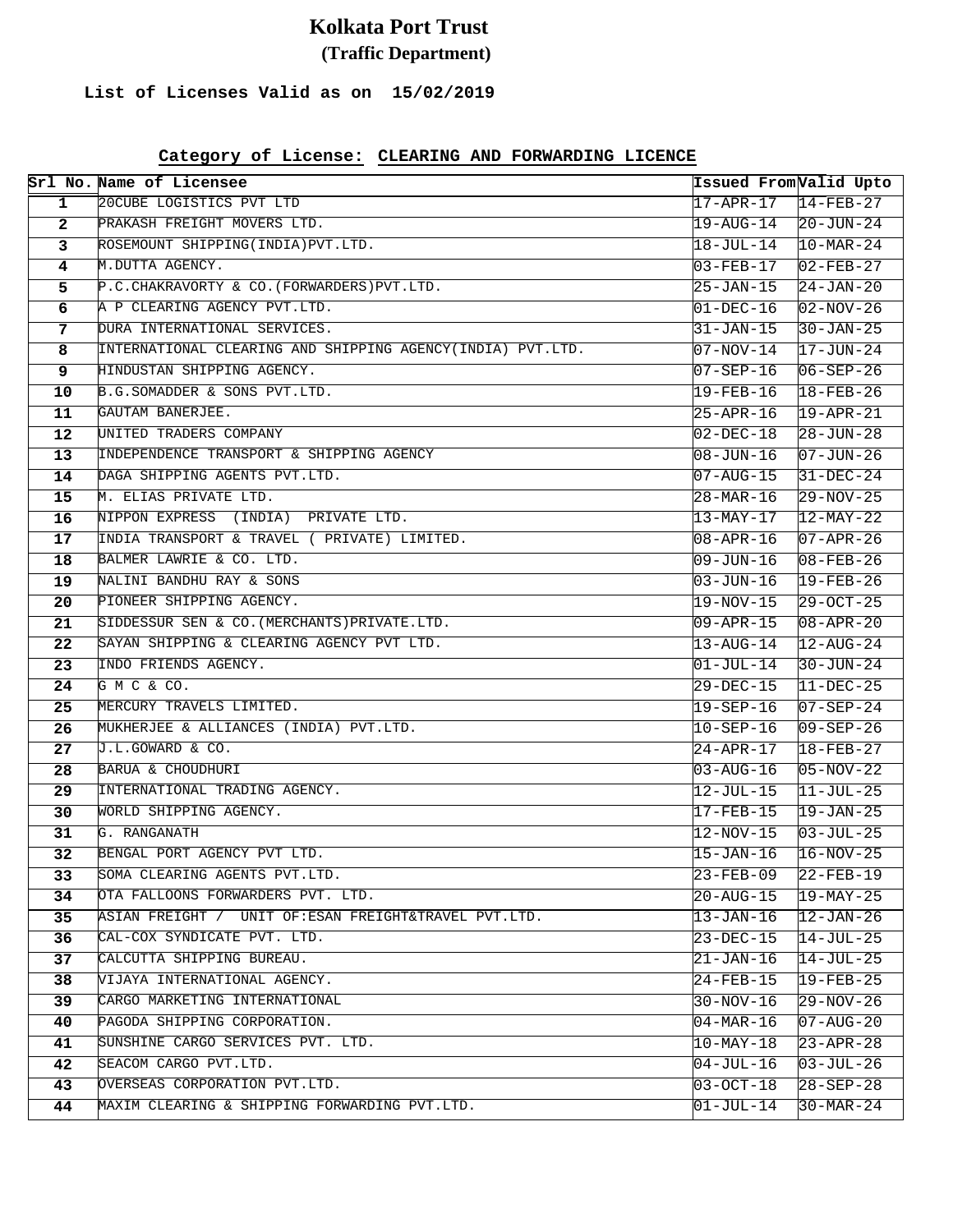|          | Srl No. Name of Licensee                                            | Issued From Valid Upto              |                          |
|----------|---------------------------------------------------------------------|-------------------------------------|--------------------------|
| 45       | MON-AMI SHIPPING AGENCY.                                            | $16 - JUL - 14$                     | $08 - JUL - 24$          |
| 46       | SAI INTERNATIONAL                                                   | $05 - FEB - 14$                     | $15 - AUG - 23$          |
| 47       | BOXCO LOGISTICS INDIA PVT LTD                                       | 28-FEB-14                           | $31 - JAN - 23$          |
| 48       | DEB E.I.SHIPPING AGENCY PRIVATE LIMITED                             | 21-FEB-14                           | $10-FEB-24$              |
| 49       | SKB SHIPPING & LOGISTICS PVT. LTD.                                  | $01 - APR - 14$                     | $10 - APR - 23$          |
| 50       | KHEMKA SHIPPING AGENCY.                                             | $11 - APR - 14$                     | $28 - JAN - 24$          |
| 51       | SUMANA SHIPPING AGENCY                                              | 17-APR-14                           | $06 - FEB - 23$          |
| 52       | BLACKER & CO, PVT. LTD.                                             | 13-MAY-15                           | $06 - AUG - 24$          |
| 53       | CAPRICORN LOGISTICS PVT. LTD.                                       | $05 - JUN - 14$                     | $04-MAY-19$              |
| 54       | ANCHORAGE SHIPPING                                                  | $04 - \text{MAR} - 16$              | $29 - JAN - 26$          |
| 55       | CORE FREIGHT FORWARDERS PVT. LTD (SURRENDERED ON 15.9.15)           | $02 - JUL - 14$                     | $02 - JAN - 24$          |
| 56       | SBSS LOGISTICS PRIVATE LIMITED                                      | $24 - JUL - 14$                     | $03 - JUL - 24$          |
| 57       | FOREVER LOGISTICS SOLUTIONS PVT. LTD.                               | $19 - \text{AUG} - 18$              | $18 - \text{AUG} - 23$   |
| 58       | SASA CHAKRA LOGISTICS PVT. LTD.                                     | $22 - \text{AUG} - 14$              | $16 - \text{AUG} - 24$   |
| 59       | D.K. SHIPPING AGENCY                                                | $16 - SEP - 14$                     | $28 - JAN - 24$          |
| 60       | EXIM LOGISTICS PVT.LTD.                                             | 30-SEP-14                           | $24 - SEP - 19$          |
| 61       | J.C.BANERJEE & SONS.                                                | $27 - OCT - 14$                     | $16 - OCT - 19$          |
| 62       | GLOBAL ENTERPRISE                                                   | $29 - OCT - 14$                     | $26 - OCT - 24$          |
| 63       | GRANADA AIR SERVICES PVT.LTD.                                       | 11-JUN-10                           | $17 - \text{MAX} - 20$   |
| 64       | SHUVAM ENTERPRISES.                                                 | $29 - JUN - 10$                     | $21 - JUN - 20$          |
| 65       | J.D. IMPEX.                                                         | 12-JUL-10                           | $24 - JUN - 20$          |
| 66       | D.S.CARGO AGENCY.                                                   | $05 - OCT - 10$                     | $09 - \text{MAR} - 19$   |
| 67       | B.M.LOGISTICS. (CANCELLED & RECONSTITUTED)                          | 23-DEC-10                           | $09 - DEC - 20$          |
| 68       | SUNRICH LOGISTICS PVT.LTD.                                          | 01-JAN-17                           | $31-DEC-26$              |
| 69       | IMPRESSIVE CARGO LOGISTICS.                                         | $04 - \text{MAR} - 11$              | $30 - JAN - 21$          |
| 70       | OMSAI SHIPPING & CLEARING AGENCY PVT.LTD.                           | $\overline{11-MAR-11}$              | $30 - JAN - 21$          |
| 71       | JYOTI ENTERPRISES.                                                  | 08-APR-11                           | $31-MAR-21$              |
| 72       | GLOBAL DIMENSIONS PVT.LTD.                                          | $11 - APR-11$                       | $31-MAR-21$              |
| 73       | MASUM AGENCIES PVT.LTD.                                             | $11 - APR - 11$                     | $31-MAR-21$              |
| 74       | TRANS LOG-SHIP PVT.LTD.                                             | 20-APR-11                           | $31-MAR-21$              |
| 75       | SEA KING AGENCIES<br>SAFE EXPRESS LIMITED.                          | $25 - APR - 16$                     | $31-MAR-21$              |
| 76       |                                                                     | 06-JUN-11                           | $31-MAR-21$              |
| 77<br>78 | UKG ASSOCIATES PVT.LTD.<br>SHREE BALAJI SHIPPING & CLEARING AGENCY. | $ 12 - MAX - 11 $                   | 31-MAR-21                |
| 79       | DEB SILPI VISWAKARMA ENTERPRISE.                                    | 18-MAY-11<br>30-MAY-16              | 07-APR-21                |
| 80       | MODERN CLEARING COMPANY.                                            | $\overline{07 - JUN - 11}$          | 29-APR-21<br>$31-MAR-21$ |
| 81       | RG CARGO SERVICES PVT.LTD.                                          |                                     | $12 - \text{MAR} - 24$   |
| 82       | NATIONAL AGENCY.                                                    | $20 - \text{MAR} - 14$<br>23-JUN-11 | $31-MAR-21$              |
| 83       | MALLICK CLEARING AGENCY.                                            | 29-JUN-11                           | $07 - APR - 21$          |
| 84       | S.S.LOGISTICS.                                                      | 01-JUL-11                           | $07 - APR - 21$          |
| 85       | TIGER LOGISTICS (INDIA) LTD.                                        | 30-JAN-17                           | $07 - SEP - 26$          |
| 86       | ISHAAN INTERNATIONAL.                                               | $05 - SEP - 16$                     | 07-AUG-21                |
| 87       | A.V.GLOBAL CORPORATION PVT.LTD.                                     | 22-MAY-15                           | $05 - MAX - 25$          |
| 88       | SADGURU FORWARDERS PVT.LTD.                                         | $23 - NOV - 16$                     | $31-MAR-21$              |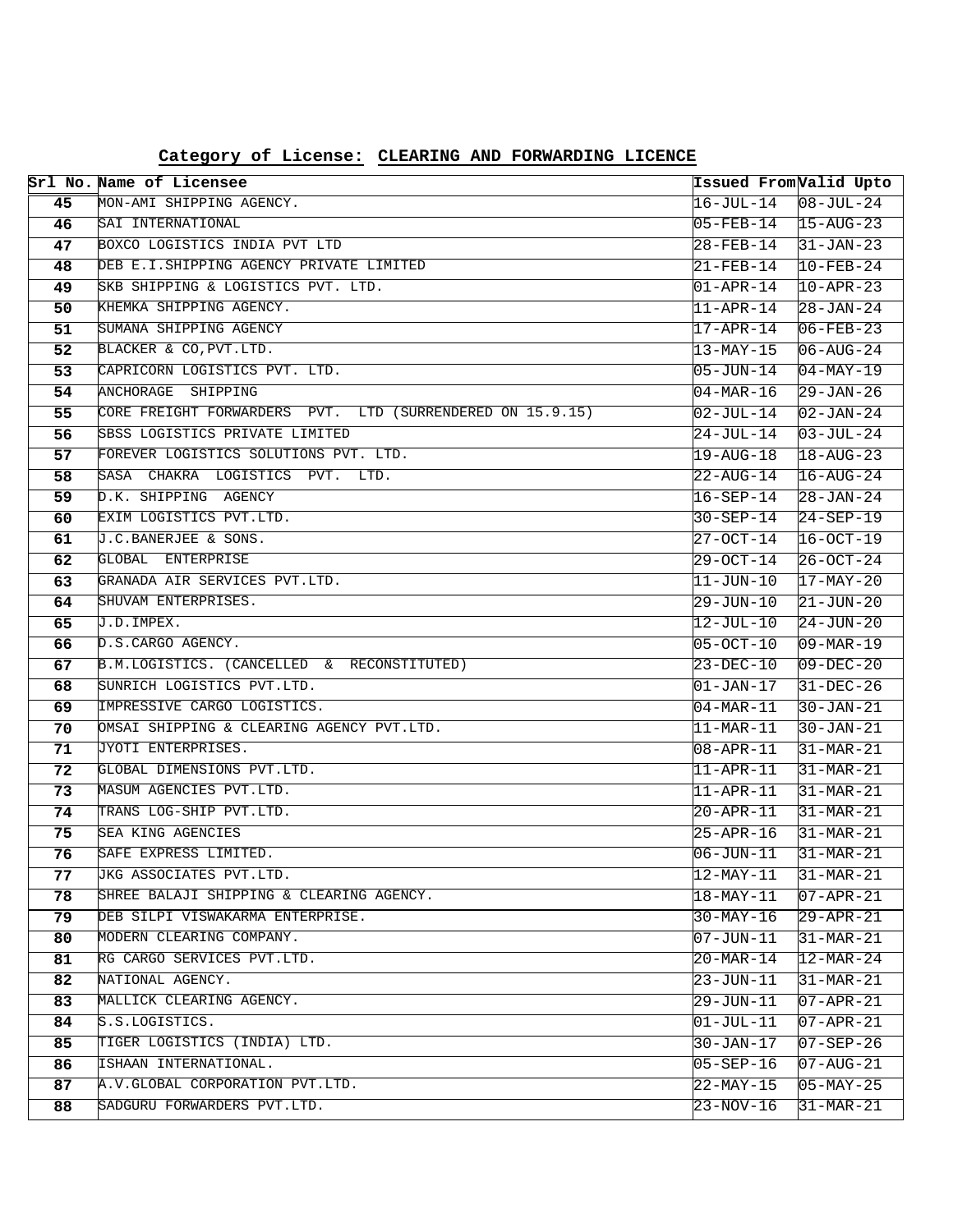| Category of License: CLEARING AND FORWARDING LICENCE |  |  |  |  |
|------------------------------------------------------|--|--|--|--|
|------------------------------------------------------|--|--|--|--|

|            | Srl No. Name of Licensee                                                      | Issued FromValid Upto               |                                    |
|------------|-------------------------------------------------------------------------------|-------------------------------------|------------------------------------|
| 89         | SAILA SHIPPING & LOGISTICS SERVICES.                                          | 24-JAN-12                           | $ 05 - JAN - 22 $                  |
| 90         | ITT SHIPPING (PRIVATE) LIMITED.                                               | 27-JAN-12                           | $09-0CT-21$                        |
| 91         | BEHAG OVERSEAS.                                                               | 24-FEB-12                           | $30-NOV-21$                        |
| 92         | R.D.R.CLEARING AGENT.                                                         | $05 - \text{MAR} - 12$              | $09 - SEP - 21$                    |
| 93         | KERRY INDEV LOGISTICS PRIVATE LIMITED.                                        | $28 - OCT - 14$                     | $16 - \text{AUG} - 24$             |
| 94         | CJ DARCL LOGISTICS LTD.                                                       | 10-JUL-12                           | $10 - JAN - 22$                    |
| 95         | ZION EXPRESS CARGO PVT.LTD.                                                   | 28-APR-14                           | $31 - \text{MAR} - 24$             |
| 96         | BEEKEYEN FREIGHT SERVICES (P) LTD.                                            | 22-MAY-14                           | $27 - JAN - 24$                    |
| 97         | FOREVER LOGISTICS SOLUTIONS. (CANCELLED & RECONSTITUTED )                     | 19-SEP-12                           | $19 - \text{AUG} - 21$             |
| 98         | JAISWAL IMPORT CARGO SERVICES LIMITED.                                        | 21-SEP-12                           | $18 - \text{MAX} - 21$             |
| 99         | PROTOCOL LOGISTICS PVT.LTD.                                                   | 02-JAN-17                           | $31 - DEC - 26$                    |
| 100        | MERICO LOGISTICS PRIVATE LIMITED.                                             | 31-OCT-12                           | 22-JUL-22                          |
| 101        | HEADWAY CLEARING & FORWARDING AGENCY.                                         | $08 - OCT - 17$                     | $07 - OCT - 22$                    |
| 102        | EXPRESS GLOBAL LOGISTICS PVT LTD.                                             | $01 - JAN-17$                       | 27-DEC-20                          |
| 103        | HINDUSTAN LOGISTIC SHIPPING AGENCY.                                           | 24-DEC-12                           | 09-OCT-21                          |
| 104        | PBN LOGISTICS.                                                                | 03-JAN-13                           | 07-OCT-22                          |
| 105        | KUSHAGRA SHIPPING AGENCY.                                                     | 30-JAN-13                           | $20-DEC-22$                        |
| 106        | SEALAND LOGISTICS INDIA SERVICES PVT.LTD                                      | $\overline{11-MAR-13}$              | $20 - NOV - 22$                    |
| 107        | K.M.PAL C & F AGENCY.                                                         | 19-MAR-13                           | $15 - JAN - 23$                    |
| 108        | UNIMAC C & F AGENCY PRIVATE LIMITED.                                          | 22-MAR-13                           | $03 - DEC - 22$                    |
| 109        | APOLLO FIEGE INTEGRATED LOGISTICS PVT.LTD.                                    | $03 - APR - 13$                     | $11-FEB-23$                        |
| 110        | CARGO PLACEMENT SERVICES & AGENCIES PVT.LTD.                                  | $05 - APR - 13$                     | $21 - OCT - 22$                    |
| 111        | SEASHELL LOGISTICS PVT.LTD.                                                   | $14$ -MAY-13                        | 13-OCT-20                          |
| 112        | TRACK CARGO PVT.LTD.                                                          | 24-APR-18                           | $27 - NOV - 22$                    |
| 113        | THE' INDIA FIRST'LOGISTICS CO.                                                | 01-JUL-13                           | $17 - JUN - 23$                    |
| 114        | PASHUPATI SHIPPING AGENCY (P) LTD.                                            | $02 - \text{AUG} - 13$              | $ 11-MAR-23 $                      |
| 115        | NIRUPAM ENTERPRISE.                                                           | 19-AUG-13                           | $14 - NOV - 20$                    |
| 116        | JAYJAYEM SHIPPING AND LOGISTICS PRIVATE .LIMITED.                             | 19-MAY-15                           | $10 - DEC - 24$                    |
| 117        | V-TECH LOGISTICS                                                              | $03 - DEC - 13$                     | $08 - OCT - 22$                    |
| 118        | FIL LOGISTICS PVT.LTD.                                                        | 29-NOV-13                           | 15-SEP-23                          |
| 119        | M/S.PARBATI AIR TRANSPORT AGENCY                                              | 21-JAN-14                           | $07 - JUL - 23$                    |
| 120        | RIPLEY & CO. STEVEDORING & HANDLING PVT. LTD.                                 | $07 - FEB - 14$                     | 14-JAN-24                          |
| 121        | UNIQUE LOGISTICS                                                              | 25-SEP-18                           | $06 - SEP - 23$                    |
| 122        | MODERN SHIPPING & CLEARING AGENCY<br>TOTAL SEA-LAND LOGISTICS PRIVATE LIMITED | 10-MAY-18                           | 30-APR-27                          |
| 123<br>124 | ASIM KUMAR CHATTERJEE & CO.                                                   | $25 - JAN - 19$<br>$17 - JAN - 18$  | $22 - JAN - 28$<br>$15 - JAN - 23$ |
|            | SSS SAI FORWARDERS                                                            |                                     |                                    |
| 125        | UJWAL INTERNATIONAL                                                           | $18 - JAN - 18$                     | $31 - JUL - 27$<br>104-JAN-23      |
| 126<br>127 | J.B.SHIPPING AGENCY                                                           | 25-JAN-18<br>$09 - \text{MAR} - 18$ |                                    |
| 128        | VARDAAN SHIPPING                                                              | $19 - \text{MAR} - 18$              | 13-DEC-22<br>28-DEC-27             |
| 129        | POPULAR SHIPPING AGENCY                                                       | $22 - \text{MAR} - 18$              | $ 07 - JAN - 28 $                  |
| 130        | BCM CLEARING & LOGISTICS LLP                                                  | 24-DEC-18                           | $06 - SEP - 28$                    |
| 131        | JAL PARIVAHAN SHIPPING SERVICESS                                              | $07 - NOV - 17$                     | 25-OCT-27                          |
| 132        | K P S LOGISTICS                                                               | $10 - JAN-19$                       | $12 - SEP - 28$                    |
|            |                                                                               |                                     |                                    |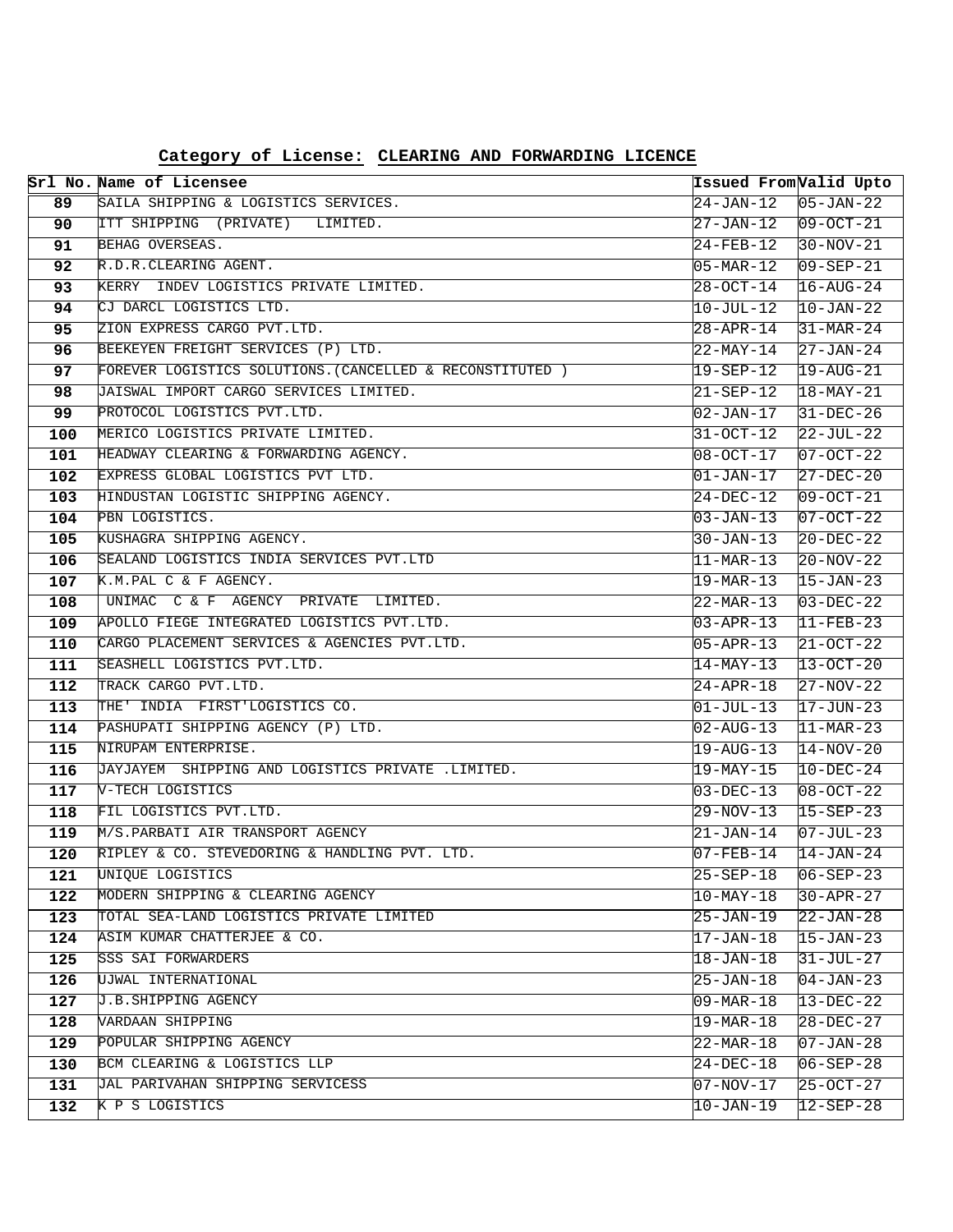|            | Srl No. Name of Licensee                                                   | Issued FromValid Upto  |                                           |
|------------|----------------------------------------------------------------------------|------------------------|-------------------------------------------|
| 133        | K P S LOGISTICS                                                            | $03-DEC-18$            | $ 12 - SEP - 28 $                         |
| 134        | STREAM LINE LOGISTICS PRIVATE LIMITED                                      | 04-FEB-19              | $ 28 - JAN - 24 $                         |
| 135        | CHATURBHUJ CLEARING AGENCY                                                 | 12-JUN-18              | $09 - \text{MAX} - 28$                    |
| 136        | GAUTAM SHIPPING AGENCY                                                     | 24-JUL-18              | $12 - JUL - 23$                           |
| 137        | SDLS LOGISTICS PRIVATE LIMITED                                             | 30-JUL-18              | $21 - JUN - 28$                           |
| 138        | PMI LOGISTICS                                                              | 09-AUG-18              | $25-MAY-27$                               |
| 139        | SRD CLEARING AGENTS PVT. LTD.                                              | 29-NOV-18              | $19 - JUL - 28$                           |
| 140        | RUDRA CARGO SERVICES                                                       | 18-DEC-18              | $17 - DEC - 23$                           |
| 141        | LIBERTY HIGHRISE PRIVATE LIMITED                                           | $12 - SEP - 18$        | $17 - JAN - 28$                           |
| 142        | SHRESTHA SHIPPING AND LOGISTICS (OPC) PVT. LTD.                            | 11-SEP-18              | $11 - APR - 28$                           |
| 143        | CARGOMEN LOGISTICS (INDIA) PVT. LTD.                                       | $30 - OCT - 18$        | $17 - JAN - 28$                           |
| 144        | JYOTI CUSTOMS BROKER SERVICES PVT. LTD.                                    | 14-FEB-18              | $22-MAY-27$                               |
| 145        | TKM GLOBAL LOGISTICS LIMITED                                               | 10-APR-18              | $29 - NOV - 26$                           |
| 146        | CARE CLEARING HOUSE PVT. LTD.                                              | 10-APR-18              | $11-DEC-27$                               |
| 147        | IWW LOGISTICS PRIVATE LTD                                                  | 21-AUG-18              | $10 - \text{AUG} - 27$                    |
| 148        | SUKANYA AGENCY                                                             | 06-FEB-19              | $19 - DEC - 28$                           |
| 149        | GEETANJALI SHIPPING & CLEARING                                             | 08-FEB-19              | $14 - JAN - 24$                           |
| 150        | OCEAN SHIPPING & CLEARING AGENCY                                           | 15-SEP-18              | $09 - JAN - 24$                           |
| 151        | MULTI FORWARDERS PVT.LTD.                                                  | 10-SEP-18              | $28 - JUN - 28$                           |
| 152        | KRISHNA SHIPPING AGENCY.                                                   | 06-SEP-18              | $20 - JUN - 24$                           |
| 153        | SINHA SHIPPING AGENCY.                                                     | 07-AUG-18              | $28 - JUN - 28$                           |
| 154        | EXIM INDIA TRADE AGENCIES.                                                 | 07-APR-18              | $06 - APR - 28$                           |
| 155        | BAID SHIPPING AGENCY                                                       | 07-APR-17              | $01 - APR - 27$                           |
| 156        | BAID INTERNATIONAL SERVICES.                                               | 07-APR-17              | $01 - APR - 27$                           |
| 157        | SREEGAYATRI.                                                               | 05-APR-16              | $13 - NOV - 25$                           |
| 158        | EASTERN CLEARING & FORWARDING AGENCY PVT.LTD.                              | 11-OCT-18              | $09 - JUL - 28$                           |
| 159        | SPECIALISED SHIP AND CARGO HANDLING AGENCY PVT. LTD.                       | 03-JUL-14              | $27 - JUN - 19$                           |
| 160        | S.R.SALES AGENCY<br>QUATRO GLOBAL CARGO LOGISTICS PVT. LTD.                | 23-JUL-17              | $22$ -JUL-27                              |
| 161        |                                                                            | $03 - DEC - 18$        | $20 - SEP - 28$                           |
| 162<br>163 | KYC CARGO SERVICES PVT.LTD.<br>HARIDASS CHUNDER (CLEARING AGENTS) PVT LTD. | 03-MAR-18              | $02 - \text{MAR} - 20$                    |
| 164        | BAID ORGANISATION PVT.LTD.                                                 | 26-MAY-17<br>22-AUG-17 | $25 - FEB - 27$<br>$20 - \text{AUG} - 27$ |
| 165        | S. N. M. AGENCY                                                            | 21-APR-17              | $ 20 - APR - 27$                          |
| 166        | P.G.MODAK & SONS.                                                          | 26-MAR-16              | $25 - MAR - 21$                           |
| 167        | P.D. PRASAD & SONS PVT. LTD.                                               | 09-MAY-15              | $ 08 - MAX - 25$                          |
| 168        | SUPARNA TRADING AGENCY                                                     | 26-AUG-16              | $25 - \text{AUG} - 26$                    |
| 169        | S .K . KANJILAL.                                                           | 17-MAY-16              | $16 - \text{MAX} - 26$                    |
| 170        | <b>EASTERN CARRIERS</b>                                                    | 15-MAY-17              | 14-MAY-27                                 |
| 171        | KHANNA & CO.CLG. AGENCY (P) LTD.                                           | 13-OCT-16              | 27-SEP-26                                 |
| 172        | G.C.SEN AGENCY.                                                            | 30-DEC-16              | 29-DEC-26                                 |
| 173        | GLOBAL ( C & F ) AGENTS. (RECONSTITUTED)                                   | 01-JAN-17              | $31 - DEC - 21$                           |
| 174        | GOODHOPE CLEARING & FORWARDING PVT. LTD.                                   | 05-AUG-15              | 04-AUG-25                                 |
| 175        | CONFEDERATION OVERSEAS CLEARING                                            | 30-MAR-17              | $14 - \text{MAR} - 27$                    |
| 176        | UNITED CUSTOMS HOUSE AGENCY PVT. LTD                                       | 15-MAR-17              | $14 - \text{MAR} - 27$                    |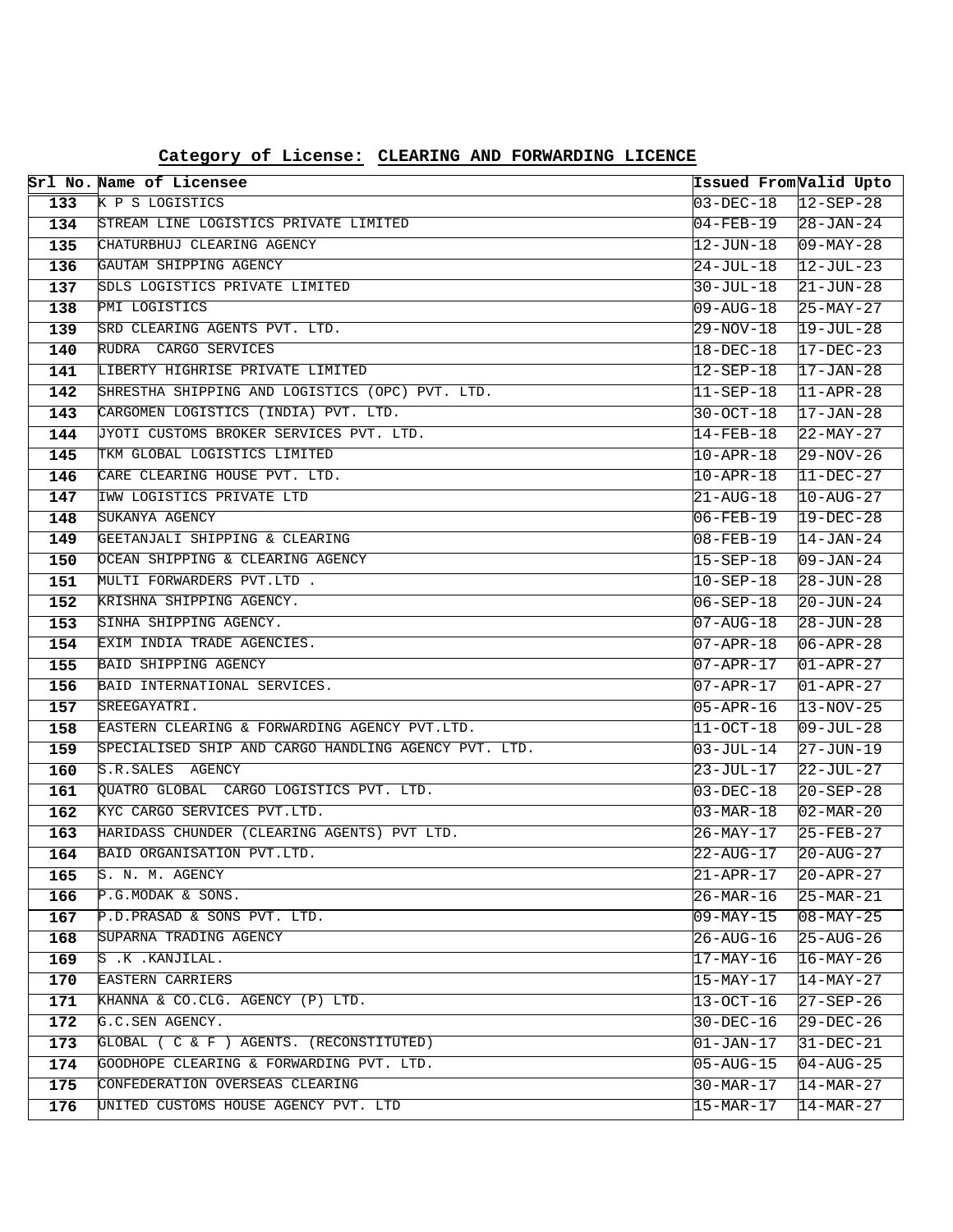|            | Srl No. Name of Licensee                                     | Issued FromValid Upto              |                                     |
|------------|--------------------------------------------------------------|------------------------------------|-------------------------------------|
| 177        | BISWAS ENTERPRISE.                                           | 23-NOV-16                          | $05 - JUL - 20$                     |
| 178        | CONTINENTAL CARRIERS PVT.LTD.                                | 21-NOV-14                          | $30 - JUN - 24$                     |
| 179        | RAMSON LOGISTICS PVT.LTD.                                    | $12 - JUN - 16$                    | $11 - JUN - 26$                     |
| 180        | UT WORLDEWIDE (INDIA) PVT.LTD.                               | $17 - FEB - 17$                    | $27 - JUN - 26$                     |
| 181        | SIDDHARTHA LOGISTICS CO.PVT.LTD.                             | 28-JAN-19                          | $31-DEC-28$                         |
| 182        | DHL LOGISTICS PVT.LTD.                                       | 17-OCT-14                          | $09-OCT-24$                         |
| 183        | PRASANTA SHIPPING AGENCY.                                    | $11 - JUN - 14$                    | $20 - \text{MAX} - 19$              |
| 184        | HAIDER LOGISTICS CO.                                         | $11 - JUN - 09$                    | $19-MAY-19$                         |
| 185        | AISHWARYA SHIPPING & LOGISTICS.                              | $11 - JUN - 09$                    | $18 - \text{MAX} - 19$              |
| 186        | AASHIRVAD SHIPPING.                                          | 15-JUN-09                          | $19-MAY-19$                         |
| 187        | EXPO FREIGHT PVT.LTD.                                        | $01 - SEP - 15$                    | $24 - \text{MAR} - 19$              |
| 188        | S.RAMDAS PRAGJI FORWARDERS PVT.LTD.                          | 28-JUL-15                          | $31 - DEC - 24$                     |
| 189        | EMEE LOGISTICS PVT.LTD.                                      | 09-OCT-09                          | $02 - APR - 19$                     |
| 190        | B. R. CLEARING SERVICES PVT. LTD.                            | 16-NOV-16                          | $31 - OCT - 26$                     |
| 191        | FLYJAC LOGISTICS PVT. LTD.                                   | $09 - JUL - 14$                    | $03 - MAX - 24$                     |
| 192        | XPS CARGO SERVICES LTD.                                      | $28 - \text{MAR} - 16$             | $29 - JUN - 24$                     |
| 193        | CARGO PARTNER LOGISTICS INDIA PVT.LTD.                       | $21 - JUN - 10$                    | $17-MAY-20$                         |
| 194        | LEAAP INTERNATIONAL PRIVATE LIMITED.                         | 24-NOV-14                          | $11-NOV-24$                         |
| 195        | THE LIBERTY MARINE SYNDICATE PVT.LTD.                        | $16 - NOV - 16$                    | $14-NOV-26$                         |
| 196        | S.K.SAHA & CO.                                               | $07 - JUL - 18$                    | $29 - JUN - 20$                     |
| 197        | SHIPPING & CLEARING (AGENTS) PVT.LTD.                        | 29-APR-13                          | $26 - OCT - 22$                     |
| 198        | BABAJI SHIVRAM CLEARING & CARRIERS PVT. LTD.                 | 05-JAN-17                          | $31-DEC-26$                         |
| 199        | ESSQUARE C & F AGENCY                                        | 23-MAY-17                          | $01-MAY-22$                         |
| 200        | P.S.BEDI & CO.PVT.LTD.                                       | 18-JAN-16                          | $10 - \text{MAR} - 25$              |
| 201        | M. K. GHOSH & CO.                                            | $17 - \text{AUG} - 16$             | $21-JUL-26$                         |
| 202        | TRANS GLOBAL LOGISTICS.                                      | 12-MAY-16                          | $15 - FEB - 26$                     |
| 203        | ATLAS LOGISTICS PVT.LTD.                                     | 13-SEP-17                          | $20 - \text{MAR} - 27$              |
| 204        | VISHNUPRIYA TRADING CO.                                      | 23-FEB-17                          | $12-FEB-27$                         |
| 205        | TOTAL SHIPPING & LOGISTICS PVT.LTD.                          | $01 - FEB - 17$                    | $31-DEC-26$                         |
| 206        | ORISSA STEVEDORES LIMITED.                                   | 26-MAR-17                          | $24 - MAR - 27$                     |
| 207        | BOSE ENTERPRISE.<br>SION SHIPPING PVT.LTD.                   | 13-JUL-17                          | $25-DEC-26$                         |
| 208        |                                                              | 25-AUG-16                          | $24 - AUG - 26$                     |
| 209        | HINDUSTAN CARGO LTD.<br>S P AGENCY.                          | 22-JUL-14                          | $02 - JUN - 24$                     |
| 210<br>211 | ARRARR LOGISTICS.                                            | 28-JUL-17                          | 15-JUL-27                           |
| 212        | BABHRAVI EXIM SERVICES.                                      | 11-SEP-17                          | $16 - JUL - 27$<br>16-JUL-23        |
| 213        | SEA MERIDIAN SHIPPING AGENCY PVT.LTD.                        | 17-JUL-18                          |                                     |
|            | SEAWAVE FORWARDING & LOGISTICS PVT.LTD.                      | $04 - DEC - 17$<br>$27 - JUL - 15$ | $16 - JUL - 27$<br>$106 - JUL - 25$ |
| 214<br>215 | ESS DEE INTERNATIONAL                                        | $24 - OCT - 18$                    | 19-JUL-27                           |
| 216        | EMM DEE C & F AGENCY.                                        | 16-AUG-17                          | $15 - \text{AUG} - 27$              |
| 217        | MODERN AGENCY.                                               | $22 - \text{AUG} - 17$             | $21 - \text{AUG} - 27$              |
| 218        | RELIANCE CLEARING AGENCY.                                    | 20-AUG-17                          | 19-AUG-27                           |
| 219        | CCI LOGISTICS.RECONSTITUTED AS AVVASHYA CCI LOGISTICS PVTLTD | $31 - \text{AUG} - 17$             | 29-AUG-27                           |
| 220        | NEPAL-BHUTAN ROADWAYS PVT.LTD.                               | $01 - \text{AUG} - 17$             | $29 - JUL - 27$                     |
|            |                                                              |                                    |                                     |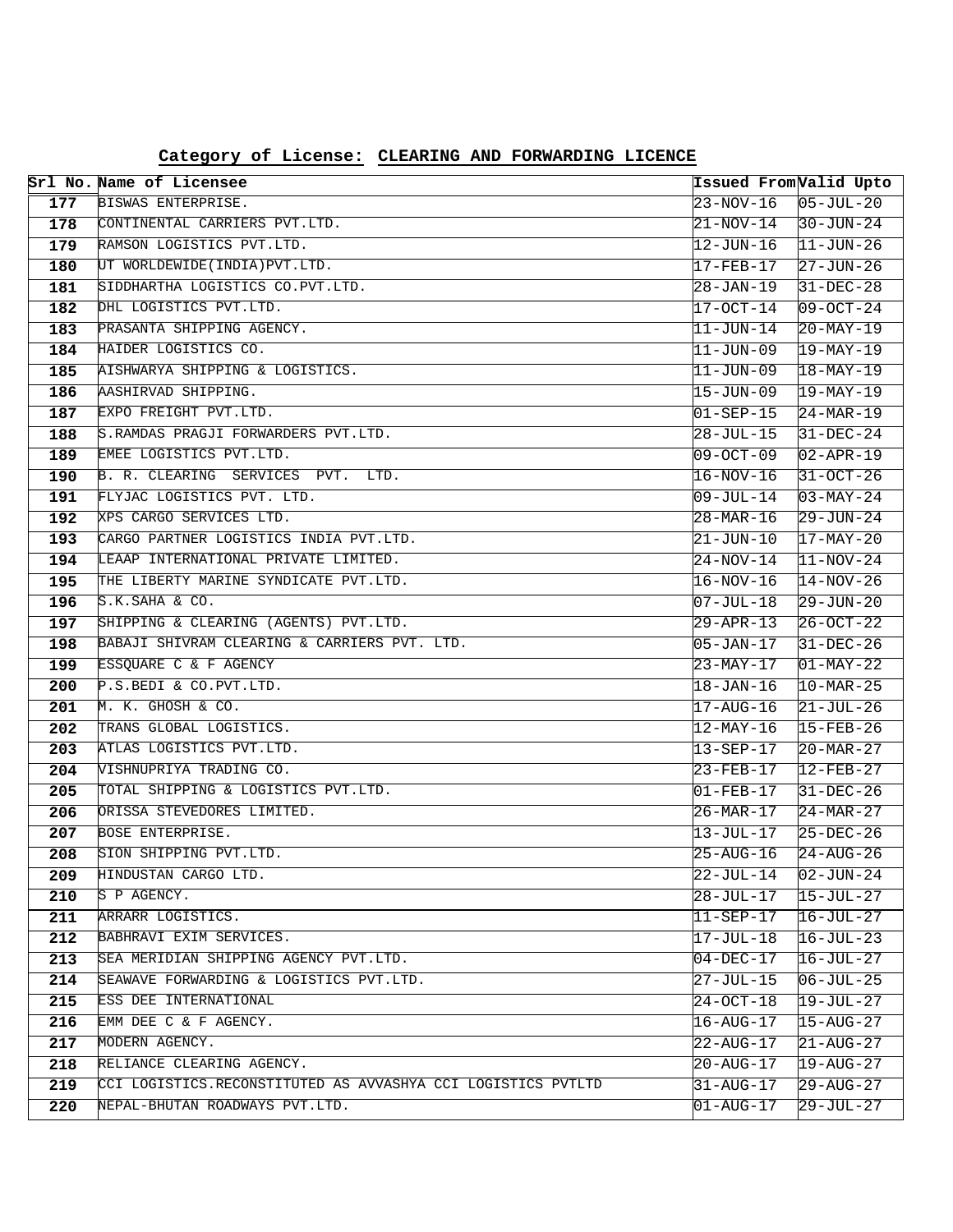|            | Srl No. Name of Licensee                                     |                              | Issued FromValid Upto              |
|------------|--------------------------------------------------------------|------------------------------|------------------------------------|
| 221        | A. CHATTERJEE & CO.                                          | $19 - DEC - 17$              | $18 - DEC - 22$                    |
| 222        | CARION SHIPPING.                                             | 09-AUG-17                    | $30 - JUL - 27$                    |
| 223        | ULTRA COMMERCIAL & CO.                                       | 11-JUL-16                    | $05 - JUL - 26$                    |
| 224        | SINDHU CARGO SERVICES PRIVATE LIMITED.                       | 08-MAR-18                    | $23 - NOV - 22$                    |
| 225        | UNIWORLD LOGISTICS PVT.LTD.                                  | 18-FEB-16                    | $09 - JAN - 21$                    |
| 226        | M.K.AGENCY.                                                  | 25-JUL-18                    | $02 - JUL - 28$                    |
| 227        | G A C SHIPPING (INDIA) PVT.LTD.                              | $09 - \text{AUG} - 16$       | $25 - JUL - 26$                    |
| 228        | P.K.GHOSH & SON.                                             | 18-JUL-18                    | $25-NOV-23$                        |
| 229        | LOKENATH AGENCY                                              | $03 - APR - 17$              | $30-MAR-22$                        |
| 230        | S.K.SHIPPING CLEARING AND FORWARDING AGENCY PRIVATE LIMITED. | 04-APR-17                    | $26 - JAN - 27$                    |
| 231        | C. S. INTERNATIONAL                                          | 30-JUN-17                    | $29 - JUN - 22$                    |
| 232        | HR CLEARING & FORWARDING PVT. LTD.                           | $25 - JUL - 17$              | $05 - JUL - 27$                    |
| 233        | SHYAMAL GHOSH & CO.                                          | $15 - JUN - 18$              | $23-DEC-22$                        |
| 234        | ATUL WADHWA                                                  | 16-OCT-17                    | $13 - SEP - 22$                    |
| 235        | R K LOGISTICS                                                | $20 - NOV - 17$              | $13 - NOV - 22$                    |
| 236        | EIFFEL LOGISTICS PRIVATE LIMITED                             | 23-NOV-17                    | $09-NOV-22$                        |
| 237        | AXIS SHIPPING AGENCY                                         | $07 - SEP - 16$              | $03-DEC-25$                        |
| 238        | JKG INFRALOGISTICS PRIVATE LIMITED                           | $01 - NOV - 16$              | $28 - JAN - 26$                    |
| 239        | LIYAKATH SHIPPING & LOGISTICS                                | $26 - NOV - 16$              | $20 - NOV - 21$                    |
| 240        | PURV LOGISTICS PRIVATE LIMITED                               | $16 - JAN - 17$              | $01-NOV-26$                        |
| 241        | SHIPPING AGENCY<br>RAJ                                       | 19-JAN-17                    | $03 - FEB - 26$                    |
| 242        | O. HARIHARIAH & CO.                                          | 18-JAN-18                    | $17 - JAN - 21$                    |
| 243        | VR LOGISTICS                                                 | $02 - \text{MAY} - 18$       | $18 - JAN - 23$                    |
| 244        | LEOE EXPRESS PVT. LTD.                                       | 23-MAY-17                    | $12 - APR - 27$                    |
| 245        | J.C.BOSE & SONS                                              | 25-MAY-17                    | $18 - \text{MAY} - 22$             |
| 246        | LAKHOTIA LOGISTICS PVT. LTD.                                 | 31-AUG-16                    | $19 - JUL - 26$                    |
| 247        | JMD SUPPLYCHAIN SOLUTION PVT.<br>LTD.                        | 07-SEP-16                    | $17 - \text{AUG} - 21$             |
| 248        | SPS LOGISTICS                                                | $19 - SEP - 16$              | $17 - \text{MAX} - 26$             |
| 249        | M.K.SAHA & CO.<br>MISHRA SHIPPING & LOGISTICS PVT. LTD.      | $22 - SEP - 16$              | $23-MAY-26$                        |
| 250        | INSYNERGY SUPPLY CHAIN SOLUTIONS (P) LTD.                    | $18 - OCT - 16$              | $24 - \text{AUG} - 26$             |
| 251<br>252 | GLOBAL (C & F) AGENTS                                        | $31 - OCT - 16$<br>28-DEC-16 | $06 - OCT - 21$<br>$01 - SEP - 23$ |
| 253        | UETEX OCEANAIR PRIVATE LIMITED                               | 14-JUL-17                    | $13 - FEB - 27$                    |
| 254        | P.R.LOGISTICS                                                | 05-AUG-17                    | 06-JUL-22                          |
| 255        | CARGOLINKS                                                   | 11-JUL-17                    | $19 - JUN - 22$                    |
| 256        | FAIRDEAL CUSTOMS HOUSE AGENT PVT. LTD.                       | $10 - \text{AUG} - 17$       | $31 - JAN - 26$                    |
| 257        | NKD LOGISTICS PVT. LTD.                                      | $13 - OCT - 17$              | $05 - JUL - 27$                    |
| 258        | AYUSHI LOGISTIC CO.                                          | 21-DEC-17                    | $11-DEC-22$                        |
| 259        | SARR FREIGHTS LIMITED                                        | 21-DEC-17                    | $06 - \text{AUG} - 27$             |
| 260        | ADVENT SHIPPING AGENCY                                       | $15 - JAN - 18$              | $17-NOV-27$                        |
| 261        | HIMAL AGENCIES                                               | $17 - NOV - 14$              | $31 - \text{AUG} - 24$             |
| 262        | SHITALA & CO.                                                | 21-NOV-14                    | $27 - JUL - 24$                    |
| 263        | NITCO LOGISTICS PVT. LTD.                                    | $12 - DEC - 14$              | $18 - SEP - 24$                    |
| 264        | SEVENSEAS GLOBAL EXPRESS LOGISTICS PVT. LTD.                 | $14 - JAN - 15$              | $16 - NOV - 19$                    |

**Category of License: CLEARING AND FORWARDING LICENCE**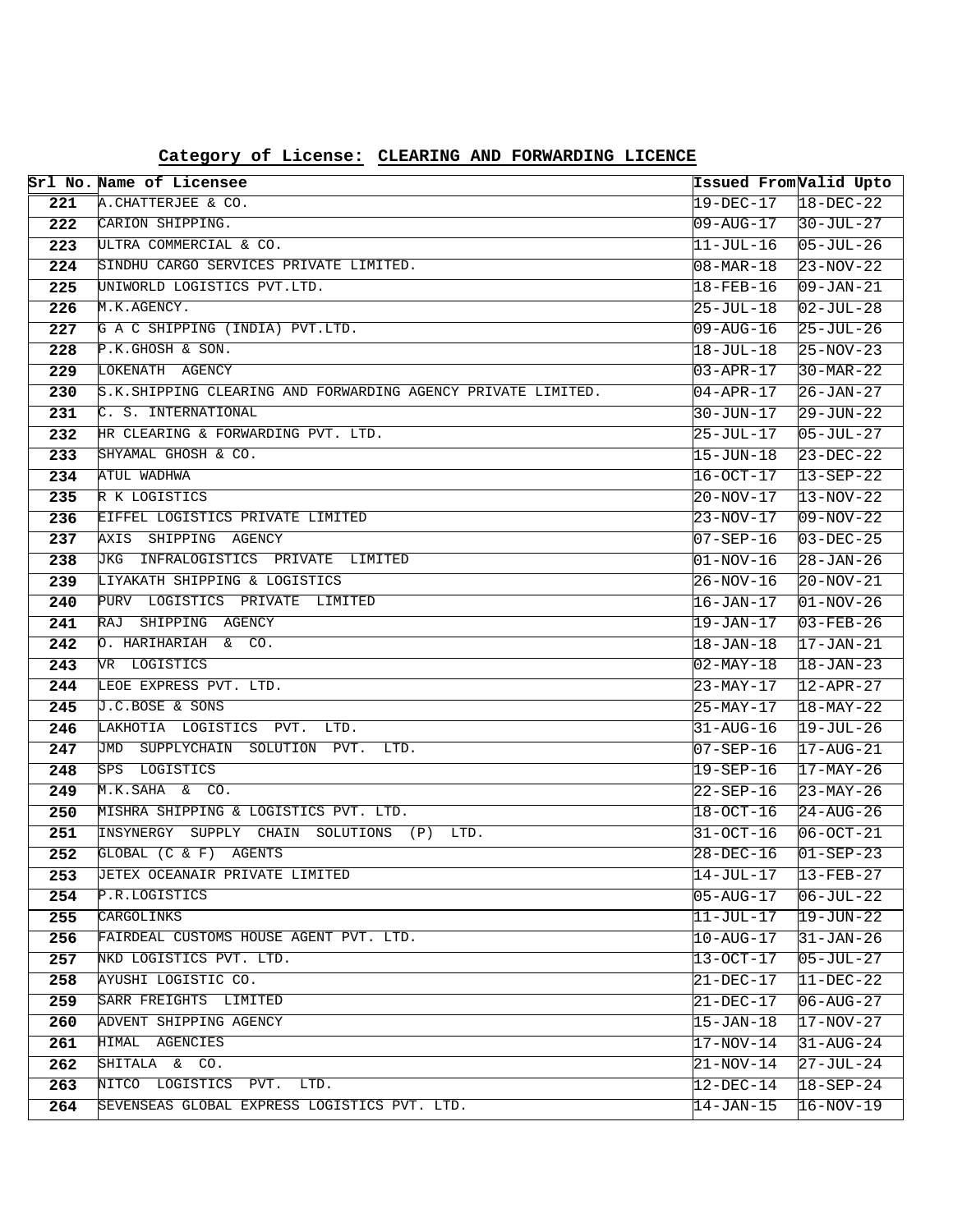|            | Srl No. Name of Licensee                                           | Issued FromValid Upto        |                              |
|------------|--------------------------------------------------------------------|------------------------------|------------------------------|
| 265        | ZEN CARGO MOVERS PVT.LTD.                                          | $02 - JAN - 15$              | $18 - JUL - 19$              |
| 266        | ORIENT TRANSPORT COMPANY                                           | 21-JAN-15                    | $10-NOV-24$                  |
| 267        | ICETRAIL LOGISTICS PVT. LTD.                                       | 22-JAN-15                    | $15 - SEP - 19$              |
| 268        | JEHOVAH LOGISTICS                                                  | 03-FEB-15                    | $02 - FEB - 20$              |
| 269        | RAJ LOGISTICS                                                      | $04 - \text{MAR} - 15$       | $20 - JAN - 20$              |
| 270        | A K B & ASSOCIATES                                                 | $10 - \text{MAR} - 15$       | $08 - \text{MAR} - 20$       |
| 271        | S. MURUGAN                                                         | 23-MAR-15                    | $10 - \text{MAR} - 20$       |
| 272        | GATEWAY LOGISTIKS                                                  | 31-MAR-15                    | $09 - \text{MAR} - 20$       |
| 273        | <b>B.M.LOGISTICS</b>                                               | $02 - APR - 15$              | $25 - APR - 23$              |
| 274        | R M CARRIERS PRIVATE LIMITED                                       | $10 - APR - 15$              | $09-OCT-24$                  |
| 275        | RAVI SHIPPING AGENCY PVT. LTD.                                     | 05-JUN-15                    | $04 - JUN - 25$              |
| 276        | SAILA SHIPPING & CLEARING AGENCY (P) LTD.                          | 17-JUN-15                    | $16 - JUN - 25$              |
| 277        | SOMA CARGO PRIVATE LIMITED                                         | $05 - JUN - 15$              | $07 - MAX - 25$              |
| 278        | MAYURAA SHIPPING SERVICES                                          | 09-JUN-15                    | $23 - FEB - 24$              |
| 279        | RIJ LOGISTICS INDIA PVT. LTD.                                      | 11-JUN-15                    | $22 - JAN - 25$              |
| 280        | SSS SAI FORWARDERS PVT. LTD.                                       | 12-JUN-18                    | $17 - DEC - 22$              |
| 281        | WESTERN CARRIERS (INDIA) LTD.                                      | 16-JUN-15                    | $01 - JUN - 25$              |
| 282        | A. S. INTERNATIONAL                                                | 18-JUN-15                    | $31 - \text{AUG} - 24$       |
| 283        | G. S. TEWARI & CO                                                  | 02-JUL-15                    | $24 - JUN - 25$              |
| 284        | A B C INDIA LIMITED.                                               | 07-JUL-15                    | $15 - SEP - 24$              |
| 285        | SINGHA & SONS.<br>N.<br>$C_{\bullet}$                              | 09-JUL-15                    | $20 - APR - 25$              |
| 286        | NEW INDIA CORPORATION.                                             | $18 - \text{MAR} - 16$       | $09 - JUL - 25$              |
| 287        | BANERJI & CO.                                                      | 30-JUL-15                    | $28 - JUL - 20$              |
| 288        | BHARAT CLEARING & FORWARDING AGENCY PVT.LTD.                       | 08-AUG-15                    | $07 - \text{AUG} - 25$       |
| 289        | FAIRDEAL ENTERPRISE PRIVATE LIMITED.                               | $ 01-NOV-16$                 | $07 - JAN - 26$              |
| 290        | BISWAS & ASSOCIATES PRIVATE LIMITED                                | $12 - \text{AUG} - 15$       | $15 - JUL - 25$              |
| 291        | SEAWAYS SHIPPING AND LOGISTICS LIMITED                             | $12 - \text{AUG} - 15$       | 13-FEB-25                    |
| 292        | FAIRMACS SHIPPING & TRANSPORT SERVICES PVT.<br>LTD.                | 08-MAR-17                    | $02 - SEP - 26$              |
| 293        | ANIL KRISHNA DATTA                                                 | $04 - SEP - 15$              | $25 - \text{AUG} - 25$       |
| 294        | JRD LOGISTICS INDIA PVT. LTD.                                      | 19-OCT-15                    | $06 - MAX - 25$              |
| 295        | CLEFORD SHIPPING COMPANY. (CANCELLED)                              | 26-MAR-14                    | $12 - \text{MAR} - 24$       |
| 296        | IAL CLEFORD LOGISTICS PRIVATE LIMITED                              | 01-DEC-15                    | $23-MAR-25$                  |
| 297        | JEENA & CO.                                                        | $01 - DEC - 15$              | $31-DEC-24$                  |
| 298        | RV LOGISTICS<br>(CHA)                                              | 23-DEC-15                    | l02-NOV-25                   |
| 299        | AVLOKAN EXIM PVT. LTD.                                             | $05 - JAN - 16$              | $14 - JUL - 25$              |
| 300        | LOTUS MARINE<br>SERVICES PVT. LTD.<br>LEE & MUIRHEAD PVT. LTD.     | 31-DEC-15                    | $08 - APR - 23$              |
| 301        |                                                                    | $01 - JAN - 17$              | $31 - DEC - 26$              |
| 302<br>303 | HIND FREIGHT SERVICES PVT. LTD.<br>GSP SHIPPING & LOGISTICS AGENCY | 13-JAN-16                    | $02 - DEC - 20$              |
| 304        | ADITYA SHIPPING<br>& CLEARING                                      | $18 - JAN - 16$<br>27-JAN-16 | 16-JUL-25<br>$03 - JAN - 26$ |
| 305        | OM FREIGHT FORWARDERS PVT.LTD.                                     | $04 - FEB - 16$              | $30-DEC-25$                  |
| 306        | G.M. INTERNATIONAL SERVICE                                         | 05-FEB-16                    | 28-JAN-26                    |
| 307        | SKB C & F AGENCY                                                   | 03-MAR-16                    | 28-JAN-26                    |
| 308        | SKB SHIPPING AGENCY                                                | $03 - \text{MAR} - 16$       | $28 - JAN - 26$              |
|            |                                                                    |                              |                              |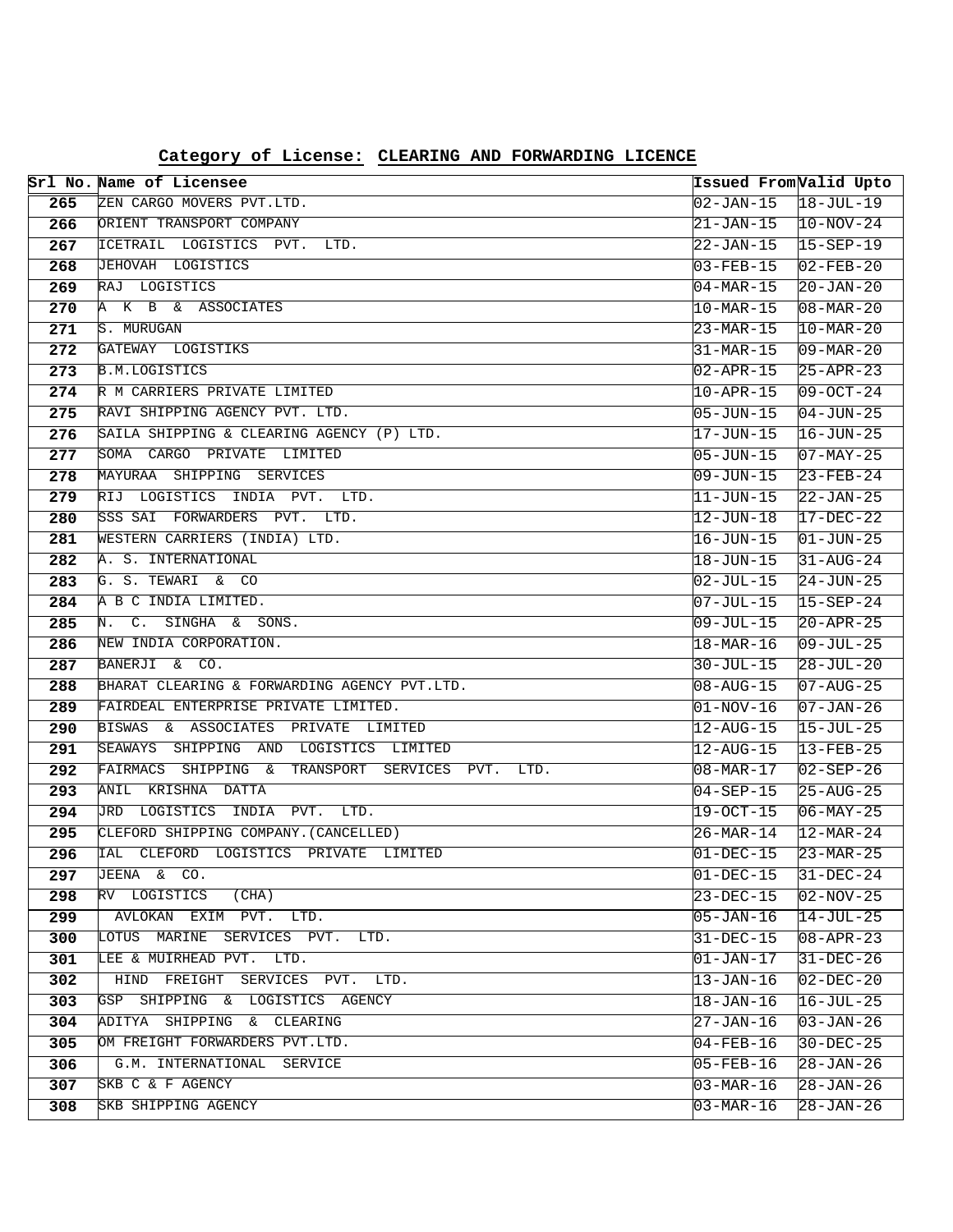|     | Srl No. Name of Licensee             | Issued FromValid Upto                   |                        |
|-----|--------------------------------------|-----------------------------------------|------------------------|
| 309 | SKB CARGO SERVICES                   | 03-MAR-16                               | $28 - JAN - 26$        |
| 310 | INTERNATIONAL<br>SCF                 | 13-APR-16                               | $10 - \text{MAR} - 25$ |
| 311 | AKSHOY KUMAR GHOSH & SONS            | $10 - APR - 16$                         | $09 - APR - 26$        |
| 312 | B.K.CLEARING AGENCY                  | 23-FEB-18                               | $22$ -FEB-20           |
| 313 | BHARAT IMPEX SYSTEMS.                | 20-MAY-16                               | $17 - JUL - 25$        |
| 314 | KSR FREIGHT FORWARDERS (P) LTD.      | 22-JUN-16                               | $23-MAY-21$            |
| 315 | OUTBOX CARGO SERVICES LLP.           | 05-JUL-16                               | $07 - JUN - 26$        |
| 316 | CHATTERJI & CO.                      | $12 - JUL - 16$                         | $05 - FEB - 26$        |
| 317 | GK SHIPPING & LOGISTICS CO.          | 02-AUG-16                               | $17 - \text{MAX} - 26$ |
| 318 | PDP INTERNATIONAL PRIVATE LTD.       | 28-JUL-16                               | $19 - \text{MAX} - 25$ |
| 319 | KSHITIZ NIRMAN<br>PVT. LTD.          | 19-AUG-16                               | $16 - \text{AUG} - 21$ |
| 320 | P. S. SHIPPING & LOGISTICS           | 24-AUG-16                               | $28 - JUN - 26$        |
| 321 | MULLICK SHIPPING<br>COMPANY          | $01 - SEP - 16$                         | $05 - JUL - 22$        |
| 322 | SNB AGENCY                           | $05 - 0CT - 16$                         | $28 - MAR - 26$        |
| 323 | S & S LOGISTICS                      | 17-OCT-16                               | $19 - JUL - 26$        |
| 324 | CONTAINER LINES PVT.<br>LTD.<br>CARE | $28 - OCT - 16$                         | $04 - SEP - 26$        |
| 325 | SEA IMPEX LOGISTICS PVT. LTD.        | $07 - DEC - 16$                         | $19 - SEP - 21$        |
| 326 | SEA HAWK LINES PVT.LTD.              | $\textsf{108}-\textsf{MAR}-\textsf{17}$ | $22 - JUN - 21$        |
| 327 | SKH FREIGHT LOGISTICS PVT. LTD.      | 08-DEC-16                               | $05 - DEC - 21$        |
| 328 | UNITED CUSTOMS BROKERS & LOGISTICS   | $03 - \text{MAR} - 17$                  | $03 - \text{AUG} - 26$ |
| 329 | LANDING SHIPPING LOGISTICS PVT. LTD. | 28-MAR-17                               | $09 - \text{MAR} - 22$ |
| 330 | ORION<br>INTERNATIONAL               | $21 - APR - 17$                         | $28 - MAR - 22$        |

**330 Total License of above Category:**

#### **HANDLING AGENTS' LICENSE Category of License:**

|                | Srl No. Name of Licensee                          | Issued FromValid Upto |                        |
|----------------|---------------------------------------------------|-----------------------|------------------------|
| 1              | THE KAMAL [LINES] PRIVATE.LIMITED.                | 24-JAN-19             | $17 - JAN - 20$        |
| $\overline{2}$ | SEAWAYS SHIPPING & LOGISTICS LTD.                 | 13-APR-18             | $10 - \text{MAR} - 19$ |
| 3              | PARAGON LOGISTICS & INFRA SERVICES.               | 104-JUN-18            | $03 - JUN - 19$        |
| 4              | THE GOLDEN ENTERPRISE.                            | 17-APR-18             | $07 - \text{MAR} - 19$ |
| 5.             | HARJIT SINGH.                                     | 28-JAN-19             | $27 - JAN - 20$        |
| 6              | SONA SHIP MANAGEMENT PVT.LTD.                     | 06-APR-18             | $12 - \text{MAR} - 19$ |
| 7              | TUBEROSE LOGISTICS PVT.LTD.                       | 104-JAN-19            | $13 - NOV - 19$        |
| 8              | SRI MAHARSHI SHIPPING PVT.LTD.                    | $05 - DEC - 18$       | $04-DEC-19$            |
| 9              | FIVE STAR LOGISTICS PVT LTD.                      | $04 - JAN - 19$       | $23 - NOV - 19$        |
| 10             | S.S. ENTERPRISES.                                 | 24-DEC-18             | $23-DEC-19$            |
| 11             | GANGES TRADING CORPORATION.                       | 24-DEC-18             | $23-DEC-19$            |
| $12 \,$        | M/S. SEALAND STEVEDORES PVT.LTD.                  | 29-MAY-18             | $28 - \text{MAX} - 19$ |
| 13             | M/S<br><b>EASTERN CARRIERS</b>                    | 01-APR-18             | $31-MAR-19$            |
| 14             | KAMAL MOOKERJEE & CO. (SHIPPING) PRIVATE.LIMITED. | 18-JAN-19             | $17 - JAN - 20$        |
| 15             | T.P.ROY CHOWDHURY & COMPANY PRIVATE LIMITED.      | 28-FEB-19             | $28 - FEB - 20$        |
| 16             | U.N.MUKHERJEE & CO.PRIVATE LIMITED.               | l02-MAR-19            | $01 - \text{MAR} - 20$ |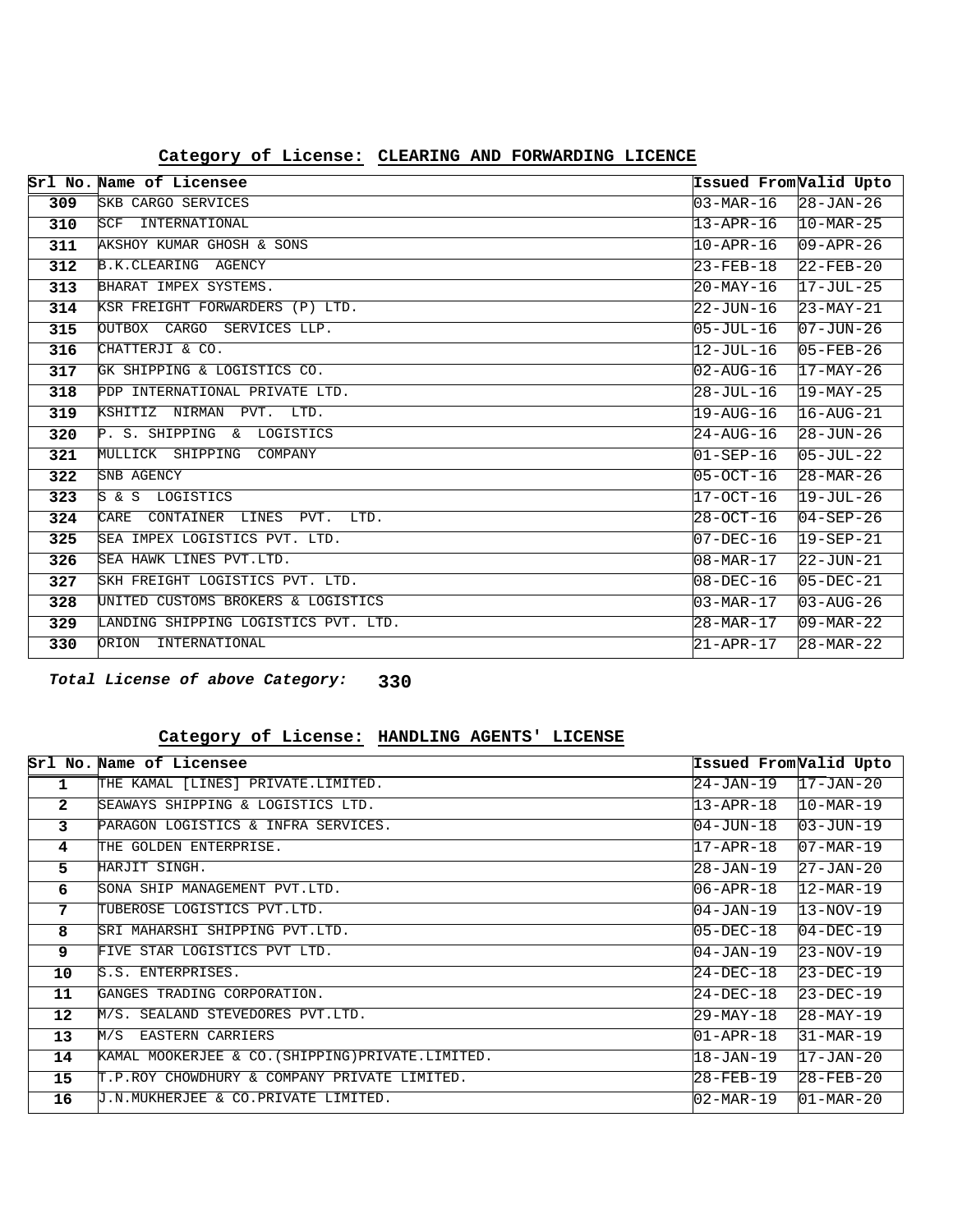|    | Srl No. Name of Licensee                   | Issued FromValid Upto     |                 |
|----|--------------------------------------------|---------------------------|-----------------|
| 17 | A.M. ENTERPRISES.                          | $ 21-MAY-18$ $ 01-MAY-19$ |                 |
| 18 | SOHOM SHIPPING PVT LTD.                    | $28 - SEP - 18$           | $27 - SEP - 19$ |
| 19 | DARSHAN LIFTERS PVT.LTD.                   | $14 - \text{APR} - 18$    | $08 - APR - 19$ |
| 20 | RIPLEY & CO STEVDORING & HANDLING PVT LTD. | $09 - OCT - 18$           | $14 - MAX - 19$ |
| 21 | INDIA TRANSPORT & TRAVEL (P) LTD.          | $29 - JUL - 18$           | 28-JUL-19       |

#### **HANDLING AGENTS' LICENSE Category of License:**

**21 Total License of above Category:**

#### **PERMANENT JETTY SIRKAR LICENSE Category of License:**

|                         | Srl No. Name of Licensee                                                | Issued From Valid Upto     |                        |
|-------------------------|-------------------------------------------------------------------------|----------------------------|------------------------|
| $\mathbf{1}$            | COAL INDIA LIMITED. (RANJIT ROY CHOWDHURY.)                             | $01-MAR-17$ 21-FEB-19      |                        |
| $\overline{2}$          | COAL INDIA LIMITED. (SUSANTA GHOSH.)                                    | $ 01-MAR-17 $ $ 21-FEB-22$ |                        |
| $\overline{\mathbf{3}}$ | R.P.JAYASWAL & SONS. (DEEPAK KUMAR JAYASWAL)                            | $26-NOV-15$                | $21 - SEP - 20$        |
| 4                       | 20CUBE LOGISTICS PVT LTD (SUKAMAL MONDAL.)                              | $18 - FEB - 19$            | $17-FEB-20$            |
| 5                       | 20CUBE LOGISTICS PVT LTD (SAJAL KUMAR BOSE.)                            | $18 - FEB - 19$            | $17 - FEB - 20$        |
| 6                       | 20CUBE LOGISTICS PVT LTD (LAKSHMI KANTA SWARNAKAR)                      | $18 - FEB - 19$            | $17 - FEB - 20$        |
| $7\phantom{.}$          | 20CUBE LOGISTICS PVT LTD (PRAFULLA BARAL.)                              | $12 - MAX-17$              | $17 - FEB - 22$        |
| 8                       | USHA MARTIN LIMITED. (PRASANTA PATRA.)                                  | $09 - \text{AUG} - 18$     | $19 - JUL - 20$        |
| $\overline{9}$          | USHA MARTIN LIMITED. (GOUTAM ROY.)                                      | $09 - \text{AUG} - 18$     | $19 - JUL - 20$        |
| 10                      | PRAKASH FREIGHT MOVERS LTD. (KALYAN BASU.)                              | 21-JUN-17                  | $20 - JUN - 20$        |
| 11                      | M.DUTTA AGENCY. (PRABIR KUMAR DUTTA.)                                   | $06 - FEB - 17$            | $01 - FEB - 22$        |
| 12                      | M.DUTTA AGENCY. (SAMIR KUMAR BOSE.)                                     | $07 - FEB - 17$            | $01 - FEB - 20$        |
| 13                      | P.C.CHAKRAVORTY & CO. (FORWARDERS) PVT.LTD. (SANJOY DAS)                | $25 - JAN - 15$            | $24-JAN-20$            |
| 14                      | P.C.CHAKRAVORTY & CO.(FORWARDERS) PVT.LTD. (RATAN BANERJEE)             | 25-JAN-15                  | $24 - JAN - 20$        |
| 15                      | ANDAMAN BUSINESS CORPORATION. (TAPAN KUMAR RAKSHIT.)                    | $09 - \text{MAX} - 17$     | $08 - \text{MAX} - 22$ |
| 16                      | ANDAMAN BUSINESS CORPORATION. (JIGNESH MEHTA.)                          | 09-MAY-17                  | $08 - \text{MAX} - 22$ |
| 17                      | DURA INTERNATIONAL SERVICES. (SUJIT GANGULY.)                           | $08 - \text{AUG} - 15$     | $07 - \text{AUG} - 20$ |
| 18                      | DURA INTERNATIONAL SERVICES.<br>(ASITAVA BHATTACHARYA)                  | 31-JAN-15                  | $30 - JAN - 20$        |
| 19                      | DURA INTERNATIONAL SERVICES.<br>(ASIT SAHA)                             | 31-JAN-15                  | $30 - JAN - 20$        |
| 20                      | DURA INTERNATIONAL SERVICES. (BISWANATH MUKHERJEE)                      | 31-JAN-15                  | $30 - JAN - 20$        |
| 21                      | DURA INTERNATIONAL SERVICES. (ANJAN KUMAR SUR)                          | $02 - FEB - 15$            | $30 - JAN - 20$        |
| 22                      | HINDUSTAN SHIPPING AGENCY. (SOME NATH BHAKTA)                           | $09 - FEB - 17$            | $08 - FEB - 22$        |
| $\overline{23}$         | HINDUSTAN SHIPPING AGENCY. (SAIKAT BARMAN)                              | $09 - FEB - 17$            | $08 - FEB - 22$        |
| 24                      | HINDUSTAN SHIPPING AGENCY. (SATISH KUMAR MISHRA)                        | 09-FEB-17                  | $08 - FEB - 22$        |
| 25                      | HINDUSTAN SHIPPING AGENCY. (RAJIB KUMAR PAUL)                           | 23-MAY-18                  | $14 - \text{MAX} - 20$ |
| 26                      | HINDUSTAN SHIPPING AGENCY. (KALI CHARAN PAL.)                           | 21-MAR-18                  | $20 - \text{MAR} - 20$ |
| 27                      | HINDUSTAN SHIPPING AGENCY. (ATANU MUKHARJEE)                            | $26 - \text{MAR} - 18$     | $15 - JUL-19$          |
| $\overline{28}$         | EVERGREEN EXPO CLEARING & FORWARDING PVT.LTD.<br>(KUSHAL BANDOPADHYAY.) | $10-JUL-18$                | $09 - JUL - 19$        |
| 29                      | EVERGREEN EXPO CLEARING & FORWARDING PVT.LTD.<br>(RANJIT KUMAR DAS.)    | $10-JUL-18$                | $09 - JUL-19$          |
| 30                      | EVERGREEN EXPO CLEARING & FORWARDING PVT.LTD.<br>(MANOJ KUMAR.)         | $10-JUL-18$                | $09 - JUL - 19$        |
| 31                      | EVERGREEN EXPO CLEARING & FORWARDING PVT.LTD.<br>(PREM PRAKASH NARAYAN) | $10-JUL-18$                | $09 - JUL - 23$        |
| 32                      | EVERGREEN EXPO CLEARING & FORWARDING PVT.LTD.<br>(MD. SHAHID HUSSAIN)   | $ 11 - JUL - 18 $          | $09 - JUL-19$          |
| 33                      | EVERGREEN EXPO CLEARING & FORWARDING PVT.LTD.<br>(ABDUL KHALIQUE)       | $11$ -JUL-18               | $09 - JUL - 19$        |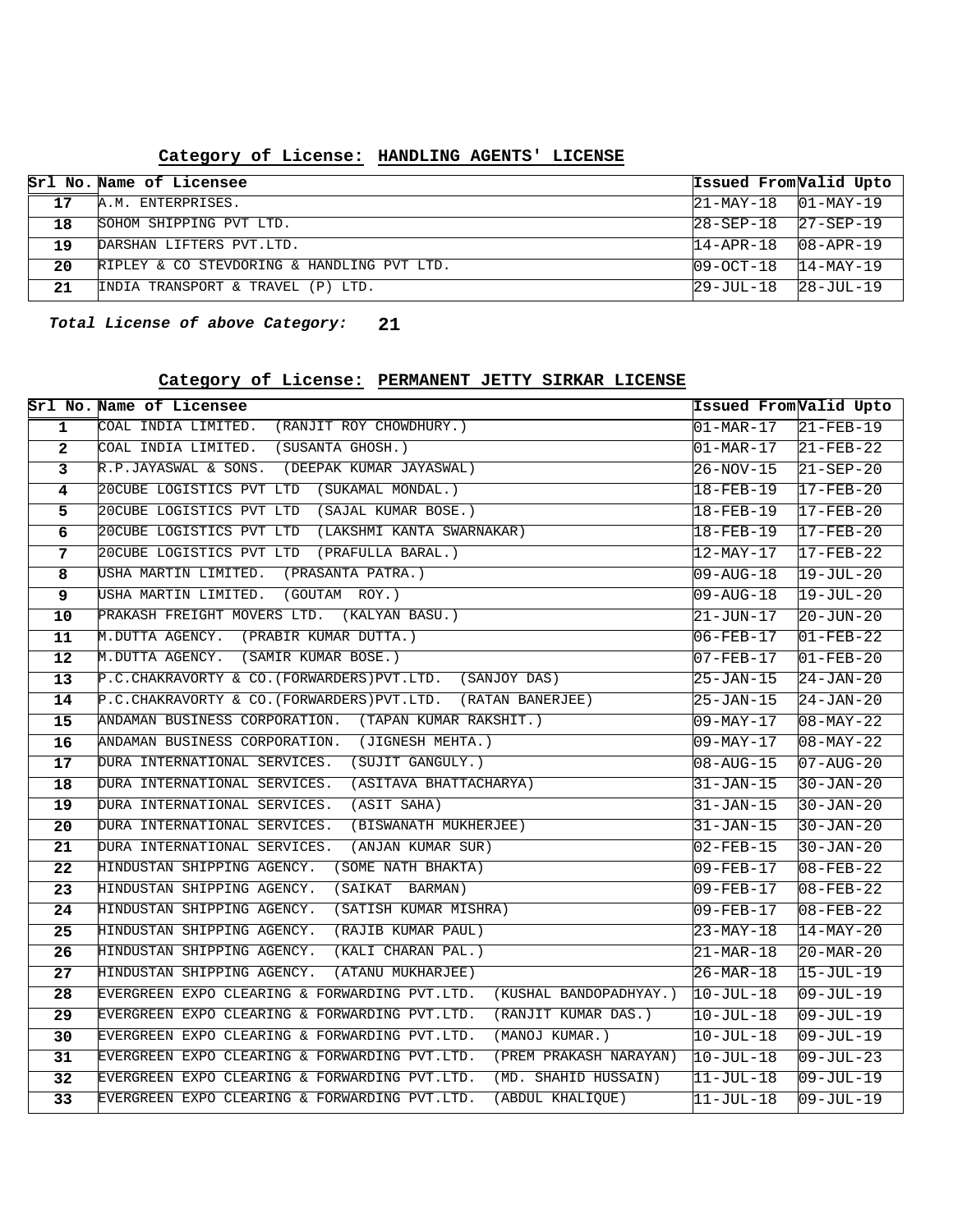| Category of License: PERMANENT JETTY SIRKAR LICENSE |  |  |  |  |
|-----------------------------------------------------|--|--|--|--|
|-----------------------------------------------------|--|--|--|--|

|    | Srl No. Name of Licensee                                                                | Issued From Valid Upto |                        |
|----|-----------------------------------------------------------------------------------------|------------------------|------------------------|
| 34 | EVERGREEN EXPO CLEARING & FORWARDING PVT.LTD. (LALLAN PRASAD SINGH.)                    | $16 - \text{AUG} - 18$ | $09 - JUL - 19$        |
| 35 | B.G.SOMADDER & SONS PVT.LTD. (RANJAN KUMAR DEY)                                         | $08 - \text{MAR} - 16$ | $18 - FEB - 21$        |
| 36 | B.G.SOMADDER & SONS PVT.LTD. (NARU GOPAL DAS)                                           | 02-JUL-18              | $ 01 - JUL - 19 $      |
| 37 | GAUTAM BANERJEE. (HARA NATH ADAK)                                                       | 20-APR-18              | $19 - APR - 19$        |
| 38 | GAUTAM BANERJEE. (GOUTAM BANERJEE)                                                      | 20-APR-18              | $19 - APR - 19$        |
| 39 | UNITED TRADERS COMPANY (KANCHAN BHATTACHARYYA.)                                         | $02 - DEC - 18$        | $01 - DEC - 21$        |
| 40 | UNITED TRADERS COMPANY (DILIP BASAK CHOWDHURY)                                          | $02 - DEC - 18$        | $01 - DEC - 21$        |
| 41 | UNITED TRADERS COMPANY (AWADHESH KUMAR JHA)                                             | 03-DEC-18              | $01-DEC-23$            |
| 42 | UNITED TRADERS COMPANY (HARADHAN CHANDRA NATH.)                                         | 02-DEC-18              | $01 - DEC - 21$        |
| 43 | UNITED TRADERS COMPANY (SUBHAS CHOUDHURY.)                                              | $04 - DEC - 18$        | $01 - DEC - 23$        |
| 44 | UNITED TRADERS COMPANY (SHIVA SHANKAR LAL DAS)                                          | 05-DEC-18              | $01 - DEC - 23$        |
| 45 | UNITED TRADERS COMPANY (KASHI NATH MALIK)                                               | $02 - DEC - 18$        | $01 - DEC - 21$        |
| 46 | UNITED TRADERS COMPANY<br>(MANICK LAL BHATTACHARYYA.)                                   | 02-DEC-18              | $01 - DEC - 21$        |
| 47 | CHIEF MATERIALS MANAGER (BI), EASTERN RAILWAY. (GANESH KR. MULLICK.)                    | $25-MAR-18$            | $13-NOV-19$            |
| 48 | CHIEF MATERIALS MANAGER (BI), EASTERN RAILWAY. (DEB KUMAR MANDAL.)                      | 23-MAY-18              | $13-NOV-19$            |
| 49 | CHIEF MATERIALS MANAGER (BI), EASTERN RAILWAY. (HIMADRI LAHIRY.)                        | 23-MAY-18              | $13-NOV-19$            |
| 50 | INDEPENDENCE TRANSPORT & SHIPPING AGENCY (MRIDUL KANTI BHOWMICK)                        | $08 - JUN - 18$        | $07 - JUN - 19$        |
| 51 | INDEPENDENCE TRANSPORT & SHIPPING AGENCY (KAMALA KANTA<br>CHOTTOPADHYAY.)               | 26-JUL-18              | $25 - JUL - 19$        |
| 52 | NIPPON EXPRESS (INDIA) PRIVATE LTD. (SUDIPTA BOSE)                                      | 13-MAY-17              | $12-MAY-19$            |
| 53 | NIPPON EXPRESS (INDIA) PRIVATE LTD. (LAKSHMAN CHANDRA DAS.)                             | 16-MAY-17              | $ 12 - MAX - 19 $      |
| 54 | NIPPON EXPRESS (INDIA) PRIVATE LTD. (MANABENDRA MUKHERJEE)                              | 16-MAY-17              | $12-MAY-19$            |
| 55 | RADHASHYAM INDUSTRIES PVT. LTD. (SUSHIL KUMAR TEWARI.)                                  | $18 - SEP - 18$        | $18 - \text{MAR} - 20$ |
| 56 | RADHASHYAM INDUSTRIES PVT. LTD. (MRINAL KANTI GHOSH)                                    | $18 - SEP - 18$        | $09 - \text{AUG} - 20$ |
| 57 | INDIA TRANSPORT & TRAVEL ( PRIVATE) LIMITED. (SHAIKH FAZLUR RAHMAN.)                    | $08 - APR - 16$        | $07 - APR - 21$        |
| 58 | INDIA TRANSPORT & TRAVEL ( PRIVATE) LIMITED. (PERVEZ ANWER RAHMAN.)                     | $08 - APR - 16$        | $07 - APR - 21$        |
| 59 | INDIA TRANSPORT & TRAVEL ( PRIVATE) LIMITED. (SUBHANKAR DAS.)                           | $05 - \text{AUG} - 16$ | $04 - AUG - 21$        |
| 60 | INDIA TRANSPORT & TRAVEL ( PRIVATE) LIMITED.<br>(ATIF PERVEZ.)                          | $02 - APR - 17$        | $01 - APR - 22$        |
| 61 | (MD.NAQUI.)<br>INDIA TRANSPORT & TRAVEL ( PRIVATE) LIMITED.                             | 21-MAY-18              | $20 - MAX - 23$        |
| 62 | INDIA TRANSPORT & TRAVEL ( PRIVATE) LIMITED.<br>(MD.SAYEED KHAN.)                       | 21-MAY-18              | $20 - \text{MAX} - 23$ |
| 63 | INDIA TRANSPORT & TRAVEL ( PRIVATE) LIMITED.<br>(MD.SAHID.)                             | 21-MAY-18              | $20 - \text{MAX} - 23$ |
| 64 | INDIA TRANSPORT & TRAVEL ( PRIVATE) LIMITED.<br>(PARVEZ ALAM.)                          | $08 - APR - 16$        | $07 - APR - 21$        |
| 65 | INDIA TRANSPORT & TRAVEL ( PRIVATE) LIMITED.<br>(AASHIQUE SAJJAD.)                      | $08 - APR - 16$        | $07 - APR - 21$        |
| 66 | INDIA TRANSPORT & TRAVEL ( PRIVATE) LIMITED.<br>(DIPAK KUMAR SARKAR.)                   | $12 - APR - 16$        | $07 - APR - 21$        |
| 67 | (TANWEER ANWAR RAHMAN)<br>INDIA TRANSPORT & TRAVEL ( PRIVATE) LIMITED.                  | $12 - APR - 16$        | $07 - APR - 21$        |
| 68 | INDIA TRANSPORT & TRAVEL ( PRIVATE) LIMITED.<br>(HABIBUR RAHMAN.)                       | $13-APR-16$            | $07 - APR - 21$        |
| 69 | INDIA TRANSPORT & TRAVEL ( PRIVATE) LIMITED.<br>(SANATAN ROY)                           | $13 - APR - 16$        | 07-APR-21              |
| 70 | INDIA TRANSPORT & TRAVEL (<br>PRIVATE) LIMITED.<br>(RAJJOYTI                            | 09-MAY-16              | $07 - APR - 21$        |
| 71 | BHATTACHARYA.)<br>INDIA TRANSPORT & TRAVEL<br>PRIVATE) LIMITED.<br>(PRASANTA KUMAR DEY) | $12 - APR - 17$        | $07 - APR - 20$        |
| 72 | (DHRUBA KUMAR BASU.)<br>BALMER LAWRIE & CO. LTD.                                        | 10-JUN-16              | $08 - \text{MAX} - 19$ |
| 73 | BALMER LAWRIE & CO. LTD.<br>(ANUPAM KULSI.)                                             | 13-JUN-16              | $ 08 - JUN - 21$       |
| 74 | BALMER LAWRIE & CO. LTD.<br>(JAI PRAKASH TIWARI)                                        | 09-JUN-16              | $08 - JUN - 21$        |
| 75 | BALMER LAWRIE & CO. LTD.<br>(ASISH KUMAR BANERJEE.)                                     | 09-JUN-16              | $ 08 - JUN - 21 $      |
| 76 | NALINI BANDHU RAY & SONS<br>(JAHIR ABBAS)                                               | 10-OCT-18              | 19-MAY-19              |
|    |                                                                                         |                        |                        |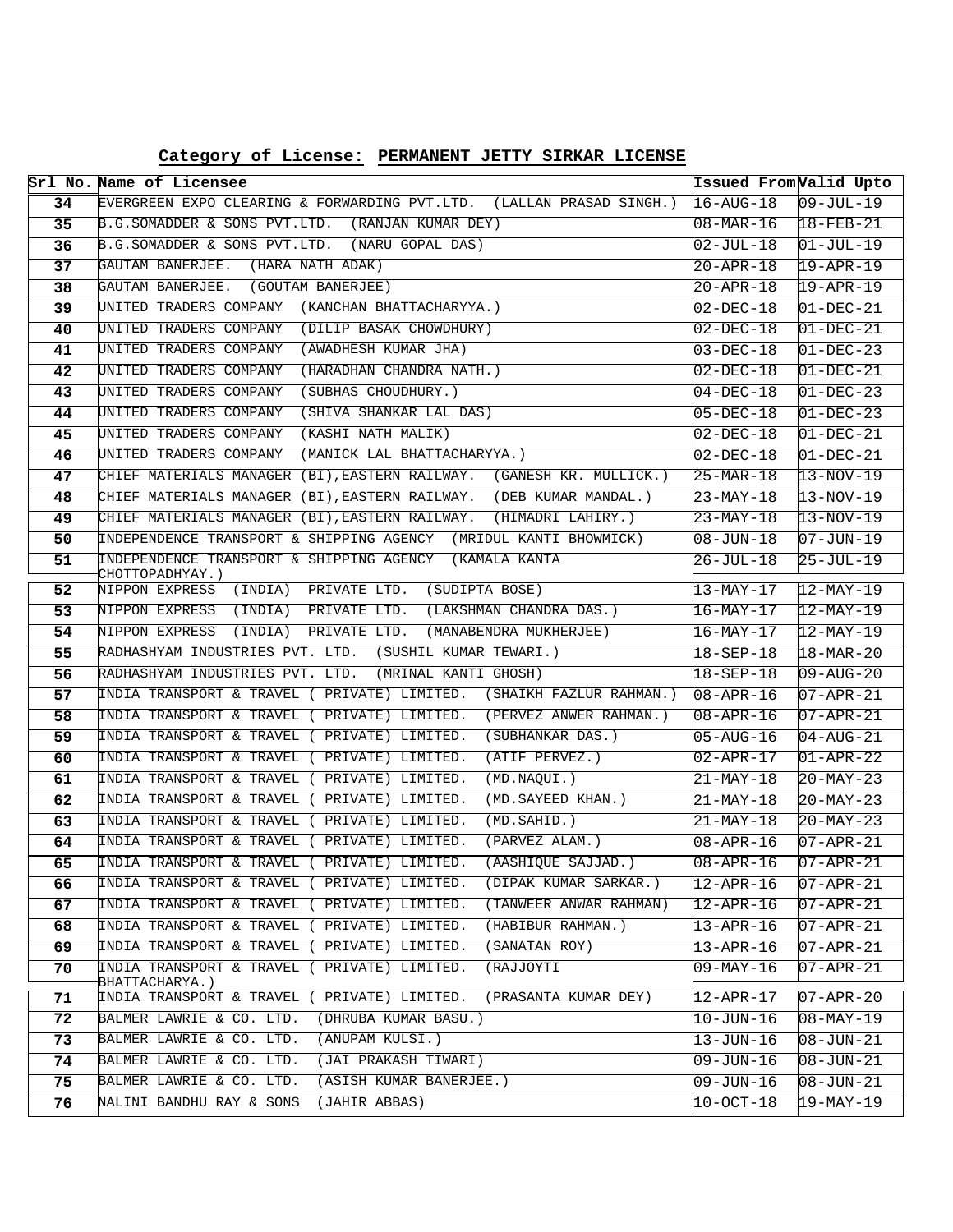|            | Srl No. Name of Licensee                                                      |                        | Issued From Valid Upto            |
|------------|-------------------------------------------------------------------------------|------------------------|-----------------------------------|
| 77         | NALINI BANDHU RAY & SONS<br>(SK.MAINUDDIN.)                                   | 10-OCT-18              | $19 - \text{MAX} - 19$            |
| 78         | NALINI BANDHU RAY & SONS<br>(SUKHENDU BASU)                                   | 10-OCT-18              | $ 19-MAY-19$                      |
| 79         | NALINI BANDHU RAY & SONS (SMT. SHEULI CHATTERJEE.)                            | 02-NOV-18              | $26-0CT-19$                       |
| 80         | PIONEER SHIPPING AGENCY.<br>(ASHOK KUMAR MUKHERJEE)                           | 30-OCT-18              | 29-OCT-19                         |
| 81         | PIONEER SHIPPING AGENCY.<br>(UDAY PRATAP SINGH)                               | 30-OCT-18              | $29-0CT-19$                       |
| 82         | PIONEER SHIPPING AGENCY.<br>(SURAJIT DAS)                                     | 30-OCT-18              | $29-0CT-19$                       |
| 83         | PIONEER SHIPPING AGENCY.<br>(DEBAJYOTI BASU)                                  | 30-OCT-18              | 29-OCT-19                         |
| 84         | PIONEER SHIPPING AGENCY.<br>(NIMAI ADHIKARY.)                                 | 31-OCT-18              | $29 - OCT - 19$                   |
| 85         | PIONEER SHIPPING AGENCY.<br>(PRIYA RANJAN DAS.)                               | 31-OCT-18              | $29-0CT-19$                       |
| 86         | PIONEER SHIPPING AGENCY. (TARUN KUMAR SIL)                                    | 30-OCT-18              | 29-OCT-19                         |
| 87         | PIONEER SHIPPING AGENCY. (BISWANATH MONDAL)                                   | 29-OCT-18              | $ 28 - OCT - 19 $                 |
| 88         | PIONEER SHIPPING AGENCY. (KINKAR KUMAR BERA)                                  | 30-OCT-18              | 29-OCT-19                         |
| 89         | SIDDESSUR SEN & CO. (MERCHANTS) PRIVATE.LTD. (TAPAS KUMAR ROY.)               | 16-APR-15              | $08 - APR - 20$                   |
| 90         | SIDDESSUR SEN & CO. (MERCHANTS) PRIVATE.LTD.<br>(MONOTOSH CHOWDHURY)          | $16 - APR - 15$        | $08 - APR - 20$                   |
| 91         | SIDDESSUR SEN & CO. (MERCHANTS) PRIVATE.LTD.<br>(PRASANTA KUMAR SEN)          | 17-APR-15              | $08 - APR - 20$                   |
| 92         | (TAPAS SEN)<br>SIDDESSUR SEN & CO. (MERCHANTS) PRIVATE.LTD.                   | 17-APR-15              | $08 - APR - 20$                   |
| 93         | SAYAN SHIPPING & CLEARING AGENCY PVT LTD.<br>(SHIBURAM BISWAS.)               | 14-AUG-14              | $12 - \text{AUG} - 19$            |
| 94         | SAYAN SHIPPING & CLEARING AGENCY PVT LTD. (SUJIT CHAKRABORTY.)                | $14 - \text{AUG}-14$   | $12 - \text{AUG}-19$              |
| 95         | SAYAN SHIPPING & CLEARING AGENCY PVT LTD. (SUBHASISH GHOSH)                   | 14-AUG-14              | $12 - \text{AUG} - 19$            |
| 96         | SAYAN SHIPPING & CLEARING AGENCY PVT LTD.<br>(JOYDIP SARKAR.)                 | $14 - \text{AUG}-14$   | $12$ -AUG-19                      |
| 97         | SAYAN SHIPPING & CLEARING AGENCY PVT LTD.<br>(SHYAMAL CHANDRA DAS.)           | $14 - \text{AUG} - 14$ | $12 - \text{AUG} - 19$            |
| 98         | SAYAN SHIPPING & CLEARING AGENCY PVT LTD.<br>(DIPTESH DAS.)                   | $14 - \text{AUG} - 14$ | $12 - \text{AUG} - 19$            |
| 99         | SAYAN SHIPPING & CLEARING AGENCY PVT LTD. (PUSPENDU DHAR.)                    | $20 - AUG - 14$        | $19 - \text{AUG} - 19$            |
| 100        | SAYAN SHIPPING & CLEARING AGENCY PVT LTD. (SOMENATH DAS.)                     | 13-JAN-15              | $12 - JAN - 20$                   |
| 101        | EASTERN SHIPPING AGENCY (ACHINTYA PARBAT)                                     | 10-JUL-14              | 27-JUN-19                         |
| 102        | EASTERN SHIPPING AGENCY (JAYANTA KUMAR CHATTERJEE)                            | 10-JUL-14              | 27-JUN-19                         |
| 103        | INDO FRIENDS AGENCY. (SANJAY KUMAR SINGH)                                     | 02-JUL-14              | $01 - JUL-19$                     |
| 104        | INDO FRIENDS AGENCY. (RAJAT DAS)<br>INDO FRIENDS AGENCY. (PROMOD KUMAR SINGH) | 07-JUL-14              | $06 - JUL-19$                     |
| 105        | INDO FRIENDS AGENCY. (BHASKAR MUKHERJEE)                                      | 08-JUL-14              | $07 - JUL-19$                     |
| 106<br>107 | G M C & CO. (ASIT CHATTERJEE)                                                 | 08-FEB-19              | 29-SEP-23                         |
| 108        | G M C & CO. (PRASANTA KUMAR CHAUDHURY)                                        | 01-APR-16<br>01-APR-16 | $ 11 - DEC - 20 $<br>$11-DEC-20$  |
| 109        | G M C & CO. (SOUMENDRA NATH MANDAL)                                           | 01-APR-16              | $ 11 - DEC - 20$                  |
| 110        | WOOMA & COMPANY (FORWARDERS) PVT.LTD. (PRAVAT KUMAR GHOSH)                    | $07-0CT-18$            | $ 06-OCT-19 $                     |
| 111        | CHATTERJEE & SONS PVT. LTD. (ALOK KUMAR DAS)                                  | 24-SEP-15              | $23 - SEP - 20$                   |
| 112        | (ANINDYA CHATTERJEE)<br>CHATTERJEE & SONS PVT. LTD.                           | 24-SEP-18              | $23 - SEP - 19$                   |
| 113        | CHATTERJEE & SONS PVT. LTD. (NARAYAN CHAKRABORTY)                             | $24 - SEP - 18$        | $23 - SEP - 19$                   |
| 114        | CHATTERJEE & SONS PVT. LTD. (PIRU MOHAN DEY.)                                 | $24 - SEP - 18$        | $23 - SEP - 19$                   |
| 115        | CHATTERJEE & SONS PVT. LTD. (MD. ALAMGIR.)                                    | 24-SEP-18              | $23 - SEP - 19$                   |
| 116        | OIL INDIA LTD. (SHYAMAL MITRA)                                                | 31-AUG-18              | $05 - \text{AUG} - 19$            |
| 117        | MERCURY TRAVELS LIMITED. (SUKAMAL ROY)                                        | $18 - JAN - 17$        | $\overline{07 - \text{SEP} - 19}$ |
| 118        | MUKHERJEE & ALLIANCES (INDIA) PVT.LTD.<br>(JAYANTA KUMAR ROY)                 | $14 - SEP - 16$        | $09 - SEP - 21$                   |
| 119        | MUKHERJEE & ALLIANCES (INDIA) PVT.LTD.<br>(SANJOY GHOSH)                      | 17-FEB-18              | $16 - FEB - 20$                   |
| 120        | J.L.GOWARD & CO. (GOUR CHANDRA DEY.)                                          | 25-APR-18              | 18-FEB-19                         |
|            |                                                                               |                        |                                   |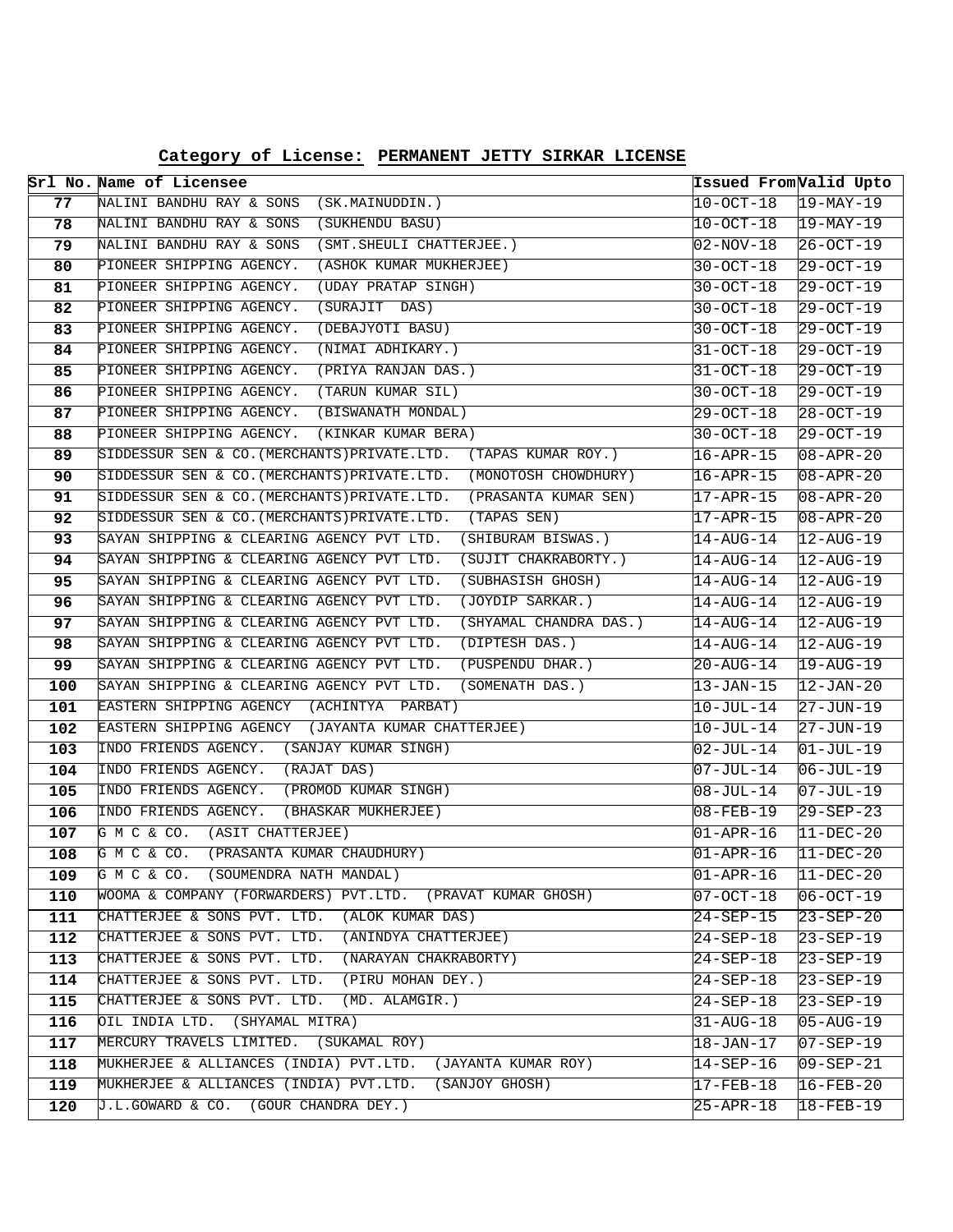| Category of License: PERMANENT JETTY SIRKAR LICENSE |  |  |  |  |
|-----------------------------------------------------|--|--|--|--|
|-----------------------------------------------------|--|--|--|--|

|            | Srl No. Name of Licensee                                                                  | Issued FromValid Upto  |                                    |
|------------|-------------------------------------------------------------------------------------------|------------------------|------------------------------------|
| 121        | BARUA & CHOUDHURI (SUNIL KUMAR KOLEY)                                                     | $06-DEC-16$            | $ 02 - \text{AUG} - 21 $           |
| 122        | BARUA & CHOUDHURI (RABINDRA NATH GHOSH.)                                                  | 21-FEB-18 18-FEB-19    |                                    |
| 123        | BARUA & CHOUDHURI (BASUDEV MAITY)                                                         | 24-APR-16              | $23 - APR - 21$                    |
| 124        | BARUA & CHOUDHURI (TAPAS KUMAR KAPAS)                                                     | 24-APR-16              | $23 - APR - 21$                    |
| 125        | BARUA & CHOUDHURI<br>(BINAY KUMAR JHA)                                                    | $06 - DEC - 16$        | $ 02 - \text{AUG} - 21 $           |
| 126        | BARUA & CHOUDHURI (MANOJ KUMAR JHA)                                                       | $06 - DEC - 16$        | $ 01 - \text{AUG} - 21 $           |
| 127        | NEPAL TRANSIT AND WAREHOUSING CO.LTD. (SARAJ KUMAR MONDAL.)                               | 23-JUL-14              | $06 - JUL - 19$                    |
| 128        | NEPAL TRANSIT AND WAREHOUSING CO.LTD. (PREM RAJ BHANDARI.)                                | 24-JUL-14              | $06 - JUL - 19$                    |
| 129        | INTERNATIONAL TRADING AGENCY. (MOTI LAL BIND)                                             | $10 - JUL - 18$        | $09 - JUL - 21$                    |
| 130        | INTERNATIONAL TRADING AGENCY. (SHRI KANT YADAV)                                           | 10-JUL-18              | $ 09 - JUL - 21 $                  |
| 131        | INTERNATIONAL TRADING AGENCY. (SADHAN DEY.)                                               | $12 - JUL - 18$        | $11-JUL-20$                        |
| 132        | INTERNATIONAL TRADING AGENCY. (MURARI MOHAN OJHA.)                                        | $12 - JUL-18$          | $ 11 - JUL - 20$                   |
| 133        | INTERNATIONAL TRADING AGENCY. (KAMAL KISHORE MANTRI)                                      | 13-JUL-15              | $ 11 - JUL - 20$                   |
| 134        | INTERNATIONAL TRADING AGENCY. (SURESH KUMAR RATHI)                                        | 13-JUL-15              | $11-JUL-20$                        |
| 135        | WORLD SHIPPING AGENCY. (PRASENJIT SEN)                                                    | 18-FEB-15              | $19 - JAN - 20$                    |
| 136        | WORLD SHIPPING AGENCY. (ASHIM BOSE.)                                                      | 18-FEB-15              | $08 - JAN - 20$                    |
| 137        | WORLD SHIPPING AGENCY. (BIVASH KUMAR SAHA.)                                               | 13-OCT-18              | $12-0CT-19$                        |
| 138        | G. RANGANATH (SUSANTA KUMAR DAS.)                                                         | 18-NOV-15              | $03 - OCT - 20$                    |
| 139        | BENGAL PORT AGENCY PVT LTD. (ASIS SARKAR.)                                                | $15 - JAN - 16$        | $16-NOV-20$                        |
| 140        | A.K.SIRCAR & SONS. (SOMNATH SIRCAR)                                                       | $20 - \text{AUG} - 14$ | $19 - AUG - 19$                    |
| 141        | A.K.SIRCAR & SONS. (CHANDAN KUMAR SANYAL)                                                 | $20 - \text{AUG} - 14$ | $19 - \text{AUG} - 19$             |
| 142        | SOMA CLEARING AGENTS PVT.LTD. (CHANDIDAS BANERJEE)                                        | 23-FEB-14              | $22$ -FEB-19                       |
| 143        | SOMA CLEARING AGENTS PVT.LTD. (DILIP KUMAR DAS.)                                          | 23-FEB-14              | $22$ -FEB-19                       |
| 144        | SOMA CLEARING AGENTS PVT.LTD. (PINTU BHATTACHARYA.)                                       | 23-FEB-14              | $22$ -FEB-19                       |
| 145<br>146 | SOMA CLEARING AGENTS PVT.LTD. (DIPAK DAS)<br>SOMA CLEARING AGENTS PVT.LTD. (NETAI GHOSH.) | 23-FEB-14<br>23-FEB-14 | $22 - FEB - 19$<br>$22 - FEB - 19$ |
| 147        | DHANOOLALL & SONS. (LAKHSMI KANTA KARAR)                                                  | 23-FEB-18              | $08 - FEB - 20$                    |
| 148        | DHANOOLALL & SONS. (BISHNUPADA DAS.)                                                      | 23-FEB-18              | $08 - FEB - 20$                    |
| 149        | DHANOOLALL & SONS. (CHAND KUMAR CHIRIMAR)                                                 | $23 - FEB - 18$        | $08 - FEB - 20$                    |
| 150        | ASIAN FREIGHT / UNIT OF: ESAN FREIGHT&TRAVEL PVT.LTD. (SURESH KUMAR                       | $13 - JAN - 16$        | $12 - JAN - 21$                    |
|            | GOPALKA)                                                                                  |                        |                                    |
| 151        | ASIAN FREIGHT / UNIT OF:ESAN FREIGHT&TRAVEL PVT.LTD.<br>(UDAY BODHAK)                     | 23-APR-18              | $22 - APR - 23$                    |
| 152        | CAL-COX SYNDICATE PVT. LTD. (SOBHAN MITRA)                                                | 30-MAY-17              | $29 - MAX - 22$                    |
| 153        | CAL-COX SYNDICATE PVT. LTD. (INDRAJIT CHATERJEE)                                          | $03 - APR - 17$        | $02 - APR - 22$                    |
| 154        | CALCUTTA SHIPPING BUREAU.<br>(PRANAB KUMAR PAUL.)                                         | $01 - FEB - 18$        | $15 - JAN - 23$                    |
| 155        | (SUSANTA MAHAPATRA.)<br>CALCUTTA SHIPPING BUREAU.                                         | 16-JAN-19              | $15 - JAN - 20$                    |
| 156        | CALCUTTA SHIPPING BUREAU.<br>(SUBHAJIT SARKAR)                                            | 29-JAN-16              | $18 - DEC - 20$                    |
| 157        | CALCUTTA SHIPPING BUREAU.<br>(DEBASIS BHATTACHARJEE)                                      | 21-JAN-16              | $15 - JAN - 21$                    |
| 158        | CALCUTTA SHIPPING BUREAU.<br>(SANJIT KUMAR GHOSH.)                                        | $21 - JAN - 16$        | $15 - JAN - 21$                    |
| 159        | CALCUTTA SHIPPING BUREAU.<br>(BASUDEV DAS)                                                | 21-JAN-16              | $15 - JAN - 21$                    |
| 160        | CALCUTTA SHIPPING BUREAU.<br>(CHIRANJIB ADAK)                                             | 22-JAN-16              | $15 - JAN - 21$                    |
| 161        | CALCUTTA SHIPPING BUREAU.<br>(SUJAY PANDIT.)                                              | 25-JAN-16              | $15 - JAN - 21$                    |
| 162        | CALCUTTA SHIPPING BUREAU.<br>(NITYANANDA MONDAL.)                                         | 27-JAN-16              | $15 - JAN - 21$                    |
| 163        | CALCUTTA SHIPPING BUREAU.<br>(KALLOL DAS.)                                                | 28-JAN-16              | 14-JAN-21                          |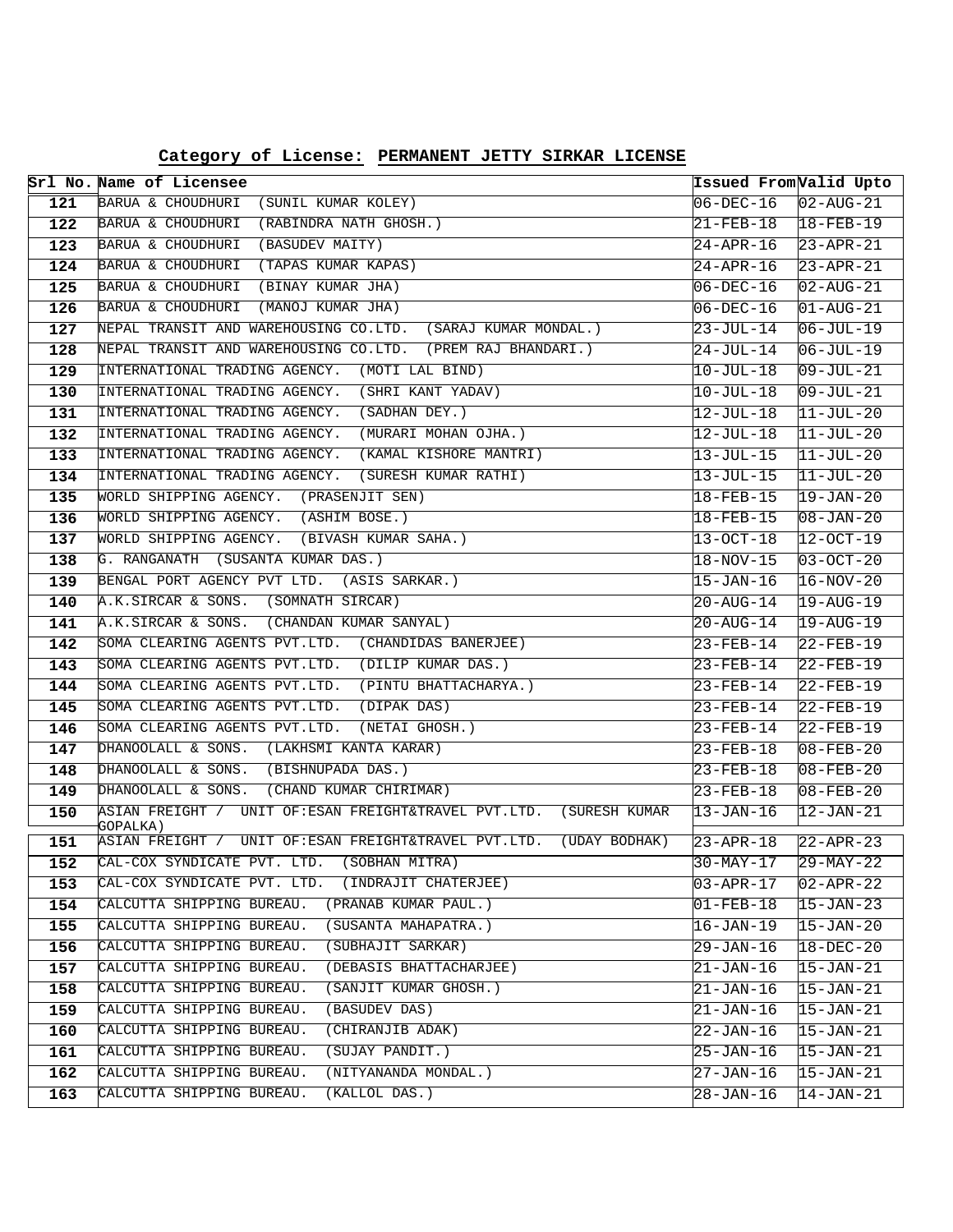**Category of License: PERMANENT JETTY SIRKAR LICENSE**

|            | Srl No. Name of Licensee                                                                   | Issued From Valid Upto              |                                    |
|------------|--------------------------------------------------------------------------------------------|-------------------------------------|------------------------------------|
| 164        | CALCUTTA SHIPPING BUREAU. (PARIMAL DUTTA.)                                                 | 28-JAN-16                           | $15 - JAN - 21$                    |
| 165        | VIJAYA INTERNATIONAL AGENCY. (AMITAVA BANERJEE)                                            | $05 - AUG - 16$                     | $11-JUN-19$                        |
| 166        | VIJAYA INTERNATIONAL AGENCY. (SATYENDRA KUMAR THAKUR)                                      | 25-FEB-15                           | $22 - FEB - 20$                    |
| 167        | R.B. AGARWALLA & COMPANY. (AVIJIT KUMAR DEY.)                                              | 03-MAY-18                           | $01-MAY-20$                        |
| 168        | R.B. AGARWALLA & COMPANY. (HARSH NATH JHA.)                                                | $03 - MAX - 18$                     | $01-MAY-20$                        |
| 169        | CARGO MARKETING INTERNATIONAL (AMIT NASKAR.)                                               | 28-NOV-16                           | $03 - NOV - 19$                    |
| 170        | CARGO MARKETING INTERNATIONAL (GIRISH SANGANI)                                             | $30 - NOV - 16$                     | $29-NOV-21$                        |
| 171        | GARDEN REACH SHIPBUILDERS & ENGINEERS LTD. (LEKHAK CHANDRA MANNA)                          | $24 - APR - 14$                     | $23 - APR - 19$                    |
| 172        | CENTURY PLYBOARDS (INDIA) LTD. (SANJAY BANERJEE)                                           | 14-MAR-18                           | $13 - \text{MAR} - 20$             |
| 173        | SUNSHINE CARGO SERVICES PVT. LTD. (MAHESH RAM JAISWAR)                                     | $ 11$ -MAY-18                       | $22 - \text{MAR} - 23$             |
| 174        | SUNSHINE CARGO SERVICES PVT. LTD. (ZAINUL ABDIN.)                                          | 30-OCT-18                           | $22 - \text{MAR} - 23$             |
| 175        | SUNSHINE CARGO SERVICES PVT. LTD. (MANISH KUMAR)                                           | $30-0CT-18$                         | $22 - \text{MAR} - 23$             |
| 176        | SUNSHINE CARGO SERVICES PVT. LTD. (DEEPAK KUMAR)                                           | $30 - OCT - 18$                     | $22 - \text{MAR} - 23$             |
| 177        | SEACOM CARGO PVT.LTD. (BISWAJIT RAKSHIT.)                                                  | $04 - JUL - 18$                     | $03 - JUL - 23$                    |
| 178        | SEACOM CARGO PVT.LTD. (SANKAR KUMAR PANDIT.)                                               | 04-JUL-18                           | $03 - JUL - 19$                    |
| 179        | SEACOM CARGO PVT.LTD. (SUBRATA KUMAR NAG.)                                                 | $04 - JUL - 18$                     | $03 - JUL - 19$                    |
| 180        | SEACOM CARGO PVT.LTD.<br>(MD.SAMSUDDIN PAILAN.)                                            | 04-JUL-18                           | $03 - JUL - 19$                    |
| 181        | MODI NIRYAAT. (ASHOK KUMAR ROY.)                                                           | 17-MAY-18                           | $11-MAY-20$                        |
| 182        | MAXIM CLEARING & SHIPPING FORWARDING PVT.LTD. (KAMLESH KUMAR LAL.)                         | $04 - JUL - 18$                     | $30 - JUN - 20$                    |
| 183        | MAXIM CLEARING & SHIPPING FORWARDING PVT.LTD. (UGRA NARAYAN JHA.)                          | 19-JUL-18                           | $30 - JUN - 20$                    |
| 184        | MAXIM CLEARING & SHIPPING FORWARDING PVT.LTD. (SUBHAS CHANDRA SARKAR) 01-JUL-18            |                                     | $30 - JUN - 19$                    |
| 185        | MON-AMI SHIPPING AGENCY. (ANWAR HUSSAIN)                                                   | $16 - JUL - 14$                     | $08 - JUL - 19$                    |
| 186        | SAGAR MARINE & ENGINEERING CO. (PRADIP KUMAR AGARWAL)                                      | 22-JUL-17                           | $21 - JUL-19$                      |
| 187        | BOXCO LOGISTICS INDIA PVT LTD (RANJIT KUMAR ROY)                                           | 01-JUN-18                           | $20 - FEB - 19$                    |
| 188        | BOXCO LOGISTICS INDIA PVT LTD (JOYDEEP DUTTA)                                              | 15-MAY-16                           | $14 - \text{MAX} - 19$             |
| 189        | BOXCO LOGISTICS INDIA PVT LTD (GOPAL BANERJEE)                                             | $26 - MAR - 18$                     | $24-MAR-19$                        |
| 190        | BOXCO LOGISTICS INDIA PVT LTD (NILADRI SHEKHAR PANDEY.)                                    | 23-OCT-18                           | $14-OCT-20$                        |
| 191        | DEB E.I.SHIPPING AGENCY PRIVATE LIMITED (SUMAN MUKHERJEE)                                  | 13-OCT-18                           | $12 - OCT - 19$                    |
| 192        | SKB SHIPPING & LOGISTICS PVT. LTD. (RAJESH KUMAR SATNAMI)                                  | $06 - SEP - 18$                     | $21 - JUL - 21$                    |
| 193        | KHEMKA SHIPPING AGENCY. (PAWAN KUMAR KHEMKA)                                               | $08 - MAX - 14$                     | $07 - \text{MAX} - 19$             |
| 194<br>195 | BLACKER & CO, PVT.LTD. (MERAJ HOSSAIN KHAN)<br>BLACKER & CO, PVT. LTD. (JAGANMOY BANERJEE) | 14-MAY-15                           | $30 - SEP - 19$                    |
| 196        | BLACKER & CO, PVT. LTD. (JAYDEV BANERJEE)                                                  | $14 - \text{MAX} - 15$              | $30 - SEP - 19$<br>$30 - SEP - 19$ |
| 197        | BLACKER & CO, PVT. LTD. (SUAKDEV GHOSH)                                                    | 14-MAY-15<br>$14 - \text{MAX} - 15$ | $30 - SEP - 19$                    |
| 198        | CAPRICORN LOGISTICS PVT. LTD. (BHOLANATH MUKHERJEE.)                                       | $07 - JAN - 19$                     | 04-MAY-19                          |
| 199        | ANCHORAGE SHIPPING (BHASKAR SARKAR.)                                                       | 25-MAY-18                           | $24 - \text{MAX} - 19$             |
| 200        | KAMAL BASU & CO. (DEBI PRASAD BASU)                                                        | 24-JUL-18                           | $15 - JUL - 20$                    |
| 201        | KAMAL BASU & CO. (SUKANTA MUKHERJEE.)                                                      | $24 - JUL - 18$                     | $15 - JUL - 20$                    |
| 202        | SASA CHAKRA LOGISTICS PVT. LTD. (DEBAJYOTI DUTTA.)                                         | $12 - SEP - 14$                     | $12 - \text{AUG} - 19$             |
| 203        | SASA CHAKRA LOGISTICS PVT. LTD.<br>(SURAJIT KUNDU.)                                        | 25-APR-18                           | 31-MAR-21                          |
| 204        | SHROFF SHIPPING AGENCY PVT.LTD. (UDAY CHAND KUNDU)                                         | $08 - SEP - 14$                     | $13 - JUL-19$                      |
| 205        | D.K. SHIPPING AGENCY (SANJOY GHOSH.)                                                       | $13 - SEP - 18$                     | $ 12 - SEP - 19 $                  |
| 206        | ASSOCIATED CLEARING.<br>(AKHILESH KUMAR SRIVASTAVA.)                                       | 29-DEC-14                           | 31-MAY-19                          |
| 207        | ASSOCIATED CLEARING.<br>(SIBARAM BANERJEE)                                                 | 29-OCT-14                           | 31-AUG-19                          |
|            |                                                                                            |                                     |                                    |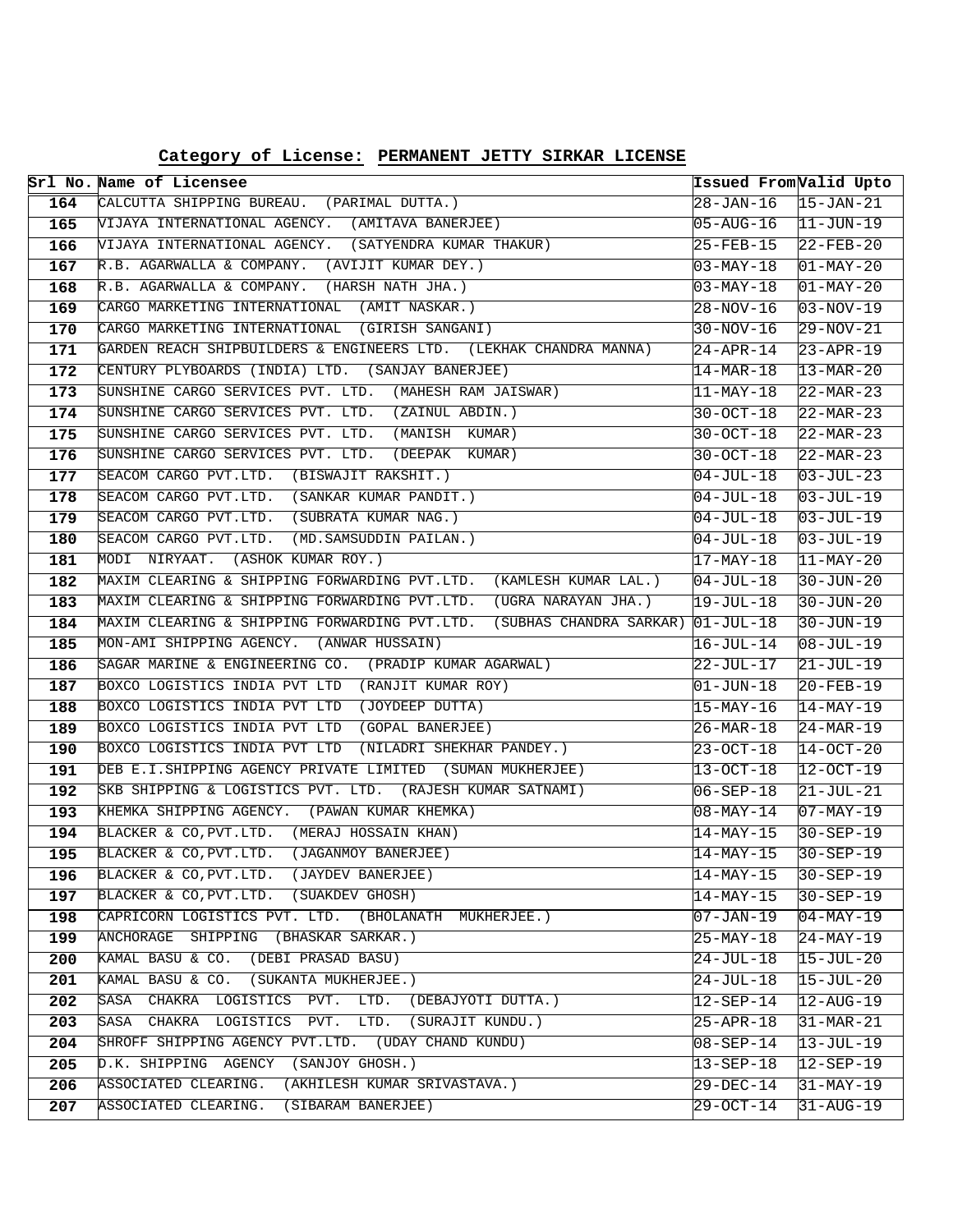|                  | Srl No. Name of Licensee                                                                        | Issued From Valid Upto              |                                    |
|------------------|-------------------------------------------------------------------------------------------------|-------------------------------------|------------------------------------|
| 208              | ASSOCIATED CLEARING.<br>(ARUP KUMAR MAZUMDAR)                                                   | 29-OCT-14                           | $31 - AUG - 19$                    |
| 209              | ASSOCIATED CLEARING.<br>(PRAKASH BANERJEE)                                                      | 29-OCT-14                           | $31 - AUG - 19$                    |
| 210              | ASSOCIATED CLEARING.<br>(RAJARAM BANERJEE)                                                      | $29 - OCT - 14$                     | $31 - AUG - 19$                    |
| 211              | ASSOCIATED CLEARING.<br>(INDRAJIT BANERJEE)                                                     | 29-OCT-14                           | $31 - AUG - 19$                    |
| $\overline{212}$ | ASSOCIATED CLEARING.<br>(SANTANU SAHA)                                                          | $05 - OCT - 14$                     | $31 - AUG - 19$                    |
| 213              | ASSOCIATED CLEARING.<br>(SANJAY SAHA)                                                           | $05 - NOV - 14$                     | $31 - AUG - 19$                    |
| 214              | ASSOCIATED CLEARING.<br>(DEB KUMAR CHATTERJEE)                                                  | 15-SEP-17                           | $14-SEP-22$                        |
| 215              | ASSOCIATED CLEARING.<br>(SAHADEV CHANDRA DAS)                                                   | $01 - SEP - 18$                     | $31 - \text{AUG} - 19$             |
| 216              | ASSOCIATED CLEARING.<br>(SUJIT DAS.)                                                            | $01 - SEP - 18$                     | $31 - \text{AUG} - 19$             |
| 217              | ASSOCIATED CLEARING. (SHYAMAL KUMAR BERA.)                                                      | $05 - SEP - 18$                     | $31 - \text{AUG} - 19$             |
| 218              | EXIM LOGISTICS PVT.LTD. (DHIRENDRA JHA)                                                         | 07-SEP-18                           | $03-SEP-19$                        |
| 219              | J.C.BANERJEE & SONS.<br>(MD.TAHER OSMAN.)                                                       | 29-OCT-14                           | $16-0CT-19$                        |
| 220              | J.C.BANERJEE & SONS.<br>(MD.HAIDAR OSMAN.)                                                      | $30 - OCT - 14$                     | $16-0CT-19$                        |
| 221              | (SANJIB KUMAR DAS.)<br>J.C.BANERJEE & SONS.                                                     | 17-OCT-18                           | $16 - OCT - 19$                    |
| 222              | J.C.BANERJEE & SONS.<br>(MONOJ DUTTA.)                                                          | 17-OCT-18                           | $16-0CT-19$                        |
| 223              | J.C.BANERJEE & SONS.<br>(SAKTI NATH GHOSHAL.)                                                   | 17-OCT-18                           | $16 - OCT - 19$                    |
| 224              | (SUSANTA CHAKRABORTY)<br>J.C.BANERJEE & SONS.                                                   | $17 - OCT - 18$                     | $16 - OCT - 19$                    |
| 225              | (MALAY HAZRA.)<br>GLOBAL ENTERPRISE                                                             | 16-NOV-18                           | $09 - NOV - 19$                    |
| 226              | GLOBAL ENTERPRISE<br>(JOY MUKHERJEE.)                                                           | 14-FEB-19                           | $31 - DEC - 19$                    |
| 227              | GLOBAL<br>ENTERPRISE<br>(SK.BADRUDDIN.)                                                         | 26-OCT-17                           | $23 - OCT - 20$                    |
| 228              | GLOBAL<br>ENTERPRISE<br>(SHYMAL KUMAR DEY.)                                                     | $30 - OCT - 17$                     | $23 - OCT - 20$                    |
| 229              | (ASIT SEN.)<br>GLOBAL<br>ENTERPRISE                                                             | $30 - OCT - 17$                     | $29 - OCT - 20$                    |
| 230              | GLOBAL ENTERPRISE<br>(GOPAL LAYEK.)                                                             | 30-OCT-17                           | $29-OCT-20$                        |
| 231              | (BISWAJIT NATH)<br>GLOBAL ENTERPRISE                                                            | 03-NOV-17                           | $02-NOV-20$                        |
| 232              | GLOBAL<br>ENTERPRISE<br>(PRABHAS MUKHERJEE)                                                     | 16-NOV-18                           | $23 - SEP - 19$                    |
| 233              | HARI NARAYAN AJIT SINGH. (AWADESH KUMAR PANDEY)                                                 | 21-OCT-16                           | $14-SEP-21$                        |
| 234              | HARI NARAYAN AJIT SINGH. (MANISH ARORA.)                                                        | 21-OCT-16                           | $14-SEP-21$                        |
| 235              | GRANADA AIR SERVICES PVT.LTD. (PREMANGSU DAS)                                                   | 15-FEB-19                           | $14 - FEB - 20$                    |
| 236              | GRANADA AIR SERVICES PVT.LTD. (MD.ISLAM)                                                        | $18 - \text{MAX} - 15$              | $16 - \text{MAX} - 20$             |
| 237              | GRANADA AIR SERVICES PVT.LTD. (SNEHASISH MUKHERJEE.)<br>SHUVAM ENTERPRISES. (KRISHNENDU MAITY.) | 14-OCT-18                           | $13 - OCT - 19$                    |
| 238<br>239       | SUNRICH LOGISTICS PVT.LTD. (SUKHENDU SARDAR.)                                                   | $30 - \text{AUG} - 18$<br>04-MAY-17 | $21 - JUN - 20$<br>$31 - DEC - 21$ |
| 240              | SUNRICH LOGISTICS PVT.LTD.<br>(BISWAJIT GHOSH)                                                  | 04-MAY-17                           | $31 - DEC - 21$                    |
| 241              | OMSAI SHIPPING & CLEARING AGENCY PVT.LTD. (KALYAN SAMADDER.)                                    | $30 - \text{AUG} - 18$              | 29-AUG-19                          |
| 242              | (MADHAVSANKAR TASILDAR)<br>GLOBAL DIMENSIONS PVT.LTD.                                           | 26-SEP-16                           | $31-MAR-21$                        |
| 243              | GLOBAL DIMENSIONS PVT.LTD.<br>(SUNIL KUMAR CHOUDHARY.)                                          | $31 - JUL - 17$                     | $26 - JUL - 20$                    |
| 244              | GLOBAL DIMENSIONS PVT.LTD.<br>(BIMAL KUMAR JHA.)                                                | $09 - JUN - 17$                     | $05 - JUN - 20$                    |
| 245              | GLOBAL DIMENSIONS PVT.LTD.<br>(MD. SHAHBAZ ALI.)                                                | 09-JUN-18                           | $31-MAR-21$                        |
| 246              | GLOBAL DIMENSIONS PVT.LTD.<br>(BASHIST NARAYAN JHA.)                                            | $14 - DEC - 18$                     | $12 - DEC - 19$                    |
| 247              | GLOBAL DIMENSIONS PVT.LTD.<br>(PRADEEP KUMAR JHA.)                                              | 24-DEC-18                           | $23-DEC-19$                        |
| 248              | TRANS LOG-SHIP PVT.LTD.<br>(MRINAL KANTY SEAL)                                                  | 21-JUN-17                           | $20 - JUN - 20$                    |
| 249              | (ASHOK KUMAR DAS)<br>TRANS LOG-SHIP PVT.LTD.                                                    | $18 - \text{MAX} - 17$              | $17-MAY-19$                        |
| 250              | TRANS LOG-SHIP PVT.LTD.<br>(SUSHIL KANTI DAS)                                                   | 25-AUG-18                           | $\overline{24}$ -AUG-19            |
| 251              | SEA KING AGENCIES (RAJU ROY.)                                                                   | 25-APR-18                           | $24 - APR - 19$                    |
|                  |                                                                                                 |                                     |                                    |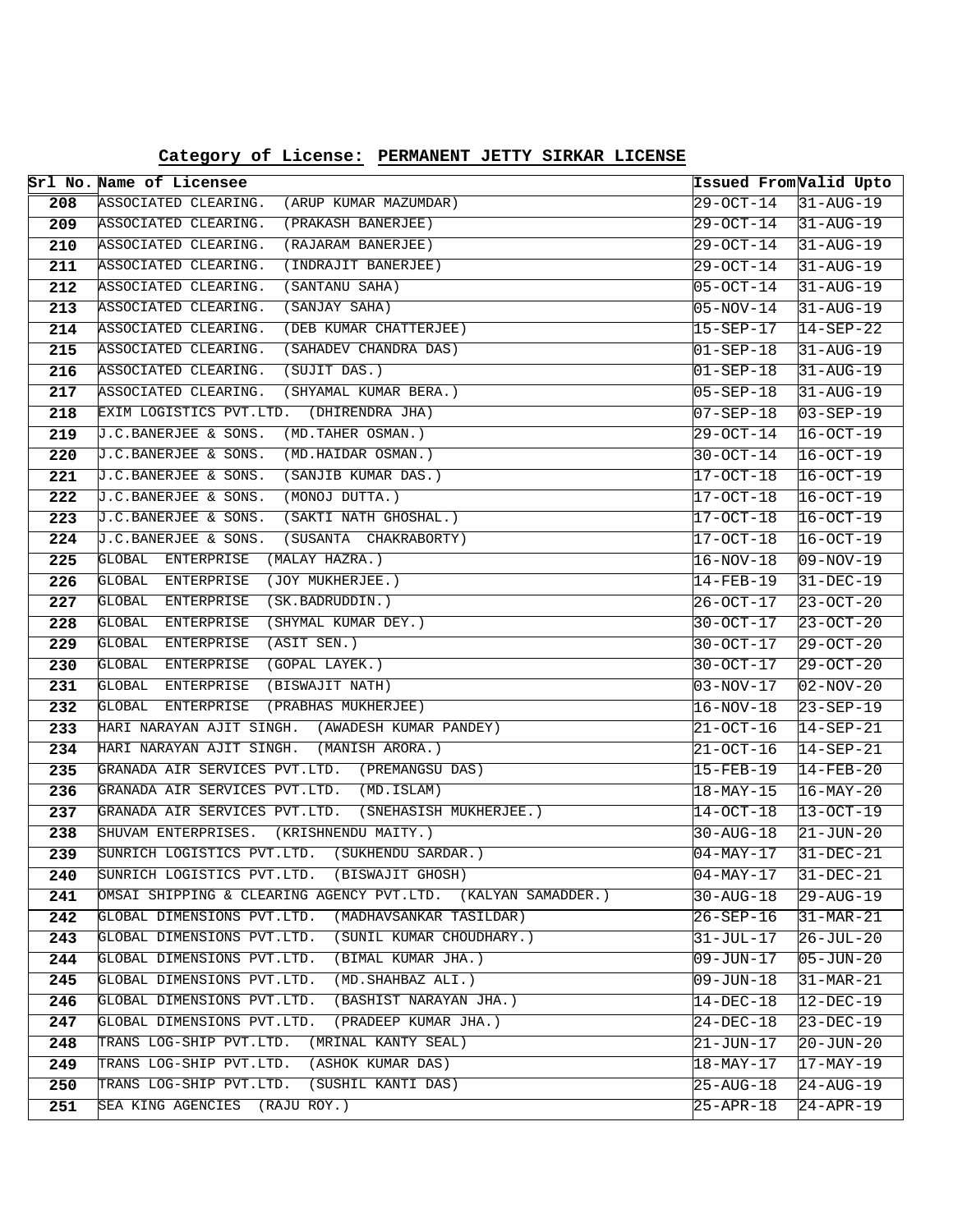| Category of License: PERMANENT JETTY SIRKAR LICENSE |  |  |  |  |
|-----------------------------------------------------|--|--|--|--|
|-----------------------------------------------------|--|--|--|--|

|            | Srl No. Name of Licensee                                                                                              |                                           | Issued From Valid Upto             |
|------------|-----------------------------------------------------------------------------------------------------------------------|-------------------------------------------|------------------------------------|
| 252        | SEA KING AGENCIES (BHISWADEB CHATTERJEE.)                                                                             |                                           |                                    |
| 253        | SAFE EXPRESS LIMITED. (JAGANNATH BHATTACHARYA)                                                                        | $21 - SEP - 17$ $17 - SEP - 20$           |                                    |
| 254        | SAFE EXPRESS LIMITED. (ARUN KUMAR ROY)                                                                                | 21-SEP-17                                 | $20 - SEP - 20$                    |
| 255        | SAFE EXPRESS LIMITED. (SANJOY SARKAR.)                                                                                | 24-SEP-18                                 | $17 - SEP - 20$                    |
| 256        | SHREE BALAJI SHIPPING & CLEARING AGENCY. (AMRIT KUMAR BANGAL.)                                                        | 30-DEC-18                                 | $29 - DEC - 19$                    |
| 257        | RG CARGO SERVICES PVT.LTD. (PRASANJIT GHOSH.)                                                                         | $20 - \text{MAR} - 14$                    | $12 - \text{MAR} - 19$             |
| 258        | RG CARGO SERVICES PVT.LTD. (TARUN DEY.)                                                                               | $20 - \text{MAR} - 14$                    | 12-MAR-19                          |
| 259        | RG CARGO SERVICES PVT.LTD. (INDRAJIT ROY)                                                                             | 23-MAY-17                                 | $22-MAY-22$                        |
| 260        | NATIONAL AGENCY. (PULAK DUTTA.)                                                                                       | 23-AUG-18                                 | $22 - \text{AUG} - 19$             |
| 261        | MALLICK CLEARING AGENCY. (AMIT KUMAR JHA.)                                                                            | 05-NOV-18                                 | $07 - APR - 21$                    |
| 262        | MALLICK CLEARING AGENCY. (ASHIS KUMAR GHOSH.)                                                                         | 14-FEB-19                                 | $10-FEB-20$                        |
| 263        | MALLICK CLEARING AGENCY. (SOURENDRA NATH MULLICK.)                                                                    | 13-DEC-16                                 | $07 - APR - 21$                    |
| 264        | S.S.LOGISTICS. (RATAN CHANDRA DENRIA)                                                                                 | 09-JUL-14                                 | $16 - \text{MAR} - 19$             |
| 265        | S.S.LOGISTICS. (DWARIKA NATH BANERJEE.)                                                                               | $08 - \text{AUG} - 18$                    | $07 - APR - 21$                    |
| 266        | S.S.LOGISTICS. (RANJAN MAITY.)                                                                                        | 12-MAY-17                                 | $07 - MAX - 20$                    |
| 267        | TIGER LOGISTICS (INDIA) LTD. (MADAN MOHAN GHOSH.)                                                                     | $04 - FEB - 17$                           | $31-DEC-21$                        |
| 268        | A.V. GLOBAL CORPORATION PVT.LTD. (RANENDRA KUMAR BOSE.)                                                               | 22-MAY-15                                 | $105 - MAX - 20$                   |
| 269        | SADGURU FORWARDERS PVT.LTD. (SUKHENDU MAITY.)                                                                         | 25-NOV-16                                 | $31-MAR-21$                        |
| 270        | SAILA SHIPPING & LOGISTICS SERVICES. (SUBHRA KOLEY)                                                                   | $28 - MAX - 14$                           | $27-MAY-19$                        |
| 271        | SAILA SHIPPING & LOGISTICS SERVICES. (SWAPAN KR.KOLEY.)                                                               | 13-JAN-17                                 | $05 - JAN - 22$                    |
| 272        | SAILA SHIPPING & LOGISTICS SERVICES. (SAMIR KUMAR SIRCAR)                                                             | $05 - FEB - 19$                           | $05 - JAN - 22$                    |
| 273        | ITT SHIPPING (PRIVATE) LIMITED. (KRISHNA RAJAK.)                                                                      | 29-MAY-18                                 | $ 09-0CT-21 $                      |
| 274        | ITT SHIPPING (PRIVATE) LIMITED. (SOUMYA BHATTACHARYYA.)                                                               | 12-JUN-18                                 | $28 - MAX - 19$                    |
| 275        | R.D.R.CLEARING AGENT. (RAJ KUMAR SINGH.)                                                                              | 31-AUG-17                                 | $21 - JUL-19$                      |
| 276        | R.D.R.CLEARING AGENT. (MOLAY KOLAY)                                                                                   | 26-APR-17                                 | $25 - APR - 21$                    |
| 277        | ZION EXPRESS CARGO PVT.LTD. (MD.JAFIR ALAM)                                                                           | 29-NOV-18                                 | $17-NOV-19$                        |
| 278        | ZION EXPRESS CARGO PVT.LTD. (KAUSER ALAM WARSI.)                                                                      | 01-APR-17                                 | $31-MAR-20$                        |
| 279        | BEEKEYEN FREIGHT SERVICES (P) LTD. (TAMAL NASKAR.)                                                                    | 12-JUN-18                                 | $11 - JUN - 20$                    |
| 280        | BEEKEYEN FREIGHT SERVICES (P) LTD. (DILIP KUMAR SRIVASTAVA.)                                                          | $01 - MAX - 18$                           | $30 - APR - 20$                    |
| 281        | HEADWAY CLEARING & FORWARDING AGENCY. (SWAPAN KUMAR BHOWMICK.)                                                        | $01 - APR - 18$                           | $31-MAR-19$                        |
| 282        | EXPRESS GLOBAL LOGISTICS PVT LTD. (NIRMAL KUMAR NASKAR.)                                                              | $\overline{01}$ -JAN-19                   | $31 - DEC - 19$                    |
| 283        | HINDUSTAN LOGISTIC SHIPPING AGENCY. (ASHIM KUMAR MUKHERJEE.)                                                          | 11-JAN-19                                 | $10 - JAN - 21$                    |
| 284        | HINDUSTAN LOGISTIC SHIPPING AGENCY.<br>(LALIT NARAYAN JHA.)<br>HINDUSTAN LOGISTIC SHIPPING AGENCY.<br>(KHOJENDRA JHA) | $19-0CT-16$                               | $ 09-0CT-21$                       |
| 285<br>286 | PBN LOGISTICS. (BISHWA MOHAN JHA.)                                                                                    | 26-OCT-16                                 | $09-0CT-21$                        |
| 287        | KUSHAGRA SHIPPING AGENCY. (PRASANTA SAMANTA.)                                                                         | 24-AUG-18<br>$23 - APR - 18$              | 27-JUN-19                          |
| 288        | KUSHAGRA SHIPPING AGENCY. (PRADIP MUKHERJEE.)                                                                         |                                           | 20-DEC-22                          |
| 289        | KUSHAGRA SHIPPING AGENCY. (RAJA BASU.)                                                                                | $23 - APR - 18$                           | $20 - DEC - 22$                    |
| 290        | KUSHAGRA SHIPPING AGENCY. (AMAR AGARWAL.)                                                                             | $24 - APR - 18$<br>$04 - \text{MAR} - 18$ | $20 - DEC - 22$<br>$20 - DEC - 22$ |
| 291        | SEALAND LOGISTICS INDIA SERVICES PVT.LTD (KARTICK KUMAR PANDIT)                                                       | 22-APR-16                                 | 109-APR-19                         |
| 292        | SEALAND LOGISTICS INDIA SERVICES PVT.LTD<br>(RATAN SAHA)                                                              | $16 - APR - 18$                           | $15 - APR - 19$                    |
| 293        | K.M.PAL C & F AGENCY. (SOUMEN KUMAR PAL.)                                                                             | $10 - APR - 18$                           | $15 - JAN - 23$                    |
| 294        | TRACK CARGO PVT.LTD.<br>(ANIL PATRA)                                                                                  | 18-JUN-18                                 | 17-JUN-19                          |
| 295        | (RAMA RANJAN CHOWDHURY.)<br>TRACK CARGO PVT.LTD.                                                                      | 22-JUN-18                                 | 17-JUN-19                          |
|            |                                                                                                                       |                                           |                                    |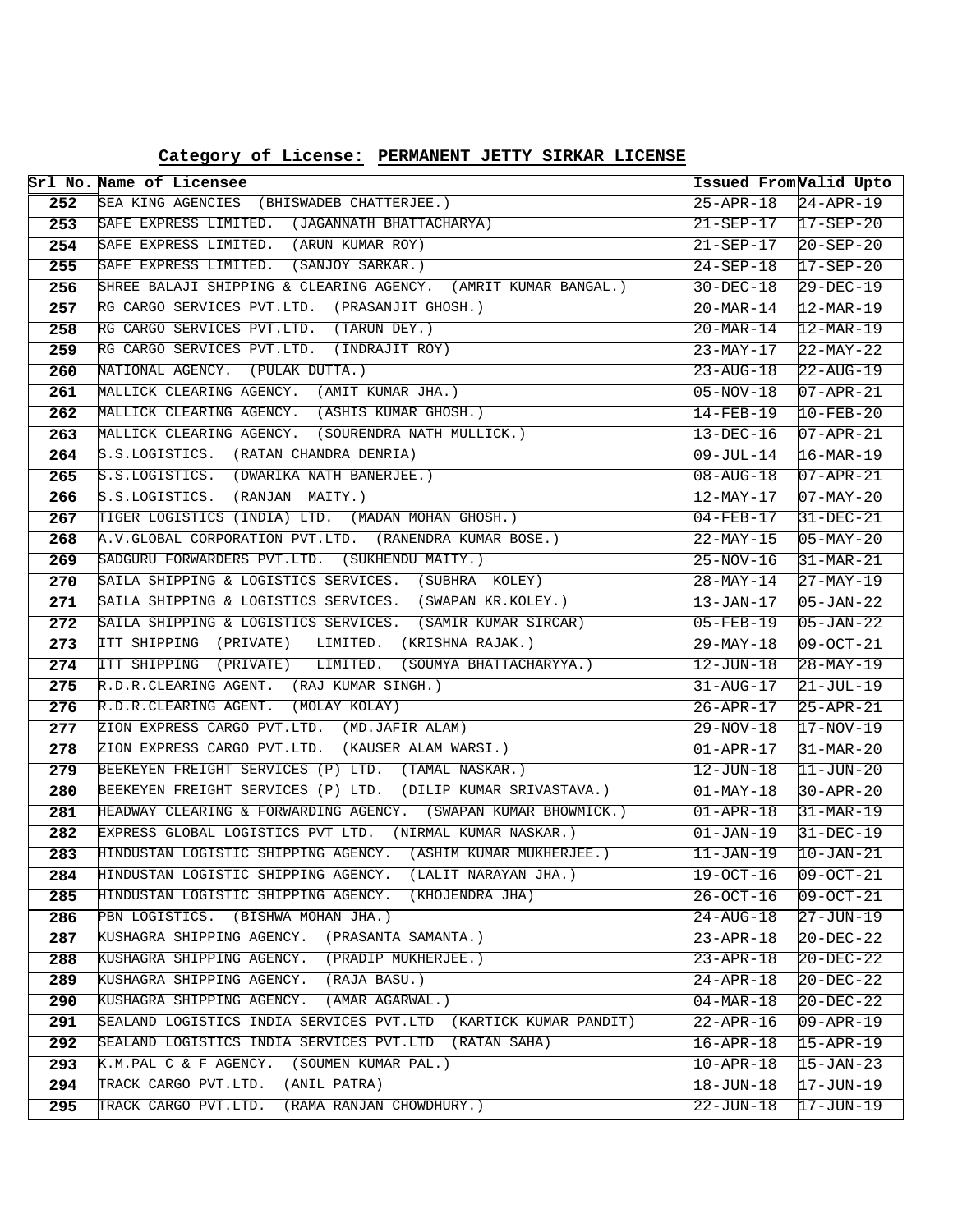**Category of License: PERMANENT JETTY SIRKAR LICENSE**

|     | Srl No. Name of Licensee                                                     | Issued FromValid Upto  |                          |
|-----|------------------------------------------------------------------------------|------------------------|--------------------------|
| 296 | TRACK CARGO PVT.LTD. (BANAMALI NAYAK.)                                       | $22 - JUN - 18$        | $17 - JUN - 19$          |
| 297 | THE' INDIA FIRST'LOGISTICS CO. (SANDIP GHOSH)                                | 13-JUN-18              | $\overline{12}$ -JUN-20  |
| 298 | PASHUPATI SHIPPING AGENCY (P) LTD. (KANAI BHATTACHARYA)                      | 21-FEB-17              | $20 - FEB - 19$          |
| 299 | PASHUPATI SHIPPING AGENCY (P) LTD. (ASHOK SADHUKHAN)                         | 01-JUL-18              | $30 - JUN - 21$          |
| 300 | PASHUPATI SHIPPING AGENCY (P) LTD. (MEGHNATH MAINAN.)                        | 06-JAN-19              | $05 - JAN - 21$          |
| 301 | PASHUPATI SHIPPING AGENCY (P) LTD. (RABIN CHANDRA SADHUKHAN)                 | 20-FEB-19              | $19 - FEB - 21$          |
| 302 | JAYJAYEM SHIPPING AND LOGISTICS PRIVATE .LIMITED. (KAUSIK DAS)               | 15-MAY-18              | $27 - FEB - 19$          |
| 303 | JAYJAYEM SHIPPING AND LOGISTICS PRIVATE .LIMITED. (DEBJYOTI<br>PRAMANICK.)   | 18-JUN-18              | $17 - JUN-19$            |
| 304 | RIPLEY & CO. STEVEDORING & HANDLING PVT. LTD.<br>(ASHIM KUMAR DEY.)          | 25-JUL-18              | $14-JUL-23$              |
| 305 | RIPLEY & CO. STEVEDORING & HANDLING PVT. LTD.<br>(HARADHAN MAJHI.)           | $04 - APR - 14$        | $02 - APR - 19$          |
| 306 | RIPLEY & CO. STEVEDORING & HANDLING PVT. LTD.<br>(DEBASISH<br>BHATTACHERJEE) | 04-APR-14              | $02 - APR - 19$          |
| 307 | RIPLEY & CO. STEVEDORING & HANDLING PVT. LTD.<br>(JAYANTA CHOUDHURY)         | $04 - APR - 14$        | $02 - APR - 19$          |
| 308 | RIPLEY & CO. STEVEDORING & HANDLING PVT. LTD.<br>(TRIDIB KUMAR CHANDRA)      | $05 - APR - 14$        | $03 - APR - 19$          |
| 309 | RIPLEY & CO. STEVEDORING & HANDLING PVT. LTD.<br>(RATAN KUMAR PAUL)          | $04 - \text{MAR} - 15$ | $03 - \text{MAR} - 20$   |
| 310 | RIPLEY & CO. STEVEDORING & HANDLING PVT. LTD.<br>(TAPAN SINHA)               | 04-MAR-15              | $03 - \text{MAR} - 20$   |
| 311 | UJWAL INTERNATIONAL (BHASKAR BOSE)                                           | 28-JUN-18              | $24 - JUN - 19$          |
| 312 | J.B.SHIPPING AGENCY (ANISUL ALAM)                                            | 12-DEC-18              | $10 - \text{MAR} - 20$   |
| 313 | J.B.SHIPPING AGENCY (SK.SIRAJ ALI.)                                          | 16-MAR-18              | $15 - MAR - 20$          |
| 314 | J.B.SHIPPING AGENCY (MANIK DAS.)                                             | 27-MAR-18              | $26 - MAR - 20$          |
| 315 | J.B. SHIPPING AGENCY (NEYAZ AHMED KHAN)                                      | 26-MAR-18              | $10-MAR-19$              |
| 316 | POPULAR SHIPPING AGENCY (NEMAI CHANDRA DAS.)                                 | 10-MAY-18              | $09 - \text{MAX} - 23$   |
| 317 | POPULAR SHIPPING AGENCY (HARI MAITY.)                                        | $10$ -MAY-18           | $09 - \text{MAX} - 23$   |
| 318 | POPULAR SHIPPING AGENCY (GOUTAM ROY CHOWDHURY.)                              | 10-MAY-18              | $08 - MAX - 23$          |
| 319 | BCM CLEARING & LOGISTICS LLP (AMAL DUTTA)                                    | 29-JAN-19              | $28 - JAN - 20$          |
| 320 | CHATURBHUJ CLEARING AGENCY (SHUVAJIT CHATTERJEE.)                            | 19-JUN-18              | $18 - JUN - 19$          |
| 321 | CHATURBHUJ CLEARING AGENCY (DEBASIS DAS.)                                    | 19-JUN-18              | $18 - JUN - 19$          |
| 322 | GAUTAM SHIPPING AGENCY (RAVI SHANKAR GUPTA.)                                 | 13-DEC-18              | $12 - JUL - 23$          |
| 323 | SDLS LOGISTICS PRIVATE LIMITED (KENARAM DAS)                                 | 03-AUG-18              | $02 - \text{AUG} - 19$   |
| 324 | SRD CLEARING AGENTS PVT. LTD. (ABHIJIT DEY)                                  | 07-DEC-18              | $05-DEC-23$              |
| 325 | SRD CLEARING AGENTS PVT. LTD.<br>(ANUP BARAN BOSE)                           | $07 - DEC - 18$        | $05-DEC-23$              |
| 326 | SRD CLEARING AGENTS PVT. LTD. (SUMIT BHOWMICK.)                              | 25-JAN-19              | $23 - JAN - 20$          |
| 327 | RUDRA CARGO SERVICES (MURARI PANDEY.)                                        | $19-DEC-18$            | $17-DEC-19$              |
| 328 | CARGOMEN LOGISTICS (INDIA) PVT. LTD. (ABHIJIT GHOSH)                         | 19-DEC-18              | $18 - DEC - 19$          |
| 329 | TKM GLOBAL LOGISTICS LIMITED (SANDIPAN ROY.)                                 | $11 - \text{MAX} - 18$ | $09 - \text{MAX} - 23$   |
| 330 | TKM GLOBAL LOGISTICS LIMITED (RAM PRASSAD DEY)                               | $ 11$ -MAY-18          | $30 - APR - 19$          |
| 331 | TKM GLOBAL LOGISTICS LIMITED (TILAK BANERJEE.)                               | 28-MAY-18              | $30 - APR - 19$          |
| 332 | TKM GLOBAL LOGISTICS LIMITED<br>(SUSANTA BASU)                               | $07 - \text{MAX} - 18$ | $30 - APR - 19$          |
| 333 | TKM GLOBAL LOGISTICS LIMITED<br>(MIHIR BHATTACHERJEE)                        | $04 - \text{MAX} - 18$ | $30 - APR - 19$          |
| 334 | TKM GLOBAL LOGISTICS LIMITED (SURYA KANTA ROY)                               | $01 - APR - 18$        | $31-MAR-19$              |
| 335 | TKM GLOBAL LOGISTICS LIMITED<br>(TARAPADA DAS)                               | $04 - MAX - 18$        | $30 - APR - 19$          |
| 336 | OCEAN SHIPPING & CLEARING AGENCY (PARTHA SARATHI GHOSAL.)                    | $20 - SEP - 18$        | $17 - SEP - 19$          |
| 337 | OCEAN SHIPPING & CLEARING AGENCY (TARUN KUMAR MANNA)                         | $24-SEP-18$            | $ 11 - \text{SEP} - 19 $ |
| 338 | OCEAN SHIPPING & CLEARING AGENCY (MANAS DAS.)                                | $24 - SEP - 18$        | $17 - SEP - 19$          |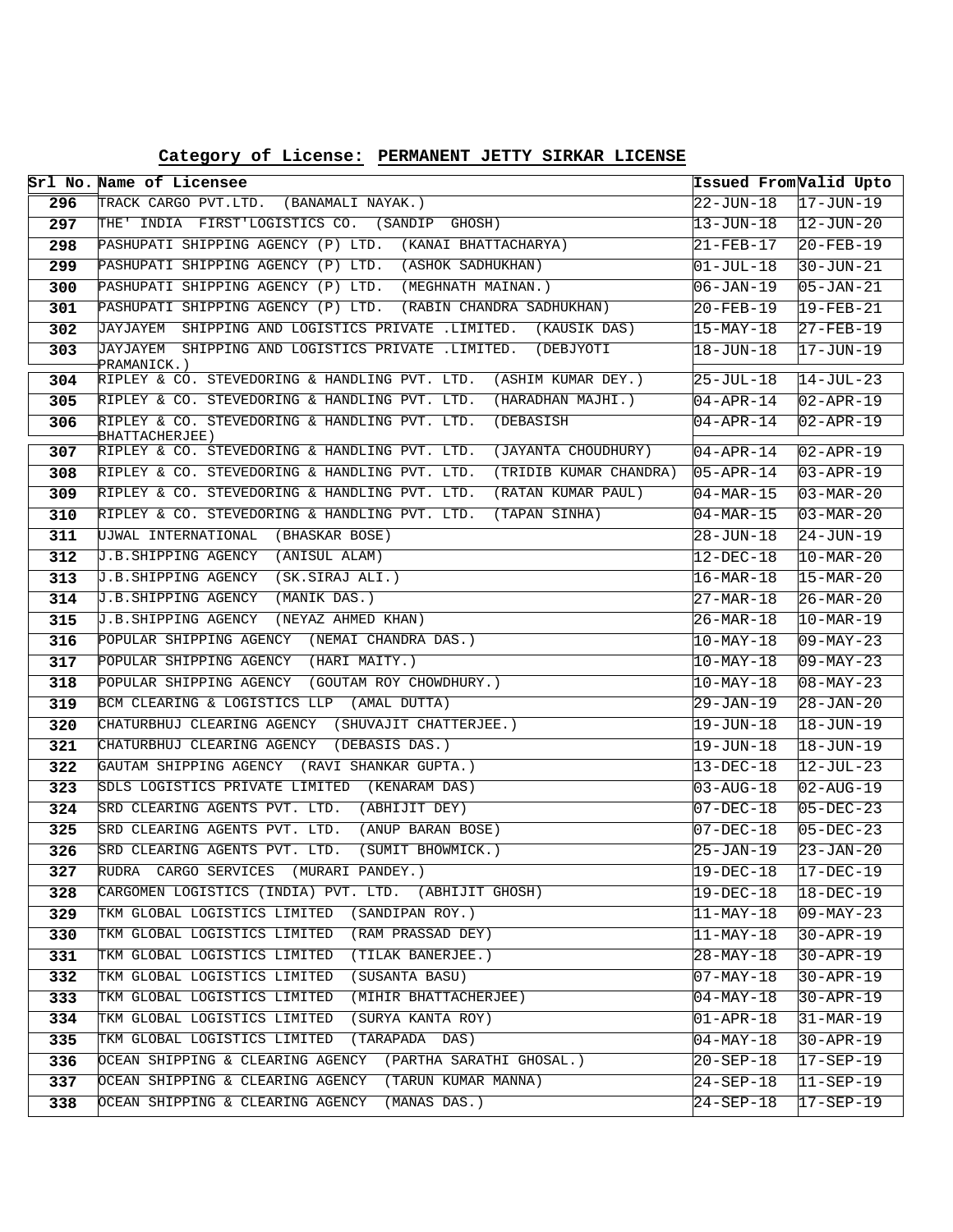|     | Srl No. Name of Licensee                                                           | Issued From Valid Upto |                         |
|-----|------------------------------------------------------------------------------------|------------------------|-------------------------|
| 339 | MULTI FORWARDERS PVT.LTD . (DILIP BANERJEE.)                                       | 18-SEP-18              | $09 - SEP - 19$         |
| 340 | MULTI FORWARDERS PVT.LTD . (TAPAN BISWAS.)                                         | $10 - SEP - 18$        | $09 - SEP - 19$         |
| 341 | J.K.OVERSEAS SHIPPING AGENCY. (NISITH KUMAR SAIN)                                  | 27-OCT-14              | $20 - JUN - 19$         |
| 342 | J.K.OVERSEAS SHIPPING AGENCY. (DIPANKAR SAHA)                                      | 24-OCT-14              | $20 - JUN - 19$         |
| 343 | J.K.OVERSEAS SHIPPING AGENCY. (SAMIR KUMAR CHOWDHURY.)                             | 21-OCT-17              | $20 - OCT - 22$         |
| 344 | J.K.OVERSEAS SHIPPING AGENCY. (PARTHA PRATIM KOLAY.)                               | 23-OCT-18              | $20 - OCT - 19$         |
| 345 | J.K.OVERSEAS SHIPPING AGENCY. (BASUDEV DAS.)                                       | 23-OCT-18              | $16-0CT-19$             |
| 346 | KRISHNA SHIPPING AGENCY. (SANJAY BARMAN.)                                          | 14-NOV-18              | $13 - NOV - 19$         |
| 347 | SINHA SHIPPING AGENCY. (PRABIR DAS.)                                               | 22-NOV-18              | $06 - AUG - 23$         |
| 348 | SINHA SHIPPING AGENCY. (RAM KUMAR SADHUKHAN)                                       | $13 - NOV - 18$        | $06 - AUG - 23$         |
| 349 | EXIM INDIA TRADE AGENCIES. (DILIP SARKAR.)                                         | $04 - DEC - 18$        | $28 - NOV - 23$         |
| 350 | EXIM INDIA TRADE AGENCIES. (DIPANKAR MANNA.)                                       | 15-JAN-19              | $\overline{14}$ -JAN-21 |
| 351 | EXIM INDIA TRADE AGENCIES. (ASHOKE KUMAR GHOSH)                                    | 15-JAN-19              | $14 - JAN - 21$         |
| 352 | EXIM INDIA TRADE AGENCIES.<br>(UTTAM PANDIT.)                                      | $04 - MAX - 18$        | $06 - APR - 23$         |
| 353 | EXIM INDIA TRADE AGENCIES.<br>(ASHIM SAHA ROY.)                                    | 09-APR-18              | $06 - APR - 19$         |
| 354 | EXIM INDIA TRADE AGENCIES. (SUBHOJIT CHAKRABORTY.)                                 | 09-APR-18              | $06 - APR - 19$         |
| 355 | EXIM INDIA TRADE AGENCIES. (SUBRATA GHOSH.)                                        | 07-APR-18              | $06 - APR - 23$         |
| 356 | EXIM INDIA TRADE AGENCIES. (PINTU DAS.)                                            | 07-APR-18              | $06 - APR - 23$         |
| 357 | BAID SHIPPING AGENCY (SRIRAM CHATURVEDI)                                           | 05-JUN-17              | $01 - APR - 22$         |
| 358 | BAID SHIPPING AGENCY (PRADIP KUMAR BAID)                                           | 10-APR-17              | $01 - APR - 22$         |
| 359 | BAID SHIPPING AGENCY (SANKAR JHA.)                                                 | 19-MAR-18              | $01 - APR - 22$         |
| 360 | BAID INTERNATIONAL SERVICES. (BHANU KUMAR PATAWARI)                                | 10-APR-17              | $31-MAR-22$             |
| 361 | BAID INTERNATIONAL SERVICES. (PRAVEEN KUMAR BAID)                                  | 07-APR-17              | $31-MAR-22$             |
| 362 | SREEGAYATRI. (KAIBALYA DAS)                                                        | 07-APR-16              | $09 - FEB - 21$         |
| 363 | SREEGAYATRI. (SAURAV KUNDU)                                                        | 07-APR-16              | $09 - FEB - 21$         |
| 364 | SREEGAYATRI. (RAM PRAKASH VISWANATHAN)                                             | 07-APR-16              | $09 - FEB - 21$         |
| 365 | SREEGAYATRI. (BAPI DAS)                                                            | $16 - \text{AUG} - 18$ | $13 - AUG - 23$         |
| 366 | EASTERN CLEARING & FORWARDING AGENCY PVT.LTD.<br>(INDRA KUMAR GHOSH)               | 12-OCT-18              | $09 - JUL - 20$         |
| 367 | EASTERN CLEARING & FORWARDING AGENCY PVT.LTD.<br>(DEBJIT MUKHERJEE)                | $15-0CT-18$            | $09 - JUL - 20$         |
| 368 | EASTERN CLEARING & FORWARDING AGENCY PVT.LTD.<br>(SUNIL KUMAR GHOSH.)              | $15-0CT-18$            | $09 - JUL - 20$         |
| 369 | (INDRAJIT MITRA)<br>EASTERN CLEARING & FORWARDING AGENCY PVT.LTD.                  | 22-OCT-18              | $09 - JUL - 20$         |
| 370 | EASTERN CLEARING & FORWARDING AGENCY PVT.LTD.<br>(PARTHA PRATIM SARKAR.) 22-OCT-18 |                        | $09 - JUL - 20$         |
| 371 | SPECIALISED SHIP AND CARGO HANDLING AGENCY PVT. LTD.<br>(TAPAN MITRA)              | $28 - JUN - 18$        | $27 - JUN - 19$         |
| 372 | SPECIALISED SHIP AND CARGO HANDLING AGENCY PVT. LTD.<br>(AMITAVA DUTTA.)           | $28 - JUN - 18$        | $27 - JUN - 19$         |
| 373 | SPECIALISED SHIP AND CARGO HANDLING AGENCY PVT. LTD.<br>(SWAPAN KUMAR<br>SINGHA.)  | $28 - JUN - 18$        | $27 - JUN - 19$         |
| 374 | SPECIALISED SHIP AND CARGO HANDLING AGENCY PVT. LTD.<br>(ASIS KUMAR<br>GHOSH.)     | 28-JUN-18              | $27 - JUN - 19$         |
| 375 | SPECIALISED SHIP AND CARGO HANDLING AGENCY PVT. LTD.<br>(SUBIR DHARA)              | $27 - MAR - 18$        | $26 - \text{MAR} - 19$  |
| 376 | PREMIER SHIPPING AGENCY (RABINDRA KUMAR KHADERIA)                                  | $03 - SEP - 15$        | $23 - SEP - 19$         |
| 377 | SAGOMA ENTERPRISES PVT.LTD.<br>(ARUN KUMAR BANERJEE.)                              | 02-JUL-14              | l29-JUN-19              |
| 378 | SAGOMA ENTERPRISES PVT.LTD.<br>(GOPAL MODAK)                                       | $02 - JUL - 14$        | 29-JUN-19               |
| 379 | MITRA ENTERPRISES.<br>(SUVRAMOY DEY BISWAS)                                        | 14-JUN-18              | 13-JUN-19               |
| 380 | MITRA ENTERPRISES.<br>(GOUTAM JANA)                                                | $14 - JUN - 18$        | $13 - JUN - 19$         |
| 381 | MITRA ENTERPRISES.<br>(BASUDEV DENRIA)                                             | $14 - JUN - 18$        | 13-JUN-19               |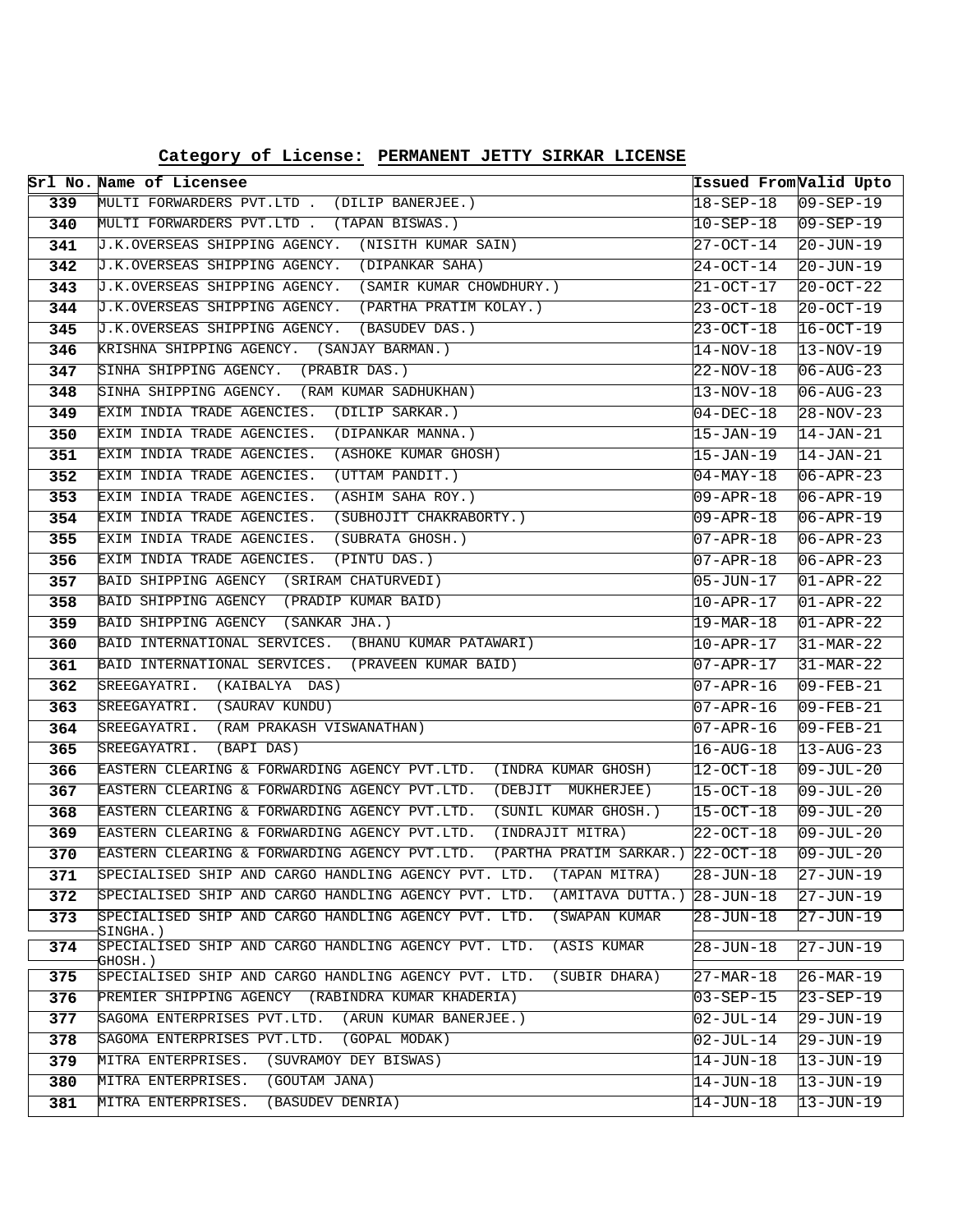|            | Srl No. Name of Licensee                                                          | Issued FromValid Upto              |                                       |
|------------|-----------------------------------------------------------------------------------|------------------------------------|---------------------------------------|
| 382        | MITRA ENTERPRISES.<br>(BIKASH MITRA.)                                             | $14 - JUN - 15$                    | $13 - JUN - 20$                       |
| 383        | MITRA ENTERPRISES. (SUBIR MITRA)                                                  | 14-JUN-15                          | $13 - JUN - 20$                       |
| 384        | MITRA ENTERPRISES.<br>(SUMAN MITRA)                                               | $14 - JUN - 15$                    | $13 - JUN - 20$                       |
| 385        | S.R.SALES AGENCY<br>(SUBHASIS CHATTERJEE)                                         | 23-JUL-17                          | $22 - JUL - 22$                       |
| 386        | S.R. SALES AGENCY<br>(TAPAS HALDER)                                               | $23 - JUL - 17$                    | $22-JUL-22$                           |
| 387        | S.R.SALES AGENCY<br>(AJIT KUMAR SANTRA)                                           | 23-JUL-17                          | $22 - JUL - 22$                       |
| 388        | S.R. SALES AGENCY<br>(SUDARSAN SARKAR)                                            | $23 - JUL - 17$                    | $22 - JUL - 22$                       |
| 389        | S.R. SALES AGENCY<br>(SHANKER NANDY)                                              | 23-JUL-17                          | $22-JUL-22$                           |
| 390        | S.R.SALES AGENCY (SUBHENDU GANGULY)                                               | $23 - JUL - 17$                    | $22-JUL-22$                           |
| 391        | S.R.SALES AGENCY (JIBON KUMAR BASU)                                               | 23-JUL-17                          | $22 - JUL - 22$                       |
| 392        | S.R. SALES AGENCY<br>(SEBABRATA SARKAR.)                                          | 19-JUL-18                          | $18 - JUL - 23$                       |
| 393        | QUATRO GLOBAL CARGO LOGISTICS PVT. LTD. (TAPAN KUMAR DAS)                         | $04 - DEC - 18$                    | $20 - SEP - 20$                       |
| 394        | KYC CARGO SERVICES PVT.LTD. (RAMESH DAS)                                          | $13-MAR-18$                        | $02 - \text{MAR} - 19$                |
| 395        | KYC CARGO SERVICES PVT.LTD. (SANJIB GHOSH.)                                       | 06-JAN-19                          | $05 - JAN - 20$                       |
| 396        | KYC CARGO SERVICES PVT.LTD. (DIPANKAR MUKHERJEE)                                  | $16-MAR-18$                        | $02 - \text{MAR} - 19$                |
| 397        | HARIDASS CHUNDER (CLEARING AGENTS) PVT LTD. (PRADIP MOITRA.)                      | 26-MAY-17                          | $25-MAY-22$                           |
| 398        | HARIDASS CHUNDER (CLEARING AGENTS) PVT LTD. (NRITYA GOPAL DEY.)                   | $26 - \text{MAX} - 17$             | $25-MAY-22$                           |
| 399        | HARIDASS CHUNDER (CLEARING AGENTS) PVT LTD. (SUDIP KUMAR DEY.)                    | $26 - MAX - 17$                    | $25 - \text{MAX} - 22$                |
| 400        | HARIDASS CHUNDER (CLEARING AGENTS) PVT LTD. (INDRANATH CHAKRABORTY)               | $26 - \text{MAX} - 17$             | $25 - MAX - 22$                       |
| 401        | NATIONAL CARRIERS CORPORATION PVT LTD. (ELLORE BAIN.)                             | $06 - \text{AUG} - 14$             | $05 - \text{AUG} - 19$                |
| 402        | RANABIR ENTERPRISE. (MD. PARVEZ ALAM.)                                            | $19-DEC-14$                        | $22 - JUL - 19$                       |
| 403        | INTERLINK MARITIME SERVICES PVT LTD. (DEBI DAS.)                                  | 29-NOV-18                          | $02-NOV-19$                           |
| 404        | INTERLINK MARITIME SERVICES PVT LTD. (ASHIS KUMAR SARBAGNA.)                      | $03 - NOV - 17$                    | $02-NOV-20$                           |
| 405        | INTERLINK MARITIME SERVICES PVT LTD.<br>(PARTHA PRATIM GHOSH.)                    | 03-NOV-17                          | $02-NOV-20$                           |
| 406        | INTERLINK MARITIME SERVICES PVT LTD.<br>(BIDHAN CHANDRA GHOSH.)                   | $03 - NOV - 17$                    | $02-NOV-20$                           |
| 407        | INTERLINK MARITIME SERVICES PVT LTD.<br>(LALIT NARAYAN JHA.)                      | 03-NOV-17                          | $02-NOV-20$                           |
| 408        | INTERLINK MARITIME SERVICES PVT LTD.<br>(UTTAM KUMAR ROY.)                        | $03 - NOV - 17$                    | $02-NOV-19$                           |
| 409        | INTERLINK MARITIME SERVICES PVT LTD.<br>(RANJAN GUHA.)                            | 03-NOV-17                          | $02-NOV-19$                           |
| 410        | INTERLINK MARITIME SERVICES PVT LTD.<br>(RANJIT ADHIKARY.)                        | $14-NOV-17$                        | $02 - OCT - 20$                       |
| 411        | INTERLINK MARITIME SERVICES PVT LTD.<br>(DIPAK GANGULY.)                          | $04 - APR - 18$                    | $08 - JAN - 21$                       |
| 412        | INTERLINK MARITIME SERVICES PVT LTD.<br>(SUBHAJIT SEN.)                           | 23-OCT-18                          | $02 - OCT - 21$                       |
| 413        | INTERLINK MARITIME SERVICES PVT LTD.<br>(UTTAM MAJUMDER.)                         | $23 - OCT - 18$                    | $02 - OCT - 21$                       |
| 414        | ST.JOHN FREIGHT SYSTEMS LTD. (PINTU CHAKRABORTY)<br>S. N. M. AGENCY (FARID ZAMAL) | 28-APR-15                          | $ 23 - APR - 20$                      |
| 415        | P.G.MODAK & SONS.<br>(KAMDEO JHA)                                                 | 21-APR-17                          | $20 - APR - 22$                       |
| 416<br>417 | P.G.MODAK & SONS.<br>(PRABIR PYNE.)                                               | $16 - MAR - 18$                    | $15 - \text{MAR} - 21$<br>$15-MAR-21$ |
| 418        | (SANKAR LAL MONDAL)<br>P.G.MODAK & SONS.                                          | $16 - MAR - 18$<br>$16 - MAR - 18$ | $15 - MAR - 21$                       |
| 419        | P.G.MODAK & SONS.<br>(AJAY KUMAR JHA.)                                            |                                    |                                       |
| 420        | P.G.MODAK & SONS.<br>(ARUN KUMAR JHA)                                             | 14-MAR-18<br>$16 - MAR - 18$       | $15 - SEP - 20$<br>15-MAR-21          |
| 421        | P.D.PRASAD & SONS PVT. LTD.<br>(SANKAR CHATTOPADHYAY)                             | 09-MAY-15                          | $08 - MAX - 20$                       |
| 422        | P.D.PRASAD & SONS PVT. LTD.<br>(SANJIB SARKAR)                                    | $08 - \text{AUG} - 16$             | $07 - \text{AUG} - 21$                |
| 423        | P.D.PRASAD & SONS PVT. LTD.<br>(SHYAMAL DAS.)                                     | $09 - \text{MAX} - 15$             | $08 - \text{MAY} - 20$                |
| 424        | P.D.PRASAD & SONS PVT. LTD.<br>(MD.ISLAM.)                                        | 09-MAY-15                          | $08 - \text{MAX} - 20$                |
| 425        | P.D.PRASAD & SONS PVT. LTD.<br>(RANJIT KUMAR SARBAJNA.)                           | 11-MAY-15                          | $08 - MAX - 20$                       |
|            |                                                                                   |                                    |                                       |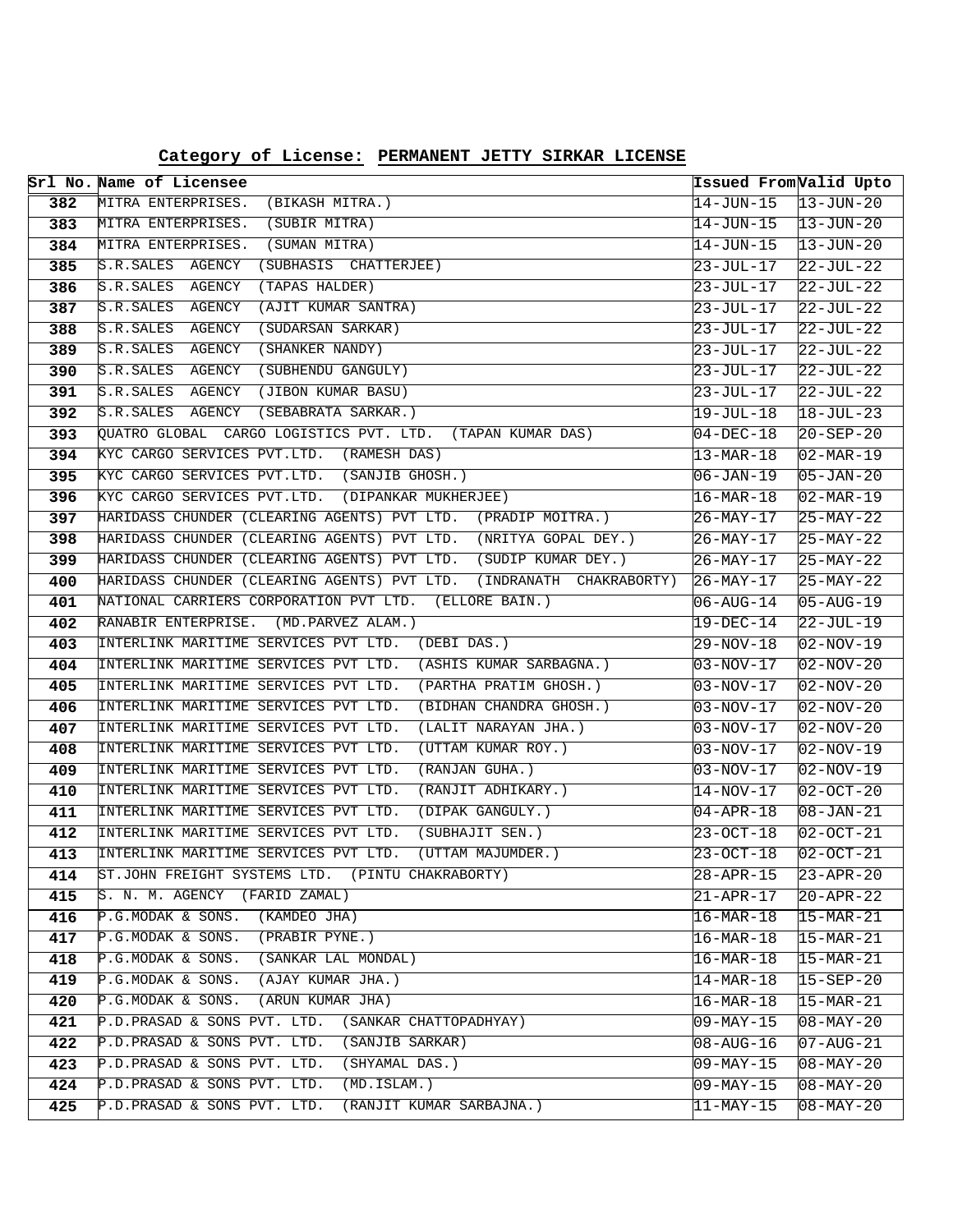|            | Srl No. Name of Licensee                                                                          | Issued From Valid Upto              |                                                  |
|------------|---------------------------------------------------------------------------------------------------|-------------------------------------|--------------------------------------------------|
| 426        | P.D.PRASAD & SONS PVT. LTD. (PRAMOD KUMAR SRIVASTAVA)                                             | 12-MAY-15                           | $08 - \text{MAX} - 20$                           |
| 427        | P.D.PRASAD & SONS PVT. LTD. (PRABHAT KUMAR SRIVASTAVA.)                                           | 12-MAY-15                           | $08 - \text{MAX} - 20$                           |
| 428        | P.D.PRASAD & SONS PVT. LTD. (RANJEET SRIVASTAVA)                                                  | 12-MAY-15                           | $08 - \text{MAX} - 20$                           |
| 429        | P.D.PRASAD & SONS PVT. LTD.<br>(RAMJEET VERMA.)                                                   | 14-MAY-15                           | $08 - \text{MAX} - 20$                           |
| 430        | P.D.PRASAD & SONS PVT. LTD.<br>(MD.AYUB.)                                                         | 14-MAY-15                           | $08 - \text{MAX} - 20$                           |
| 431        | P.D.PRASAD & SONS PVT. LTD.<br>(SHYAMAL DEY.)                                                     | 14-MAY-15                           | $08 - \text{MAX} - 20$                           |
| 432        | SUPARNA TRADING AGENCY (BIPUL KUMAR DEY.)                                                         | 26-AUG-16                           | $25 - \text{AUG} - 21$                           |
| 433        | SUPARNA TRADING AGENCY (SUBRATA MONDAL.)                                                          | 26-AUG-16                           | $25 - \text{AUG} - 21$                           |
| 434        | SUPARNA TRADING AGENCY (SHYAMAL KHAN.)                                                            | 26-AUG-16                           | $25 - \text{AUG} - 21$                           |
| 435        | SUPARNA TRADING AGENCY (SUJIT HATI.)                                                              | $28 - \text{AUG} - 16$              | $27 - \text{AUG}-21$                             |
| 436        | SUPARNA TRADING AGENCY (NARUGOPAL GHOSH.)                                                         | 26-AUG-16                           | $25 - \text{AUG} - 21$                           |
| 437        | SUPARNA TRADING AGENCY (SUDHIR KUMAR GANGULY.)                                                    | 31-AUG-16                           | $25 - \text{AUG} - 21$                           |
| 438        | $S$ .K . KANJILAL. (DILIP MAZUMDER)                                                               | 17-MAY-16                           | $16-MAY-21$                                      |
| 439        | $S$ .K . KANJILAL. (PRADIP PANJA)                                                                 | 17-MAY-16                           | $16 - \text{MAX} - 21$                           |
| 440        | EASTERN CARRIERS (SK.MOFIJUR RAHAMAN.)                                                            | 15-MAY-17                           | $14-MAY-22$                                      |
| 441        | EASTERN CARRIERS (ANIL KUMAR MISHRA.)                                                             | 15-MAY-17                           | $14-MAY-22$                                      |
| 442        | EASTERN CARRIERS (PRADIP KONAR.)                                                                  | 15-MAY-17                           | $14-MAY-22$                                      |
| 443        | EASTERN CARRIERS (BASANTA MAL.)                                                                   | 15-MAY-17                           | $14-MAY-22$                                      |
| 444        | EASTERN CARRIERS (RIPON DAS.)                                                                     | 15-MAY-17                           | $14-MAY-22$                                      |
| 445        | KHANNA & CO.CLG. AGENCY (P) LTD. (RAJIV KUMAR KHANNA.)                                            | 06-OCT-16                           | $27 - SEP - 21$                                  |
| 446        | KHANNA & CO.CLG. AGENCY (P) LTD. (SHARVAN KHANNA)                                                 | 06-OCT-16                           | $27 - SEP - 21$                                  |
| 447        | KHANNA & CO.CLG. AGENCY (P) LTD. (RAMAN KUMAR KHANNA.)                                            | 06-OCT-16                           | $27 - SEP - 21$                                  |
| 448        | KHANNA & CO.CLG. AGENCY (P) LTD. (RABIN CHATTERJEE.)                                              | 03-OCT-18                           | $27 - SEP - 20$                                  |
| 449        | KHANNA & CO.CLG. AGENCY (P) LTD. (PRASANTA MITRA)                                                 | 13-OCT-18                           | $12 - OCT - 20$                                  |
| 450        | G.C.SEN AGENCY. (KALYAN MUKHERJEE.)                                                               | 17-FEB-18                           | $16 - FEB - 19$                                  |
| 451        | G.C.SEN AGENCY. (AJIT KUMAR SEN.)                                                                 | $30 - DEC - 18$                     | $29 - DEC - 20$                                  |
| 452        | G.C.SEN AGENCY. (BARUN SINGHA)                                                                    | 30-DEC-16                           | $29-DEC-19$                                      |
| 453        | G.C.SEN AGENCY. (SUJIT KUMAR SEN.)                                                                | 30-DEC-16                           | $29 - DEC - 19$                                  |
| 454        | G.C.SEN AGENCY.<br>(JAHARLAL RUDRA.)<br>GOODHOPE CLEARING & FORWARDING PVT. LTD. (SAHADEB GOLUI.) | $30-DEC-16$                         | $29 - DEC - 19$                                  |
| 455        | GOODHOPE CLEARING & FORWARDING PVT. LTD. (BANSHI BADAN MONDAL.)                                   | $05 - \text{AUG} - 15$              | $04 - AUG - 20$                                  |
| 456<br>457 | GOODHOPE CLEARING & FORWARDING PVT. LTD. (RASHBEHARI MONDAL.)                                     | $05 - \text{AUG} - 15$<br>05-AUG-15 | $04 - \text{AUG} - 20$<br>$04 - \text{AUG} - 20$ |
| 458        | GOODHOPE CLEARING & FORWARDING PVT. LTD. (SUNIL KUMAR SARKAR)                                     | 05-AUG-17                           | $04 - AUG - 21$                                  |
| 459        | CONFEDERATION OVERSEAS CLEARING<br>(BIJOY KUMAR BOSE)                                             | $31-MAR-17$                         | $14 - \text{MAR} - 20$                           |
| 460        | CONFEDERATION OVERSEAS CLEARING (SOUMEN ADDYA.)                                                   | $17 - APR - 17$                     | $14 - \text{MAR} - 20$                           |
| 461        | GURU SHIPPING & CLEARING PVT. LTD.<br>(TANMOY GHOSH.)                                             | 12-JUL-16                           | $21-MAY-21$                                      |
| 462        | GURU SHIPPING & CLEARING PVT. LTD.<br>(SACHINDRA MOHAN DHAR)                                      | $22 - \text{MAX} - 18$              | $21-MAY-19$                                      |
| 463        | GURU SHIPPING & CLEARING PVT. LTD.<br>(DIPAK KUMAR DUTTA.)                                        | $22 - \text{MAX} - 18$              | $21-MAY-19$                                      |
| 464        | GURU SHIPPING & CLEARING PVT. LTD.<br>(GOUTAM KUMAR DASH.)                                        | $22 - \text{MAX} - 18$              | $ 21-$ MAY-19                                    |
| 465        | GURU SHIPPING & CLEARING PVT. LTD.<br>(NIMESH RANJAN BHOWMICK)                                    | $22 - \text{MAX} - 18$              | $21 - \text{MAX} - 19$                           |
| 466        | GURU SHIPPING & CLEARING PVT. LTD.<br>(MD NESAR KHAN)                                             | $22 - \text{MAX} - 18$              | $21 - \text{MAX} - 19$                           |
| 467        | UNITED CUSTOMS HOUSE AGENCY PVT. LTD<br>(MANIK GHOSH)                                             | $15-MAR-17$                         | $14 - MAR - 22$                                  |
| 468        | UNITED CUSTOMS HOUSE AGENCY PVT. LTD<br>(PALASH KUMAR GHOSH.)                                     | 15-MAR-17                           | $14-MAR-22$                                      |
| 469        | (SUBHAS CHANDRA MUKHOPADHYA)<br>UNITED CUSTOMS HOUSE AGENCY PVT. LTD                              | 15-MAR-17                           | $14 - MAR - 22$                                  |
|            |                                                                                                   |                                     |                                                  |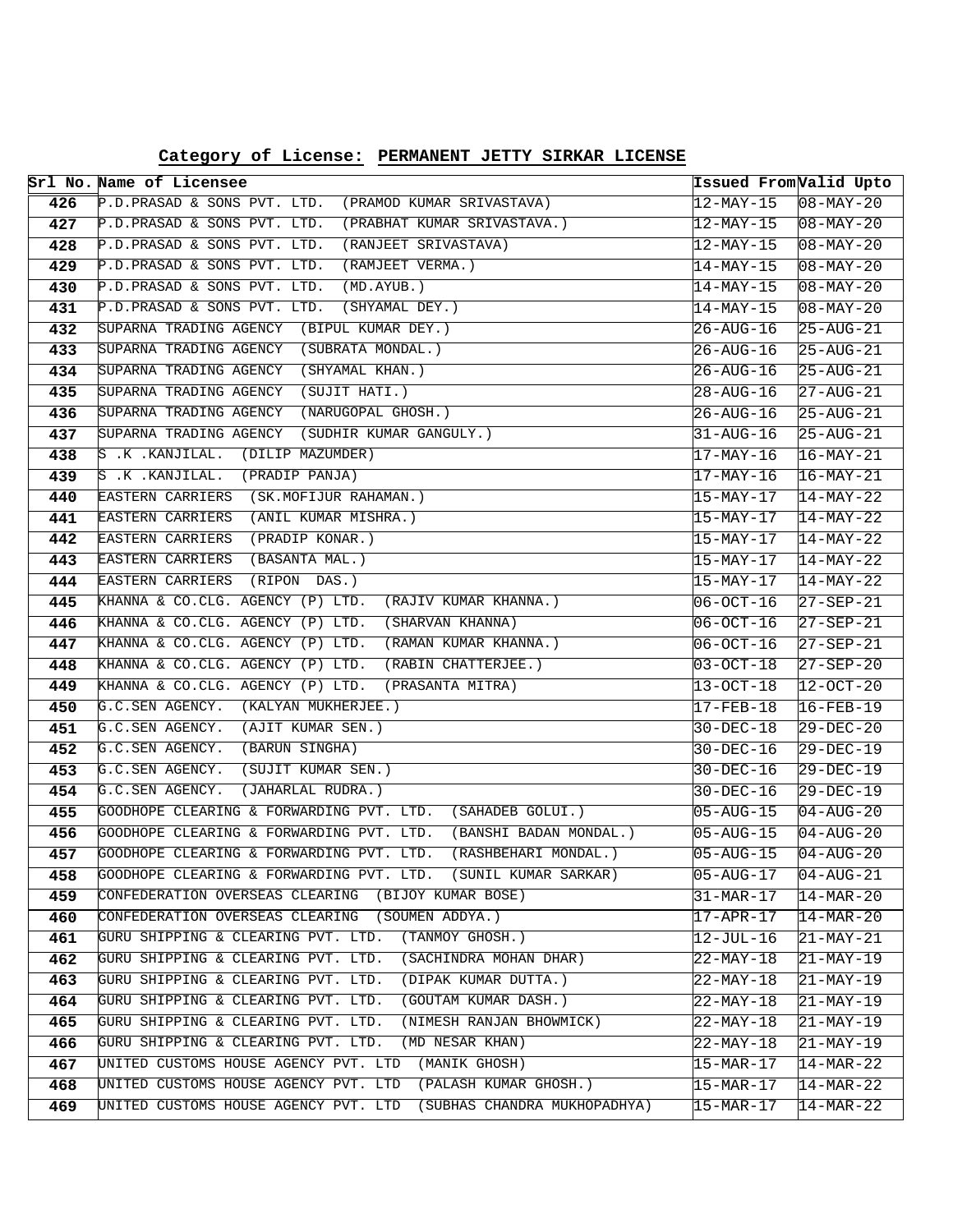**Category of License: PERMANENT JETTY SIRKAR LICENSE**

|            | Srl No. Name of Licensee                                                                                             |                                     | Issued From <i>Valid Upto</i>             |
|------------|----------------------------------------------------------------------------------------------------------------------|-------------------------------------|-------------------------------------------|
| 470        | UNITED CUSTOMS HOUSE AGENCY PVT. LTD (ADITYA SAHAL)                                                                  | $16 - \text{MAR} - 17$              | $14 - \text{MAR} - 22$                    |
| 471        | UNITED CUSTOMS HOUSE AGENCY PVT. LTD (SHANKAR PRASAD VERMA.)                                                         | 16-MAR-17                           | $14-MAR-22$                               |
| 472        | UNITED CUSTOMS HOUSE AGENCY PVT. LTD (DIPAK DAS.)                                                                    | 20-MAR-17                           | $14 - FEB - 22$                           |
| 473        | UNITED CUSTOMS HOUSE AGENCY PVT. LTD<br>(SUSANTA KUMAR GHOSH.)                                                       | 20-MAR-17                           | $14-MAR-22$                               |
| 474        | UNITED CUSTOMS HOUSE AGENCY PVT. LTD<br>(PRANAB KUMAR CHATTERJEE.)                                                   | 19-JAN-18                           | $18 - JAN - 20$                           |
| 475        | UNITED CUSTOMS HOUSE AGENCY PVT. LTD (SANTOSH BHATTACHARJEE.)                                                        | $21 - \text{MAR} - 18$              | $14-MAR-19$                               |
| 476        | UNITED CUSTOMS HOUSE AGENCY PVT. LTD (SURESH KUMAR SHAW.)                                                            | $02 - \text{AUG} - 18$              | $01 - \text{AUG} - 19$                    |
| 477        | OM SAPTARSHI INTERNATONAL SERVICE (P) LTD. (SUSANTA MONDAL)                                                          | 17-JUL-14                           | $08 - JUL - 19$                           |
| 478        | OM SAPTARSHI INTERNATONAL SERVICE (P) LTD. (GOPAL CHANDRA ROY)                                                       | 18-JUL-14                           | $08 - JUL-19$                             |
| 479        | OM SAPTARSHI INTERNATONAL SERVICE (P) LTD. (PRADIP KUMAR DEY)                                                        | $18 - JUL - 14$                     | $08 - JUL - 19$                           |
| 480        | OM SAPTARSHI INTERNATONAL SERVICE (P) LTD.<br>(SHYAMAL KUMAR ROY.)                                                   | 22-JUL-14                           | $08 - JUL - 19$                           |
| 481        | OM SAPTARSHI INTERNATONAL SERVICE (P) LTD. (ANANDA DEY)                                                              | 22-JUL-14                           | $08 - JUL - 19$                           |
| 482        | BISWAS ENTERPRISE. (SAMAR KUMAR HALDER.)                                                                             | 06-FEB-19                           | $29 - JAN - 20$                           |
| 483        | BISWAS ENTERPRISE. (SUBHASH GHOSH.)                                                                                  | 07-DEC-18                           | $16 - JUN - 19$                           |
| 484        | CONTINENTAL CARRIERS PVT.LTD. (GOUTAM GAYEN)                                                                         | 05-DEC-14                           | $30 - JUN - 19$                           |
| 485        | CONTINENTAL CARRIERS PVT.LTD. (DULAL BIKASH PATRANABISH.)                                                            | 05-DEC-14                           | $30 - JUN - 19$                           |
| 486        | RAMSON LOGISTICS PVT.LTD. (ARUN KUMAR SINHA)                                                                         | 24-FEB-17                           | $23 - FEB - 22$                           |
| 487        | RAMSON LOGISTICS PVT.LTD. (ARUN KUMAR RAHA)                                                                          | 12-JUN-16                           | $11 - JUN - 21$                           |
| 488        | RAMSON LOGISTICS PVT.LTD.<br>(BIJAY LAL HAZRA.)                                                                      | 12-JUN-16                           | $11 - JUN - 21$                           |
| 489        | RAMSON LOGISTICS PVT.LTD.<br>(SAJJAN KUMAR SHROFF)                                                                   | 16-JUN-16                           | $11 - JUN - 21$                           |
| 490        | RAMSON LOGISTICS PVT.LTD.<br>(SANJIB SARDAR)                                                                         | 03-JUN-16                           | $12-MAY-21$                               |
| 491        | RAMSON LOGISTICS PVT.LTD.<br>(CHETAN SHROFF)                                                                         | 03-JUN-16                           | $18 - \text{MAX} - 21$                    |
| 492        | RAMSON LOGISTICS PVT.LTD.<br>(CHANDAN SANTRA.)                                                                       | 10-JUN-16                           | $09 - JUN - 21$                           |
| 493        | RAMSON LOGISTICS PVT.LTD.<br>(NILOTPAL BISWAS.)                                                                      | 07-JUN-16                           | $29 - \text{MAX} - 21$                    |
| 494        | SHAIKH & PANDIT AGENCIES PVT. LTD. (RAMAPRASAD MALKHANDI.)                                                           | $13 - SEP - 18$                     | $14-JUL-19$                               |
| 495        | SHAIKH & PANDIT AGENCIES PVT. LTD. (JAWED AKHTAR KHAN.)<br>SHAIKH & PANDIT AGENCIES PVT. LTD. (UGRA MOHAN CHOWDHURY) | 07-MAR-18                           | $06 - \text{MAR} - 19$                    |
| 496        | SHAIKH & PANDIT AGENCIES PVT. LTD. (MANICK KUMAR MUKHOPADHYAY)                                                       | $ 11-$ MAY-16                       | $06 - \text{MAR} - 21$                    |
| 497<br>498 | SHAIKH & PANDIT AGENCIES PVT. LTD.<br>(BINAY KUMAR THAKUR)                                                           | 31-MAY-16<br>$29 - \text{MAR} - 17$ | $06 - \text{MAR} - 21$<br>$26 - MAR - 22$ |
| 499        | UT WORLDEWIDE (INDIA) PVT.LTD. (SOMANATH BANERJEE)                                                                   | 21-FEB-17                           | $19 - JAN - 22$                           |
| 500        | ARMEN GEORGE & CO. PVT' LTD.<br>(ABHAY RAJ SINGH.)                                                                   | 01-APR-16                           | $31-MAR-21$                               |
| 501        | SIDDHARTHA LOGISTICS CO.PVT.LTD. (ABHIJIT GHOSH.)                                                                    | 28-JAN-19                           | $31 - DEC - 21$                           |
| 502        | SIDDHARTHA LOGISTICS CO.PVT.LTD. (MD. FARUK)                                                                         | 28-JAN-19                           | $27 - DEC - 19$                           |
| 503        | SIDDHARTHA LOGISTICS CO.PVT.LTD. (SOUMEN CHATTERJEE.)                                                                | 29-JAN-19                           | $31 - DEC - 19$                           |
| 504        | DHL LOGISTICS PVT.LTD. (BENOY KOLAY)                                                                                 | 30-OCT-14                           | $09-0CT-19$                               |
| 505        | DHL LOGISTICS PVT.LTD. (PROLOY ROYCHOWDHURY)                                                                         | 26-JUN-15                           | $09-OCT-19$                               |
| 506        | PRASANTA SHIPPING AGENCY. (PRASANTA KUMAR DAS)                                                                       | 19-MAY-14                           | $18 - \text{MAX} - 19$                    |
| 507        | PRASANTA SHIPPING AGENCY. (SWAPAN KUMAR GOLDER.)                                                                     | 10-JUN-18                           | 20-MAY-19                                 |
| 508        | AISHWARYA SHIPPING & LOGISTICS. (SUBRATA CHAKRABORTY.)                                                               | 24-JUN-18                           | $18 - \text{MAX} - 19$                    |
| 509        | AISHWARYA SHIPPING & LOGISTICS. (SUBHASIS BISWAS)                                                                    | $15 - SEP - 14$                     | $18 - \text{MAX} - 19$                    |
| 510        | AASHIRVAD SHIPPING.<br>(SATYA NARAYAN JHA)                                                                           | 26-JUN-14                           | $19 - \text{MAX} - 19$                    |
| 511        | EXPO FREIGHT PVT.LTD. (GOUTAM RAJAK)                                                                                 | 17-MAY-18                           | $24-MAR-19$                               |
| 512        | EXPO FREIGHT PVT.LTD. (MD.MERAJ KHAN.)                                                                               | $25 - MAR - 18$                     | $24 - \text{MAR} - 19$                    |
| 513        | S. RAMDAS PRAGJI FORWARDERS PVT.LTD. (AVIJIT MITRA.)                                                                 | 06-SEP-17                           | $05 - SEP - 20$                           |
|            |                                                                                                                      |                                     |                                           |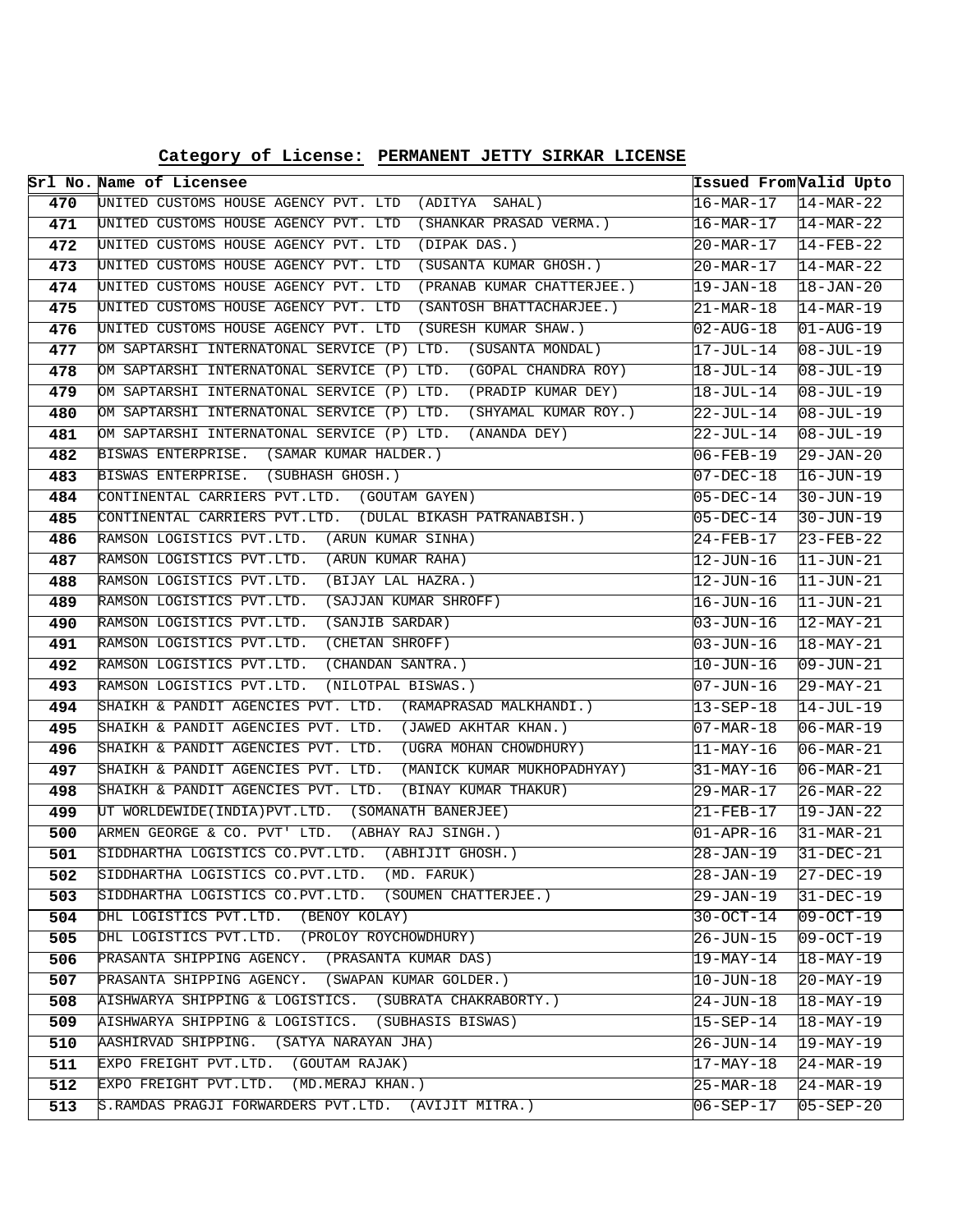**Category of License: PERMANENT JETTY SIRKAR LICENSE**

|            | Srl No. Name of Licensee                                                                                            |                        | Issued From Valid Upto        |
|------------|---------------------------------------------------------------------------------------------------------------------|------------------------|-------------------------------|
| 514        | S.RAMDAS PRAGJI FORWARDERS PVT.LTD. (MANOJ ROY.)                                                                    | 06-SEP-17              | $05 - SEP - 20$               |
| 515        | EMEE LOGISTICS PVT.LTD. (PINAKI GOSWAMI)                                                                            | 30-JUN-16              | $02 - APR - 19$               |
| 516        | EMEE LOGISTICS PVT.LTD. (DIBYENDU GHOSH.)                                                                           | $06 - AUG - 16$        | $02 - APR - 19$               |
| 517        | EMEE LOGISTICS PVT.LTD. (AMIT RANJAN BANERJEE)                                                                      | 03-JAN-19              | $02 - APR - 19$               |
| 518        | EMEE LOGISTICS PVT.LTD. (AVISHEK CHATTERJEE)                                                                        | 14-OCT-18              | $02 - APR - 19$               |
| 519        | EMEE LOGISTICS PVT.LTD.<br>(ANJAN KUMAR PAUL.)                                                                      | 14-OCT-18              | $02 - APR - 19$               |
| 520        | EMEE LOGISTICS PVT.LTD. (CHANDAN MUKHERJEE)                                                                         | 15-OCT-18              | $02 - APR - 19$               |
| 521        | B. R. CLEARING SERVICES PVT. LTD. (JAY NARAYAN JHA)                                                                 | 28-NOV-16              | 27-NOV-21                     |
| 522        | B. R. CLEARING SERVICES<br>PVT. LTD. (RATAN KUMAR JHA)                                                              | 28-NOV-16              | $27-NOV-21$                   |
| 523        | B. R. CLEARING SERVICES PVT. LTD. (BIJOY CHANDRA MISHRA)                                                            | $01 - DEC - 16$        | $ 30-NOV-21 $                 |
| 524        | B. R. CLEARING SERVICES PVT. LTD. (ALOK KUMAR JHA)                                                                  | 30-NOV-16              | $29 - NOV - 21$               |
| 525        | B. R. CLEARING SERVICES PVT.<br>LTD.<br>(UDAN JHA.)                                                                 | 22-DEC-16              | $21 - DEC - 21$               |
| 526        | FLYJAC LOGISTICS PVT. LTD. (ANUP KUMAR CHAKRABORTY)                                                                 | 09-JUL-14              | $04-JUL-19$                   |
| 527        | FLYJAC LOGISTICS PVT. LTD. (DUSHASAN MISHRA)                                                                        | 10-JUL-14              | $04 - JUL-19$                 |
| 528        | FLYJAC LOGISTICS PVT. LTD. (RAJESH KUMAR DUBEY)                                                                     | 10-JUL-14              | $04$ -JUL-19                  |
| 529        | FLYJAC LOGISTICS PVT. LTD. (KUNTAL GHOSH)                                                                           | 15-JUL-14              | $04 - JUL-19$                 |
| 530        | FLYJAC LOGISTICS PVT. LTD. (MD.WASI.)                                                                               | 16-JUL-14              | $04$ -JUL-19                  |
| 531        | LEAAP INTERNATIONAL PRIVATE LIMITED. (SANDEEP KUMAR CHOUDHARY)                                                      | $25-NOV-14$            | $22-NOV-19$                   |
| 532        | LEAAP INTERNATIONAL PRIVATE LIMITED. (SAMIR KUMAR ACHARYA)                                                          | 01-DEC-14              | $30-NOV-19$                   |
| 533        | OUALITY BAG EXPORTERS PVT.LTD. (AJEET KUMAR JHA)                                                                    | 30-JUL-18              | $11 - JUL-20$                 |
| 534        | S.K.SAHA & CO. (SANJAY DEY)                                                                                         | $12 - SEP - 18$        | 29-JUN-19                     |
| 535        | BABAJI SHIVRAM CLEARING & CARRIERS PVT. LTD. (MOLOY MONI DUTTA.)                                                    | $10 - JAN - 17$        | $31 - DEC - 21$               |
| 536        | BABAJI SHIVRAM CLEARING & CARRIERS PVT. LTD. (RAJENDRA NATH BAG)                                                    | $06 - JAN - 17$        | $31-DEC-21$                   |
| 537        | BABAJI SHIVRAM CLEARING & CARRIERS PVT. LTD. (SK.IMRAN ALI.)                                                        | 16-JAN-17              | $15 - JAN - 20$               |
| 538        | BABAJI SHIVRAM CLEARING & CARRIERS PVT. LTD. (SUMAN DEB.)                                                           | 01-JAN-19              | $31-DEC-19$                   |
| 539        | N.JIVANLAL & CO.(CAL)PRIVATE.LTD. (HARI SHANKER SINGH.)                                                             | 25-MAY-16              | $24-MAY-21$                   |
| 540        | N.JIVANLAL & CO. (CAL) PRIVATE.LTD. (DAKSHESH B.PATEL.)                                                             | 25-MAY-16              | $24-MAY-21$                   |
| 541        | ESSQUARE C & F AGENCY (AJOY SINGH)                                                                                  | 06-JUN-18              | $05 - JUN - 19$               |
| 542        | P.S.BEDI & CO.PVT.LTD. (BIMAL KUMAR DAS.)                                                                           | $01 - FEB - 19$        | $31 - JAN - 22$               |
| 543        | M. K. GHOSH & CO. (SAIBAL KANTI GHOSH.)                                                                             | 18-AUG-16              | $21 - JUL - 21$               |
| 544        | M. K. GHOSH & CO. (ARUP KUMAR GHOSH.)                                                                               | 22-AUG-18              | $21 - \text{AUG} - 23$        |
| 545        | ATLAS LOGISTICS PVT.LTD. (BISWANATH DAS)                                                                            | 13-SEP-17              | $12 - SEP - 20$               |
| 546        | INDIAN OIL CORPORATION LIMITED. (REFINERIES DIVISION). (UTTAM KAR)<br>VISHNUPRIYA TRADING CO. (RAJIV RANJAN MISHRA) | $02 - FEB - 18$        | $14 - JUL - 19$               |
| 547        |                                                                                                                     | 28-FEB-17              | $12$ -FEB-22                  |
| 548        | TOTAL SHIPPING & LOGISTICS PVT.LTD. (PREM CHAKRABORTTY)                                                             | 02-FEB-17              | 31-DEC-21                     |
| 549        | TOTAL SHIPPING & LOGISTICS PVT.LTD. (RUPANKAR GHOSAL.)<br>BOSE ENTERPRISE. (SUDIPTA BOSE)                           | $06 - FEB - 17$        | $31 - DEC - 21$               |
| 550        |                                                                                                                     | 28-JUL-17              | $25-DEC-21$                   |
| 551        | BOSE ENTERPRISE. (ANANTA KUMAR BANERJEE)<br>SION SHIPPING PVT.LTD. (ABDUL WAHID.)                                   | 27-OCT-18              | 26-OCT-19                     |
| 552<br>553 | SION SHIPPING PVT.LTD. (SUKUMAR MUKHERJEE)                                                                          | 22-JUN-18              | 21-JUN-19                     |
| 554        | SION SHIPPING PVT.LTD. (APURBA DEBROY)                                                                              | $02 - JAN - 17$        | 11-APR-21<br>$16 - APR - 19$  |
| 555        | HINDUSTAN CARGO LTD.<br>(AVIJIT DUTTA)                                                                              | $17 - APR - 18$        |                               |
| 556        | S P AGENCY. (AMAL KUMAR GANGULI)                                                                                    | 26-MAY-16<br>02-AUG-17 | $ 25 - MAX - 21$<br>16-JUL-22 |
|            | S P AGENCY. (RAKESH KUMAR JHA.)                                                                                     |                        |                               |
| 557        |                                                                                                                     | 02-AUG-17              | 16-JUL-22                     |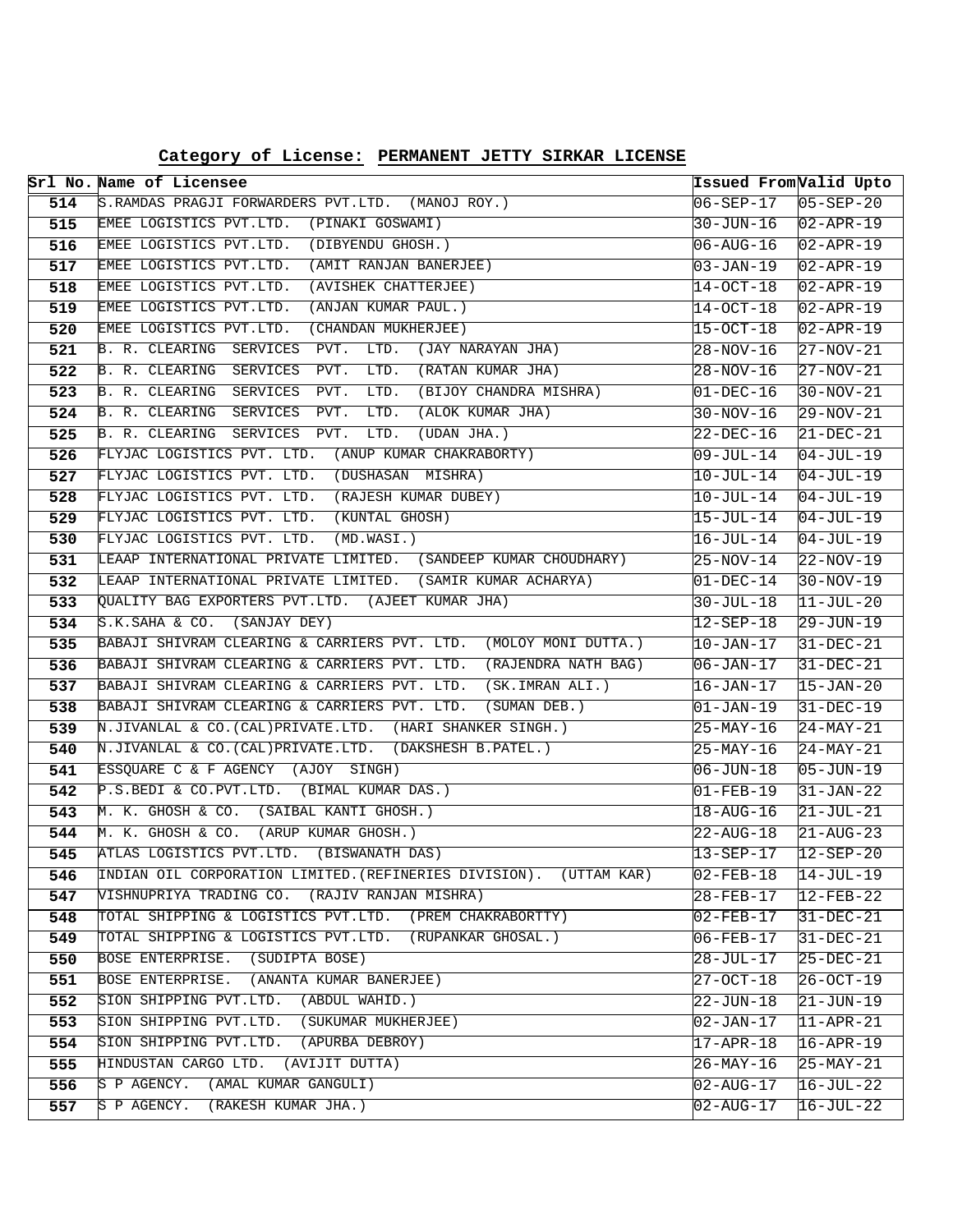**Category of License: PERMANENT JETTY SIRKAR LICENSE**

|     | Srl No. Name of Licensee                                                                             | Issued From Valid Upto          |                        |
|-----|------------------------------------------------------------------------------------------------------|---------------------------------|------------------------|
| 558 | S P AGENCY. (SANJEET KUMAR MISHRA)                                                                   | $02 - \text{AUG} - 17$          | $07 - JUN - 19$        |
| 559 | ARRARR LOGISTICS. (HRISHIKESH MAITY)                                                                 | 12-SEP-17                       | $16 - JUL-19$          |
| 560 | SEAWAVE FORWARDING & LOGISTICS PVT.LTD. (SAMAR KUMAR SARDAR.)                                        | 30-JUL-15                       | $06 - JUL - 20$        |
| 561 | SEAWAVE FORWARDING & LOGISTICS PVT.LTD.<br>(UDAY KUMAR SINGH)                                        | 01-AUG-17                       | $06 - JUL - 21$        |
| 562 | SEAWAVE FORWARDING & LOGISTICS PVT.LTD.<br>(SUMAN JHA)                                               | 07-AUG-17                       | $06 - \text{AUG} - 22$ |
| 563 | ESS DEE INTERNATIONAL (DIBYENDU DIAN.)                                                               | $24 - OCT - 18$                 | $23 - OCT - 19$        |
| 564 | ESS DEE INTERNATIONAL (SWAPAN CHAKRABORTY.)                                                          | 26-OCT-18                       | $23 - OCT - 23$        |
| 565 | EMM DEE C & F AGENCY. (ASHOKE DEWAN)                                                                 | $16 - \text{AUG} - 17$          | $15 - \text{AUG} - 22$ |
| 566 | EMM DEE C & F AGENCY. (DEBAKI RANJAN DATTA)                                                          | 16-AUG-17                       | $15 - \text{AUG} - 22$ |
| 567 | EMM DEE C & F AGENCY. (SIDDHARTHA SANKAR PAUL.)                                                      | 16-AUG-17                       | $15 - AUG - 22$        |
| 568 | EMM DEE C & F AGENCY. (DIPAK MAITY.)                                                                 | $16 - \text{AUG} - 17$          | $15 - AUG - 22$        |
| 569 | MODERN AGENCY. (SUMIT DAS.)                                                                          | 04-SEP-17                       | $21 - \text{AUG} - 22$ |
| 570 | MODERN AGENCY. (ARUP KUMAR DAS)                                                                      | 05-SEP-17                       | $21 - \text{AUG} - 22$ |
| 571 | RELIANCE CLEARING AGENCY. (AJAY ADHIKARI)                                                            | 20-AUG-18                       | $19 - \text{AUG} - 19$ |
| 572 | RELIANCE CLEARING AGENCY. (MALOY MONDAL.)                                                            | 06-SEP-18                       | $19 - AUG - 19$        |
| 573 | ALLIED ICD SERVICES LIMITED. (SHYAM SUNDAR DUTTA)                                                    | 17-MAY-16                       | $05 - JUL - 20$        |
| 574 | CCI LOGISTICS.RECONSTITUTED AS AVVASHYA CCI LOGISTICS PVTLTD (ACHINTA 31-AUG-18<br>SINHA)            |                                 | $30 - \text{AUG} - 19$ |
| 575 | CCI LOGISTICS.RECONSTITUTED AS AVVASHYA CCI LOGISTICS PVTLTD (SAMIR<br>DAS)                          | $04 - SEP - 18$                 | $30 - \text{AUG} - 19$ |
| 576 | NEPAL-BHUTAN ROADWAYS PVT.LTD. (DIBAKAR SAHA.)                                                       | 04-AUG-17                       | $25 - JUL - 20$        |
| 577 | NEPAL-BHUTAN ROADWAYS PVT.LTD. (INDRAJIT DUTTA)                                                      | 04-AUG-17                       | $29 - JUL - 20$        |
| 578 | NEPAL-BHUTAN ROADWAYS PVT.LTD. (RAJESH THAPA.)                                                       | 04-AUG-17                       | $07 - MAX - 20$        |
| 579 | CARION SHIPPING. (AVIJIT GHOSH.)                                                                     | $14 - SEP - 18$                 | $13 - SEP - 19$        |
| 580 | ULTRA COMMERCIAL & CO. (BUDDHADEB SENGUPTA)                                                          | 13-DEC-18                       | $12 - DEC - 19$        |
| 581 | UNIWORLD LOGISTICS PVT.LTD. (PINTU KHA.)                                                             | 13-JAN-19                       | $12 - JAN - 20$        |
| 582 | UNIWORLD LOGISTICS PVT.LTD. (SUBHASIS DATTA)                                                         | 12-SEP-18                       | $11-SEP-19$            |
| 583 | M.K.AGENCY. (RAJESH CHOUDHARY)                                                                       | 25-JUL-18                       | $05 - JUL - 19$        |
| 584 | G A C SHIPPING (INDIA) PVT.LTD. (SUBRATA CHAKRABORTY)                                                | 27-JUL-18                       | $26 - JUL - 19$        |
| 585 | LOKENATH AGENCY (PARTHA SARATHI DAS.)                                                                | 19-JUN-17                       | $18 - JUN - 19$        |
| 586 | S.K.SHIPPING CLEARING AND FORWARDING AGENCY PRIVATE LIMITED.                                         | 25-AUG-17                       | $12$ -FEB-22           |
| 587 | (SURENDRA PRASAD.)<br>S.K.SHIPPING CLEARING AND FORWARDING AGENCY PRIVATE LIMITED.                   | 16-AUG-17                       | $12 - FEB - 22$        |
|     | (MONOTOSH GURIA)                                                                                     |                                 |                        |
| 588 | S.K.SHIPPING CLEARING AND FORWARDING AGENCY PRIVATE LIMITED.<br>(SHAILESH KUMAR CHOUDHURY.)          | $16 - AUG - 17$ $12 - FEB - 22$ |                        |
| 589 | S.K.SHIPPING CLEARING AND FORWARDING AGENCY PRIVATE LIMITED. (KRISHNA 16-AUG-17<br>MOHAN CHOUDHURY.) |                                 | $ 11$ -JAN-21          |
| 590 | S.K.SHIPPING CLEARING AND FORWARDING AGENCY PRIVATE LIMITED.<br>(AMOD<br>KUMAR JHA.)                 | 25-AUG-17                       | 12-FEB-22              |
| 591 | HR CLEARING & FORWARDING PVT. LTD. (SUBRATA SARKAR)                                                  | 16-AUG-17                       | $15 - \text{AUG} - 20$ |
| 592 | HR CLEARING & FORWARDING PVT. LTD.<br>(SUPRIYA CHAKRABORTY.)                                         | $07 - AUG - 17$                 | $06 - \text{AUG} - 20$ |
| 593 | HR CLEARING & FORWARDING PVT. LTD.<br>(SANJIB BANERJEE)                                              | 12-OCT-17                       | $27 - SEP - 19$        |
| 594 | HR CLEARING & FORWARDING PVT. LTD.<br>(NESAR AHMED KHAN.)                                            | 26-OCT-17                       | $25 - OCT - 20$        |
| 595 | SHYAMAL GHOSH & CO. (DULAL CHAKRABORTY)                                                              | 15-JUN-18                       | $14 - JUN - 20$        |
| 596 | SHYAMAL GHOSH & CO. (ALOKE KUMAR DAS)                                                                | 15-JUN-18                       | $14 - JUN - 20$        |
| 597 | LIYAKATH SHIPPING & LOGISTICS (SUKHEN BOSE)                                                          | 01-DEC-16                       | $20-NOV-21$            |
| 598 | PURV LOGISTICS PRIVATE LIMITED (SUVENDU GHOSH)                                                       | 03-DEC-18                       | $ 07-OCT-19 $          |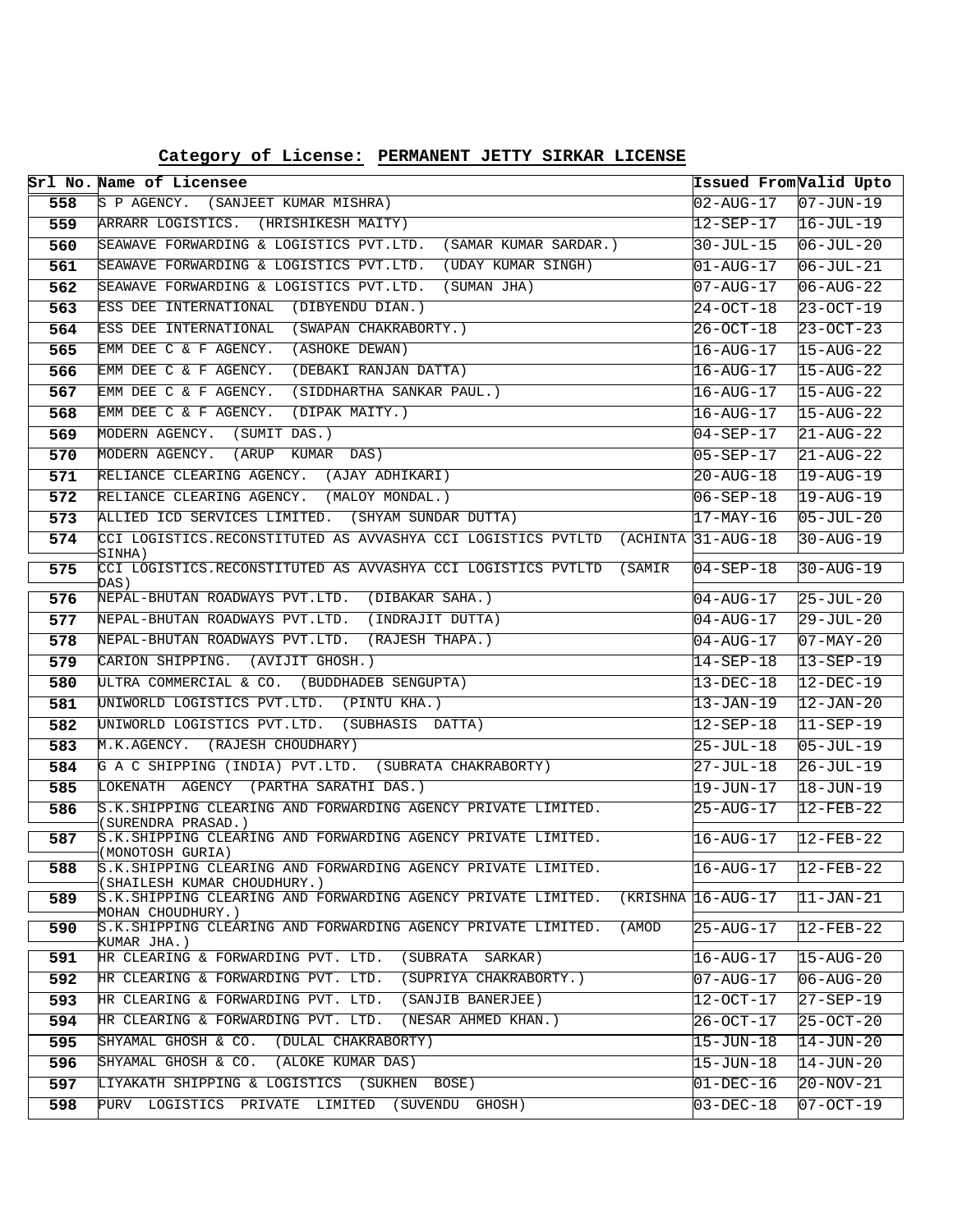| Category of License: PERMANENT JETTY SIRKAR LICENSE |  |  |  |  |
|-----------------------------------------------------|--|--|--|--|
|-----------------------------------------------------|--|--|--|--|

|            | Srl No. Name of Licensee                                                                | Issued From Valid Upto  |                          |
|------------|-----------------------------------------------------------------------------------------|-------------------------|--------------------------|
| 599        | PURV LOGISTICS PRIVATE LIMITED (BISWAJIT CHAKRABORTY)                                   | $28 - JAN - 19$         | $18 - JAN - 20$          |
| 600        | RAJ SHIPPING AGENCY (BAIDYANATH BHADURI.)                                               | 12-FEB-19               | $31 - AUG - 20$          |
| 601        | O. HARIHARIAH & CO. (SANTOSH KUMAR JHA.)                                                | $18 - JAN - 18$         | $17 - JAN - 21$          |
| 602        | LEOE EXPRESS PVT. LTD. (DIPAK KUMAR CHATTERJEE)                                         | $20 - JUL - 18$         | $19 - JUL-19$            |
| 603        | LEOE EXPRESS PVT. LTD.<br>(ATANU NANDI.)                                                | $11 - APR - 18$         | $09 - APR - 19$          |
| 604        | J.C.BOSE & SONS (PRANAB PURKAIT.)                                                       | 31-MAY-17               | $12 - APR - 22$          |
| 605        | J.C.BOSE & SONS (JAI RAM SINGH.)                                                        | 31-MAY-17               | $12 - APR - 22$          |
| 606        | J.C.BOSE & SONS (PRADIP KUMAR BOSE.)                                                    | $01 - JUN - 17$         | $12 - APR - 22$          |
| 607        | J.C.BOSE & SONS (RANJAN CHOUDHURY.)                                                     | $01 - JUN - 17$         | $12 - APR - 22$          |
| 608        | J.C.BOSE & SONS (MRINMOY BODHAK.)                                                       | $ 01 - JUN - 17 $       | $12 - APR - 22$          |
| 609        | LAKHOTIA LOGISTICS PVT. LTD. (NETAI BISWAS.)                                            | $15 - SEP - 16$         | $14-SEP-21$              |
| 610        | LAKHOTIA LOGISTICS PVT.<br>LTD.<br>(SUDIP ACHARJEE)                                     | 19-DEC-16               | $19-0CT-21$              |
| 611        | JMD<br>SUPPLYCHAIN SOLUTION PVT.<br>LTD. (PREM CHANDRA JHA.)                            | 12-JUN-18               | $11 - JUN-19$            |
| 612        | LTD. (NIRMAL BANERJEE.)<br>JMD SUPPLYCHAIN SOLUTION PVT.                                | $ 08 - JUN - 18 $       | $07 - JUN - 19$          |
| 613        | SPS LOGISTICS (VIRENDRA KUMAR PAMDEY)                                                   | 19-DEC-16               | $11-NOV-21$              |
| 614        | SPS LOGISTICS (ADITYA NATH PANDEY)                                                      | $26-DEC-16$             | $22-DEC-21$              |
| 615        | SPS LOGISTICS (RAMNARAYAN CHATURVEDI)                                                   | $13 - NOV - 18$         | $12-NOV-23$              |
| 616        | M.K.SAHA & CO. (MD.NASIM AKHTAR.)                                                       | 28-NOV-18               | $27-NOV-19$              |
| 617        | M.K.SAHA & CO.<br>(MD.NAZIR.)                                                           | 09-JAN-19               | $08 - JAN - 20$          |
| 618        | M.K.SAHA & CO.<br>(ANIL KUMAR JHA.)                                                     | $24 - OCT - 18$         | $23 - OCT - 19$          |
| 619        | M.K.SAHA &<br>CO.<br>(RAJU PRASAD)                                                      | $30 - OCT - 18$         | $29-0CT-19$              |
| 620        | MISHRA SHIPPING & LOGISTICS PVT. LTD. (RAGHAB KUMAR THAKUR)                             | $29 - NOV - 18$         | $17-NOV-19$              |
| 621        | INSYNERGY SUPPLY CHAIN SOLUTIONS (P) LTD. (SHAMIK KUMAR BASU.)                          | $14-NOV-18$             | $02 - NOV - 19$          |
| 622        | JETEX OCEANAIR PRIVATE LIMITED (SIDDHESWAR RIT.)                                        | 24-JUL-18               | $23 - JUL - 19$          |
| 623        | JETEX OCEANAIR PRIVATE LIMITED (LALATENDU DAS.)                                         | $02 - NOV - 18$         | $10-0CT-19$              |
| 624        | CARGOLINKS (PRAN CHAKRABORTY.)                                                          | 20-JUL-17               | $19 - JUN - 22$          |
| 625        | ADVENT SHIPPING AGENCY (PRASANTA CHAKRABORTY.)                                          | $08 - JUN - 18$         | $03 - JUN - 20$          |
| 626        | HIMAL AGENCIES (ASHIM DEB)                                                              | 21-NOV-14               | 26-MAY-19                |
| 627        | HIMAL AGENCIES (TAPAN KUMAR GUIN)                                                       | $21 - NOV - 14$         | $26-MAY-19$              |
| 628        | NITCO<br>LOGISTICS PVT. LTD. (UTPAL GHOSH)                                              | $24 - NOV - 18$         | $23 - NOV - 19$          |
| 629        | PVT.<br>(TARIT KUMAR SEN)<br>NITCO<br>LOGISTICS<br>LTD.                                 | $09 - JAN - 15$         | $23 - NOV - 19$          |
| 630        | ZEN CARGO MOVERS PVT.LTD. (AMAR DEY)                                                    | 08-JAN-15               | $18 - JUL - 19$          |
| 631        | ORIENT TRANSPORT COMPANY (MAHADEV DAS.)<br>ORIENT TRANSPORT COMPANY (BIMAN CHAKRABORTY) | 13-MAR-16               | $12 - \text{MAR} - 21$   |
| 632        | ORIENT TRANSPORT COMPANY (SUBRATA ADHIKARY.)                                            | 12-SEP-17               | 11-SEP-22                |
| 633<br>634 | JEHOVAH LOGISTICS (NIRMAL KUMAR JHA)                                                    | 22-SEP-17<br>24-AUG-16  | $11-SEP-22$<br>20-JUN-19 |
| 635        | LOGISTICS (GOURI SHANKAR PANDEY)<br>RAJ                                                 | $05 - APR - 16$         | $22 - \text{MAR} - 19$   |
| 636        | A K B & ASSOCIATES (CHANDAN ROY.)                                                       | $22-MAR-18$             | $15 - \text{MAR} - 19$   |
| 637        | ASSOCIATES (VIJAY PRASAD.)<br>A<br>K B<br>&                                             | 19-MAR-18               | $18 - \text{MAR} - 19$   |
| 638        | SUNGLORY AGENCY. (SOUMEN MUKHERJEE)                                                     | $11 - \text{AUG} - 14$  | $10 - \text{AUG} - 19$   |
| 639        | SUNGLORY AGENCY. (UDAY SHANKAR DAS.)                                                    | $29-MAY-18$             | $28 - \text{MAX} - 19$   |
| 640        | SUNGLORY AGENCY. (RAHUL BHATTACHARJEE.)                                                 | $\overline{23}$ -JAN-19 | 22-JAN-20                |
| 641        | S. MURUGAN (BIKASH MUKHERJEE)                                                           | $22 - \text{MAX} - 18$  | $17 - \text{MAX} - 19$   |
| 642        | S. MURUGAN<br>(BISWAMBHAR GHOSH)                                                        | 19-MAY-18               | $18 - \text{MAX} - 19$   |
|            |                                                                                         |                         |                          |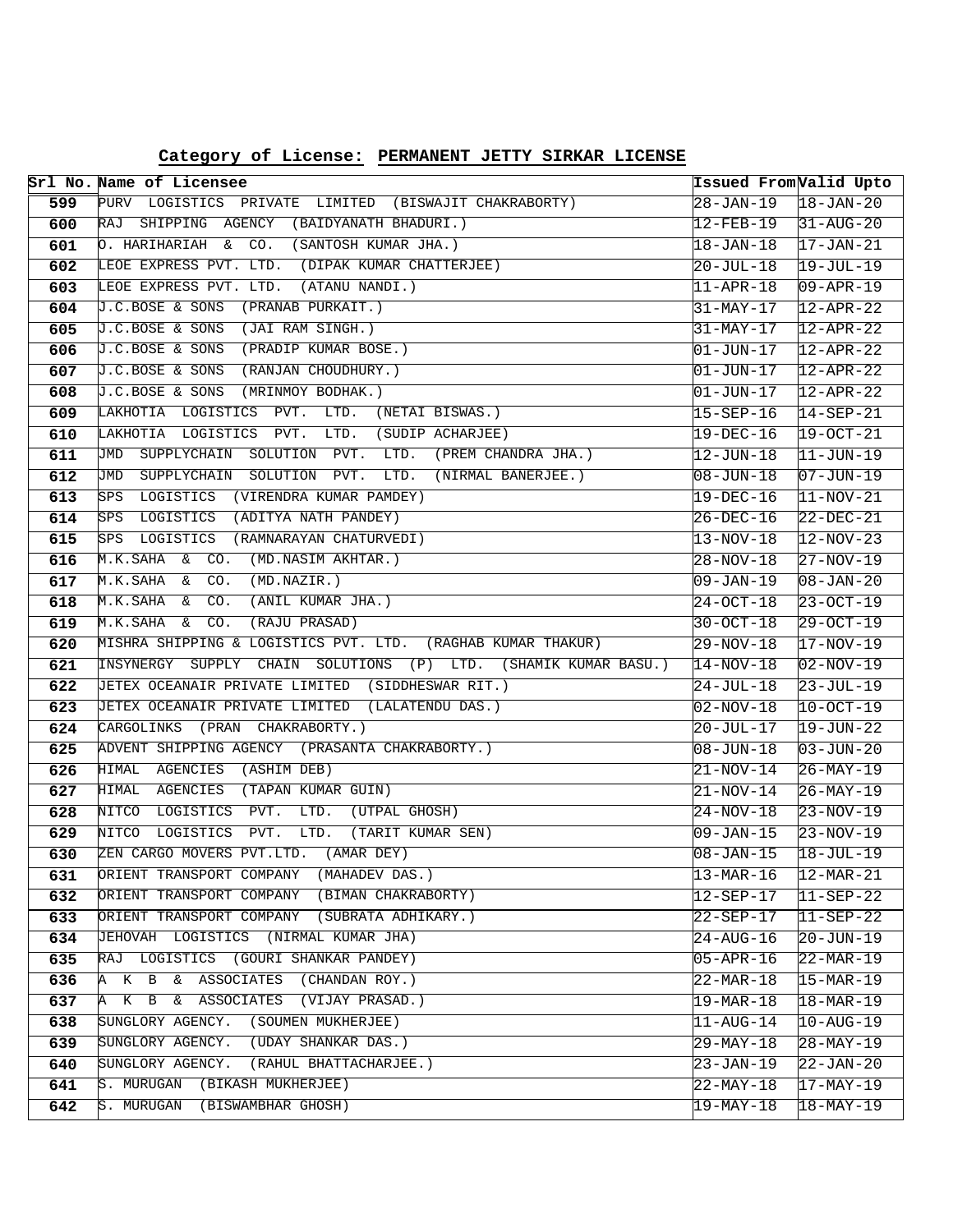**Category of License: PERMANENT JETTY SIRKAR LICENSE**

|     | Srl No. Name of Licensee                                                |                        | Issued From Valid Upto |
|-----|-------------------------------------------------------------------------|------------------------|------------------------|
| 643 | S. MURUGAN (BIJOY KUMAR CHAKRABORTY.)                                   | $30-NOV-18$            | $29-NOV-19$            |
| 644 | S. MURUGAN (DILIP KUMAR SARKAR.)                                        | $20 - SEP - 18$        | $18 - SEP - 19$        |
| 645 | RAVI SHIPPING AGENCY PVT. LTD. (RAJENDRA PRASAD KANOO)                  | 05-JUN-15              | $04 - JUN - 20$        |
| 646 | RAVI SHIPPING AGENCY PVT. LTD. (BASANT KUMAR GUPTA.)                    | 05-JUN-15              | $04 - JUN - 20$        |
| 647 | RAVI SHIPPING AGENCY PVT. LTD. (SANTANU CHAKRABORTY.)                   | 05-JUN-15              | $04 - JUN - 20$        |
| 648 | RAVI SHIPPING AGENCY PVT. LTD. (BIJAY KUMAR GUPTA.)                     | $04 - JUN - 18$        | $04 - JUN - 20$        |
| 649 | RAVI SHIPPING AGENCY PVT. LTD. (DEBASIS SRIVASTAV.)                     | 05-JUN-15              | $04 - JUN - 20$        |
| 650 | SAILA SHIPPING & CLEARING AGENCY (P) LTD. (SACHI KUMAR KOLEY.)          | $17 - JUN - 15$        | $16 - JUN - 20$        |
| 651 | SAILA SHIPPING & CLEARING AGENCY (P) LTD. (KAILASH MITRA.)              | 17-JUN-15              | $16 - JUN - 20$        |
| 652 | SAILA SHIPPING & CLEARING AGENCY (P) LTD. (PIJUSH KOLEY)                | $29 - \text{MAX} - 16$ | $28 - \text{MAY} - 20$ |
| 653 | SOMA CARGO PRIVATE LIMITED (DEBASISH ROY CHOWDHURY)                     | $11 - \text{AUG} - 15$ | $10 - \text{AUG} - 20$ |
| 654 | CARGO PRIVATE LIMITED (PARTHA DAS)<br>SOMA                              | 05-FEB-19              | $04 - FEB - 24$        |
| 655 | MAYURAA SHIPPING SERVICES (NAKUL-PRASAD)                                | 21-FEB-18              | $14 - JUN - 20$        |
| 656 | MAYURAA SHIPPING<br>SERVICES (PALASH PAUL)                              | $25 - \text{AUG} - 18$ | $24 - AUG - 19$        |
| 657 | WESTERN CARRIERS (INDIA) LTD. (SUSHIL KUMAR MANDAL)                     | 19-JUN-15              | $11 - JUN - 20$        |
| 658 | (ASISH KUNDU)<br>A. S. INTERNATIONAL                                    | 22-MAY-18              | $21 - \text{MAX} - 19$ |
| 659 | G. S. TEWARI & CO (VINAY KUMAR DUBEY)                                   | 24-JUL-15              | $12 - JUN-19$          |
| 660 | G. S. TEWARI & CO (SUMAN KUMAR CHOUDHARY)                               | 18-JUL-18              | $17 - JUL-19$          |
| 661 | G. S. TEWARI & CO (RAMESH CHANDRA TEWARI.)                              | 09-JUL-15              | $22 - JUN - 20$        |
| 662 | SINGHA & SONS. (SK.MOSARAF ALI.)<br>$C_{\star}$<br>Ν.                   | 28-AUG-17              | $27 - \text{AUG} - 19$ |
| 663 | SINGHA &<br>N.<br>$\mathsf{C}$ .<br>SONS. (AMIYA RANJAN SARKAR)         | 10-JUN-16              | $04 - \text{MAX} - 21$ |
| 664 | NEW INDIA CORPORATION.<br>(PROMOD KUMAR SHARMA.)                        | $18 - \text{MAR} - 16$ | $09 - JUL - 20$        |
| 665 | BANERJI & CO. (SUBHOJIT BANERJI.)                                       | 02-AUG-15              | $28 - JUL - 20$        |
| 666 | BANERJI & CO.<br>(SMARAJIT BANERJI.)                                    | 02-AUG-15              | $28 - JUL - 20$        |
| 667 | BHARAT CLEARING & FORWARDING AGENCY PVT.LTD. (SURESH KUMAR DOSHI)       | 08-AUG-15              | $07 - \text{AUG} - 20$ |
| 668 | BHARAT CLEARING & FORWARDING AGENCY PVT.LTD. (INDRAJIT MUNSHI)          | $08 - \text{AUG} - 15$ | $07 - \text{AUG} - 20$ |
| 669 | FAIRDEAL ENTERPRISE PRIVATE LIMITED. (MANAS KUMAR CHATTERJEE.)          | $02 - NOV - 16$        | $31 - OCT - 21$        |
| 670 | FAIRDEAL ENTERPRISE PRIVATE LIMITED. (BENOY MAJUMDER.)                  | $02 - NOV - 16$        | $31 - OCT - 21$        |
| 671 | FAIRDEAL ENTERPRISE PRIVATE LIMITED. (GAUTAM SARKAR.)                   | $03 - NOV - 16$        | $31 - OCT - 21$        |
| 672 | FAIRDEAL ENTERPRISE PRIVATE LIMITED.<br>(ASISH BARAL.)                  | $01 - NOV - 16$        | $31-0CT-21$            |
| 673 | BISWAS & ASSOCIATES PRIVATE LIMITED (PRITHWISH BISWAS)                  | $08 - SEP - 15$        | $06 - SEP - 20$        |
| 674 | SEAWAYS SHIPPING AND LOGISTICS LIMITED (BARUN DUTTA)                    | $01 - FEB - 18$        | $31 - JAN - 23$        |
| 675 | FAIRMACS SHIPPING & TRANSPORT SERVICES PVT. LTD.<br>(PARTHA<br>DEWANJI) | $20 - JUL - 18$        | $19 - JUL - 19$        |
| 676 | ANIL KRISHNA<br><b>DATTA</b><br>(SANKAR BANERJEE)                       | $08 - SEP - 15$        | $04 - SEP - 20$        |
| 677 | (KALYAN DEY.)<br>ANIL KRISHNA DATTA                                     | $11 - SEP - 15$        | $04 - SEP - 20$        |
| 678 | ANIL KRISHNA DATTA<br>(ANUP GHOSH)                                      | $11 - SEP - 15$        | $04 - SEP - 20$        |
| 679 | (PARTHA GHOSH)<br>ANIL KRISHNA DATTA                                    | $14 - SEP - 15$        | $02 - SEP - 20$        |
| 680 | KRISHNA<br><b>DATTA</b><br>(ARUP KUMAR DATTA)<br>ANIL                   | $14 - SEP - 15$        | $04 - SEP - 20$        |
| 681 | ANIL KRISHNA DATTA<br>(SWAPAN KUMAR JANA.)                              | $14 - SEP - 15$        | 04-SEP-20              |
| 682 | CLEFORD LOGISTICS PRIVATE LIMITED (TARUN BURAI.)<br>IAL                 | $10 - DEC - 18$        | $08 - DEC - 19$        |
| 683 | CLEFORD LOGISTICS PRIVATE LIMITED (CHITTARANJAN SEN.)<br>IAL            | 24-JAN-19              | $18 - JAN - 20$        |
| 684 | (RAJIB BHARTIA.)<br>SHEWRATAN COMPANY PRIVATE LTD.                      | $24 - NOV - 17$        | $23 - NOV - 20$        |
| 685 | SHEWRATAN COMPANY PRIVATE LTD.<br>(PANCHANAN GHOSH)                     | 24-NOV-17              | $23 - NOV - 20$        |
|     |                                                                         |                        |                        |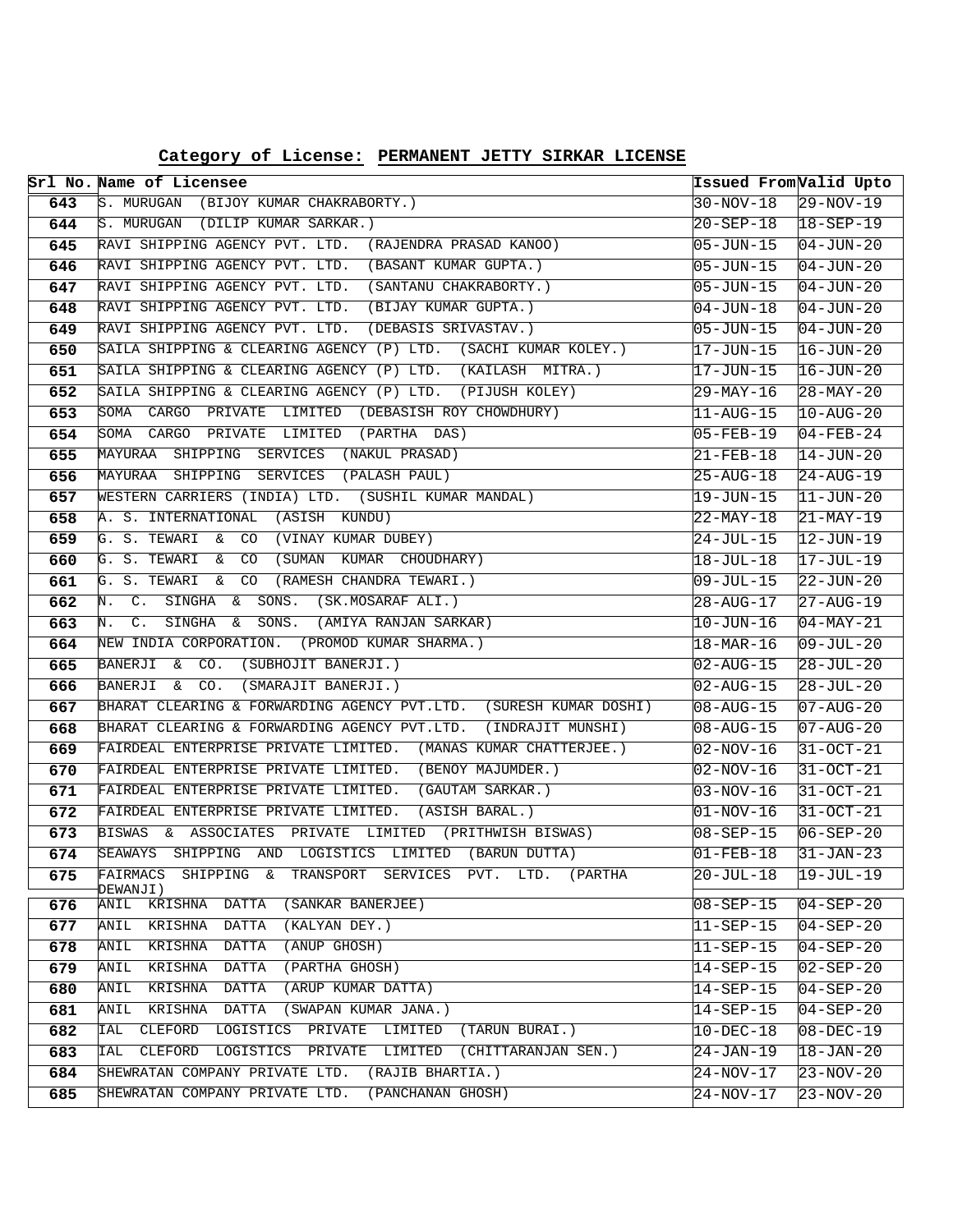| Category of License: PERMANENT JETTY SIRKAR LICENSE |
|-----------------------------------------------------|
|-----------------------------------------------------|

|            | Srl No. Name of Licensee                                                              | Issued From <i>Valid Upto</i>  |                                |
|------------|---------------------------------------------------------------------------------------|--------------------------------|--------------------------------|
| 686        | LTD.<br>LEE & MUIRHEAD PVT.<br>(BIKASH RANJAN MISHRA.)                                | 05-JAN-17                      | $31-DEC-21$                    |
| 687        | (SUJIT KUMAR GHOSH.)<br>LEE & MUIRHEAD PVT.<br>LTD.                                   | 06-JAN-17                      | $31-DEC-21$                    |
| 688        | LEE & MUIRHEAD PVT.<br>LTD.<br>(RAMESWAR CHATTERJEE.)                                 | $06 - JAN - 17$                | $31-DEC-21$                    |
| 689        | LEE & MUIRHEAD PVT.<br>LTD.<br>(BIMALENDU DAS.)                                       | 06-JAN-17                      | $31 - DEC - 21$                |
| 690        | LEE & MUIRHEAD PVT.<br>(CHANCHAL MAJUMDAR)<br>LTD.                                    | 02-JAN-17                      | $31-DEC-21$                    |
| 691        | (RABINDRA NATH MONDAL.)<br>LEE & MUIRHEAD PVT.<br>LTD.                                | 02-JAN-17                      | $31-DEC-21$                    |
| 692        | LEE & MUIRHEAD PVT.<br>LTD.<br>(HIMANGSU SEKHAR MANDAL.)                              | $05 - JAN - 17$                | $31-DEC-21$                    |
| 693        | LEE & MUIRHEAD PVT.<br>LTD.<br>(RINTU MEHETA.)                                        | 03-JAN-17                      | $31-DEC-21$                    |
| 694        | LEE & MUIRHEAD PVT.<br>LTD.<br>(MADHU SUDHON GHOSE.)                                  | 03-JAN-17                      | $31-DEC-21$                    |
| 695        | LEE & MUIRHEAD PVT.<br>LTD.<br>(SONJIB SARKAR)                                        | 04-JAN-17                      | $31-DEC-21$                    |
| 696        | HIND FREIGHT SERVICES PVT. LTD. (BISWAJIT MUKHERJEE)                                  | 24-AUG-18                      | $23 - AUG - 19$                |
| 697        | OM FREIGHT FORWARDERS PVT.LTD. (RAJIB PANJA.)                                         | 09-JAN-18                      | $31 - DEC - 19$                |
| 698        | OM FREIGHT FORWARDERS PVT.LTD. (SUDIP BANERJEE)                                       | 17-JAN-19                      | $12 - AUG - 19$                |
| 699        | G.M. INTERNATIONAL SERVICE (ALOKE KUMAR MUKHERJEE)                                    | 20-FEB-19                      | $19 - FEB - 22$                |
| 700        | SKB SHIPPING AGENCY (RABINDRA NATH KOLEY)                                             | $09 - \text{MAX} - 18$         | $08 - \text{MAX} - 23$         |
| 701        | AKSHOY KUMAR GHOSH & SONS (TAPAN KARMAKAR)                                            | $30 - JAN - 18$                | $05 - JAN - 20$                |
| 702        | AKSHOY KUMAR GHOSH & SONS (SUBHENDU DEY.)                                             | $26 - JUL - 18$                | $25 - JUL - 19$                |
| 703        | AKSHOY KUMAR GHOSH & SONS (BHAGYADHAR MAITY)                                          | 10-APR-17                      | $09 - APR - 19$                |
| 704        | AKSHOY KUMAR GHOSH & SONS<br>(SILTU BANERJEE.)                                        | 10-APR-17                      | $09 - APR - 19$                |
| 705        | AKSHOY KUMAR GHOSH & SONS<br>(MADHU SUDAN BHADURY)                                    | 10-APR-17                      | $09 - APR - 19$                |
| 706        | AKSHOY KUMAR GHOSH & SONS<br>(SUBHAS CHANDRA GHOSH)                                   | $13 - APR - 17$                | $09 - APR - 22$                |
| 707        | (PRODIP KUMAR GHOSH)<br>AKSHOY KUMAR GHOSH & SONS                                     | $13 - APR - 17$                | $09 - APR - 22$                |
| 708        | (DEB NATH SARKAR.)<br>AKSHOY KUMAR GHOSH & SONS                                       | 13-APR-17                      | $09 - APR - 19$                |
| 709        | AKSHOY KUMAR GHOSH & SONS<br>(GOPAL CHANDRA DAS)                                      | 03-MAY-17                      | $09 - APR - 19$                |
| 710        | AKSHOY KUMAR GHOSH & SONS<br>(AJOY KUMAR DEY)                                         | $10 - APR - 18$                | $09 - APR - 19$                |
| 711        | B.K.CLEARING AGENCY (TARUN KUMAR KOLEY)                                               | 23-FEB-18                      | $22$ -FEB-19                   |
| 712        | B.K.CLEARING AGENCY (PIJUSH KANTI MONDAL)                                             | 23-FEB-18                      | $22$ -FEB-19                   |
| 713        | BHARAT IMPEX SYSTEMS. (TARKESHWAR SAH.)                                               | 03-AUG-18                      | $08 - \text{MAR} - 19$         |
| 714        | HIMACHAL C & F AGENCY PVT.LTD. (RIAJUDDIN GHUSI)                                      | $17-MAY-14$                    | $16-MAY-19$                    |
| 715        | HIMACHAL C & F AGENCY PVT.LTD. (NATHURAM DUTTA)                                       | 17-MAY-14                      | $16 - \text{MAX} - 19$         |
| 716        | HIMACHAL C & F AGENCY PVT.LTD. (PROSENJIT SEN)                                        | $17 - \text{MAX} - 14$         | $16-MAY-19$                    |
| 717        | HIMACHAL C & F AGENCY PVT.LTD.<br>(JAGDISH YADAV)                                     | 17-MAY-14                      | $16 - \text{MAX} - 19$         |
| 718        | HIMACHAL C & F AGENCY PVT.LTD.<br>(MD. WASIM ANWAR)<br>HIMACHAL C & F AGENCY PVT.LTD. | 17-MAY-14                      | $16 - \text{MAX} - 19$         |
| 719        | (PRABIR DUTTA)<br>HIMACHAL C & F AGENCY PVT.LTD. (MD MERAJ BARI)                      | 17-MAY-14                      | $16 - \text{MAX} - 19$         |
| 720        | CHATTERJI & CO. (PRODYUT KUMAR GHOSH.)                                                | $23 - MAX - 14$                | $22-MAY-19$                    |
| 721        | CHATTERJI & CO. (SUBHENDU GHOSH.)                                                     | 14-JUL-16                      | $05-MAY-21$                    |
| 722        | CHATTERJI & CO. (ASHOK KUMAR CHANDA.)                                                 | $26 - JUL - 16$                | $05-MAY-21$                    |
| 723        | GK SHIPPING & LOGISTICS CO. (GOUTAM MAJUMDAR)                                         | 20-DEC-18                      | $05 - \text{MAX} - 22$         |
| 724        | PDP INTERNATIONAL PRIVATE LTD.<br>(NIRMAL BIKASH SAHA.)                               | 02-JAN-19                      | $ 01 - JAN - 24 $              |
| 725<br>726 | KSHITIZ NIRMAN PVT. LTD.<br>(SOUVIK GHOSH)                                            | $23 - MAR - 17$<br>$11-DEC-17$ | $22-MAR-19$<br>$07 - JUL - 20$ |
| 727        | P. S. SHIPPING & LOGISTICS (CHIRANJIB CHAKRABORTY.)                                   |                                |                                |
|            | P. S. SHIPPING & LOGISTICS (APURBA BHADRA)                                            | 16-SEP-16                      | $13 - SEP - 21$                |
| 728        | MULLICK SHIPPING COMPANY (RAJA WASIM)                                                 | $31 - DEC - 18$                | $25-DEC-19$                    |
| 729        |                                                                                       | 05-SEP-16                      | $27 - \text{AUG} - 21$         |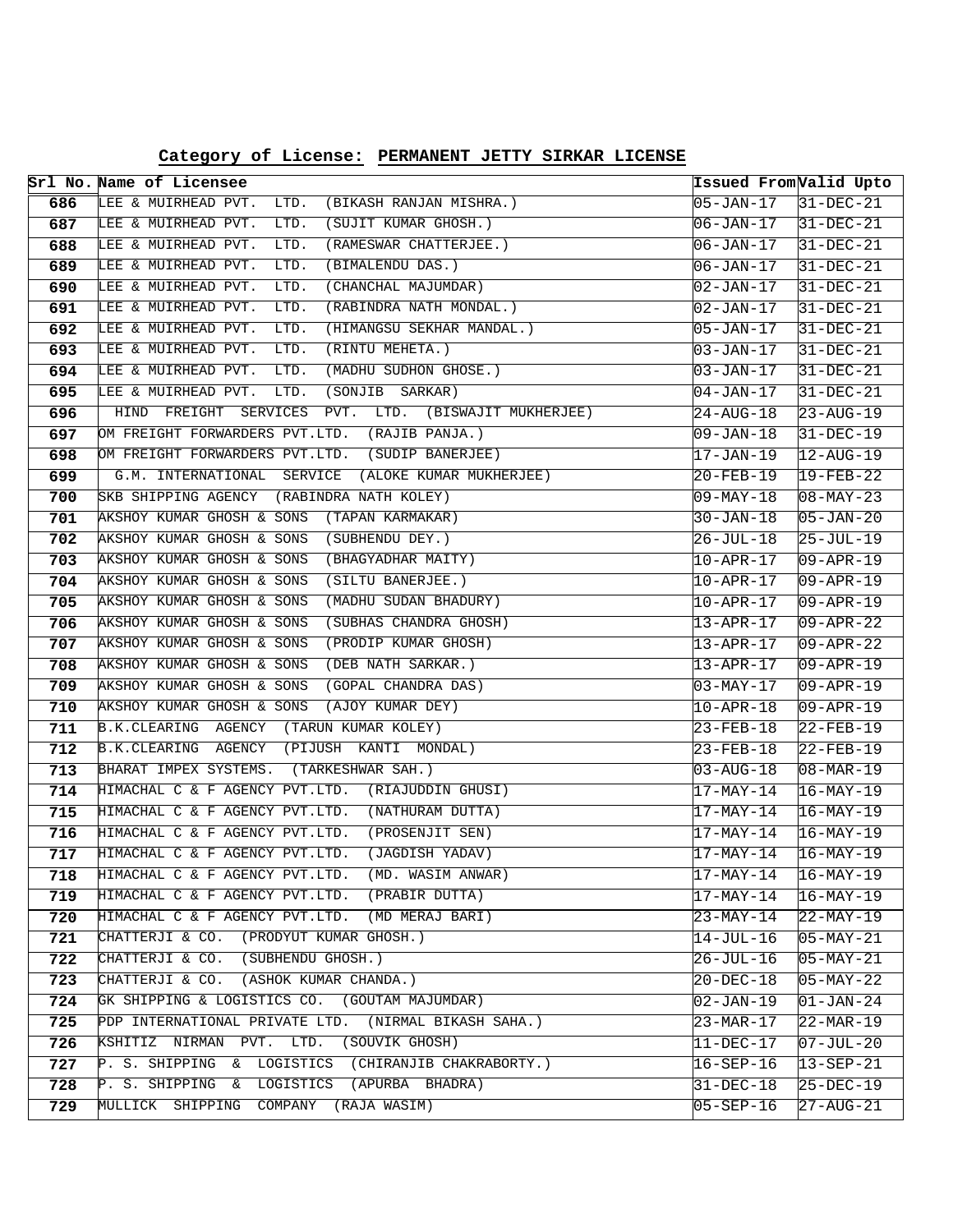|     | Srl No. Name of Licensee                                     | Issued From Valid Upto |                        |
|-----|--------------------------------------------------------------|------------------------|------------------------|
| 730 | MULLICK<br>SHIPPING<br>COMPANY<br>(NAUSAD ALAM.)             | $05 - SEP - 16$        | $31 - \text{AUG}-21$   |
| 731 | MULLICK<br>(DILIP CHOUDHURY.)<br>SHIPPING<br>COMPANY         | $106 - SEP - 16$       | 31-AUG-21              |
| 732 | MULLICK<br>SHIPPING<br>COMPANY<br>(SK.GOLAM MORTAJA.)        | $06 - SEP - 16$        | 31-AUG-21              |
| 733 | MULLICK<br>SHIPPING<br>(SHAH NAWAZ MULLICK.)<br>COMPANY      | $06 - SEP - 16$        | 31-AUG-21              |
| 734 | LOGISTICS<br>SAMIR KUMAR SARKAR)<br>IS.<br>& S               | 19-DEC-18              | 18-DEC-19              |
| 735 | lS.<br>& S<br>LOGISTICS<br>(SANJIB GHOSH.)                   | 28-OCT-16              | $27 - OCT - 19$        |
| 736 | lS.<br>LOGISTICS<br>& S<br>BASUDEV<br>RAHA)                  | 28-OCT-16              | $27 - OCT - 19$        |
| 737 | lS.<br>LOGISTICS<br>(JAYANTA SEN.)<br>& S                    | 26-DEC-16              | $25-DEC-21$            |
| 738 | lS.<br>LOGISTICS<br>(RAJU MEDDA.)<br>& S                     | $03 - JAN - 17$        | $25-DEC-21$            |
| 739 | (AVIJIT GHOSH)<br>CARE<br>PVT.<br>LTD.<br>CONTAINER<br>LINES | 17-DEC-18              | 16-DEC-19              |
| 740 | PHONEX LOGISTICS PRIVATE LIMITED<br>(KALYAN SENGUPTA.)       | 29-MAR-17              | $22 - \text{MAR} - 19$ |

### **PERMANENT JETTY SIRKAR LICENSE Category of License:**

**740 Total License of above Category:**

#### **SELF CLEARING AGENT Category of License:**

|                | Srl No. Name of Licensee                               | Issued FromValid Upto  |                        |
|----------------|--------------------------------------------------------|------------------------|------------------------|
| $\overline{1}$ | COAL INDIA LIMITED.                                    | $22$ -FEB-12           | $21 - FEB - 22$        |
| $\mathbf{2}$   | R.P.JAYASWAL & SONS.                                   | $16-OCT-15$            | $21 - SEP - 20$        |
| $\overline{3}$ | USHA MARTIN LIMITED.                                   | 09-AUG-18              | 19-JUL-20              |
| 4              | ANDAMAN BUSINESS CORPORATION.                          | 09-MAY-17              | $08 - \text{MAX} - 22$ |
| 5              | M M T C LIMITED.                                       | $05 - DEC - 18$        | 17-JUL-20              |
| 6              | MALLCOM (INDIA) LTD.                                   | 06-DEC-18              | 24-NOV-20              |
| 7              | CHIEF MATERIALS MANAGER (BI), EASTERN RAILWAY.         | $25-MAR-18$            | $13 - NOV - 19$        |
| 8              | RADHASHYAM INDUSTRIES PVT. LTD.                        | 14-SEP-18              | $09 - \text{AUG}-20$   |
| 9              | OIL INDIA LTD.                                         | $06 - \text{AUG} - 15$ | $05 - \text{AUG} - 20$ |
| 10             | ROYAL GOVERNMENT OF BHUTAN.                            | 28-FEB-17              | $19 - FEB - 22$        |
| 11             | CENTRAL WAREHOUSING CORPORATION.                       | 09-APR-14              | 08-APR-19              |
| 12             | DHANOOLALL & SONS.                                     | $09 - FEB - 18$        | $08 - FEB - 20$        |
| 13             | R.B. AGARWALLA & COMPANY.                              | 02-MAY-18              | $01 - \text{MAX} - 20$ |
| 14             | GARDEN REACH SHIPBUILDERS & ENGINEERS LTD.             | $24 - APR - 14$        | $23 - APR - 19$        |
| 15             | STEEL AUTHORITY OF INDIA LTD. (SAIL).                  | 22-SEP-17              | $21 - SEP - 19$        |
| 16             | CENTURY PLYBOARDS (INDIA) LTD.                         | $14 - \text{MAR} - 18$ | $13 - \text{MAR} - 20$ |
| 17             | MODI NIRYAAT.                                          | 17-MAY-18              | $11 - \text{MAX} - 20$ |
| 18             | SAGAR MARINE & ENGINEERING CO.                         | 22-JUL-17              | $21 - JUL-19$          |
| 19             | KAMAL BASU & CO.                                       | 24-JUL-18              | $15 - JUL - 20$        |
| 20             | HARI NARAYAN AJIT SINGH.                               | $05-0CT-16$            | $14 - SEP - 21$        |
| 21             | RALSON PETROCHEMICALS LTD.                             | $21 - \text{AUG} - 15$ | $20 - \text{AUG} - 20$ |
| 22             | A.L.LOGISTICS PVT.LTD.                                 | $12$ -AUG-14           | $09 - \text{AUG} - 19$ |
| 23             | GRASIM INDUSTRIES LIMITED JAYA SHREE TEXTILES - RISHRA | $12 - DEC - 18$        | 09-OCT-20              |
| 24             | HEMRAJ INDUSTRIES PRIVATE LIMITED                      | 19-DEC-18              | $05 - DEC - 20$        |
| 25             | OUALITY BAG EXPORTERS PVT.LTD.                         | $30 - JUL - 18$        | $11 - JUL-20$          |
| 26             | N.JIVANLAL & CO. (CAL) PRIVATE.LTD.                    | 25-MAY-16              | 24-MAY-21              |
| 27             | INDIAN OIL CORPORATION LIMITED. (REFINERIES DIVISION). | $\textsf{103-JAN-18}$  | 14-JUL-19              |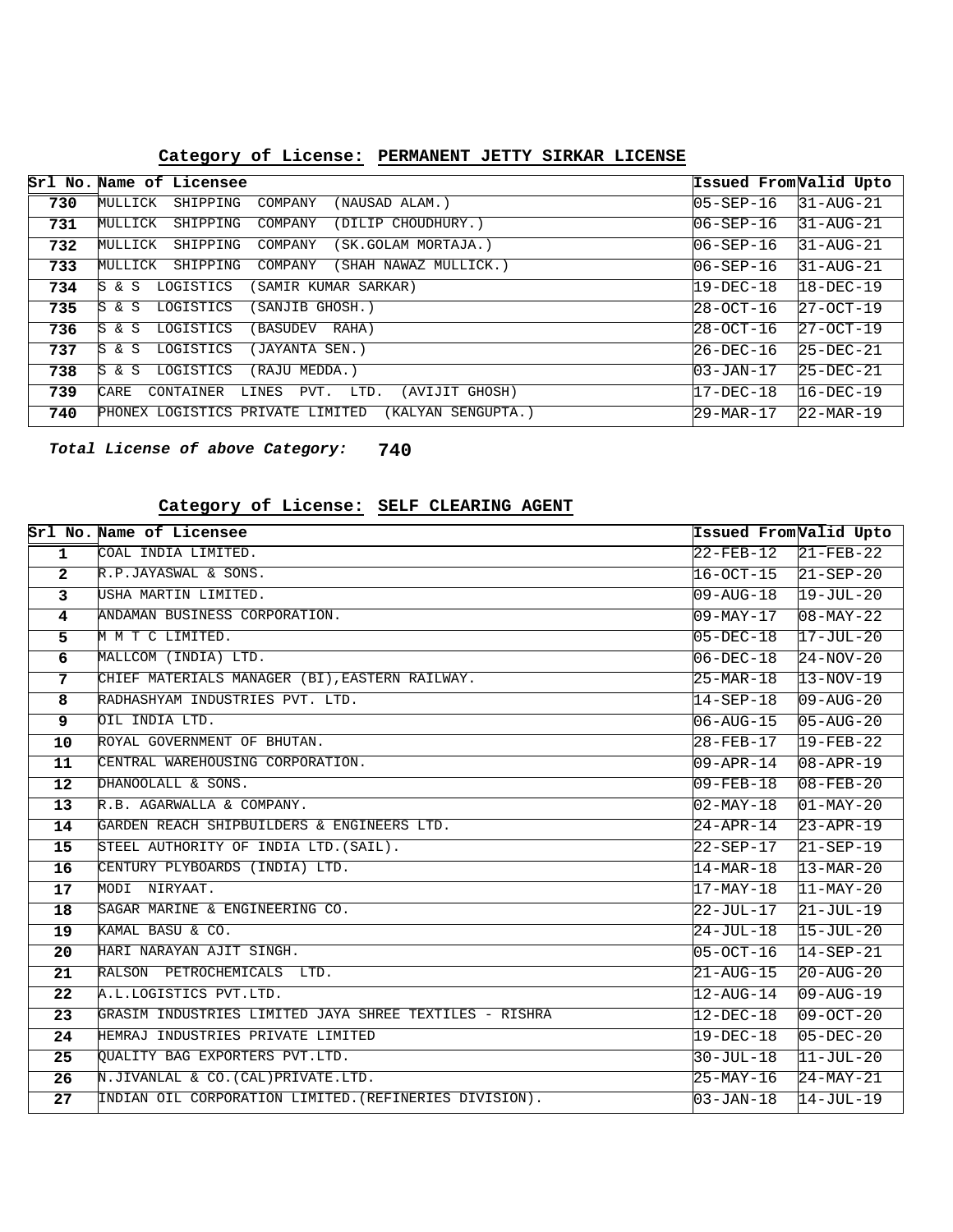#### **SELF CLEARING AGENT Category of License:**

|    | Srl No. Name of Licensee                              | Issued From Valid Upto |                        |
|----|-------------------------------------------------------|------------------------|------------------------|
| 28 | DELTA PLUS (INDIA) PVT.LTD.                           | $26 - OCT - 18$        | $18 - SEP - 20$        |
| 29 | HINDUSTAN PETROLEUM CORPORATION LIMITED.              | $04-DEC-14$            | $22 - \text{AUG} - 19$ |
| 30 | ALLIED ICD SERVICES LIMITED.                          | $11 - \text{MAX} - 16$ | $05 - JUL - 20$        |
| 31 | JHUMARMAL SIPANI.                                     | 15-JAN-19              | $29 - \text{MAR} - 19$ |
| 32 | INDIAN OIL CORPORATION LIMITED. (MARKETING DIVISION). | 24-JAN-18              | $18 - JAN - 20$        |
| 33 | MURLIDHAR RATANLAL EXPORTS LTD.                       | 19-JUN-18              | $25 - APR - 20$        |
| 34 | ALLCARGO LOGISTICS LIMITED                            | $21 - DEC - 17$        | $10-DEC-19$            |
| 35 | SHEWRATAN COMPANY PRIVATE LTD.                        | 28-NOV-16              | $23 - NOV - 20$        |
| 36 | MAYUR<br><b>ENTERPRISES</b>                           | $107 - NOV - 17$       | $14 - OCT - 19$        |
| 37 | DAFFODILS.                                            | $28 - FEB - 18$        | $26 - FEB - 20$        |
| 38 | EMBARKATION COMMANDANT.                               | $108 - JU1 - 18$       | $22 - MAX - 20$        |
| 39 | PHONEX LOGISTICS PRIVATE LIMITED                      | $28 - MAR - 17$        | $22 - \text{MAR} - 19$ |

**39 Total License of above Category:**

#### **SHIP CHANDLING LICENSE Category of License:**

|                   | Srl No. Name of Licensee         | Issued From Valid Upto |                        |
|-------------------|----------------------------------|------------------------|------------------------|
| $\mathbf{1}$      | BHARAT TRADING CORPORATION.      | $01 - APR - 18$        | $31-MAR-19$            |
| $\overline{2}$    | ISMAIL STORES SUPPLY.            | $01 - APR - 18$        | $31-MAR-19$            |
| 3                 | F.A. ENTERPRISES.                | $01 - APR - 18$        | $31-MAR-19$            |
| 4                 | K.G.KAR & CO.                    | $01 - APR - 18$        | 31-MAR-19              |
| 5                 | RUBY ENTERPRISE.                 | 01-APR-18              | $31-MAR-19$            |
| 6                 | SHM SHIPCARE.                    | $01 - APR - 18$        | $31-MAR-19$            |
| 7                 | SAGAR MARINE & ENGINEERING CO.   | $01 - APR - 18$        | $31-MAR-19$            |
| 8                 | WEST BENGAL TRADING CORPORATION. | $01 - APR - 18$        | $31-MAR-19$            |
| 9                 | PODDER & COMPANY.                | $01 - APR - 18$        | $31-MAR-19$            |
| 10                | DAFFODILS.                       | $01 - APR - 18$        | $31-MAR-19$            |
| 11                | GOLD STAR SHIP SUPPLIER.         | $01 - APR - 18$        | $31-MAR-19$            |
| $12 \overline{ }$ | EVERGREEN ENTERPRIESE.           | $01 - APR - 18$        | 31-MAR-19              |
| 13                | MAA KALI ENTERPRISE.             | $01 - APR - 18$        | $31-MAR-19$            |
| 14                | M/S BOSE TRADING CO.             | $01 - APR - 18$        | $31-MAR-19$            |
| 15                | GLOBAL ENTERPRISE.               | $01 - APR - 18$        | $31-MAR-19$            |
| 16                | SAK SHIPPING SERVICES.           | $01 - APR - 18$        | $31-MAR-19$            |
| 17                | M/S.NESAR AHMED & CO.            | $01 - APR - 18$        | 31-MAR-19              |
| 18                | K.C. ENTERPRISE.                 | $01 - APR - 18$        | $31-MAR-19$            |
| 19                | RUBY ENTERPRISE.                 | $01 - APR - 18$        | $31-MAR-19$            |
| 20                | ZN GLOBAL MARINE.                | $01 - APR - 18$        | 31-MAR-19              |
| 21                | S.B.TRADING CO.                  | $01 - APR - 18$        | $31 - \text{MAR} - 19$ |
| 22                | RENBOW ENTERPRISE                | $01 - APR - 18$        | $31-MAR-19$            |
| 23                | R.P.JAYASWAL & SONS.             | $01 - APR - 18$        | $31-MAR-19$            |
| 24                | R.K.TRADING COMPANY.             | $01 - APR - 18$        | $31-MAR-19$            |
| 25                | A.S.MOLOOBHOY PVT.LTD.           | $01 - APR - 18$        | 31-MAR-19              |
| 26                | HIND CANVAS CO.                  | $01 - APR - 18$        | 31-MAR-19              |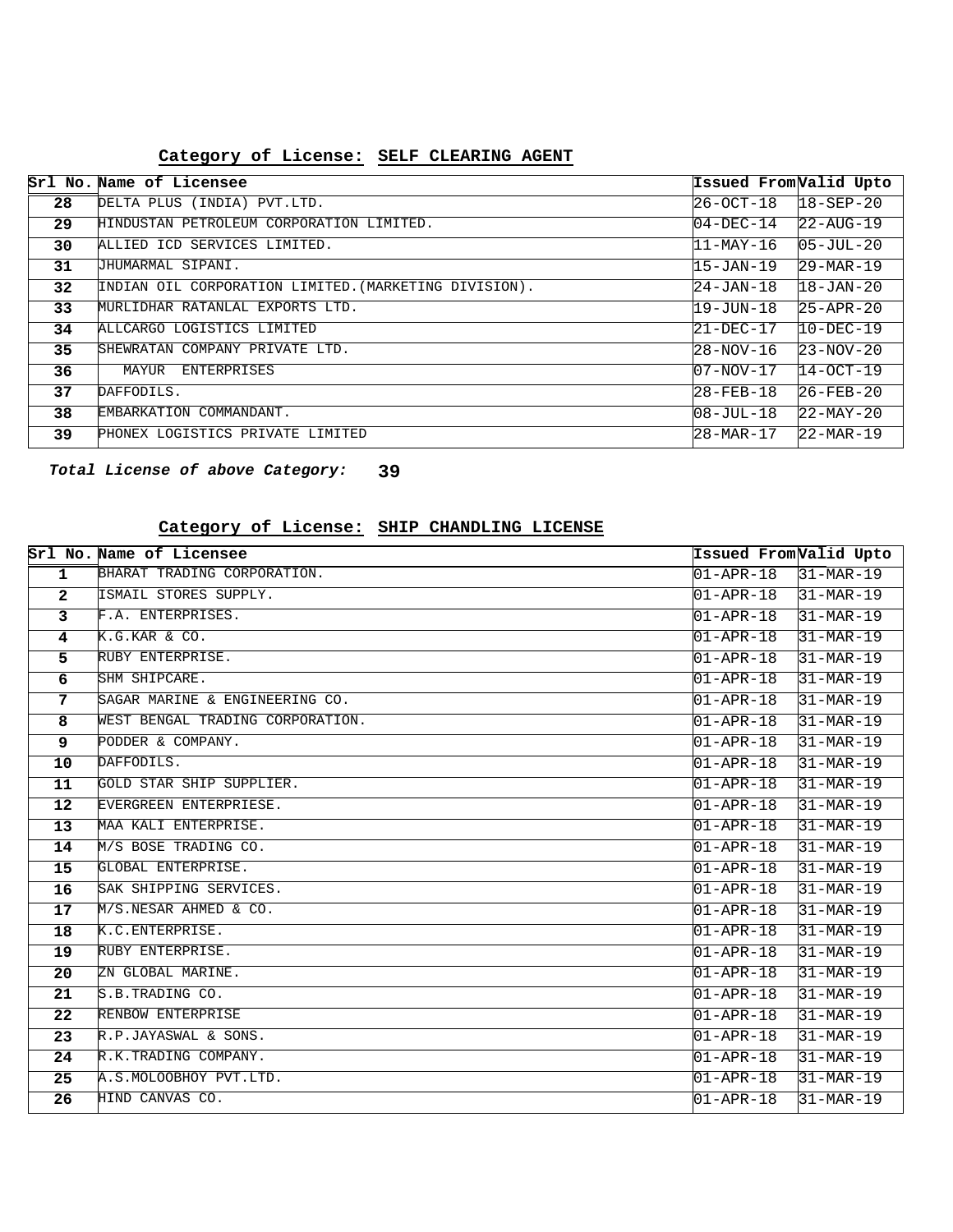|                 | Srl No. Name of Licensee            | Issued FromValid Upto             |                        |
|-----------------|-------------------------------------|-----------------------------------|------------------------|
| 27              | DAS MEDICAL HALL.                   | $01 - APR - 18$                   | $31-MAR-19$            |
| 28              | SK.JAHIR.                           | 01-APR-18                         | $31-MAR-19$            |
| 29              | E. ENCO.                            | 01-APR-18                         | $31-MAR-19$            |
| $\overline{30}$ | INDIAN MARINE SERVICES.             | $01 - APR - 18$                   | $31-MAR-19$            |
| 31              | LOKNATH ENTERPRISE.                 | $01 - APR - 18$                   | $31-MAR-19$            |
| 32              | ENGINEERING APPLIANCES CORPORATION. | $01 - APR - 18$                   | $31-MAR-19$            |
| 33              | NEW INDIA STORES.                   | 01-APR-18                         | $31-MAR-19$            |
| 34              | M.H. SHIPPING SERVICE.              | 01-APR-18                         | 31-MAR-19              |
| 35              | H.A.H.STORES SUPPLY.                | 01-APR-18                         | 31-MAR-19              |
| 36              | INSAN ALI & SON.                    | 01-APR-18                         | $31-MAR-19$            |
| 37              | SHEWRATAN COMPANY PRIVATE LIMITED.  | 01-APR-18                         | 31-MAR-19              |
| 38              | RELIANCE MARINE.                    | 01-APR-18                         | $31-MAR-19$            |
| 39              | SHIP MOVERS & CO.                   | $01 - APR - 18$                   | $31-MAR-19$            |
| 40              | S.K.C.MARINE.                       | 01-APR-18                         | $31-MAR-19$            |
| 41              | S.M.GROUP ENTERPRISE.               | $01 - APR - 18$                   | $31 - \text{MAR} - 19$ |
| 42              | R.L.ENTERPRISE.                     | $01 - APR - 18$                   | 31-MAR-19              |
| 43              | CALCUTTA SHIP SUPPLIER.             | $01 - APR - 18$                   | $31-MAR-19$            |
| 44              | MADAN BROTHERS.                     | 01-APR-18                         | $31-MAR-19$            |
| 45              | TARA BANI & SONS CO.                | $01 - APR - 18$                   | $31-MAR-19$            |
| 46              | B B L ENTERPRISE.                   | $01 - APR - 18$                   | $31 - \text{MAR} - 19$ |
| 47              | A.M. ENTREPRISE                     | $01 - APR - 18$                   | $31 - \text{MAR} - 19$ |
| 48              | ROHIT EXPORT                        | 01-APR-18                         | 31-MAR-19              |
| 49              | ICON PHARMA                         | 01-APR-18                         | 31-MAR-19              |
| 50              | GALAXY ENTERPRISE                   | 01-APR-18                         | 31-MAR-19              |
| 51              | <b>B.G. ENTERPRISE</b>              | $01 - APR - 18$                   | $31-MAR-19$            |
| 52              | GOLDEN TRADING COMPANY              | $01 - APR - 18$                   | $31-MAR-19$            |
| 53              | ARSH ENTERPRISE                     | $01 - APR - 18$                   | $31-MAR-19$            |
| 54              | SEVEN SEA SYNDICATE.                | 01-APR-18                         | $31-MAR-19$            |
| 55              | JUPITER ENTERPRISE.                 | $01 - APR - 18$                   | 31-MAR-19              |
| 56              | G N K SHIPPING & CO.                | $01 - APR - 18$                   | $31-MAR-19$            |
| 57              | HINDUSTAN MARINE SERVICES.          | $\overline{01 - \text{APR} - 18}$ | 31-MAR-19              |
| 58              | SURESH SHAW                         | 01-APR-18                         | 31-MAR-19              |
| 59              | IMPERIAL MARITIME.                  | $01 - APR - 18$                   | $31-MAR-19$            |
| 60              | PRIYANKA ENTERPRISE.                | $01 - APR - 18$                   | $31-MAR-19$            |
| 61              | A.R. ENTERPRISE                     | $01 - APR - 18$                   | $31 - \text{MAR} - 19$ |

### **SHIP CHANDLING LICENSE Category of License:**

**61 Total License of above Category:**

### **SHIP REPAIRING LICENSE Category of License:**

|  | Srl No. Name of Licensee              |                                     | Issued From Valid Upto |
|--|---------------------------------------|-------------------------------------|------------------------|
|  | LIFT- O - MARINE.                     | $ 01 - APR - 18 $ $ 31 - MAR - 19 $ |                        |
|  | MAHAMAYA REFRIGERATION & ELECTRIC CO. | $101 - APR - 18$ $31 - MAR - 19$    |                        |
|  | SUPRIME ENTERPRISE.                   | $101 - APR - 18$ $31 - MAR - 19$    |                        |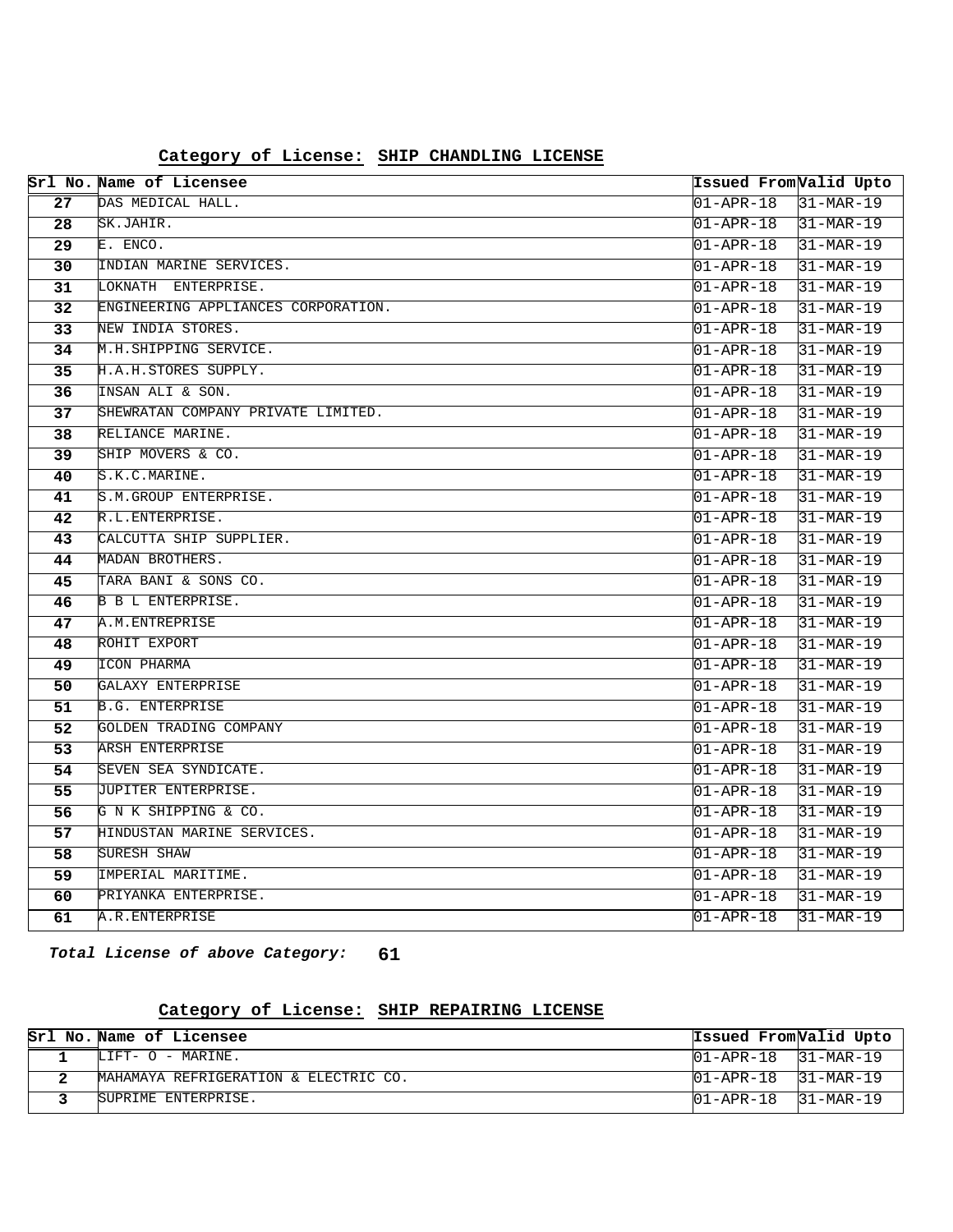|          | Srl No. Name of Licensee                                             | Issued From Valid Upto |                                        |
|----------|----------------------------------------------------------------------|------------------------|----------------------------------------|
| 4        | SHIPWRIGHTS CONTRACTORS PRIVATE LTD.                                 | $01 - APR - 18$        | $31-MAR-19$                            |
| 5        | PENTA ELECTROMEC PVT LTD.                                            | 01-APR-18              | $31-MAR-19$                            |
| 6        | KAMAL BASU & CO.                                                     | 01-APR-18              | $31-MAR-19$                            |
| 7        | HOWRAH FRIENDS ELECTRIC CO.PVT.LTD.                                  | $01 - APR - 18$        | $31-MAR-19$                            |
| 8        | TOTAL SOLUTIONS.                                                     | $01 - APR - 18$        | $31-MAR-19$                            |
| 9        | MARKS MARINE RADIO PVT.LTD.                                          | $01 - APR - 18$        | $31-MAR-19$                            |
| 10       | ISLAND SHIP REPAIRERS.                                               | $01 - APR - 18$        | $31-MAR-19$                            |
| 11       | BLESSING MBSARS ENGINEERING.                                         | 01-APR-18              | $31-MAR-19$                            |
| 12       | GLOBE MARINE SERVICE.                                                | $01 - APR - 18$        | $31-MAR-19$                            |
| 13       | L & T ENGINEERING CO.                                                | $01 - APR - 18$        | $31-MAR-19$                            |
| 14       | TECHNO CRAFT.                                                        | $01 - APR - 18$        | $31-MAR-19$                            |
| 15       | SAFETY AT SEA                                                        | $01 - APR - 18$        | $31-MAR-19$                            |
| 16       | B.D. ENTERPRISE.                                                     | $01 - APR - 18$        | $31-MAR-19$                            |
| 17       | UNION MARINE SYNDICATE.                                              | $01 - APR - 18$        | $31-MAR-19$                            |
| 18       | KARAN ENGINEERING WORKS.                                             | $01 - APR - 18$        | $31-MAR-19$                            |
| 19       | VENUS ENGINEERING & CO.                                              | 01-APR-18              | $31-MAR-19$                            |
| 20       | HOOGHLY MARINE ENGINEERING & TRANSPORT SERVICE (P).LTD.              | 01-APR-18              | $31-MAR-19$                            |
| 21       | INDIA DOCKING & ENGINEERING CO.                                      | $01 - APR - 18$        | $31-MAR-19$                            |
| 22       | GARDEN REACH SHIP BUILDERS & ENGINEERS LTD.                          | $01 - APR - 18$        | $31-MAR-19$                            |
| 23       | DAMODAR WATERWAYS PVT.LTD.                                           | $01 - APR - 18$        | $31-MAR-19$                            |
| 24       | ELCOME INTEGRATED SYSTEMS PRIVATE LIMITED.                           | $01 - APR - 18$        | $31-MAR-19$                            |
| 25       | K.CON & COMPANY.                                                     | $01 - APR - 18$        | $31-MAR-19$                            |
| 26       | TARA MARINE SYNDICATE (PVT) LTD.                                     | $01 - APR - 18$        | $31-MAR-19$                            |
| 27       | MARINE ENGINEERING ENTERPRISES PVT.LTD.                              | 01-APR-18              | $31-MAR-19$                            |
| 28       | SHM SHIPCARE.                                                        | 01-APR-18              | $31-MAR-19$                            |
| 29       | B.P. ENGINEERING WORKS.                                              | $01 - APR - 18$        | $31-MAR-19$                            |
| 30       | DASS ENGINEERING WORKS.                                              | $01 - APR - 18$        | $31-MAR-19$                            |
| 31       | N C G B MARINE PVT.LTD.                                              | $01 - APR - 18$        | $31-MAR-19$                            |
| 32       | PRECISION.                                                           | $01 - APR - 18$        | $31-MAR-19$                            |
| 33       | NATIONAL ENGINEERING WORKES.                                         | $01 - APR - 18$        | $31-MAR-19$                            |
| 34       | E.M.E.C. PVT.LTD.                                                    | $01 - APR - 18$        | $31 - \text{MAR} - 19$                 |
| 35       | RAJU ENTERPRISE.                                                     | $01 - APR - 18$        | $31-MAR-19$                            |
| 36       | SEAMAN INDUSTRIES.                                                   | $01 - APR - 18$        | $31-MAR-19$                            |
| 37       | TMB SHIPPING PRIVATE LIMITED.                                        | 01-APR-18              | 31-MAR-19                              |
| 38       | NCGB ENGINEERING CO.PVT. LTD.                                        | $01 - APR - 18$        | 31-MAR-19                              |
| 39       | MARINECRAFT ENGINEERS (P) LIMITED.                                   | $01 - APR - 18$        | $31-MAR-19$                            |
| 40       | A.D. ENTERPRISE.                                                     | $01 - APR - 18$        | $31-MAR-19$                            |
| 41       | UME(LIFE RAFT) PVT.LTD.<br>ULTRA MARINE SERVICE                      | $01 - APR - 18$        | $31$ -MAR-19                           |
| 42       |                                                                      | $01 - APR - 18$        | $31 - \text{MAR} - 19$                 |
| 43       | SEASON SHIP MANAGEMENT AND MARITIME SERVICES<br><b>ATANU GANGULY</b> | 01-APR-18              | $31 - \text{MAR} - 19$<br>$31-MAR-19$  |
| 44       | INDIA TRANSPORT & TRAVEL PVT. LTD.                                   | $01 - APR - 18$        |                                        |
| 45<br>46 | M/S IMPERIAL MARINE SERVICES                                         | $01 - APR - 18$        | $31$ -MAR-19<br>$31 - \text{MAR} - 19$ |
|          | M.B.ENTERPRISE.                                                      | $01 - APR - 18$        |                                        |
| 47       |                                                                      | $01 - APR - 18$        | $31 - \text{MAR} - 19$                 |

# **Category of License: SHIP REPAIRING LICENSE**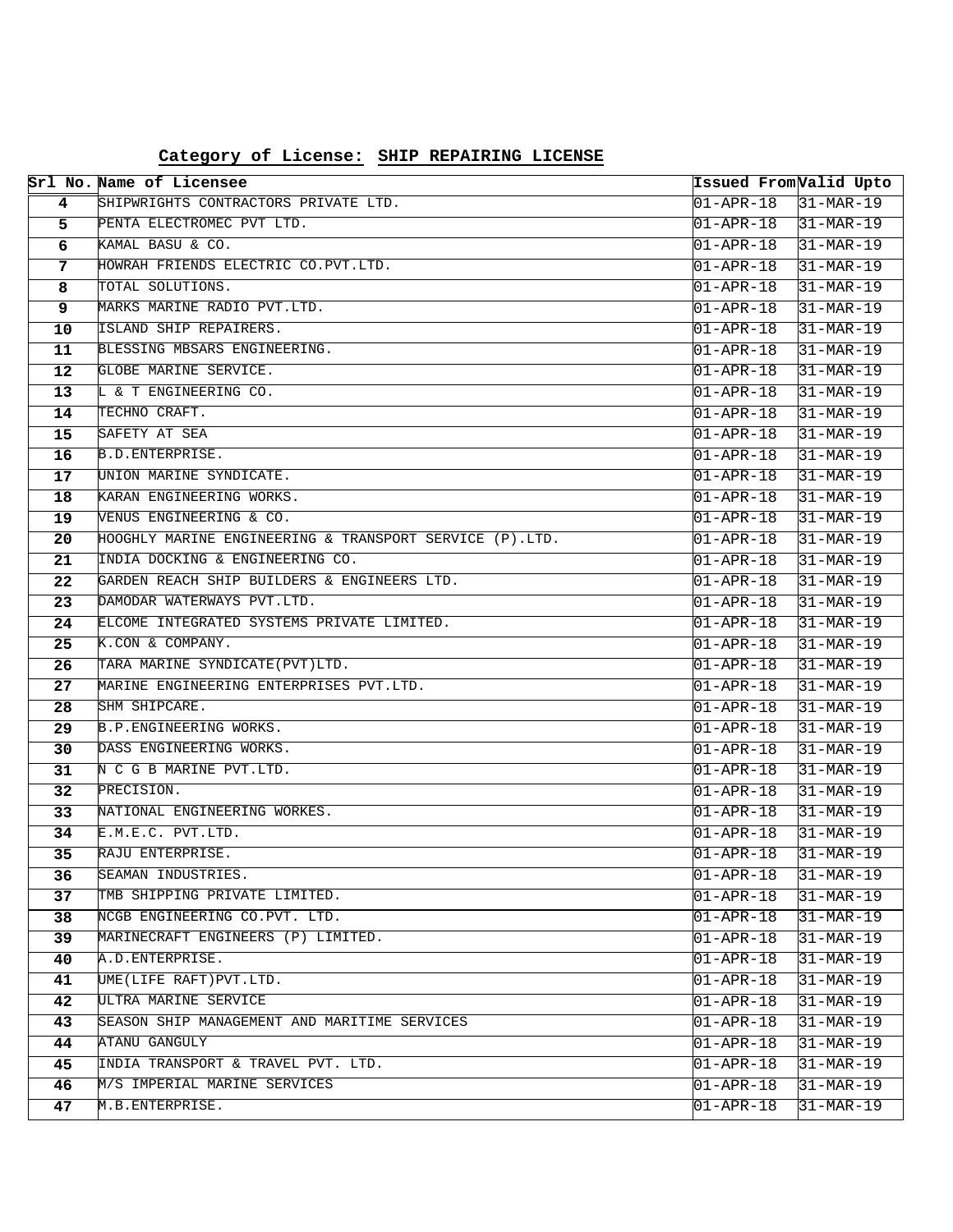#### **SHIP REPAIRING LICENSE Category of License:**

| Srl No. Name of Licensee | Issued From Valid Upto |           |
|--------------------------|------------------------|-----------|
| H.T.ENTERPRISE.          | 101-APR-18             | 31-MAR-19 |
| MOLOOBHOY PVT.LTD.       |                        |           |

**49 Total License of above Category:**

#### **SHIP SURVEYING LICENSE Category of License:**

|                         | Srl No. Name of Licensee                                     |                                   | Issued From Valid Upto   |
|-------------------------|--------------------------------------------------------------|-----------------------------------|--------------------------|
| $\overline{1}$          | METCALFE&HODGKINSON INSURANCE SURVEYORS&LOSS ASSESSORS.P.LTD | 01-APR-18                         | $31-MAR-19$              |
| $\overline{2}$          | PHOENIX CARGO CONTROLLERS & CLAIMS ADJUSTERS.                | $01 - APR - 18$                   | $31-MAR-19$              |
| 3                       | SHIPCON INSURANCE SURVEYORS & LOSS ASSESSORS PVT LTD.        | $01 - APR - 18$                   | $31-MAR-19$              |
| $\overline{\mathbf{4}}$ | THE GENERAL SURVEYORS OF INDIA.                              | $01 - APR - 18$                   | $31-MAR-19$              |
| 5                       | LARDNER NORTH & CO. (P)LTD.                                  | 01-APR-18                         | $31-MAR-19$              |
| 6                       | S S G & ASSOCIATES.                                          | $01 - APR - 18$                   | $31-MAR-19$              |
| 7                       | DR.AMIN CONTROLLERS PVT.LTD.                                 | $01 - APR - 18$                   | $31-MAR-19$              |
| 8                       | CARGO INSPECTORS & SUPERINTENDENCE CO.PVT.LTD.               | 01-APR-18                         | $31-MAR-19$              |
| 9                       | COTECNA INSPECTION INDIA PVT.LTD.                            | 01-APR-18                         | $31-MAR-19$              |
| 10                      | INTERTEK INDIA PRIVATE LIMITED.                              | 01-APR-18                         | $ 31 - \text{MAR} - 19 $ |
| 11                      | MERCHANT MARINE SURVEYORS & ASSAYERS.                        | $01 - APR - 18$                   | $31-MAR-19$              |
| 12                      | MITRA S.K.PRIVATE LIMITED.                                   | $01 - APR - 18$                   | $31-MAR-19$              |
| 13                      | BENGAL SHIPPING SERVICES.                                    | 01-APR-18                         | $ 31 - \text{MAR} - 19 $ |
| 14                      | MAS MARINE SERVICES (INDIA) PVT LTD.                         | 01-APR-18                         | $ 31 - \text{MAR} - 19 $ |
| 15                      | <b>B.B. SHAH SURVEYORS.</b>                                  | $01 - APR - 18$                   | $31-MAR-19$              |
| 16                      | DUTTA S.K.& CO.                                              | $01 - APR - 18$                   | $31-MAR-19$              |
| 17                      | MINERALS LAB SERVICES PVT.LTD.                               | $01 - APR - 18$                   | $31-MAR-19$              |
| 18                      | ILAS INSURANCE SURVEYORS AND LOSS ASSESSORS PVT. LTD.        | $01 - APR - 18$                   | $ 31 - MAR - 19 $        |
| 19                      | K.C.SHARMA & CO.                                             | $01 - APR - 18$                   | $31 - \text{MAR} - 19$   |
| 20                      | G & G SURVEYORS PRIVATE LIMITED.                             | $01 - APR - 18$                   | $31-MAR-19$              |
| 21                      | LEON INSPECTION & TESTING INDIA PVT. LTD.                    | $01 - APR - 18$                   | $31-MAR-19$              |
| 22                      | THERAPEUTICS CHEMICAL RESEARCH CORPORATION                   | $01 - APR - 18$                   | $31-MAR-19$              |
| 23                      | BALTIC TESTING INDIA PVT. LTD.                               | 01-MAR-18                         | $31-MAR-19$              |
| 24                      | NORMAN STEWART & CO.PVT.LTD.                                 | 01-APR-18                         | $31-MAR-19$              |
| 25                      | STERLING SURVEYORS OF INDIA.                                 | 01-APR-18                         | $31 - \text{MAR} - 19$   |
| 26                      | INDIAN REGISTER OF SHIPPING.                                 | 01-APR-18                         | $31 - \text{MAR} - 19$   |
| 27                      | PACIFIC SURVEYORS PVT.LTD.                                   | 01-APR-18                         | $31-MAR-19$              |
| 28                      | S.S.DEVELOPERS.                                              | $01 - APR - 18$                   | $31 - \text{MAR} - 19$   |
| 29                      | INSPECTORATE GRIFFITH INDIA PVT.LTD.                         | 01-APR-18                         | $31-MAR-19$              |
| 30                      | WILSON SURVEYORS & ADJUSTERS PVT LTD.                        | 01-APR-18                         | $31 - \text{MAR} - 19$   |
| 31                      | TCRC SURVEYORS & ASSESSORS PVT.LTD.                          | 01-APR-18                         | $31 - \text{MAR} - 19$   |
| 32                      | GEO-CHEM LABORATORIES PVT.LTD.                               | $\overline{01 - \text{APR} - 18}$ | $31 - \text{MAR} - 19$   |
| 33                      | ALEX STEWART INTERNATIONAL (INDIA) PVT.LTD.                  | 01-APR-18                         | $31-MAR-19$              |
| 34                      | VCS SURVEYORS INC.                                           | $01 - APR - 18$                   | $31 - \text{MAR} - 19$   |
| 35                      | INTEROCEAN INSURANCE SURVEYORS & LOSS ASSESSORS PVT.LTD.     | 01-APR-18                         | $31 - \text{MAR} - 19$   |
| 36                      | UNIVERSAL SURVEY & ANALYSIS SERVICES                         | $01 - APR - 18$                   | $31 - \text{MAR} - 19$   |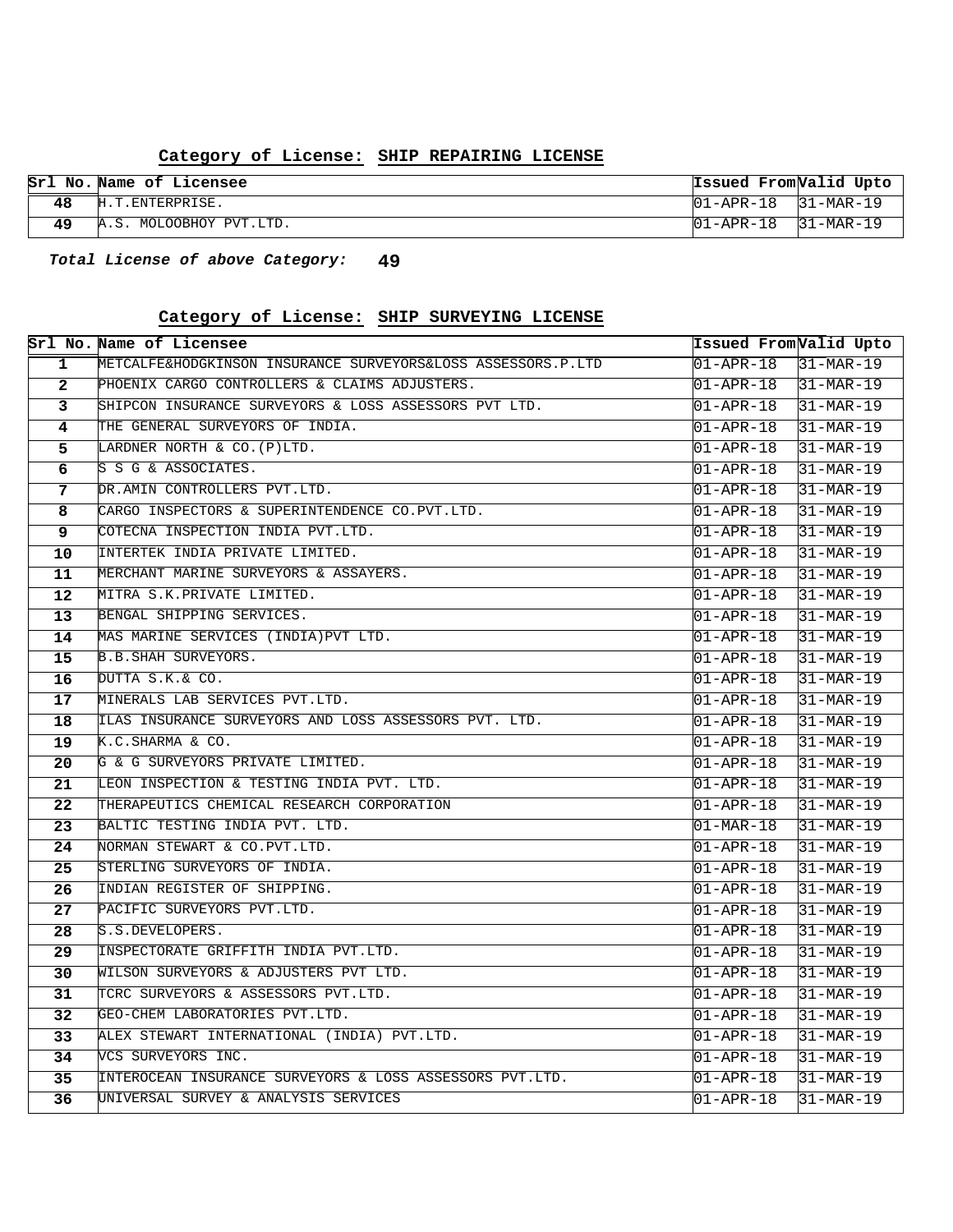#### **SHIP SURVEYING LICENSE Category of License:**

|    | Srl No. Name of Licensee                                   | Issued From Valid Upto |                        |
|----|------------------------------------------------------------|------------------------|------------------------|
| 37 | S.G. SURVEYORS SEVICES                                     | $01 - APR - 18$        | $31-MAR-19$            |
| 38 | AZIMUTH SHIP AND MARINE SURVEYORS<br>(BENGAL)              | $01 - APR - 18$        | $31-MAR-19$            |
| 39 | J.B.BODA INSURANCE SURVEYORS & LOSS ASSESSORS PVT.LIMITED. | $01 - APR - 18$        | $31-MAR-19$            |
| 40 | UNITED MARINE SURVEYORS.                                   | $01 - APR - 18$        | $31-MAR-19$            |
| 41 | NTRC MARINE & ENGINEERING SERVICES PVT.LTD.                | $01 - APR - 18$        | $31-MAR-19$            |
| 42 | NOBEL MARINE CARGO SURVEYOR.                               | $01 - APR - 18$        | $31-MAR-19$            |
| 43 | ISGS INDIA PRIVATE.LIMITED.                                | $01 - APR - 18$        | $31-MAR-19$            |
| 44 | ZEBEC MARINE SERVICES PVT.LTD.                             | $01 - APR - 18$        | $31-MAR-19$            |
| 45 | PERFECT MARINE<br>SURVEYORS                                | $01 - APR - 18$        | $31 - \text{MAR} - 19$ |
| 46 | SAI INDRA BIZ SURVEYORS                                    | $01 - APR - 18$        | $31-MAR-19$            |

**46 Total License of above Category:**

#### **STEVEDORING LICENSE Category of License:**

|              | Srl No. Name of Licensee                       | Issued FromValid Upto |                 |
|--------------|------------------------------------------------|-----------------------|-----------------|
|              | U. N. MUKHERJEE & CO. PRIVATE LTD.             | $01 - APR - 18$       | $31-MAR-19$     |
| $\mathbf{2}$ | T.P. ROY CHOWDHURY & COMPANY PVT. LIMITED      | $ 01 - APR - 18 $     | $31-MAR-19$     |
| 3            | KAMAL MOOKERJEE & CO., (SHIPPING) PRIVATE LTD. | $01 - APR - 18$       | $31-MAR-19$     |
| 4            | FIVE STAR LOGISTICS PVT. LTD.                  | $01 - FEB - 19$       | $31 - JAN - 20$ |
| 5.           | SONA SHIP MANAGEMENT PVT. LTD.                 | $01 - APR - 18$       | $31-MAR-19$     |
| 6            | SOHOM SHIPPING PVT. LTD.                       | $01 - APR - 18$       | $31-MAR-19$     |
| 7            | RIPLEY & CO. STEVEDORING & HANDLING PVT. LTD.  | 19-FEB-18             | $18 - FEB - 19$ |
| 8            | ORISSA STEVEDORES LIMITED                      | $01 - APR - 18$       | $31-MAR-19$     |
| 9            | SRI MAHARSHI SHIPPING PVT. LTD.                | $01 - APR - 18$       | $31-MAR-19$     |
| 10           | SEALAND STEVEDORES PVT. LTD.                   | $01 - APR - 18$       | $31-MAR-19$     |
| 11           | <b>EASTERN CARRIERS</b>                        | $01 - APR - 18$       | $31-MAR-19$     |

**11 Total License of above Category:**

#### **TEMPORARY JETTY SIRKAR LICENSE Category of License:**

|              | Srl No. Name of Licensee                           | Issued FromValid Upto                   |                         |
|--------------|----------------------------------------------------|-----------------------------------------|-------------------------|
|              | COAL INDIA LIMITED.<br>(SHYAMAL SAMANTA)           | 22-FEB-18                               | $\overline{21}$ -FEB-19 |
| $\mathbf{2}$ | COAL INDIA LIMITED.<br>(SIMANTA DUTTA.)            | 22-FEB-18                               | $21 - FEB - 19$         |
| 3.           | (SUMIT KUMAR BISWAS)<br>COAL INDIA LIMITED.        | 10-JAN-19                               | $09 - \text{MAR} - 19$  |
| 4            | COAL INDIA LIMITED.<br>(JAYANTA KUMAR CHAKRABORTY) | 10-JAN-19                               | $17 - \text{MAR} - 19$  |
| 5.           | (ANUP KUMAR JAYASWAL)<br>R.P.JAYASWAL & SONS.      | $22 - \text{AUG} - 18$                  | $21 - \text{AUG} - 19$  |
| 6            | (SUKANTA NAYAK)<br>R.P.JAYASWAL & SONS.            | 22-SEP-18                               | $21 - SEP - 19$         |
| 7            | USHA MARTIN LIMITED.<br>(SUMANTA PATRA)            | $109 - FEB - 19$                        | $08 - FEB - 20$         |
| 8            | USHA MARTIN LIMITED.<br>(UDAY SANKAR SADHUKHAN.)   | $109 - \text{AUG} - 18$                 | $08 - \text{AUG} - 19$  |
| 9            | USHA MARTIN LIMITED.<br>(AMITABH BHATTACHARYA)     | $109 - \text{A} \text{U} \text{G} - 18$ | $08 - \text{AUG} - 19$  |
| 10           | PRAKASH FREIGHT MOVERS LTD.<br>(DIPANKAR GHOSH)    | 21-JUN-18                               | $20 - JUN - 19$         |
| 11           | ROSEMOUNT SHIPPING(INDIA)PVT.LTD. (GEORGE JOB.T)   | 16-MAR-18                               | $11-MAR-19$             |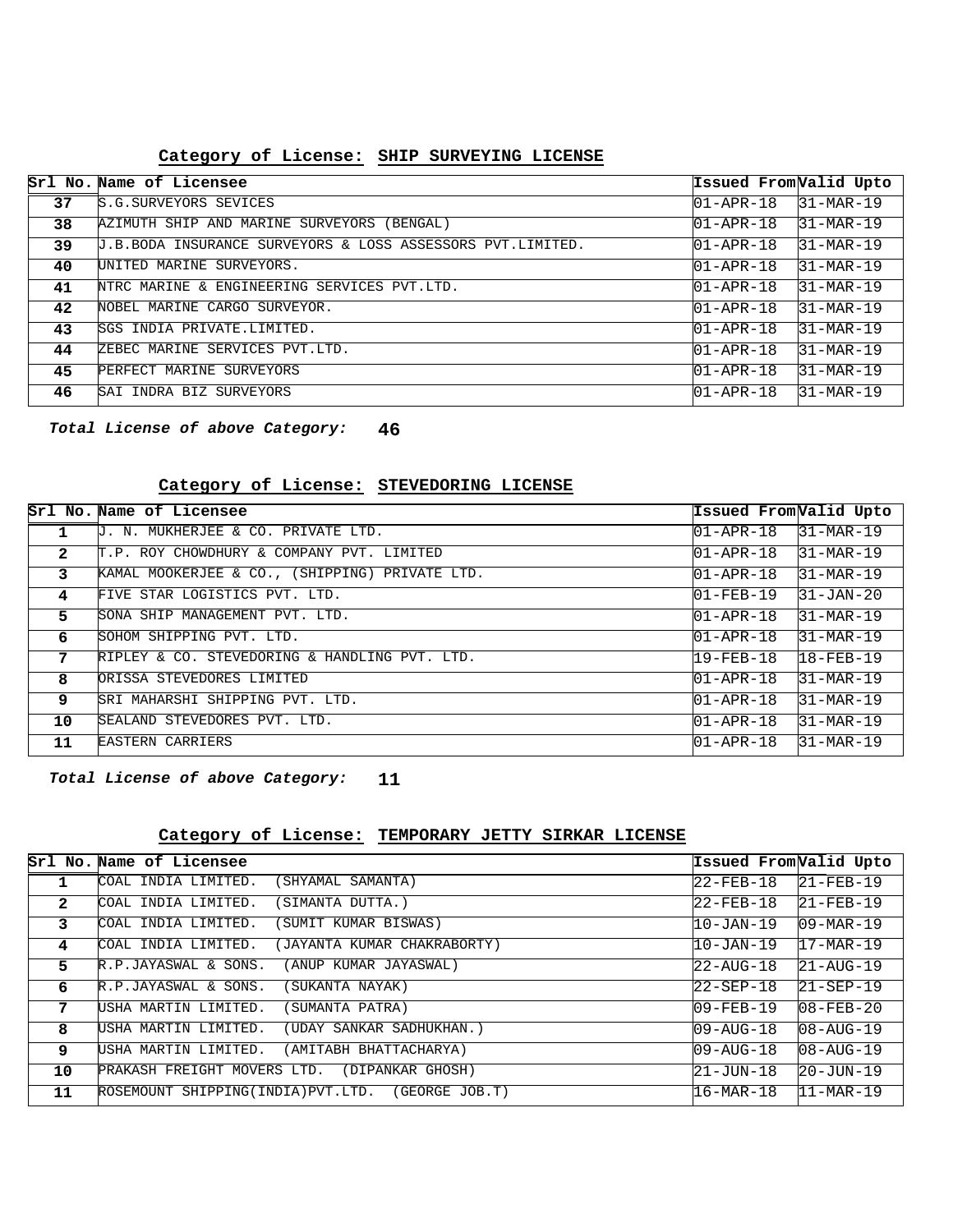|  | Category of License: TEMPORARY JETTY SIRKAR LICENSE |
|--|-----------------------------------------------------|
|--|-----------------------------------------------------|

|                   | Srl No. Name of Licensee                                                               | Issued From Valid Upto |                         |
|-------------------|----------------------------------------------------------------------------------------|------------------------|-------------------------|
| $12 \overline{ }$ | ROSEMOUNT SHIPPING(INDIA) PVT.LTD. (RAMESH RAY)                                        | $16 - \text{MAR} - 18$ | $11-MAR-19$             |
| 13 <sup>°</sup>   | M.DUTTA AGENCY. (SUMANTHA DHARA.)                                                      | $03 - FEB - 19$        | $02 - FEB - 20$         |
| 14                | M.DUTTA AGENCY. (TARAK SIULI)                                                          | $02 - FEB - 19$        | $01 - FEB - 20$         |
| 15                | A P CLEARING AGENCY PVT.LTD. (SAMARENDRA BISWAS.)                                      | $12 - DEC - 18$        | $02 - NOV - 19$         |
| 16                | DURA INTERNATIONAL SERVICES. (MITHUN NATH)                                             | $31 - JAN-19$          | $30 - JAN - 20$         |
| 17                | INTERNATIONAL CLEARING AND SHIPPING AGENCY(INDIA) PVT.LTD. (ASIS<br>SARDAR.)           | $10-MAR-18$            | $09 - \text{MAR} - 19$  |
| 18                | INTERNATIONAL CLEARING AND SHIPPING AGENCY(INDIA) PVT.LTD. (SANTANU<br>CHATTERJEE.)    | $16 - JUL - 18$        | $15 - JUL - 19$         |
| 19                | INTERNATIONAL CLEARING AND SHIPPING AGENCY(INDIA) PVT.LTD.<br>(SYED<br>SUHAIL AKHTAR)  | $16 - JUL - 18$        | $15 - JUL - 19$         |
| 20                | INTERNATIONAL CLEARING AND SHIPPING AGENCY(INDIA) PVT.LTD.<br>(GOUTAM<br>DEY SARKAR.)  | $30 - JUL - 18$        | $15 - JUL - 19$         |
| 21                | INTERNATIONAL CLEARING AND SHIPPING AGENCY(INDIA) PVT.LTD. (JAYDEV<br>PATRA)           | $07 - JAN - 19$        | $20 - SEP - 19$         |
| 22                | INTERNATIONAL CLEARING AND SHIPPING AGENCY(INDIA) PVT.LTD. (CHANDRA<br>BHUSHAN THAKUR) | $04 - JAN - 19$        | $03 - JAN - 20$         |
| 23                | HINDUSTAN SHIPPING AGENCY. (MD.AMIR SUHAIL)                                            | $17 - \text{MAX} - 18$ | $16 - \text{MAX} - 19$  |
| 24                | HINDUSTAN SHIPPING AGENCY. (ASHRAF IMAM.)                                              | $25-MAY-18$            | $24-MAY-19$             |
| 25                | HINDUSTAN SHIPPING AGENCY. (AMIT BHATTACHARYYA)                                        | $23 - MAX - 18$        | $22-MAY-19$             |
| 26                | HINDUSTAN SHIPPING AGENCY. (BISWAJIT DAS.)                                             | $25 - SEP - 18$        | $06 - SEP - 19$         |
| 27                | EVERGREEN EXPO CLEARING & FORWARDING PVT.LTD.<br>(JALAD KUMAR HALDAR.)                 | $10-JUL-18$            | $09 - JUL - 19$         |
| 28                | EVERGREEN EXPO CLEARING & FORWARDING PVT.LTD.<br>(DILIP MULLICK)                       | 10-JUL-18              | $09 - JUL - 19$         |
| 29                | EVERGREEN EXPO CLEARING & FORWARDING PVT.LTD.<br>(KALYAN GHOSH.)                       | $10 - JUL - 18$        | $09 - JUL - 19$         |
| 30                | EVERGREEN EXPO CLEARING & FORWARDING PVT.LTD. (TARUN BISWAS)                           | $10 - JUL - 18$        | $09 - JUL - 19$         |
| 31                | EVERGREEN EXPO CLEARING & FORWARDING PVT.LTD.<br>(SONU KUMAR JHA)                      | $17 - DEC - 18$        | $09 - \text{MAR} - 19$  |
| 32                | EVERGREEN EXPO CLEARING & FORWARDING PVT.LTD.<br>(DEBABRATA GHOSH)                     | 17-JAN-19              | $16 - APR - 19$         |
| 33                | EVERGREEN EXPO CLEARING & FORWARDING PVT.LTD.<br>(NIRAJ MANJHI)                        | $27 - \text{MAR} - 18$ | $06 - \text{MAR} - 19$  |
| 34                | B.G.SOMADDER & SONS PVT.LTD. (ASHOKE KUMAR DUTTA.)                                     | $20 - FEB - 18$        | $18 - FEB - 19$         |
| 35                | B.G.SOMADDER & SONS PVT.LTD. (LAKSHMI KANTA SARDAR)                                    | $23 - FEB - 18$        | $18 - FEB - 19$         |
| 36                | B.G.SOMADDER & SONS PVT.LTD.<br>(MILAN KR PANDA)                                       | $06 - DEC - 18$        | $05-MAR-19$             |
| 37                | B.G.SOMADDER & SONS PVT.LTD.<br>(MD. RASHID ZOHEB)                                     | $11 - JAN-19$          | $07 - JAN - 20$         |
| 38                | B.G.SOMADDER & SONS PVT.LTD.<br>(SUBRATA BISWAS)                                       | $11 - JAN-19$          | $ 12 - JUN - 19 $       |
| 39                | B.G.SOMADDER & SONS PVT.LTD.<br>(AMIT DAS)                                             | 11-JAN-19              | $10 - APR - 19$         |
| 40                | B.G.SOMADDER & SONS PVT.LTD.<br>(SUROJIT MONDAL.)                                      | $03 - MAX - 18$        | $02 - MAX-19$           |
| 41                | B.G.SOMADDER & SONS PVT.LTD.<br>(SANTANU MAITY)                                        | $17 - APR - 18$        | $16 - APR - 19$         |
| 42                | UNITED TRADERS COMPANY (AMIT SEN)                                                      | $02 - DEC - 18$        | $01 - DEC - 19$         |
| 43                | MALLCOM (INDIA) LTD. (SAMRAT MITRA.)                                                   | $26 - DEC - 18$        | $23 - NOV - 19$         |
| 44                | MALLCOM (INDIA) LTD. (SURAJIT SARKAR)                                                  | $20 - DEC - 18$        | $22-NOV-19$             |
| 45                | MALLCOM (INDIA) LTD. (SUKUMAR BASU.)                                                   | $07 - DEC - 18$        | $23 - NOV - 19$         |
| 46                | MALLCOM (INDIA) LTD. (SURENDRA KUMAR BARIK.)                                           | 07-DEC-18              | $23-NOV-19$             |
| 47                | CHIEF MATERIALS MANAGER (BI), EASTERN RAILWAY. (MILAN KRISHNA SAHA)                    | $23-MAY-18$            | $24 - \text{MAR} - 19$  |
| 48                | DAGA SHIPPING AGENTS PVT.LTD. (AKSHAY DAGA)                                            | $09 - \text{AUG} - 18$ | $01 - \text{AUG} - 19$  |
| 49                | DAGA SHIPPING AGENTS PVT.LTD. (HIMANSHU BINANI)                                        | $09 - \text{AUG} - 18$ | $06 - AUG - 19$         |
| 50                | NIPPON EXPRESS (INDIA) PRIVATE LTD. (KAUSHIK NANDAN.)                                  | $13 - \text{MAX} - 18$ | $\overline{12}$ -MAY-19 |
| 51                | NIPPON EXPRESS (INDIA) PRIVATE LTD. (SUKDEV GUCHAIT)                                   | $13 - MAX-18$          | 12-MAY-19               |
| 52                | INDIA TRANSPORT & TRAVEL ( PRIVATE) LIMITED. (MD DANISH SHAMIM)                        | $06 - \text{MAR} - 18$ | $01 - \text{MAR} - 19$  |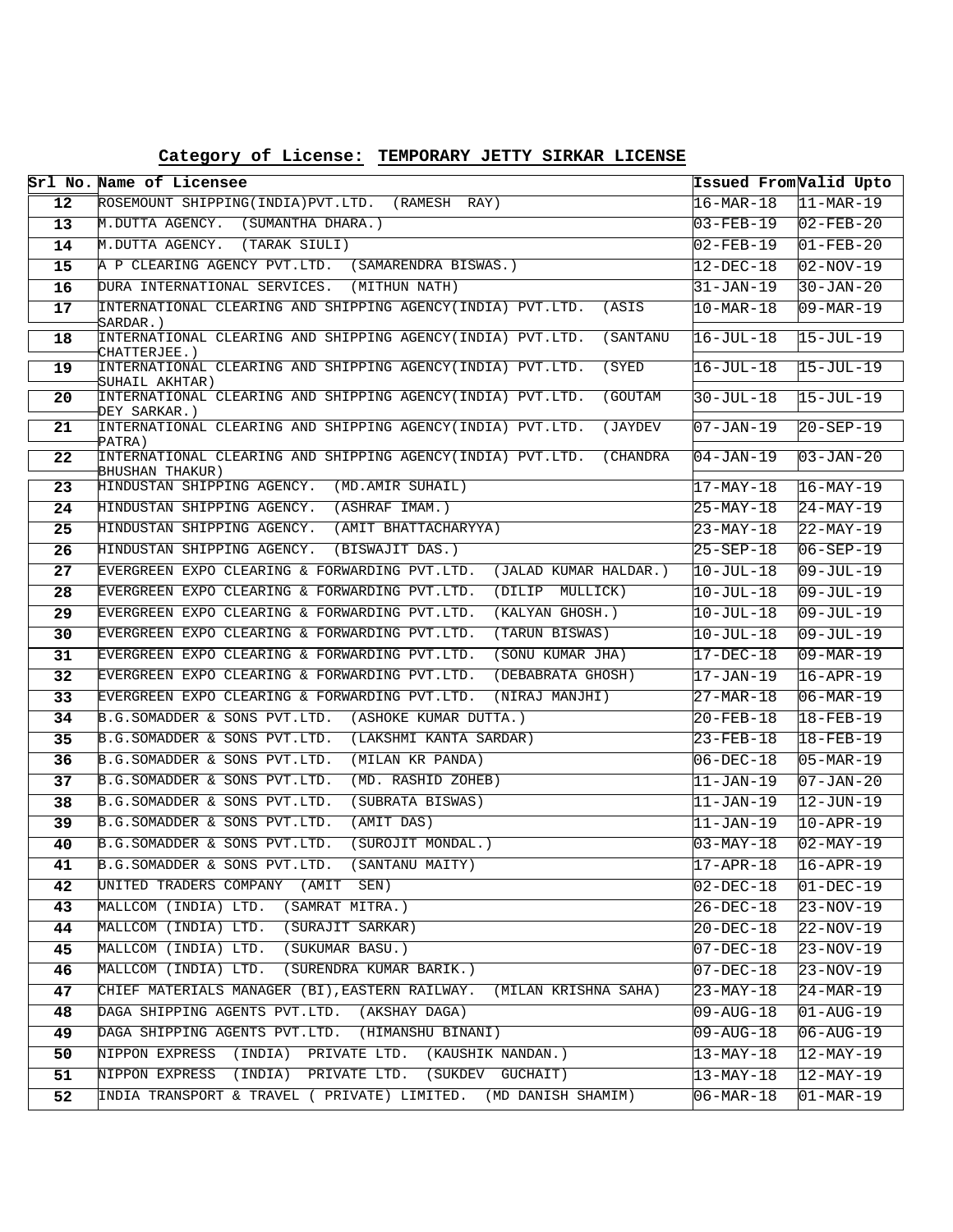**Category of License: TEMPORARY JETTY SIRKAR LICENSE**

|          | Srl No. Name of Licensee                                                                                         | Issued From Valid Upto              |                                                      |
|----------|------------------------------------------------------------------------------------------------------------------|-------------------------------------|------------------------------------------------------|
| 53       | INDIA TRANSPORT & TRAVEL ( PRIVATE) LIMITED. (SUSANTA KHANRA)                                                    | $24 - JAN - 19$                     | $23 - JAN - 20$                                      |
| 54       | (MD.WASIMUDDIN)<br>INDIA TRANSPORT & TRAVEL ( PRIVATE) LIMITED.                                                  | 10-JAN-19                           | $09 - JAN - 20$                                      |
| 55       | INDIA TRANSPORT & TRAVEL ( PRIVATE) LIMITED. (SHAFIQUR RAHMAN)                                                   | $10 - APR - 18$                     | $07 - APR - 19$                                      |
| 56       | INDIA TRANSPORT & TRAVEL ( PRIVATE) LIMITED.<br>(SHANKAR DAS)                                                    | $10 - APR - 18$                     | $07 - APR - 19$                                      |
| 57       | INDIA TRANSPORT & TRAVEL ( PRIVATE) LIMITED.<br>(NAZISH PERVEZ)                                                  | $03 - OCT - 18$                     | $22 - SEP - 19$                                      |
| 58       | BALMER LAWRIE & CO. LTD.<br>(RAM SUNAYAK MALLAH.)                                                                | 09-JUN-18                           | $ 08 - JUN - 19 $                                    |
| 59       | BALMER LAWRIE & CO. LTD. (SURESH PRASAD YADAV)                                                                   | $09 - JUN - 18$                     | $08 - JUN - 19$                                      |
| 60       | BALMER LAWRIE & CO. LTD.<br>(RAJU GHOSAL)                                                                        | $07 - JUN - 18$                     | $ 05 - JUN - 19 $                                    |
| 61       | BALMER LAWRIE & CO. LTD.<br>(DHIMAN SARKAR.)                                                                     | 09-JUN-18                           | $08 - JUN - 19$                                      |
| 62       | BALMER LAWRIE & CO. LTD.<br>(GOUTAM CHAKRABORTY)                                                                 | 09-MAY-18                           | $08 - \text{MAX} - 19$                               |
| 63       | BALMER LAWRIE & CO. LTD.<br>(GOPAL CHAKRABORTY.)                                                                 | 11-JUN-18                           | $ 08 - JUN - 19 $                                    |
| 64       | BALMER LAWRIE & CO. LTD.<br>(SANKHA SUBHRA AICH.)                                                                | 15-JUN-18                           | $ 08 - JUN - 19 $                                    |
| 65       | BALMER LAWRIE & CO. LTD.<br>(ABIR LAL BANERJEE.)                                                                 | $15 - JUN - 18$                     | $08 - JUN - 19$                                      |
| 66       | BALMER LAWRIE & CO. LTD.<br>(GOUTAM KUMAR BAGUI)                                                                 | $15 - JUN - 18$                     | $08 - JUN - 19$                                      |
| 67       | BALMER LAWRIE & CO. LTD.<br>(ABHIJIT MONDAL)                                                                     | 22-JUL-18                           | $21 - JUL-19$                                        |
| 68       | NALINI BANDHU RAY & SONS<br>(SATYAJIT CHANAK.)                                                                   | 25-OCT-18                           | $30 - SEP - 19$                                      |
| 69       | NALINI BANDHU RAY & SONS<br>(AVIJIT KAPAS.)                                                                      | $25 - OCT - 18$                     | $08 - SEP - 19$                                      |
| 70       | PIONEER SHIPPING AGENCY.<br>(BIPUL KUMAR SARDAR.)                                                                | 26-DEC-18                           | $16-0CT-19$                                          |
| 71       | PIONEER SHIPPING AGENCY.<br>(AVIJIT KHATUA.)                                                                     | 26-DEC-18                           | $16-0CT-19$                                          |
| 72       | PIONEER SHIPPING AGENCY.<br>(DEBASHIS DOLAI.)                                                                    | 20-DEC-18                           | 16-OCT-19                                            |
| 73       | PIONEER SHIPPING AGENCY.<br>(TAPAN KUMAR PATRA.)                                                                 | 27-DEC-18                           | $16-0CT-19$                                          |
| 74       | PIONEER SHIPPING AGENCY.<br>(RATAN SEAL.)                                                                        | 17-OCT-18                           | $16-0CT-19$                                          |
| 75       | PIONEER SHIPPING AGENCY. (SUSANTA BOSE)                                                                          | $09 - FEB - 19$                     | $08 - FEB - 20$                                      |
| 76       | EASTERN SHIPPING AGENCY (SUBHANKAR CHAKRABORTY)                                                                  | 27-JUL-18                           | $ 09 - JUN - 19 $                                    |
| 77       | EASTERN SHIPPING AGENCY (SAMIT SHOME)                                                                            | 15-NOV-18                           | $27 - JUN - 19$                                      |
| 78       | WOOMA & COMPANY (FORWARDERS) PVT.LTD. (PRADIP PRAMANIK)<br>WOOMA & COMPANY (FORWARDERS) PVT.LTD. (TANMOY ADITYA) | $ 07-OCT-18 $                       | $ 06-OCT-19 $                                        |
| 79       | CHATTERJEE & SONS PVT. LTD. (ANGSUMAN ROY)                                                                       | $ 07-OCT-18 $                       | $06-0CT-19$                                          |
| 80       | OIL INDIA LTD. (DEBATOSH CHAKRABORTY.)                                                                           | 24-SEP-18                           | $23 - SEP - 19$                                      |
| 81<br>82 | OIL INDIA LTD. (TAPAN KUMAR GANGULY)                                                                             | $06 - \text{AUG} - 18$              | $05 - \text{AUG} - 19$                               |
| 83       | OIL INDIA LTD. (TAPAMUGDHA CHOWDHURY)                                                                            | $06 - \text{AUG} - 18$<br>12-SEP-18 | $ 05 - \text{AUG} - 19 $<br>$ 05 - \text{AUG} - 19 $ |
| 84       | MUKHERJEE & ALLIANCES (INDIA) PVT.LTD. (SUBIMAN ROY.)                                                            | $14 - SEP - 18$                     | 09-SEP-19                                            |
| 85       | MUKHERJEE & ALLIANCES (INDIA) PVT.LTD. (KAJAL KUMAR DUTTA)                                                       | $10-SEP-18$                         | $09 - SEP - 19$                                      |
| 86       | J.L.GOWARD & CO.<br>(SUKUMAR DAS.)                                                                               | 29-MAY-18                           | 28-MAY-19                                            |
| 87       | (SUSANTA KUMAR BEHERA)<br>J.L.GOWARD & CO.                                                                       | 29-MAY-18                           | 28-MAY-19                                            |
| 88       | J.L.GOWARD & CO.<br>(SANTANU MUKHERJEE)                                                                          | 27-MAR-18                           | 16-FEB-19                                            |
| 89       | J.L.GOWARD & CO.<br>(ASHIS KOLAY)                                                                                | 19-APR-18                           | $18 - APR - 19$                                      |
| 90       | J.L.GOWARD & CO.<br>(ABHISEK MAZUMDER.)                                                                          | 19-APR-18                           | $18 - APR - 19$                                      |
| 91       | (KUSHAL GHOSH.)<br>J.L.GOWARD & CO.                                                                              | $18 - APR - 18$                     | $17 - APR - 19$                                      |
| 92       | J.L.GOWARD & CO.<br>(KINGSUK DEY)                                                                                | 25-APR-18                           | 19-APR-19                                            |
| 93       | BARUA & CHOUDHURI<br>(GOKUL HAZRA.)                                                                              | $21 - FEB - 18$                     | $18 - FEB - 19$                                      |
| 94       | (ASIS KUMAR PAUL.)<br>BARUA & CHOUDHURI                                                                          | $03-DEC-18$                         | $02 - DEC - 19$                                      |
| 95       | NEPAL TRANSIT AND WAREHOUSING CO.LTD.<br>(SOMNATH SANKI)                                                         | $10 - SEP - 18$                     | $06 - JUL - 19$                                      |
| 96       | NEPAL TRANSIT AND WAREHOUSING CO.LTD.<br>(NILADRI THAPA)                                                         | 26-OCT-18                           | 24-OCT-19                                            |
|          |                                                                                                                  |                                     |                                                      |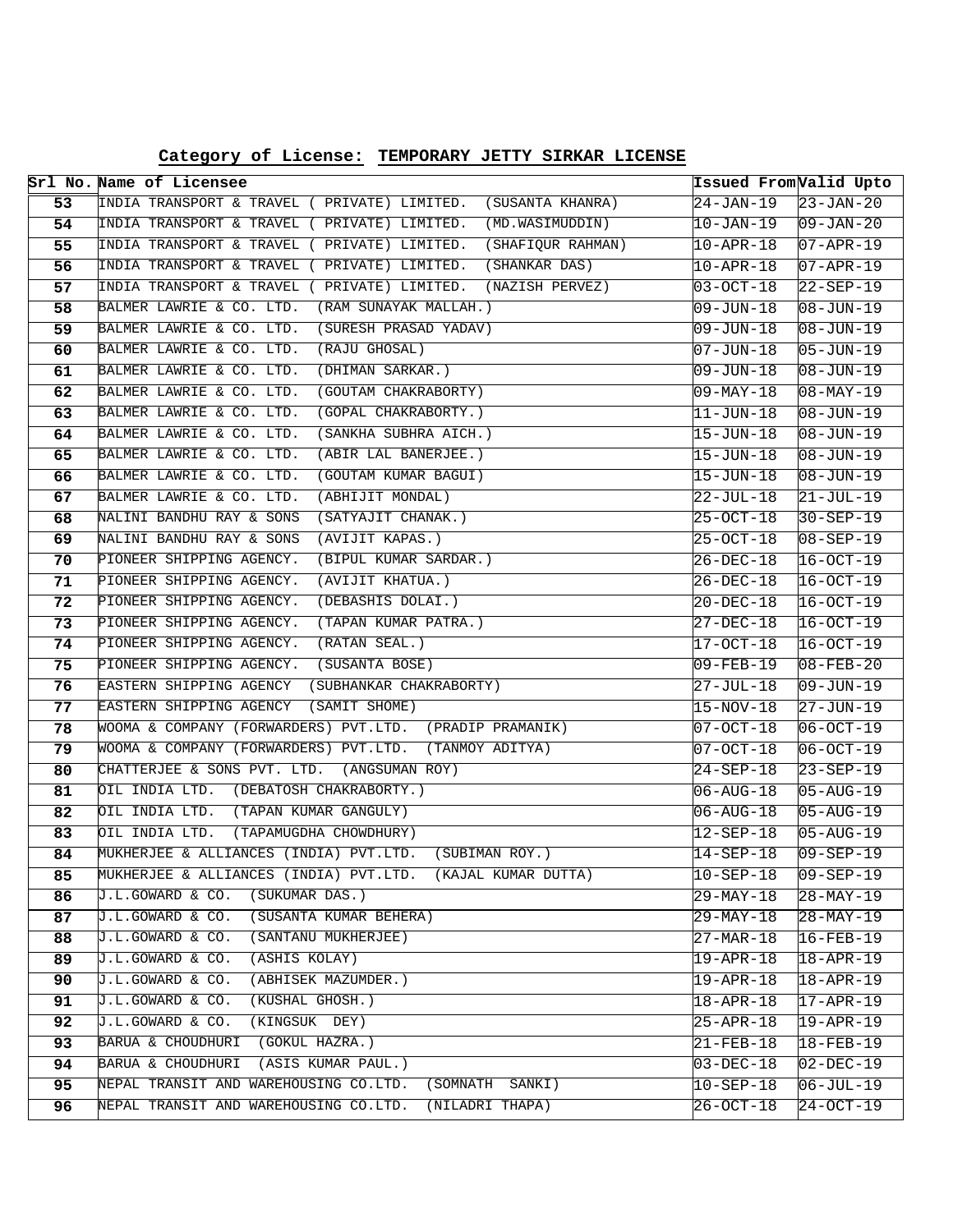|     | Srl No. Name of Licensee                                                       | Issued From Valid Upto |                        |
|-----|--------------------------------------------------------------------------------|------------------------|------------------------|
| 97  | INTERNATIONAL TRADING AGENCY. (SANTOSH PRASAD SINGH.)                          | 08-JUL-18              | $07 - JUL - 19$        |
| 98  | INTERNATIONAL TRADING AGENCY. (ANJAN KR. DAS.)                                 | 12-JUL-18              | $11-JUL-19$            |
| 99  | INTERNATIONAL TRADING AGENCY. (OM PRAKASH BIND.)                               | 12-JUL-18              | $11$ -JUL-19           |
| 100 | INTERNATIONAL TRADING AGENCY. (RAHUL RAJ RATHI)                                | 28-NOV-18              | $22 - JUN - 19$        |
| 101 | INTERNATIONAL TRADING AGENCY. (SHAURABH KUMAR BIND)                            | $13 - NOV - 18$        | $10-NOV-19$            |
| 102 | WORLD SHIPPING AGENCY. (UJJWAL BOSE)                                           | 20-JAN-19              | $19 - JAN - 20$        |
| 103 | ROYAL GOVERNMENT OF BHUTAN. (KEZANG)                                           | $07 - DEC - 18$        | $21 - NOV - 19$        |
| 104 | ROYAL GOVERNMENT OF BHUTAN.<br>(YESHI WANGDI)                                  | 22-NOV-18              | $21-NOV-19$            |
| 105 | ROYAL GOVERNMENT OF BHUTAN.<br>(NGAWANG SAMDRUP)                               | 22-NOV-18              | $21-NOV-19$            |
| 106 | (TSHERING WANGDI)<br>ROYAL GOVERNMENT OF BHUTAN.                               | $13 - DEC - 18$        | $12-DEC-19$            |
| 107 | ROYAL GOVERNMENT OF BHUTAN. (CHOKI DORJI)                                      | $13 - DEC - 18$        | $12 - DEC - 19$        |
| 108 | ROYAL GOVERNMENT OF BHUTAN.<br>(PHUNTSHO DORJI)                                | 16-APR-18              | $10 - APR - 19$        |
| 109 | ROYAL GOVERNMENT OF BHUTAN.<br>(KEZANG JIGME)                                  | 19-APR-18              | $18 - APR - 19$        |
| 110 | ROYAL GOVERNMENT OF BHUTAN.<br>(YESHI JAMTSHO)                                 | 27-APR-18              | $26 - APR - 19$        |
| 111 | BENGAL PORT AGENCY PVT LTD. (SUDARSAN GHOSH)                                   | 17-NOV-18              | $16 - NOV - 19$        |
| 112 | SOMA CLEARING AGENTS PVT.LTD. (TARUN DAS)                                      | 26-MAY-18              | $22$ -FEB-19           |
| 113 | SOMA CLEARING AGENTS PVT.LTD. (DIPEN DAS)                                      | 25-MAY-18              | $22$ -FEB-19           |
| 114 | CENTRAL WAREHOUSING CORPORATION. (DEBABRATA DASGUPTA)                          | 27-DEC-18              | $26 - MAR - 19$        |
| 115 | CENTRAL WAREHOUSING CORPORATION. (LAKSHMAN SARDAR)                             | 20-APR-18              | $08 - APR - 19$        |
| 116 | ASIAN FREIGHT / UNIT OF:ESAN FREIGHT&TRAVEL PVT.LTD.<br>(SYED NADEEM<br>RASUL) | 03-JAN-19              | $02 - JAN - 20$        |
| 117 | ASIAN FREIGHT / UNIT OF:ESAN FREIGHT&TRAVEL PVT.LTD.<br>(LOKNATH<br>CHANAK)    | 05-FEB-19              | $30 - APR - 19$        |
| 118 | CAL-COX SYNDICATE PVT. LTD. (MANZOOR KHAN)                                     | $02 - \text{MAR} - 18$ | $01 - \text{MAR} - 19$ |
| 119 | CAL-COX SYNDICATE PVT. LTD. (KALYAN PAUL)                                      | $03-OCT-18$            | $02 - OCT - 19$        |
| 120 | CALCUTTA SHIPPING BUREAU. (SWARUP MONDAL)                                      | 16-JAN-19              | $15 - JAN - 20$        |
| 121 | CALCUTTA SHIPPING BUREAU.<br>(SANTU DE.)                                       | 16-JAN-19              | $15 - JAN - 20$        |
| 122 | CALCUTTA SHIPPING BUREAU.<br>(DIPAK MONDAL)                                    | 16-JAN-19              | $15 - JAN - 20$        |
| 123 | CALCUTTA SHIPPING BUREAU. (SANJOY KUMAR DEY.)                                  | 16-JAN-19              | $15 - JAN - 20$        |
| 124 | VIJAYA INTERNATIONAL AGENCY. (SHAKTI KR SINGH)                                 | $04 - \text{MAR} - 18$ | $03 - \text{MAR} - 19$ |
| 125 | VIJAYA INTERNATIONAL AGENCY.<br>(MD. IMRAN KHAN.)                              | 05-JAN-19              | $04 - JAN - 20$        |
| 126 | VIJAYA INTERNATIONAL AGENCY.<br>(AMRIT BHAKTA SHRESTHA.)                       | $10 - APR - 18$        | $22$ -FEB-19           |
| 127 | VIJAYA INTERNATIONAL AGENCY.<br>(RADHEY SHYAM YADAV)                           | 06-APR-18              | $16 - \text{MAR} - 19$ |
| 128 | R.B. AGARWALLA & COMPANY. (SUBHAS KUMAR MUKHERJEE.)                            | $04 - MAX - 18$        | Ol-MAY-19              |
| 129 | CARGO MARKETING INTERNATIONAL (SUPRIYO NASKAR.)                                | 03-DEC-18              | $29-NOV-19$            |
| 130 | CARGO MARKETING INTERNATIONAL (ZUBIN SANGANI)                                  | $03-DEC-18$            | $29 - NOV - 19$        |
| 131 | STEEL AUTHORITY OF INDIA LTD. (SAIL). (PALLAB SADHU)                           | 18-JAN-19              | $30 - \text{AUG} - 19$ |
| 132 | STEEL AUTHORITY OF INDIA LTD. (SAIL). (SUSOBHAN DAS)                           | 19-SEP-18              | $30 - \text{AUG} - 19$ |
| 133 | STEEL AUTHORITY OF INDIA LTD. (SAIL). (RAHUL GHOSH ROY)                        | 22-SEP-18              | $21 - SEP - 19$        |
| 134 | STEEL AUTHORITY OF INDIA LTD. (SAIL). (MANOJ KR KURMI)                         | 29-OCT-18              | $30 - \text{AUG} - 19$ |
| 135 | STEEL AUTHORITY OF INDIA LTD. (SAIL). (PRADYUT ADAK)                           | $11 - OCT - 18$        | $14 - SEP - 19$        |
| 136 | CENTURY PLYBOARDS (INDIA) LTD. (CHITTARANJAN GHOSH)                            | 14-MAR-18              | 13-MAR-19              |
| 137 | CENTURY PLYBOARDS (INDIA) LTD. (JAMSED SAIKH)                                  | 05-JAN-19              | $04 - APR - 19$        |
| 138 | CENTURY PLYBOARDS (INDIA) LTD. (SARFARAZ SHAMIM)                               | $14 - \text{MAR} - 18$ | $13 - \text{MAR} - 19$ |
| 139 | CENTURY PLYBOARDS (INDIA) LTD.<br>(AMIT KUMAR SAHA.)                           | 14-MAR-18              | 13-MAR-19              |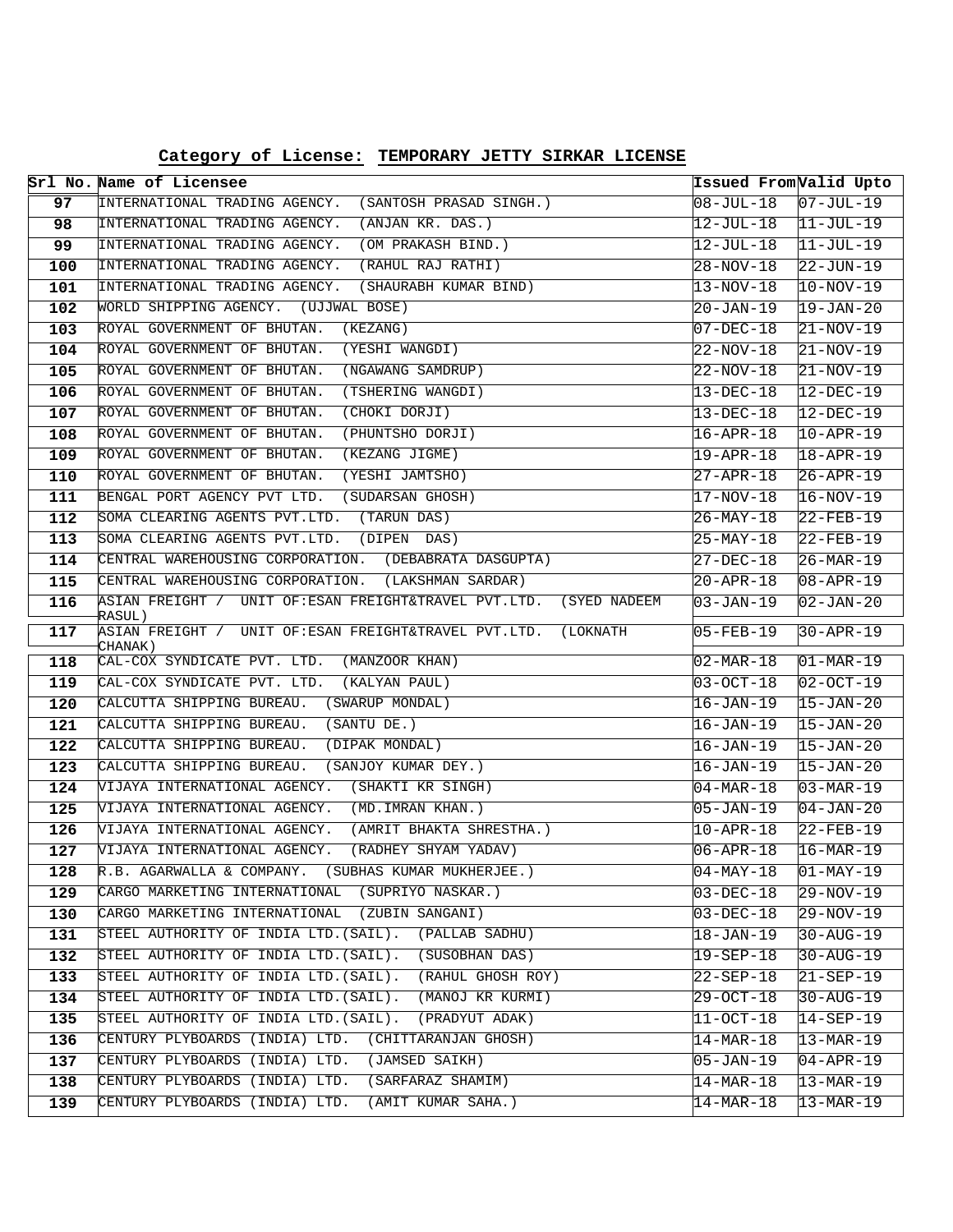**Category of License: TEMPORARY JETTY SIRKAR LICENSE**

|            | Srl No. Name of Licensee                                                                                  | Issued From Valid Upto       |                                    |
|------------|-----------------------------------------------------------------------------------------------------------|------------------------------|------------------------------------|
| 140        | CENTURY PLYBOARDS (INDIA) LTD. (SUMAN ROY.)                                                               | $14-MAR-18$                  | $13-MAR-19$                        |
| 141        | CENTURY PLYBOARDS (INDIA) LTD. (SWAPAN ROY)                                                               | 14-MAR-18                    | $ 13 - MAR - 19 $                  |
| 142        | PAGODA SHIPPING CORPORATION. (NITAI BISWAS.)                                                              | 12-JUN-18                    | $28 - \text{MAX} - 19$             |
| 143        | SUNSHINE CARGO SERVICES PVT. LTD. (DEEPAK KUMAR SHARMA.)                                                  | 10-MAY-18                    | $22 - APR - 19$                    |
| 144        | SUNSHINE CARGO SERVICES PVT. LTD. (SANDIP GHOSH)                                                          | 11-MAY-18                    | $22-MAR-19$                        |
| 145        | SUNSHINE CARGO SERVICES PVT. LTD. (ARUN SAHA.)                                                            | 15-MAY-18                    | $22 - \text{MAR} - 19$             |
| 146        | SUNSHINE CARGO SERVICES PVT. LTD. (MD. ZAHID)                                                             | 14-MAY-18                    | $22 - APR - 19$                    |
| 147        | SEACOM CARGO PVT.LTD. (SANDIP SINHA.)                                                                     | 04-JUL-18                    | $03 - JUL - 19$                    |
| 148        | SEACOM CARGO PVT.LTD. (AMAR PRAMANIK.)                                                                    | 04-JUL-18                    | $03 - JUL - 19$                    |
| 149        | SEACOM CARGO PVT.LTD. (BAPAN DEY)                                                                         | 12-APR-18                    | $23 - \text{MAR} - 19$             |
| 150        | OVERSEAS CORPORATION PVT.LTD. (BINAY KR. JHA.)                                                            | 11-OCT-18                    | $29 - SEP - 19$                    |
| 151        | OVERSEAS CORPORATION PVT.LTD. (PRATAP NARAYAN JHA)                                                        | 11-OCT-18                    | $29 - SEP - 19$                    |
| 152        | OVERSEAS CORPORATION PVT.LTD. (SUDHANSU SEKHAR MISHRA)                                                    | $03 - OCT - 18$              | $29 - SEP - 19$                    |
| 153        | OVERSEAS CORPORATION PVT.LTD. (SANJOY CHAKRABORTY.)                                                       | 12-OCT-18                    | $29 - SEP - 19$                    |
| 154        | OVERSEAS CORPORATION PVT.LTD. (SK.MONIRUDDIN.)                                                            | 12-OCT-18                    | $29 - SEP - 19$                    |
| 155        | MAXIM CLEARING & SHIPPING FORWARDING PVT.LTD. (BASUKI NATH JHA)                                           | 04-JUL-18                    | $30 - JUN - 19$                    |
| 156        | MAXIM CLEARING & SHIPPING FORWARDING PVT.LTD. (JAY SHANKAR THAKUR)                                        | $02 - JUL-18$                | $30 - JUN - 19$                    |
| 157        | MAXIM CLEARING & SHIPPING FORWARDING PVT.LTD. (SUMANTA MALIK)                                             | $10 - JAN-19$                | $27 - \text{MAR} - 19$             |
| 158        | MAXIM CLEARING & SHIPPING FORWARDING PVT.LTD. (ALOKE KUMAR MUKHERJEE) 25-APR-18                           |                              | $24 - APR - 19$                    |
| 159        | MAXIM CLEARING & SHIPPING FORWARDING PVT.LTD.<br>(AVISEK CHATTERJEE)                                      | 25-AUG-18                    | $24 - \text{AUG}-19$               |
| 160        | MON-AMI SHIPPING AGENCY. (ANIMESH MONDAL.)                                                                | $05 - DEC - 18$              | $08 - JUL - 19$                    |
| 161        | MON-AMI SHIPPING AGENCY. (UTTHAN MONDAL)                                                                  | 06-FEB-19                    | $05 - MAX - 19$                    |
| 162        | BOXCO LOGISTICS INDIA PVT LTD (PRAFULLA CH. NAYAK.)                                                       | 05-MAR-18                    | $20 - FEB - 19$                    |
| 163        | BOXCO LOGISTICS INDIA PVT LTD (MADHU SUDHAN MAJI.)                                                        | 22-MAY-18                    | $19 - \text{MAX} - 19$             |
| 164        | BOXCO LOGISTICS INDIA PVT LTD (SOMNATH DEY)                                                               | 22-MAY-18                    | $19-MAY-19$                        |
| 165        | BOXCO LOGISTICS INDIA PVT LTD (HARI SANKAR SARKAR.)                                                       | 29-MAY-18                    | $28 - \text{MAX} - 19$             |
| 166        | BOXCO LOGISTICS INDIA PVT LTD<br>(KARTICK MONDAL)                                                         | 04-JUN-18                    | $03 - JUN - 19$                    |
| 167        | BOXCO LOGISTICS INDIA PVT LTD<br>(AJAY SHANKER JHA.)                                                      | 18-DEC-18                    | $17 - DEC - 19$                    |
| 168        | BOXCO LOGISTICS INDIA PVT LTD<br>(MONOJ ROY.)                                                             | 21-JAN-19                    | $26 - NOV - 19$                    |
| 169        | BOXCO LOGISTICS INDIA PVT LTD<br>(PRADEEP KUMAR TIWARI)                                                   | 24-JAN-19                    | $04 - JAN - 20$                    |
| 170        | DEB E.I.SHIPPING AGENCY PRIVATE LIMITED (BIJOY ADHIKARY)                                                  | $28 - FEB - 18$              | $27 - FEB - 19$                    |
| 171        | DEB E.I.SHIPPING AGENCY PRIVATE LIMITED (KUMAR GOURAB GHOSH)                                              | 22-JUN-18                    | $21 - JUN-19$                      |
| 172        | DEB E.I.SHIPPING AGENCY PRIVATE LIMITED<br>(DEBABRATA MAJUMDER.)<br>(SEKHAR NAG)                          | 13-MAR-18                    | $09 - \text{MAR} - 19$             |
| 173        | DEB E.I.SHIPPING AGENCY PRIVATE LIMITED<br>(SUMANTA DAS)                                                  | 19-MAR-18                    | $13 - \text{MAR} - 19$             |
| 174        | DEB E.I.SHIPPING AGENCY PRIVATE LIMITED<br>DEB E.I.SHIPPING AGENCY PRIVATE LIMITED<br>(SAIKAT MUKHERJEE.) | 10-OCT-18                    | $09-0CT-19$                        |
| 175        | SKB SHIPPING & LOGISTICS PVT. LTD. (SANJAY KUMAR SINGH.)                                                  | 26-OCT-18                    | $ 09-0CT-19 $                      |
| 176        |                                                                                                           | $06 - SEP - 18$              | $21 - JUL - 19$                    |
| 177<br>178 | KHEMKA SHIPPING AGENCY.<br>(HEMANT KUMAR LAL.)<br>(NITESH KHEMKA)<br>KHEMKA SHIPPING AGENCY.              | 24-JUL-18<br>$16 - NOV - 18$ | $20 - JUL - 19$<br>$02 - NOV - 19$ |
|            | (AMIT CHATTERJEE.)                                                                                        |                              |                                    |
| 179<br>180 | KHEMKA SHIPPING AGENCY.<br>SUMANA SHIPPING AGENCY<br>(PRATAP CHANDRA MUKHERJEE.)                          | $27 - APR - 18$              | $20 - APR - 19$<br>$23 - JUN - 19$ |
| 181        | SUMANA SHIPPING AGENCY<br>(GOBINDA DEBNATH)                                                               | 24-SEP-18                    |                                    |
| 182        | CAPRICORN LOGISTICS PVT. LTD. (PRASENJIT CHAKRABORTY)                                                     | 28-SEP-18                    | $13 - JUL - 19$<br>$04 - MAX - 19$ |
|            | ANCHORAGE SHIPPING (SUMAN BAG)                                                                            | 07-JAN-19                    |                                    |
| 183        |                                                                                                           | 06-JUN-18                    | $29 - APR - 19$                    |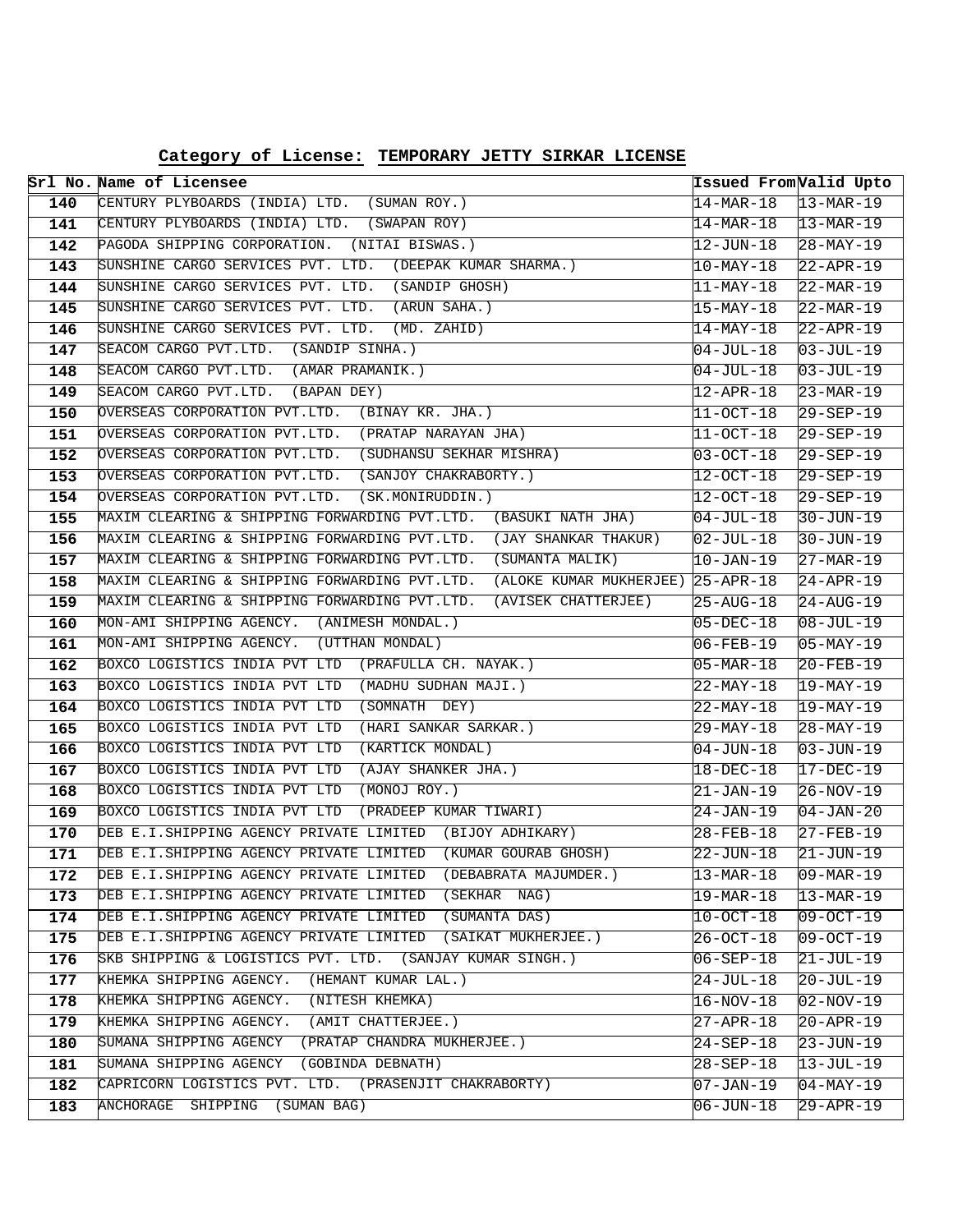| Category of License: TEMPORARY JETTY SIRKAR LICENSE |  |  |  |  |
|-----------------------------------------------------|--|--|--|--|
|-----------------------------------------------------|--|--|--|--|

|     | Srl No. Name of Licensee                                          | Issued From Valid Upto   |                                   |
|-----|-------------------------------------------------------------------|--------------------------|-----------------------------------|
| 184 | ANCHORAGE SHIPPING (GOUTAM DAS)                                   | $01 - FEB - 19$          | $30 - JAN - 20$                   |
| 185 | ANCHORAGE SHIPPING (SUBHAJIT DAS.)                                | $01 - FEB - 19$          | $30 - JAN - 20$                   |
| 186 | ANCHORAGE SHIPPING (PRADIP CHAKRABORTY)                           | $01 - FEB - 19$          | $30 - JAN - 20$                   |
| 187 | SBSS LOGISTICS PRIVATE LIMITED (DILIP SINGH.)                     | 05-JUN-18                | $04 - JUN-19$                     |
| 188 | FOREVER LOGISTICS SOLUTIONS PVT. LTD. (ANWAR ALI)                 | $03 - OCT - 18$          | $18 - AUG - 19$                   |
| 189 | FOREVER LOGISTICS SOLUTIONS PVT. LTD. (SNEHAMOY BHATTACHARJEE)    | $ 03 - OCT - 18 $        | 30-JUN-19                         |
| 190 | FOREVER LOGISTICS SOLUTIONS PVT. LTD. (KAUSHIK PAUL)              | $05 - SEP - 18$          | $18 - FEB - 19$                   |
| 191 | D.K. SHIPPING AGENCY (SHYAMAL KUMAR DAS.)                         | 13-SEP-18                | $12 - SEP - 19$                   |
| 192 | D.K. SHIPPING AGENCY (BIPLAB DAS.)                                | $27 - SEP - 18$          | $26 - SEP - 19$                   |
| 193 | ASSOCIATED CLEARING. (SANDIP DAS.)                                | $10 - \text{AUG} - 18$   | $ 08 - \text{AUG} - 19 $          |
| 194 | (ANANTA PATRA.)<br>ASSOCIATED CLEARING.                           | $04 - SEP - 18$          | $31 - \text{AUG} - 19$            |
| 195 | EXIM LOGISTICS PVT.LTD. (BIPLOB BANERJEE)                         | $07 - SEP - 18$          | $05 - \text{AUG} - 19$            |
| 196 | J.C.BANERJEE & SONS.<br>(DEBASIS BAR.)                            | $23 - FEB - 18$          | $17 - FEB - 19$                   |
| 197 | J.C.BANERJEE & SONS. (GAUTAM MAJUMDER.)                           | $25 - APR - 18$          | $24 - APR - 19$                   |
| 198 | GLOBAL ENTERPRISE (SANJIB GHOSH)                                  | $21 - FEB - 18$          | $20 - FEB - 19$                   |
| 199 | GLOBAL ENTERPRISE (SABYASACHI HALDAR)                             | 26-DEC-18                | $03-DEC-19$                       |
| 200 | GLOBAL ENTERPRISE (AMIT GORKHA)                                   | $26 - DEC - 18$          | $03-DEC-19$                       |
| 201 | GLOBAL ENTERPRISE (TAPAS KUMAR PATRA.)                            | 29-OCT-18                | $23 - OCT - 19$                   |
| 202 | GRANADA AIR SERVICES PVT.LTD. (FARAD ALI MALLICK)                 | $13 - JUL - 18$          | $17 - \text{MAX} - 19$            |
| 203 | GRANADA AIR SERVICES PVT.LTD. (MD.ISRAFIL.)                       | 18-JUL-18                | $28 - MAX - 19$                   |
| 204 | GRANADA AIR SERVICES PVT.LTD.<br>(PINTU MONDAL)                   | 19-JUN-18                | $15 - JUN - 19$                   |
| 205 | (SK. ZISHAN MOHAMMED)<br>GRANADA AIR SERVICES PVT.LTD.            | 25-JAN-19                | $24 - JAN - 20$                   |
| 206 | GRANADA AIR SERVICES PVT.LTD.<br>(SUROJIT DAS)                    | 12-FEB-19                | $10-FEB-20$                       |
| 207 | (SUDIP DAS)<br>GRANADA AIR SERVICES PVT.LTD.                      | 12-FEB-19                | $07 - FEB - 20$                   |
| 208 | GRANADA AIR SERVICES PVT.LTD. (ABHIJIT GHOSH)                     | $10 - APR - 18$          | $09 - APR - 19$                   |
| 209 | GRANADA AIR SERVICES PVT.LTD. (KRISHANU GHOSH,)                   | $ 11 - \text{SEP} - 18 $ | $11-JUL-19$                       |
| 210 | SHUVAM ENTERPRISES. (SHUBHANKAR CHATTERJEE)                       | 14-FEB-19                | $06 - MAX - 19$                   |
| 211 | SHUVAM ENTERPRISES. (SUSOMOY CHATTERJEE.)                         | 14-JAN-19                | $01 - JAN - 20$                   |
| 212 | SHUVAM ENTERPRISES. (RAKESH KUMAR YADAV)                          | $26 - OCT - 18$          | $23 - OCT - 19$                   |
| 213 | SUNRICH LOGISTICS PVT.LTD. (SNEHASIS BANERJEE)                    | $04 - AUG - 18$          | $31 - JUL - 19$                   |
| 214 | OMSAI SHIPPING & CLEARING AGENCY PVT.LTD. (PRODIP KUMAR PRODHAN.) | $30 - NOV - 18$          | 29-NOV-19                         |
| 215 | OMSAI SHIPPING & CLEARING AGENCY PVT.LTD. (SIDDHARTHA GHOSH.)     | 31-JAN-19                | $29-0CT-19$                       |
| 216 | OMSAI SHIPPING & CLEARING AGENCY PVT.LTD.<br>(SUBHANKAR DHAR)     | $01 - SEP - 18$          | $31 - \text{AUG}-19$              |
| 217 | JYOTI ENTERPRISES.<br>(CHANDRAMANI MISHRA.)                       | $22 - JUL - 18$          | $21 - JUL - 19$                   |
| 218 | (TAPAS KR. PAL.)<br>JYOTI ENTERPRISES.                            | $21 - JAN - 19$          | $20 - JAN - 20$                   |
| 219 | GLOBAL DIMENSIONS PVT.LTD.<br>(GOUTAM BANERJEE.)                  | $10 - JUN - 18$          | 09-JUN-19                         |
| 220 | GLOBAL DIMENSIONS PVT.LTD.<br>(GOUTAM MAITY.)                     | $18 - \text{MAX} - 18$   | $05 - \text{MAX} - 19$            |
| 221 | GLOBAL DIMENSIONS PVT.LTD.<br>(RAJU KUMAR YADAV.)                 | $13 - JUN-18$            | $ 12$ -JUN-19                     |
| 222 | GLOBAL DIMENSIONS PVT.LTD.<br>(SHIBESH KUMAR JHA.)                | 14-DEC-18                | $\overline{09} - \text{DEC} - 19$ |
| 223 | GLOBAL DIMENSIONS PVT.LTD.<br>(ALOKESH CHANDRA KALSA.)            | 14-DEC-18                | 09-DEC-19                         |
| 224 | GLOBAL DIMENSIONS PVT.LTD.<br>(JITENDRA KUMAR)                    | $02 - JAN - 19$          | $26 - \text{MAR} - 19$            |
| 225 | GLOBAL DIMENSIONS PVT.LTD.<br>(MADAN KUMAR JHA.)                  | $29 - NOV - 18$          | 06-SEP-19                         |
| 226 | TRANS LOG-SHIP PVT.LTD.<br>(NARAYAN DAS)                          | $18 - \text{AUG} - 18$   | $17 - \text{AUG}-19$              |
| 227 | TRANS LOG-SHIP PVT.LTD.<br>(GOUTAM PAUL)                          | $13 - SEP - 18$          | $12 - SEP - 19$                   |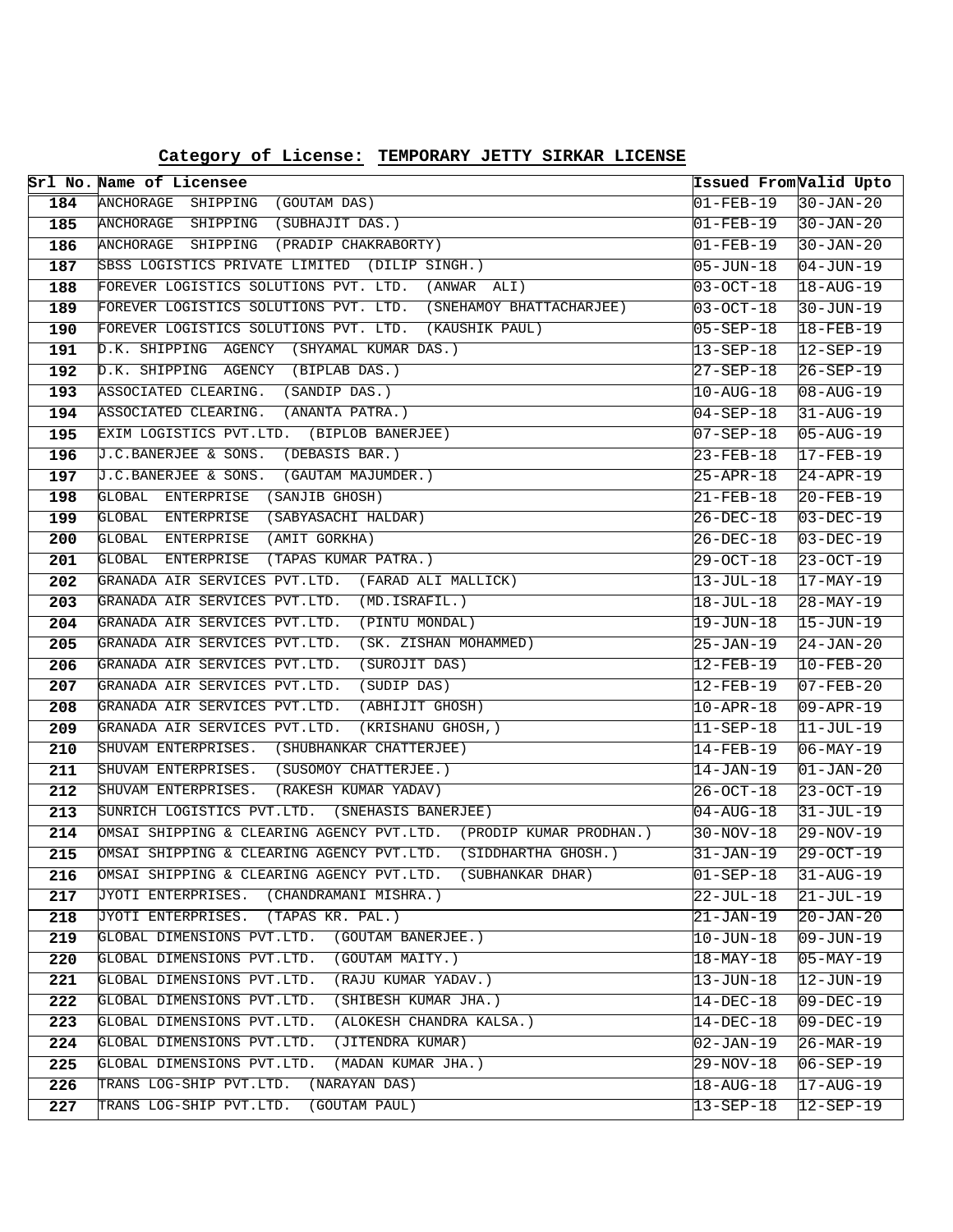|            | Srl No. Name of Licensee                                                              | Issued From Valid Upto              |                                     |
|------------|---------------------------------------------------------------------------------------|-------------------------------------|-------------------------------------|
| 228        | SEA KING AGENCIES (AMIT KUMAR JHA.)                                                   | 16-MAY-18                           | $15-MAY-19$                         |
| 229        | SEA KING AGENCIES (DIBYENDU GHOSH.)                                                   | 25-APR-18                           | $24 - APR - 19$                     |
| 230        | SEA KING AGENCIES (TARAK SARKAR.)                                                     | 25-APR-18                           | $24 - APR - 19$                     |
| 231        | SEA KING AGENCIES (SHAMBHU NATH MEDDA)                                                | 12-NOV-18                           | $07 - NOV - 19$                     |
| 232        | SAFE EXPRESS LIMITED. (LALATENDU BISWAL)                                              | $12 - NOV - 18$                     | $11-NOV-19$                         |
| 233        | JKG ASSOCIATES PVT.LTD. (SUMAN MITRA.)                                                | $17 - JUL-18$                       | $13 - JUL-19$                       |
| 234        | JKG ASSOCIATES PVT.LTD. (RAM NARAYAN KHILAR)                                          | $10 - SEP - 18$                     | $09 - SEP - 19$                     |
| 235        | JKG ASSOCIATES PVT.LTD. (SUDARSHINI GUPTA)                                            | $17 - SEP - 18$                     | 16-SEP-19                           |
| 236        | MODERN CLEARING COMPANY. (MANOJ KUMAR.)                                               | 27-JUN-18                           | $04 - \text{MAR} - 19$              |
| 237        | MODERN CLEARING COMPANY. (SANTU MARIK.)                                               | 21-MAR-18                           | $17 - \text{MAR} - 19$              |
| 238        | RG CARGO SERVICES PVT.LTD. (BRAJESH BHATTACHARJEE.)                                   | 18-APR-18                           | $17 - APR - 19$                     |
| 239        | RG CARGO SERVICES PVT.LTD. (BIKASH CHANDRA MONDAL)                                    | $31 - \text{AUG} - 18$              | 29-AUG-19                           |
| 240        | RG CARGO SERVICES PVT.LTD. (PALLAB MONDAL.)                                           | 08-NOV-18                           | $06 - NOV - 19$                     |
| 241        | NATIONAL AGENCY. (SUBIR KUMAR RAY CHAUDHURI)                                          | $30 - JUL - 18$                     | $08 - JUL - 19$                     |
| 242        | NATIONAL AGENCY. (SAJAL KUMAR SARDER.)                                                | $31 - OCT - 18$                     | $18 - SEP - 19$                     |
| 243        | MALLICK CLEARING AGENCY. (RAHUL RAY)                                                  | 14-FEB-19                           | $13 - FEB - 20$                     |
| 244        | MALLICK CLEARING AGENCY. (ARIJIT DEY)                                                 | 14-FEB-19                           | $12 - FEB - 20$                     |
| 245        | S.S.LOGISTICS. (SANJOY DAS.)                                                          | $07 - JAN-19$                       | $07 - NOV - 19$                     |
| 246        | S.S.LOGISTICS. (SUBHODIP BANERJEE.)                                                   | 07-JAN-19                           | $07 - NOV - 19$                     |
| 247        | S.S.LOGISTICS. (DILIP KUMAR DAS.)                                                     | 07-JAN-19                           | $30 - \text{AUG} - 19$              |
| 248        | A.V.GLOBAL CORPORATION PVT.LTD. (VIKAS SINGH.)                                        | 18-JUL-18                           | 04-JUN-19                           |
| 249        | A.V.GLOBAL CORPORATION PVT.LTD. (SUBHODEEP BANERJEE)                                  | 21-JAN-19                           | $16 - APR - 19$                     |
| 250        | SAILA SHIPPING & LOGISTICS SERVICES. (KALYAN KULSI.)                                  | 28-FEB-18                           | $27 - FEB - 19$                     |
| 251        | SAILA SHIPPING & LOGISTICS SERVICES. (PALASH CHANAK)                                  | 20-APR-18                           | $16 - APR - 19$                     |
| 252        | SAILA SHIPPING & LOGISTICS SERVICES. (PRITAM DAS)                                     | 10-NOV-18                           | 09-NOV-19                           |
| 253        | ITT SHIPPING (PRIVATE) LIMITED. (SOUMYA PALADHI)                                      | $06 - JUN - 18$                     | $04 - JUN - 19$                     |
| 254        | BEHAG OVERSEAS. (DIPAK TIWARI.)                                                       | 27-FEB-18                           | $26 - FEB - 19$                     |
| 255        | BEHAG OVERSEAS. (JAYANTA SHIL.)                                                       | 27-FEB-18                           | $26 - FEB - 19$                     |
| 256        | BEHAG OVERSEAS. (PANKAJ DEY)                                                          | 06-FEB-19                           | $05 - \text{MAX} - 19$              |
| 257        | BEHAG OVERSEAS. (KRISHNENDU ROY CHOWDHURY)                                            | $06 - FEB - 19$                     | $05-MAY-19$                         |
| 258<br>259 | R.D.R.CLEARING AGENT. (AMIYA MONDAL.)<br>CJ DARCL LOGISTICS LTD. (MOHAMMED MOINUDDIN) | 09-MAR-18<br>$14 - \text{MAX} - 18$ | $04 - \text{MAR} - 19$<br>19-APR-19 |
| 260        | CJ DARCL LOGISTICS LTD.<br>(MUKESH PRASAD)                                            | $07-DEC-18$                         | $30 - NOV - 19$                     |
| 261        | CJ DARCL LOGISTICS LTD.<br>(MAHAVIR)                                                  | 11-DEC-18                           | $10-DEC-19$                         |
| 262        | CJ DARCL LOGISTICS LTD.<br>(SAURANGSHU PYNE)                                          | 30-JAN-19                           | $28 - JAN - 20$                     |
| 263        | (MD.RASHID ALAM.)<br>CJ DARCL LOGISTICS LTD.                                          | 30-JAN-19                           | $23 - JAN - 20$                     |
| 264        | CJ DARCL LOGISTICS LTD.<br>(RIPAN ROY)                                                | $30 - JAN - 19$                     | 29-JAN-20                           |
| 265        | ZION EXPRESS CARGO PVT.LTD.<br>(RAMKRISHNA CHATTERJEE)                                | $23-DEC-18$                         | $22-DEC-19$                         |
| 266        | ZION EXPRESS CARGO PVT.LTD. (BISWANATH YADAV)                                         | $19 - FEB - 19$                     | $18 - FEB - 20$                     |
| 267        | BEEKEYEN FREIGHT SERVICES (P) LTD. (DEBASHIS PANJA.)                                  | $01 - \text{MAX} - 18$              | 30-APR-19                           |
| 268        | PROTOCOL LOGISTICS PVT.LTD.<br>(ANIKET MAL)                                           | $06 - DEC - 18$                     | $05 - \text{MAR} - 19$              |
| 269        | PROTOCOL LOGISTICS PVT.LTD.<br>(DEBASHIS DAS.)                                        | $01 - JAN - 19$                     | $31 - DEC - 19$                     |
| 270        | PROTOCOL LOGISTICS PVT.LTD.<br>(NABIN GHOSH.)                                         | $01 - JAN - 19$                     | 31-DEC-19                           |
| 271        | PROTOCOL LOGISTICS PVT.LTD.<br>(TARAK NATH GHOSH.)                                    | $01 - JAN - 19$                     | 31-DEC-19                           |
|            |                                                                                       |                                     |                                     |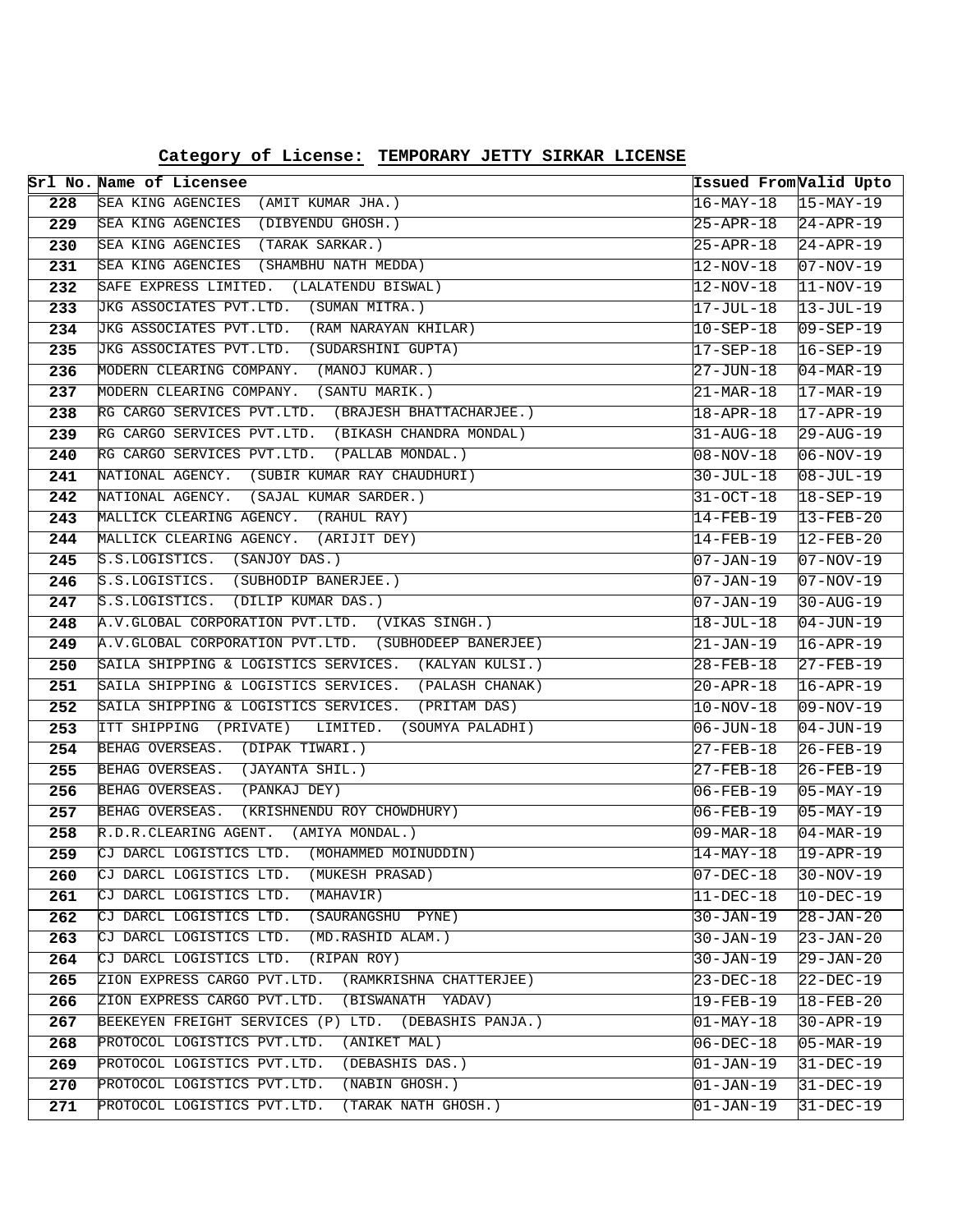|            | Srl No. Name of Licensee                                                                                      |                              | Issued From Valid Upto |
|------------|---------------------------------------------------------------------------------------------------------------|------------------------------|------------------------|
| 272        | PROTOCOL LOGISTICS PVT.LTD. (SANJEEB PANDIT.)                                                                 | 29-NOV-18                    | $16 - \text{AUG} - 19$ |
| 273        | PROTOCOL LOGISTICS PVT.LTD. (ABESH MUKHERJEE)                                                                 | 29-NOV-18                    | $27 - FEB - 19$        |
| 274        | PROTOCOL LOGISTICS PVT.LTD. (SHARDA NAND JHA.)                                                                | 16-JAN-19                    | $15 - JAN - 20$        |
| 275        | PROTOCOL LOGISTICS PVT.LTD. (RAJIB PANDIT)                                                                    | 16-JAN-19                    | $15 - JAN - 20$        |
| 276        | HEADWAY CLEARING & FORWARDING AGENCY. (SUDIPTA GHOSH)                                                         | 29-MAR-18                    | $28 - \text{MAR} - 19$ |
| 277        | EXPRESS GLOBAL LOGISTICS PVT LTD. (SUDIP KUMAR GHOSH.)                                                        | 01-JAN-19                    | $31 - DEC - 19$        |
| 278        | HINDUSTAN LOGISTIC SHIPPING AGENCY. (AJEET KUMAR JHA.)                                                        | 29-OCT-18                    | $25-0CT-19$            |
| 279        | PBN LOGISTICS. (SURAJIT BANERJEE.)                                                                            | 19-MAY-18                    | $18 - \text{MAX} - 19$ |
| 280        | PBN LOGISTICS. (MD. IRFAN ALAM)                                                                               | 29-NOV-18                    | $12-NOV-19$            |
| 281        | PBN LOGISTICS. (SABYASACHI GHOSH.)                                                                            | 25-JAN-19                    | $24 - JAN - 20$        |
| 282        | PBN LOGISTICS. (SOURAV PALAI)                                                                                 | 23-AUG-18                    | $22 - \text{AUG}-19$   |
| 283        | PBN LOGISTICS. (ANIL KUMAR SINGH.)                                                                            | 28-SEP-18                    | $02 - \text{AUG} - 19$ |
| 284        | KUSHAGRA SHIPPING AGENCY. (DEBAJIT SAHA)                                                                      | 23-APR-18                    | $19 - APR - 19$        |
| 285        | KUSHAGRA SHIPPING AGENCY. (ARUP CHATTERJEE.)                                                                  | 04-MAR-18                    | $03 - \text{MAR} - 19$ |
| 286        | SEALAND LOGISTICS INDIA SERVICES PVT.LTD (DURGESH TRIPATHI)                                                   | $06 - JUL-18$                | $20 - APR - 19$        |
| 287        | SEALAND LOGISTICS INDIA SERVICES PVT.LTD (KAUSHIK DASGUPTA)                                                   | 01-FEB-19                    | $31 - JAN - 20$        |
| 288        | SEALAND LOGISTICS INDIA SERVICES PVT.LTD (NIBAS SEKHAR SARANGI)                                               | 10-APR-18                    | $09 - APR - 19$        |
| 289        | SEALAND LOGISTICS INDIA SERVICES PVT.LTD (SASWATA MITRA)                                                      | $16 - APR - 18$              | $15 - APR - 19$        |
| 290        | SEALAND LOGISTICS INDIA SERVICES PVT.LTD (SK.FIROZ)                                                           | 16-APR-18                    | $15 - APR - 19$        |
| 291        | SEALAND LOGISTICS INDIA SERVICES PVT.LTD (ARVIND KUMAR JHA)                                                   | 16-APR-18                    | $15 - APR - 19$        |
| 292        | SEALAND LOGISTICS INDIA SERVICES PVT.LTD (JAYANTA BHADRA)                                                     | 21-SEP-18                    | $20 - SEP - 19$        |
| 293        | K.M.PAL C & F AGENCY. (SIBU PAUL.)                                                                            | 10-APR-18                    | $09 - APR - 19$        |
| 294        | K.M.PAL C & F AGENCY. (SUVAM KR GHOSH)                                                                        | 12-NOV-18                    | $11-NOV-19$            |
| 295        | K.M.PAL C & F AGENCY. (SUJIT KUMAR GUIN)                                                                      | 17-NOV-18                    | $16-NOV-19$            |
| 296        | UNIMAC C & F AGENCY PRIVATE LIMITED. (PRASENJIT DEY.)                                                         | 20-NOV-18                    | $09 - SEP - 19$        |
| 297        | CARGO PLACEMENT SERVICES & AGENCIES PVT.LTD. (UJJAL SANTRA.)                                                  | $15 - \text{MAX} - 18$       | $10 - APR - 19$        |
| 298        | SEASHELL LOGISTICS PVT.LTD. (SUMIT GHOSH)                                                                     | 07-MAR-18                    | 01-MAR-19              |
| 299        | SEASHELL LOGISTICS PVT.LTD. (BINOY ALOO.)                                                                     | 20-NOV-18                    | $30 - \text{AUG} - 19$ |
| 300        | SEASHELL LOGISTICS PVT.LTD. (SANTU GHOSH)                                                                     | 24-MAR-18                    | $23 - \text{MAR} - 19$ |
| 301        | TRACK CARGO PVT.LTD. (ARNAB GHOSH)                                                                            | 08-JAN-19                    | $27-NOV-19$            |
| 302        | TRACK CARGO PVT.LTD. (SHASHI BHUSHAN THAKUR)                                                                  | 08-JAN-19                    | 27-NOV-19              |
| 303.       | THE' INDIA FIRST'LOGISTICS CO. (SUKHENDU DAS.)                                                                | 26-NOV-18                    | $24-NOV-19$            |
| 304        | (KOUSHIK SINHA.)<br>THE' INDIA FIRST'LOGISTICS CO.<br>THE '<br>INDIA FIRST'LOGISTICS CO.<br>(SUMAN MALKHANDI) | 29-MAR-18                    | $25 - \text{MAR} - 19$ |
| 305<br>306 | (ABHIJIT BHATTACHARJEE)<br>THE' INDIA FIRST'LOGISTICS CO.                                                     | $16 - APR - 18$              | $08 - APR - 19$        |
| 307        | PASHUPATI SHIPPING AGENCY (P) LTD. (SHYAM BAHADUR SINGH.)                                                     | 16-NOV-18                    | $06 - NOV - 19$        |
| 308        | PASHUPATI SHIPPING AGENCY (P) LTD. (KOUSHIK BANERJEE)                                                         | $20 - FEB - 18$<br>22-JUN-18 | 19-FEB-19<br>19-JUN-19 |
| 309        | PASHUPATI SHIPPING AGENCY (P) LTD. (SHUBH KARAN LALWANI)                                                      |                              | $19 - DEC - 19$        |
| 310        | NIRUPAM ENTERPRISE. (SOURAV BANERJEE.)                                                                        | 29-JAN-19<br>03-JUL-18       | $02 - JUL-19$          |
| 311        | (NIRUPAM CHAKRABORTY)<br>NIRUPAM ENTERPRISE.                                                                  | 05-JUN-18                    | $\sqrt{06 - MAR - 19}$ |
| 312        | NIRUPAM ENTERPRISE.<br>(UJJAL KUMAR ROY)                                                                      | 09-FEB-19                    | $08 - \text{MAX} - 19$ |
| 313        | NIRUPAM ENTERPRISE.<br>(BIDESH RAKSHIT)                                                                       | $24 - APR - 18$              | $04 - \text{MAR} - 19$ |
| 314        | NIRUPAM ENTERPRISE. (ANUP KUMAR MONDAL)                                                                       | 10-OCT-18                    | 109-OCT-19             |
| 315        | RALSON PETROCHEMICALS LTD. (SK.SADEK ALI.)                                                                    | 04-JUL-18                    | $03 - JUL-19$          |
|            |                                                                                                               |                              |                        |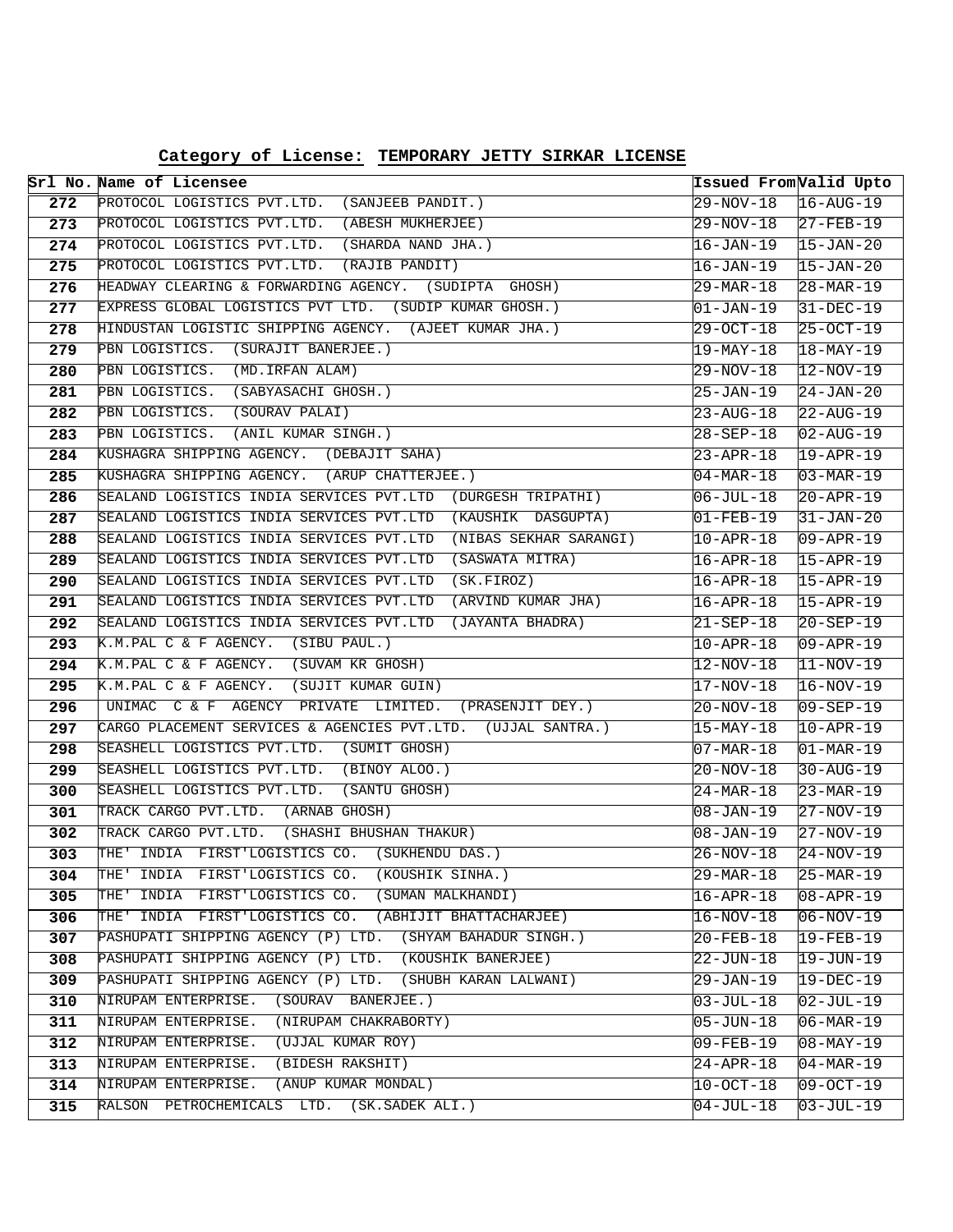|     | Srl No. Name of Licensee                                                        | Issued From Valid Upto |                                   |
|-----|---------------------------------------------------------------------------------|------------------------|-----------------------------------|
| 316 | JAYJAYEM SHIPPING AND LOGISTICS PRIVATE .LIMITED. (UTTAM SHARMA.)               | $19 - \text{MAX} - 18$ | $18 - \text{MAX} - 19$            |
| 317 | A.L.LOGISTICS PVT.LTD. (SOUMITRA PANDA)                                         | 28-DEC-18              | $ 09 - \text{AUG} - 19 $          |
| 318 | A.L.LOGISTICS PVT.LTD. (MALAY KR. GANGULY)                                      | 14-NOV-18              | $09 - \text{AUG} - 19$            |
| 319 | A.L.LOGISTICS PVT.LTD. (SWAPAN MAITY)                                           | 03-OCT-18              | $09 - \text{AUG} - 19$            |
| 320 | V-TECH LOGISTICS (UJJWAL KUMAR PAN)                                             | 18-JUL-18              | $19-MAY-19$                       |
| 321 | V-TECH LOGISTICS (SOUGATA SARKAR)                                               | $18 - JUL - 18$        | $24 - MAX-19$                     |
| 322 | FIL LOGISTICS PVT.LTD. (SHYAM PRASAD ROY.)                                      | $23 - APR - 18$        | $07 - APR - 19$                   |
| 323 | M/S. PARBATI AIR TRANSPORT AGENCY (BRAJA KISHORE MOHANTY)                       | 27-FEB-18              | $26 - FEB - 19$                   |
| 324 | M/S.PARBATI AIR TRANSPORT AGENCY (TUSHAR KANTI GHOSH)                           | $05 - DEC - 18$        | $17-NOV-19$                       |
| 325 | RIPLEY & CO. STEVEDORING & HANDLING PVT. LTD. (BIPLAB MUKHERJEE)                | $15 - DEC - 18$        | $14-DEC-19$                       |
| 326 | RIPLEY & CO. STEVEDORING & HANDLING PVT. LTD. (MANTU KUMAR DAS)                 | $05 - FEB - 19$        | $04-MAY-19$                       |
| 327 | RIPLEY & CO. STEVEDORING & HANDLING PVT. LTD. (JANMENJOY MAITY)                 | 13-FEB-19              | $12$ -MAY-19                      |
| 328 | RIPLEY & CO. STEVEDORING & HANDLING PVT. LTD.<br>(SOUMEN MUKHERJEE)             | 23-APR-18              | $22 - APR - 19$                   |
| 329 | RIPLEY & CO. STEVEDORING & HANDLING PVT. LTD. (SOUMEN UTTHASINI)                | $24 - APR - 18$        | $23 - APR - 19$                   |
| 330 | RIPLEY & CO. STEVEDORING & HANDLING PVT. LTD. (AJAY KUMAR SRIVASTAVA) 20-AUG-18 |                        | $17 - \text{AUG} - 19$            |
| 331 | MODERN SHIPPING & CLEARING AGENCY (SANKAR DHAR)                                 | $18 - JUL-18$          | $16 - JUL - 19$                   |
| 332 | MODERN SHIPPING & CLEARING AGENCY (ABHIJIT ROY)                                 | 18-JUL-18              | $26 - APR - 19$                   |
| 333 | ASIM KUMAR CHATTERJEE & CO. (BISWAJIT MONDAL.)                                  | $28 - FEB - 18$        | $27 - FEB - 19$                   |
| 334 | UJWAL INTERNATIONAL (MASABATTULA VENKAT RAO.)                                   | $21 - JUN - 18$        | $20 - JUN - 19$                   |
| 335 | UJWAL INTERNATIONAL (SANTU SHAW)                                                | 03-JAN-19              | $02 - APR - 19$                   |
| 336 | J.B.SHIPPING AGENCY (NAYAN CHANAK.)                                             | 12-DEC-18              | $11-DEC-19$                       |
| 337 | J.B.SHIPPING AGENCY (BIKASH BOSE)                                               | $15 - \text{MAR} - 18$ | $14 - \text{MAR} - 19$            |
| 338 | WARDAAN SHIPPING (ABINASH KUMAR JHA)                                            | 31-DEC-18              | $30 - \text{MAR} - 19$            |
| 339 | POPULAR SHIPPING AGENCY (DIBENDU DUTTA)                                         | 10-MAY-18              | $08 - \text{MAX} - 19$            |
| 340 | POPULAR SHIPPING AGENCY (SUBHABRATA BANERJEE)                                   | $10$ -MAY-18           | $\overline{08 - \text{MAX} - 19}$ |
| 341 | BCM CLEARING & LOGISTICS LLP (UPENDRA KUMAR DAS.)                               | $04 - JAN - 19$        | $01 - JAN - 20$                   |
| 342 | BCM CLEARING & LOGISTICS LLP (CHIRANJIT PAUL)                                   | 24-JAN-19              | $ 01 - APR - 19 $                 |
| 343 | BCM CLEARING & LOGISTICS LLP (SURAJIT MITRA)                                    | $04 - FEB - 19$        | $03 - MAX-19$                     |
| 344 | BCM CLEARING & LOGISTICS LLP (SUBHASHIS NASKAR)                                 | 05-FEB-19              | $04 - MAX - 19$                   |
| 345 | BCM CLEARING & LOGISTICS LLP (PRANAB KUMAR DUTTA)                               | $06 - FEB - 19$        | $05 - FEB - 20$                   |
| 346 | K P S LOGISTICS (DILIP KUMAR SHARMA.)                                           | $07 - FEB - 19$        | $06 - FEB - 20$                   |
| 347 | CHATURBHUJ CLEARING AGENCY (NITESH KHAITAN)                                     | $07 - DEC - 18$        | $\text{106-MAR}-\text{19}$        |
| 348 | GAUTAM SHIPPING AGENCY (DINESH KR SINGH)                                        | $06 - FEB - 19$        | $ 05 - MAX - 19$                  |
| 349 | PMI LOGISTICS (PRADIP DEB)                                                      | 17-JAN-19              | $15 - APR - 19$                   |
| 350 | PMI LOGISTICS (RINTU POREL.)                                                    | 29-AUG-18              | 28-AUG-19                         |
| 351 | GRASIM INDUSTRIES LIMITED JAYA SHREE TEXTILES - RISHRA (TARKESHWAR<br>SINGH.)   | $13 - DEC - 18$        | $19 - \text{AUG} - 19$            |
| 352 | RUDRA CARGO SERVICES<br>(BRAHMANANDA ROY)                                       | $18 - DEC - 18$        | $17 - DEC - 19$                   |
| 353 | RUDRA CARGO SERVICES (VIJAY KUMAR OJHA)                                         | $18 - DEC - 18$        | $17 - DEC - 19$                   |
| 354 | RUDRA CARGO SERVICES (UDAY KUMAR JHA.)                                          | 18-DEC-18              | 17-DEC-19                         |
| 355 | HEMRAJ INDUSTRIES PRIVATE LIMITED (NITESH KUMAR SHAW)                           | 10-JAN-19              | $09 - APR - 19$                   |
| 356 | LIBERTY HIGHRISE PRIVATE LIMITED (NAYANJYOTI MANDAL)                            | $03-DEC-18$            | $14-MAY-19$                       |
| 357 | LIBERTY HIGHRISE PRIVATE LIMITED<br>(DULAL MAITY)                               | $02 - FEB - 19$        | 01-MAY-19                         |
| 358 | (DIPANKAR MANDAL)<br>LIBERTY HIGHRISE PRIVATE LIMITED                           | 06-DEC-18              | 05-DEC-19                         |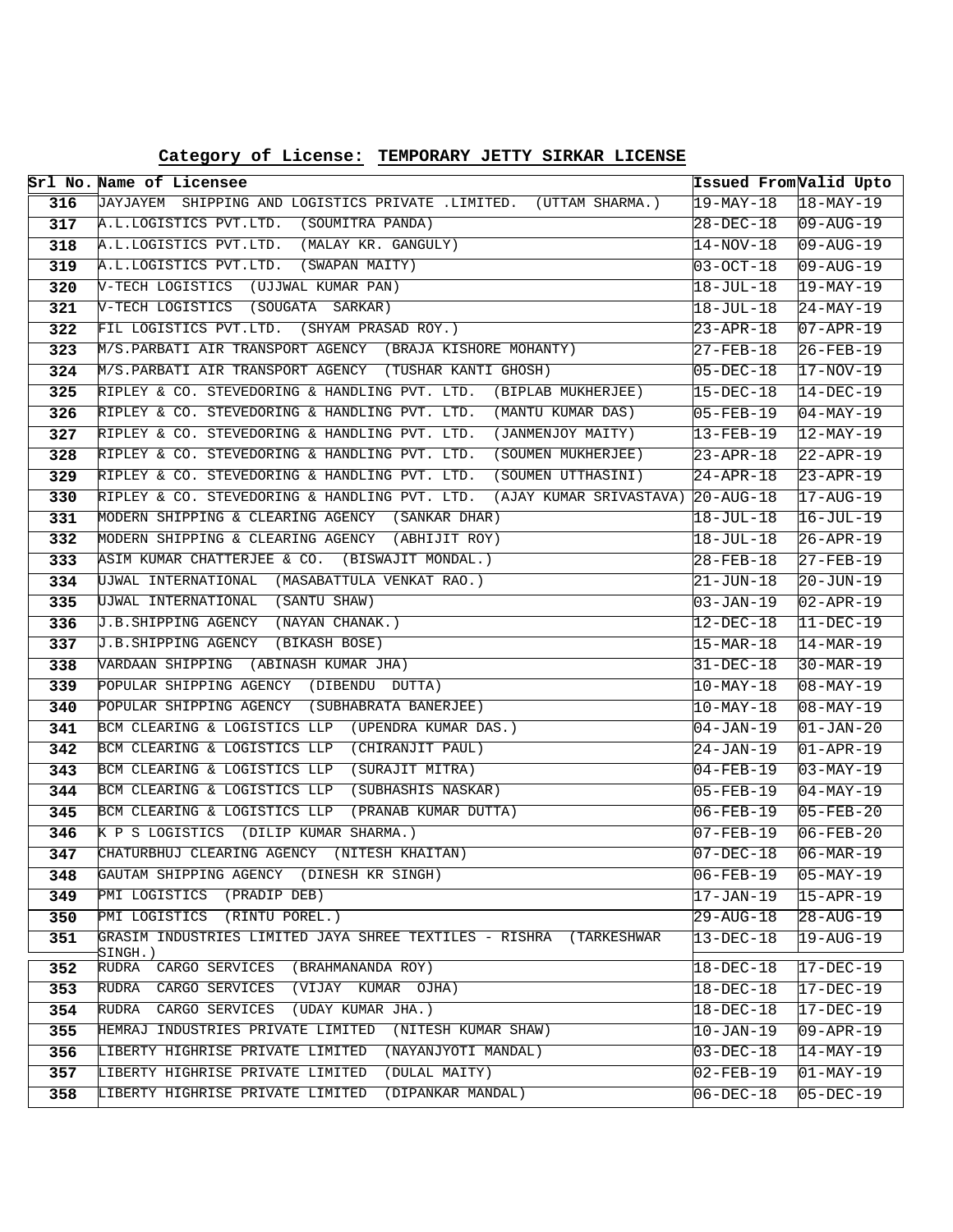|     | Srl No. Name of Licensee                                                         | Issued From Valid Upto |                        |
|-----|----------------------------------------------------------------------------------|------------------------|------------------------|
| 359 | LIBERTY HIGHRISE PRIVATE LIMITED (MRINMOY DAS)                                   | 06-DEC-18              | $05-DEC-19$            |
| 360 | LIBERTY HIGHRISE PRIVATE LIMITED (KOUSHIK GHOSH)                                 | 26-DEC-18              | $ 25-MAR-19 $          |
| 361 | LIBERTY HIGHRISE PRIVATE LIMITED (ABHIJIT MONDAL)                                | 16-JAN-19              | $10 - APR - 19$        |
| 362 | LIBERTY HIGHRISE PRIVATE LIMITED (PRABIR KHANRA)                                 | 17-JAN-19              | $16 - JAN - 20$        |
| 363 | JYOTI CUSTOMS BROKER SERVICES PVT. LTD. (CHANDRA PRATAP SINGH)                   | 03-FEB-19              | $02 - MAX - 19$        |
| 364 | TKM GLOBAL LOGISTICS LIMITED (SHYAMAL KUMAR PAL)                                 | $10$ -MAY-18           | $09 - \text{MAX} - 19$ |
| 365 | TKM GLOBAL LOGISTICS LIMITED (ANANDA GHOSH.)                                     | $24-MAY-18$            | 31-MAR-19              |
| 366 | TKM GLOBAL LOGISTICS LIMITED (Y.KUNJUMON.)                                       | 29-MAY-18              | $30 - APR - 19$        |
| 367 | TKM GLOBAL LOGISTICS LIMITED (SOUVIK DUTTA)                                      | 12-DEC-18              | $11-DEC-19$            |
| 368 | TKM GLOBAL LOGISTICS LIMITED (SUBHRAKANTI DAS)                                   | 12-DEC-18              | $11-MAR-19$            |
| 369 | TKM GLOBAL LOGISTICS LIMITED (SOUVIK ADITYA)                                     | 13-DEC-18              | $10-MAR-19$            |
| 370 | TKM GLOBAL LOGISTICS LIMITED (SUROJIT MUKHERJEE)                                 | 03-JAN-19              | $02 - APR - 19$        |
| 371 | TKM GLOBAL LOGISTICS LIMITED<br>(SUKANTA DUTTA)                                  | 03-JAN-19              | $02 - APR - 19$        |
| 372 | TKM GLOBAL LOGISTICS LIMITED<br>(ASHIS MAITY)                                    | 28-JAN-19              | $27 - APR - 19$        |
| 373 | TKM GLOBAL LOGISTICS LIMITED (CHANDAN GHOSH)                                     | 30-JAN-19              | $29 - APR - 19$        |
| 374 | TKM GLOBAL LOGISTICS LIMITED<br>(MOHAMMED FEROZ KHAN)                            | 04-MAY-18              | $30 - APR - 19$        |
| 375 | TKM GLOBAL LOGISTICS LIMITED (APURBA DEY)                                        | 04-MAY-18              | $30 - APR - 19$        |
| 376 | TKM GLOBAL LOGISTICS LIMITED (SUKANTO SARKAR)                                    | 04-MAY-18              | $30 - APR - 19$        |
| 377 | TKM GLOBAL LOGISTICS LIMITED (PANKAJ AGARWAL)                                    | 04-MAY-18              | 31-MAR-19              |
| 378 | CARE CLEARING HOUSE PVT. LTD. (SUSANTA GHOSH)                                    | 24-JAN-19              | $10 - APR - 19$        |
| 379 | CARE CLEARING HOUSE PVT. LTD. (BIKAS KHANDA)                                     | $26 - SEP - 18$        | $25 - SEP - 19$        |
| 380 | OCEAN SHIPPING & CLEARING AGENCY (PINTU BAG.)                                    | 20-SEP-18              | $17 - SEP - 19$        |
| 381 | MULTI FORWARDERS PVT.LTD . (SAMBHUNATH SARKAR)                                   | 05-DEC-18              | $23-MAY-19$            |
| 382 | MULTI FORWARDERS PVT.LTD . (AVIJIT DAS)                                          | 19-SEP-18              | $09 - SEP - 19$        |
| 383 | J.K.OVERSEAS SHIPPING AGENCY. (SAURAV GHOSH)                                     | 22-JAN-19              | $02-DEC-19$            |
| 384 | KRISHNA SHIPPING AGENCY. (VISHAL KUMAR SHAW)                                     | 27-NOV-18              | $26 - NOV - 19$        |
| 385 | KRISHNA SHIPPING AGENCY. (RAJ SINGH)                                             | 11-SEP-18              | $10-SEP-19$            |
| 386 | SINHA SHIPPING AGENCY. (SOMNATH PATHAK)                                          | 13-NOV-18              | $13 - JUN-19$          |
| 387 | EXIM INDIA TRADE AGENCIES. (ANUPAM ROY)                                          | 08-MAY-18              | $07 - MAX - 19$        |
| 388 | EXIM INDIA TRADE AGENCIES. (SANTU DUARY.)                                        | 15-JAN-19              | $03 - DEC - 19$        |
| 389 | BAID SHIPPING AGENCY (SAMAR JANA.)                                               | 02-APR-18              | $01 - APR - 19$        |
| 390 | BAID SHIPPING AGENCY (SAHITYA BAID.)                                             | 02-APR-18              | $01 - APR - 19$        |
| 391 | BAID INTERNATIONAL SERVICES.<br>(SANKAR MALLI)                                   | $ 11 - APR - 18$       | $01 - APR - 19$        |
| 392 | EASTERN CLEARING & FORWARDING AGENCY PVT.LTD.<br>(INDRAJIT KARMAKAR.)            | 07-DEC-18              | $06 - DEC - 19$        |
| 393 | EASTERN CLEARING & FORWARDING AGENCY PVT.LTD.<br>(SWAPAN DAS.)                   | 12-OCT-18              | 109-JUL-19             |
| 394 | EASTERN CLEARING & FORWARDING AGENCY PVT.LTD.<br>(GOBINDA BAIDYA)                | 15-OCT-18              | 109-JUL-19             |
| 395 | EASTERN CLEARING & FORWARDING AGENCY PVT.LTD.<br>(RAHUL BHANJA)                  | 22-OCT-18              | $09 - JUL - 19$        |
| 396 | SPECIALISED SHIP AND CARGO HANDLING AGENCY PVT. LTD.<br>(TAPAS<br>CHATTERJEE)    | 10-JUN-18              | $09 - JUN - 19$        |
| 397 | SPECIALISED SHIP AND CARGO HANDLING AGENCY PVT. LTD.<br>(ANJAN KUMAR<br>BARICK.) | 28-JUN-18              | $27 - JUN - 19$        |
| 398 | SPECIALISED SHIP AND CARGO HANDLING AGENCY PVT. LTD.<br>(SK. ATAUR<br>RAHAMAN)   | 02-JAN-19              | $01 - APR - 19$        |
| 399 | SPECIALISED SHIP AND CARGO HANDLING AGENCY PVT. LTD.<br>(AMAL KUMAR<br>BERA)     | 24-DEC-18              | 10-JUN-19              |
| 400 | SPECIALISED SHIP AND CARGO HANDLING AGENCY PVT. LTD.<br>(SHABAJ AHAMED)          | 10-OCT-18              | $20 - \text{MAR} - 19$ |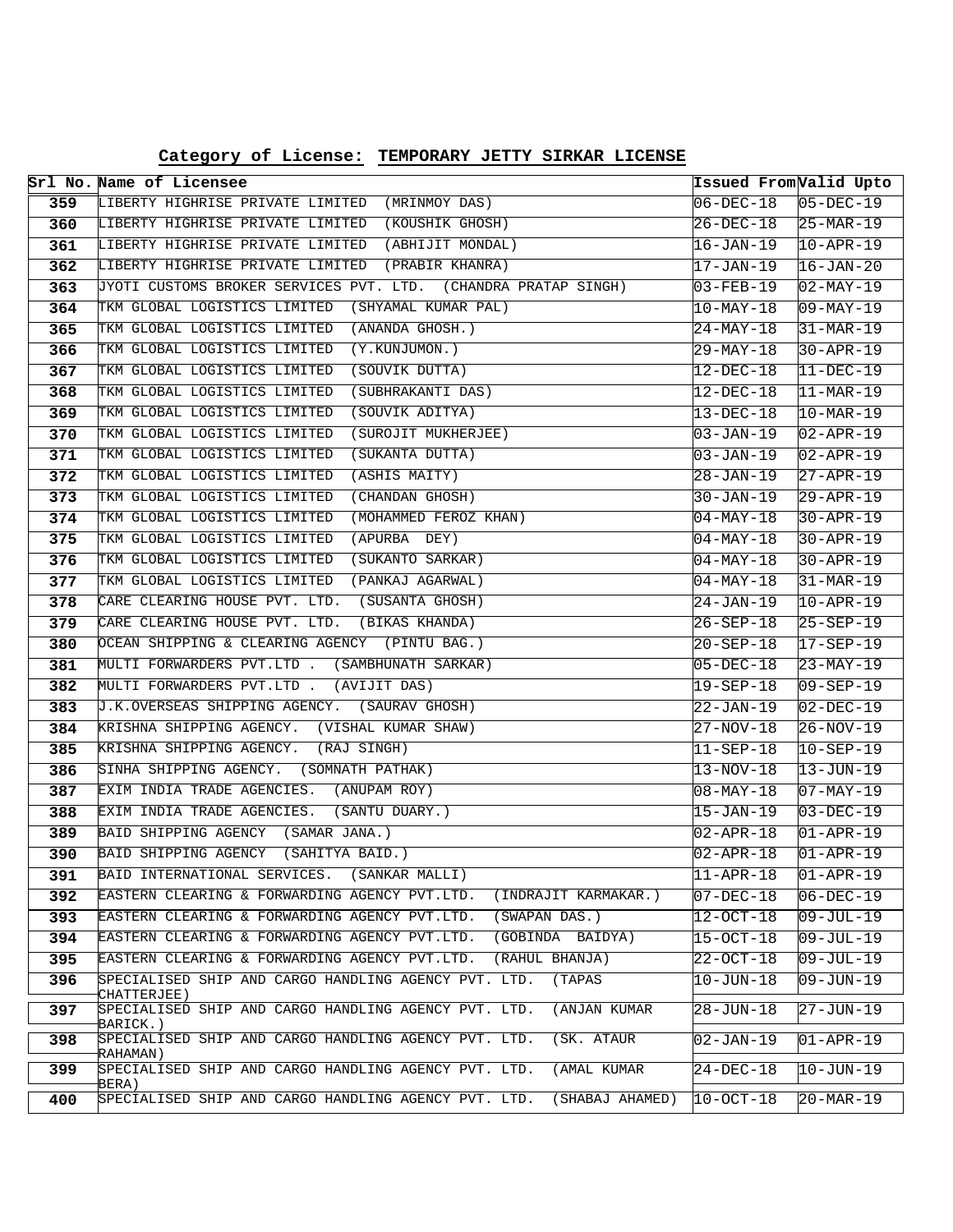|            | Srl No. Name of Licensee                                                                                                | Issued From Valid Upto |                                    |
|------------|-------------------------------------------------------------------------------------------------------------------------|------------------------|------------------------------------|
| 401        | MITRA ENTERPRISES. (SHUBHAMOY BHATTACHARYA)                                                                             | 03-JAN-19              | $02 - JAN - 20$                    |
| 402        | S.R.SALES AGENCY (SUBRATA SEN.)                                                                                         | 23-JUL-18              | $22$ -JUL-19                       |
| 403        | KYC CARGO SERVICES PVT.LTD. (SAMARESH NASKAR)                                                                           | 10-APR-18              | $02 - \text{MAR} - 19$             |
| 404        | KYC CARGO SERVICES PVT.LTD. (AMIT NATH.)                                                                                | 13-NOV-18              | $02 - SEP - 19$                    |
| 405        | HARIDASS CHUNDER (CLEARING AGENTS) PVT LTD. (DEBNATH DUTTA)                                                             | 19-FEB-19              | $18 - FEB - 20$                    |
| 406        | HARIDASS CHUNDER (CLEARING AGENTS) PVT LTD. (SUKANTA GUHA)                                                              | 19-FEB-19              | $18 - FEB - 20$                    |
| 407        | BAID ORGANISATION PVT.LTD. (ASIT KUMAR DEY)                                                                             | 22-AUG-18              | $21 - \text{AUG}-19$               |
| 408        | INTERLINK MARITIME SERVICES PVT LTD. (RATAN DUTTA.)                                                                     | 04-DEC-18              | $03 - DEC - 19$                    |
| 409        | INTERLINK MARITIME SERVICES PVT LTD. (SAMIT DAS.)                                                                       | 23-OCT-18              | $22-0CT-19$                        |
| 410        | INTERLINK MARITIME SERVICES PVT LTD. (BIBHAS BANERJEE)                                                                  | 11-OCT-18              | $08 - OCT - 19$                    |
| 411        | INTERLINK MARITIME SERVICES PVT LTD. (SK.SADEK ALI.)                                                                    | 12-OCT-18              | $02-OCT-19$                        |
| 412        | INTERLINK MARITIME SERVICES PVT LTD. (ASIM KUMAR KAPAS)                                                                 | 12-NOV-18              | $02 - NOV - 19$                    |
| 413        | S. N. M. AGENCY (JANARDAWN GHOSH)                                                                                       | 31-JAN-19              | $29 - APR - 19$                    |
| 414        | S. N. M. AGENCY (VIKASH AGARWAL.)                                                                                       | 21-APR-18              | $20 - APR - 19$                    |
| 415        | S. N. M. AGENCY (DIPTEN KR GHOSH)                                                                                       | 12-AUG-18              | $11 - \text{AUG} - 19$             |
| 416        | (KRISHNA KUMAR JHA.)<br>$S$ .K . KANJILAL.                                                                              | 09-MAR-18              | 27-FEB-19                          |
| 417        | S .K . KANJILAL.<br>(NANDAN KUMAR JHA)                                                                                  | 09-MAR-18              | $18 - FEB - 19$                    |
| 418        | (ASHOK KUMAR JHA.)<br>$S$ .K . KANJILAL.                                                                                | 09-MAR-18              | $27 - FEB - 19$                    |
| 419        | S .K . KANJILAL.<br>(SUMAN JHA.)                                                                                        | 17-NOV-18              | $16-0CT-19$                        |
| 420        | EASTERN CARRIERS<br>(SUKAMAL DATTA)                                                                                     | $16 - \text{MAX} - 18$ | $14 - \text{MAX} - 19$             |
| 421        | (DIBAKAR CHOWDHURY)<br>EASTERN CARRIERS                                                                                 | 15-MAY-18              | $14-MAY-19$                        |
| 422        | (KAMALESH MONDAL.)<br>EASTERN CARRIERS                                                                                  | 15-MAY-18              | $14 - \text{MAX} - 19$             |
| 423        | EASTERN CARRIERS<br>(DEEPEN KUMAR ROY.)                                                                                 | 15-MAY-18              | $14 - \text{MAX} - 19$             |
| 424        | EASTERN CARRIERS<br>(BARUN PANDEY.)                                                                                     | 24-MAY-18              | $14 - \text{MAX} - 19$             |
| 425        | EASTERN CARRIERS<br>(SUBHASH SAROJ)                                                                                     | 26-NOV-18              | $23 - NOV - 19$                    |
| 426        | EASTERN CARRIERS (GHANSHYAM SAHANI)                                                                                     | 20-NOV-18              | $14-NOV-19$                        |
| 427        | EASTERN CARRIERS (MRITYUNJOY DEY)                                                                                       | 04-JAN-19              | $03 - APR - 19$                    |
| 428        | GOODHOPE CLEARING & FORWARDING PVT. LTD. (UTTAM KUMAR SHEE)                                                             | $05 - \text{AUG} - 18$ | $04 - \text{AUG} - 19$             |
| 429        | GOODHOPE CLEARING & FORWARDING PVT. LTD. (SUBRATA KUMAR DEBAXI)                                                         | $05 - \text{AUG} - 18$ | $04 - AUG - 19$                    |
| 430        | GOODHOPE CLEARING & FORWARDING PVT. LTD. (ARIJIT GHOSH)                                                                 | 26-SEP-18              | $31 - JUL - 19$                    |
| 431        | CONFEDERATION OVERSEAS CLEARING (ANAND KUMAR SINGH)                                                                     | 20-MAR-18              | $14 - \text{MAR} - 19$             |
| 432        | GURU SHIPPING & CLEARING PVT. LTD. (TAPAN KAR.)                                                                         | $12 - \text{MAX} - 18$ | $11-MAY-19$                        |
| 433        | GURU SHIPPING & CLEARING PVT. LTD.<br>(KRIPASINDHU GUCHHAIT.)                                                           | 22-MAY-18              | $21-MAY-19$                        |
| 434        | GURU SHIPPING & CLEARING PVT. LTD.<br>(KAPIL MAITY)                                                                     | $28 - NOV - 18$        | 17-NOV-19                          |
| 435        | GURU SHIPPING & CLEARING PVT. LTD.<br>(ROUSHAN KR JHA)<br>GURU SHIPPING & CLEARING PVT. LTD.                            | $30 - JAN - 19$        | 29-APR-19                          |
| 436        | (KRISHNA KANTA SAHOO)<br>(PANKAJ KR MAL)                                                                                | 16-AUG-18              | $06 - \text{AUG} - 19$             |
| 437        | UNITED CUSTOMS HOUSE AGENCY PVT. LTD                                                                                    | $11 - DEC - 18$        | $14 - SEP - 19$                    |
| 438        | UNITED CUSTOMS HOUSE AGENCY PVT. LTD<br>(ABHISHEK SHARMA)<br>UNITED CUSTOMS HOUSE AGENCY PVT. LTD<br>(RAHUL KUMAR BIND) | 24-JAN-19              | 23-APR-19                          |
| 439<br>440 | UNITED CUSTOMS HOUSE AGENCY PVT. LTD<br>(ANAND KUMAR)                                                                   | 25-JAN-19              | $24 - APR - 19$                    |
| 441        | UNITED CUSTOMS HOUSE AGENCY PVT. LTD<br>(BINOD SHARMA)                                                                  | $12 - SEP - 18$        | $11-SEP-19$<br>$25-0CT-19$         |
| 442        | UNITED CUSTOMS HOUSE AGENCY PVT. LTD<br>(AMAL BISWAS.)                                                                  | 26-OCT-18              |                                    |
| 443        | UNITED CUSTOMS HOUSE AGENCY PVT. LTD<br>(SATYENDRA KUMAR YADAV.)                                                        | $17 - NOV - 18$        | 16-NOV-19                          |
| 444        | UNITED CUSTOMS HOUSE AGENCY PVT. LTD<br>(PRAKAS GHOSH)                                                                  | $01 - FEB - 19$        | $16 - NOV - 19$<br>$15 - NOV - 19$ |
|            |                                                                                                                         | $16 - NOV - 18$        |                                    |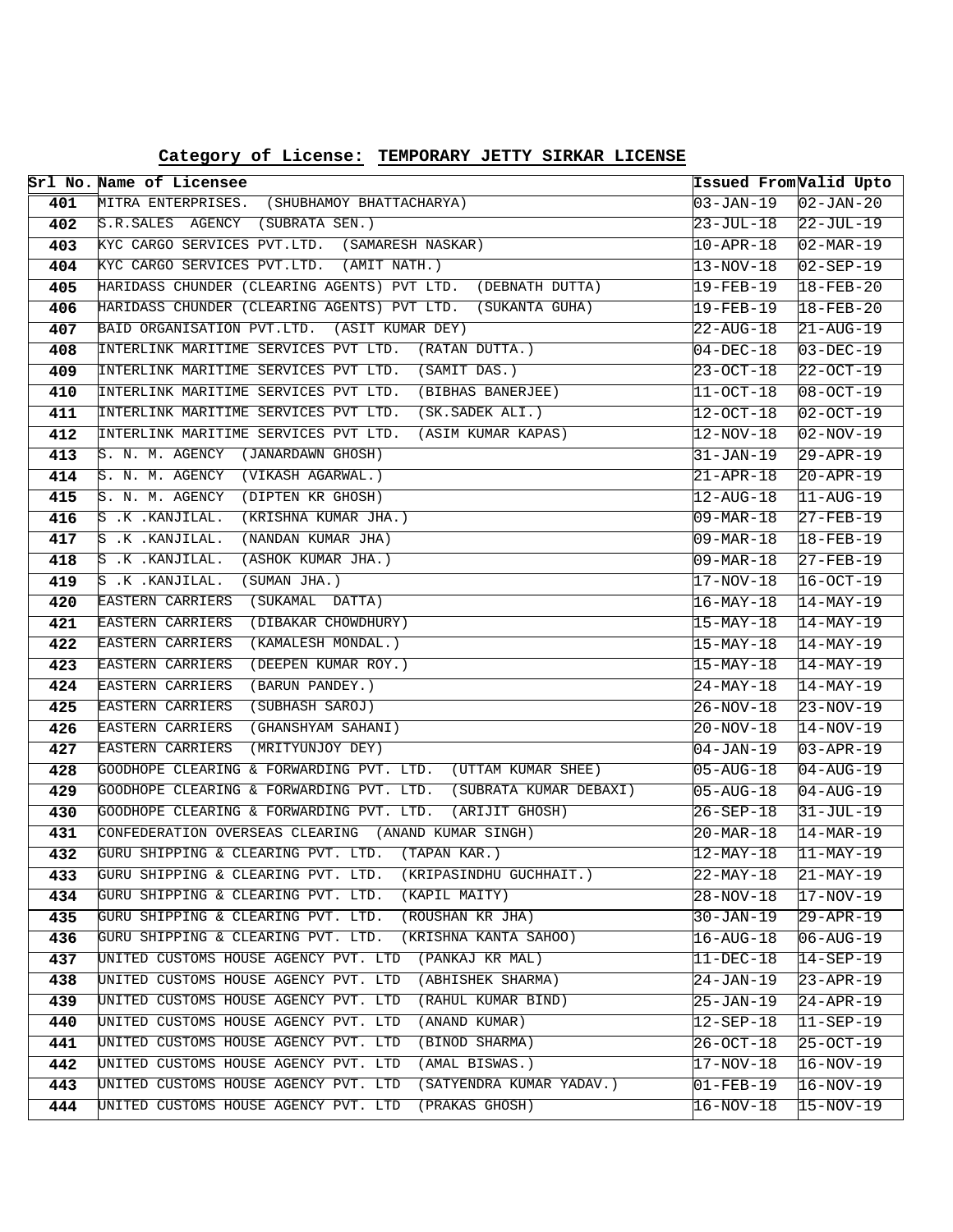| Category of License: TEMPORARY JETTY SIRKAR LICENSE |  |  |  |  |
|-----------------------------------------------------|--|--|--|--|
|-----------------------------------------------------|--|--|--|--|

|            | Srl No. Name of Licensee                                                                                                 | Issued From <i>Valid Upto</i> |                                           |
|------------|--------------------------------------------------------------------------------------------------------------------------|-------------------------------|-------------------------------------------|
| 445        | OM SAPTARSHI INTERNATONAL SERVICE (P) LTD. (SINTU GHOSH)                                                                 | $28 - JUN - 18$               | $27 - JUN-19$                             |
| 446        | OM SAPTARSHI INTERNATONAL SERVICE (P) LTD. (SAGAR DEEP SANYAL.)                                                          | 18-JUL-18                     | $ 08 - \text{JUL} - 19 $                  |
| 447        | BISWAS ENTERPRISE. (RANIT SAHA)                                                                                          | 26-DEC-18                     | $13 - \text{MAR} - 19$                    |
| 448        | BISWAS ENTERPRISE. (RAJU GHOSH)                                                                                          | 11-APR-18                     | $03 - APR - 19$                           |
| 449        | BISWAS ENTERPRISE. (SANTANU SARKAR.)                                                                                     | $07 - DEC - 18$               | $05 - JUL - 19$                           |
| 450        | RAMSON LOGISTICS PVT.LTD. (SARANATH GHOSAL.)                                                                             | $12 - JUN - 18$               | $ 11 - JUN - 19 $                         |
| 451        | RAMSON LOGISTICS PVT.LTD. (SOUREN MONDAL)                                                                                | 11-OCT-18                     | $10-0CT-19$                               |
| 452        | SHAIKH & PANDIT AGENCIES PVT. LTD.<br>(MOINUDDIN KHAN.)                                                                  | $07 - \text{MAR} - 18$        | $06 - \text{MAR} - 19$                    |
| 453        | SHAIKH & PANDIT AGENCIES PVT. LTD. (AMIT KR JHA)                                                                         | 24-JAN-19                     | $23 - APR - 19$                           |
| 454        | SHAIKH & PANDIT AGENCIES PVT. LTD. (NIRANJAN CHOUDHARY)                                                                  | $06 - SEP - 18$               | $05 - SEP - 19$                           |
| 455        | SHAIKH & PANDIT AGENCIES PVT. LTD. (SITARAM JHA)                                                                         | 27-SEP-18                     | $14-SEP-19$                               |
| 456        | UT WORLDEWIDE(INDIA) PVT.LTD. (SUJIT DAS.)                                                                               | 18-OCT-18                     | $17-0CT-19$                               |
| 457        | ARMEN GEORGE & CO. PVT' LTD. (SHOVAN CHAKRABORTY)                                                                        | $01 - APR - 18$               | $31-MAR-19$                               |
| 458        | SIDDHARTHA LOGISTICS CO.PVT.LTD. (SUJIT JANA.)                                                                           | 28-JAN-19                     | $31 - DEC - 19$                           |
| 459        | SIDDHARTHA LOGISTICS CO.PVT.LTD. (CHANDI CHARAN NIYOGI)                                                                  | 29-JAN-19                     | $31 - DEC - 19$                           |
| 460        | HAIDER LOGISTICS CO. (DEEPAK KR. JHA.)                                                                                   | $11-MAY-18$                   | $10-MAY-19$                               |
| 461        | HAIDER LOGISTICS CO. (ALI HAIDER.)                                                                                       | 05-SEP-18                     | $19-MAY-19$                               |
| 462        | AISHWARYA SHIPPING & LOGISTICS. (ARUN JANA.)                                                                             | 16-JUL-18                     | $18 - \text{MAX} - 19$                    |
| 463        | AISHWARYA SHIPPING & LOGISTICS. (SUBHASHISH ROY.)                                                                        | 22-JUL-18                     | $18 - \text{MAX} - 19$                    |
| 464        | AISHWARYA SHIPPING & LOGISTICS. (DEBASIS ROY)                                                                            | $12 - OCT - 18$               | $27 - FEB - 19$                           |
| 465        | AASHIRVAD SHIPPING. (MANAS KUMAR SAT.)                                                                                   | $12 - JUL - 18$               | $19-MAY-19$                               |
| 466        | EMEE LOGISTICS PVT.LTD. (SOUVICK NANDY.)                                                                                 | $01 - JUN - 18$               | $02 - APR - 19$                           |
| 467        | EMEE LOGISTICS PVT.LTD. (TUSHAR KANTI NASKAR)                                                                            | $28 - JUL - 18$               | $02 - APR - 19$                           |
| 468        | B. R. CLEARING SERVICES PVT. LTD. (AMIYA CHANDRA CHOUDHARY.)                                                             | $30 - NOV - 18$               | 29-NOV-19                                 |
| 469        | B. R. CLEARING SERVICES PVT.<br>LTD.<br>(SHARAD CHANDRA JHA.)                                                            | 28-NOV-18                     | $27-NOV-19$                               |
| 470        | B. R. CLEARING SERVICES PVT.<br>LTD.<br>(MANOJ JHA.)                                                                     | 22-DEC-18                     | $21-DEC-19$                               |
| 471        | LTD. (PAWAN KUMAR MAHATO)<br>B. R. CLEARING SERVICES PVT.                                                                | 25-JAN-19                     | $19 - JAN - 20$                           |
| 472        | LTD.<br>B. R. CLEARING<br>SERVICES PVT.<br>(RAJIV MISHRA)                                                                | 16-JUL-18                     | $15 - JUL - 19$                           |
| 473        | FLYJAC LOGISTICS PVT. LTD. (BHASKAR GHOSH.)                                                                              | 29-JUN-18                     | $06 - JUN - 19$                           |
| 474        | FLYJAC LOGISTICS PVT. LTD. (ARUNAVA DAS)                                                                                 | $05 - JUL - 18$               | $04-JUL-19$                               |
| 475        | FLYJAC LOGISTICS PVT. LTD.<br>(UMESH SINGH)<br>LEAAP INTERNATIONAL PRIVATE LIMITED. (MONOJ GHOSH.)                       | 24-JUL-18                     | $04-JUL-19$                               |
| 476        |                                                                                                                          | 08-MAR-18                     | $07 - \text{MAR} - 19$<br>$03 - MAX - 19$ |
| 477<br>478 | LEAAP INTERNATIONAL PRIVATE LIMITED.<br>(SUBIR KUMAR ACHARJYA)<br>LEAAP INTERNATIONAL PRIVATE LIMITED.<br>(AVIJIT GHOSH) | $18 - JUL - 18$<br>15-FEB-19  | $14-NOV-19$                               |
| 479        | THE LIBERTY MARINE SYNDICATE PVT.LTD.<br>(NILADRI MANDAL)                                                                | $15 - NOV - 18$               | 14-MAY-19                                 |
| 480        | THE LIBERTY MARINE SYNDICATE PVT.LTD.<br>(MONAJ KUMAR SINGH.)                                                            | $15 - NOV - 18$               | $14 - \text{MAX} - 19$                    |
| 481        | THE LIBERTY MARINE SYNDICATE PVT.LTD.<br>(PRABIR KUMAR MAZUMDAR)                                                         | $15 - NOV - 18$               | $14 - \text{MAX} - 19$                    |
| 482        | BABAJI SHIVRAM CLEARING & CARRIERS PVT. LTD.<br>(RABINDRA SEN)                                                           | $01 - JAN - 19$               | $31 - DEC - 19$                           |
| 483        | BABAJI SHIVRAM CLEARING & CARRIERS PVT. LTD.<br>(SOUMEN KARMAKAR.)                                                       | 26-NOV-18                     | 25-NOV-19                                 |
| 484        | BABAJI SHIVRAM CLEARING & CARRIERS PVT. LTD.<br>(KUNAL GHOSH.)                                                           | $13-DEC-18$                   | $18-NOV-19$                               |
| 485        | BABAJI SHIVRAM CLEARING & CARRIERS PVT. LTD.<br>(SUDIP ROY.)                                                             | 18-JAN-19                     | $31 - DEC - 19$                           |
| 486        | ESSQUARE C & F AGENCY (SUKDEV BAG)                                                                                       | $11 - DEC - 18$               | $10-MAR-19$                               |
| 487        | ESSQUARE C & F AGENCY (SUIDIPTA JANA.)                                                                                   | 28-SEP-18                     | 15-SEP-19                                 |
| 488        | M. K. GHOSH & CO. (SOMNATH MONDAL.)                                                                                      | 13-AUG-18                     | $01 - APR - 19$                           |
|            |                                                                                                                          |                               |                                           |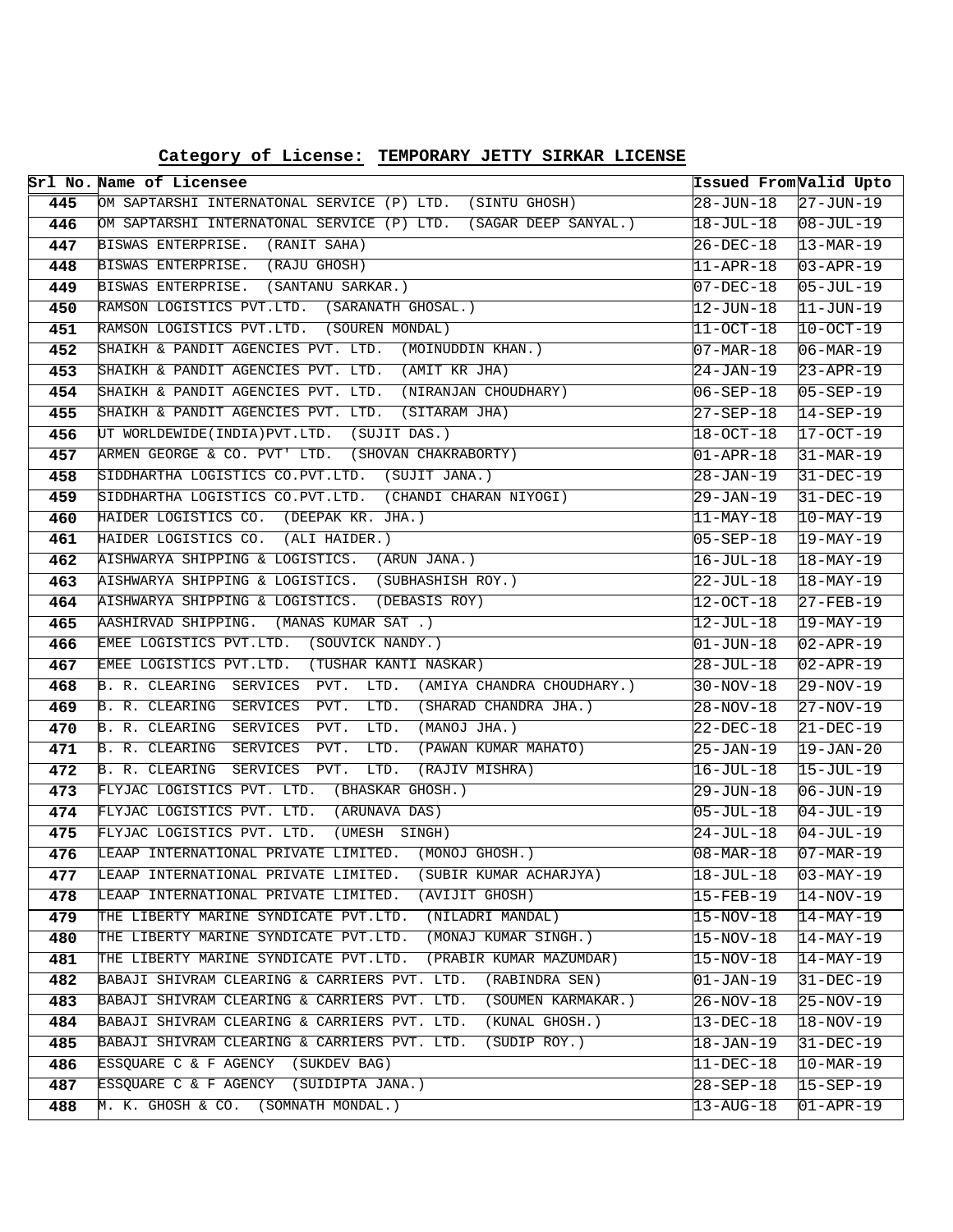|  | Category of License: TEMPORARY JETTY SIRKAR LICENSE |
|--|-----------------------------------------------------|
|--|-----------------------------------------------------|

|            | Srl No. Name of Licensee                                                                    | Issued From <i>Valid Upto</i> |                                                  |
|------------|---------------------------------------------------------------------------------------------|-------------------------------|--------------------------------------------------|
| 489        | ATLAS LOGISTICS PVT.LTD. (SAUMITRA PALODHI.)                                                | 06-AUG-18                     | $ 06 - \text{MAR} - 19 $                         |
| 490        | ATLAS LOGISTICS PVT.LTD. (BANTI BISWAS)                                                     | 13-SEP-18                     | $ 12 - SEP - 19 $                                |
| 491        | DELTA PLUS (INDIA) PVT.LTD. (GIASUDDIN MOLLA)                                               | 21-OCT-18                     | $20 - OCT - 19$                                  |
| 492        | TOTAL SHIPPING & LOGISTICS PVT.LTD. (SAURAV DAS.)                                           | 01-JAN-19                     | $31-DEC-19$                                      |
| 493        | ORISSA STEVEDORES LIMITED. (SURAJ MANDAL)                                                   | 26-JUN-18                     | $25 - JUN - 19$                                  |
| 494        | ORISSA STEVEDORES LIMITED. (PANKAJ KUMAR ROY)                                               | 08-FEB-19                     | $04 - FEB - 20$                                  |
| 495        | (KARTICK QUILA)<br>ORISSA STEVEDORES LIMITED.                                               | 26-MAR-18                     | $25 - \text{MAR} - 19$                           |
| 496        | (CHANDAN GHOSAL)<br>ORISSA STEVEDORES LIMITED.                                              | 25-MAR-18                     | $24-MAR-19$                                      |
| 497        | ORISSA STEVEDORES LIMITED. (CHIRANJEEB CHAKRABORTY)                                         | 02-APR-18                     | $19-MAR-19$                                      |
| 498        | ORISSA STEVEDORES LIMITED. (JAYDEB MAITY.)                                                  | 02-APR-18                     | $25 - \text{MAR} - 19$                           |
| 499        | ORISSA STEVEDORES LIMITED.<br>(PRADEEP KR JENA)                                             | 26-MAR-18                     | $25 - \text{MAR} - 19$                           |
| 500        | (JALADHAR SAMAL)<br>ORISSA STEVEDORES LIMITED.                                              | 26-MAR-18                     | $25 - \text{MAR} - 19$                           |
| 501        | ORISSA STEVEDORES LIMITED. (RANJAN KUMAR PRADHAN)                                           | 27-MAR-18                     | $25 - \text{MAR} - 19$                           |
| 502        | ORISSA STEVEDORES LIMITED. (DEBASHIS CHAKRABORTY.)                                          | 27-MAR-18                     | $25-MAR-19$                                      |
| 503        | ORISSA STEVEDORES LIMITED. (ALEKHA CHANDRA NAIK)                                            | $01 - SEP - 18$               | $31 - \text{AUG} - 19$                           |
| 504        | BOSE ENTERPRISE. (RAM DAYAL THAKUR.)                                                        | 07-MAY-18                     | $06 - \text{MAX} - 19$                           |
| 505        | BOSE ENTERPRISE. (RANA BOSE)                                                                | 28-DEC-18                     | $27 - \text{MAR} - 19$                           |
| 506        | BOSE ENTERPRISE. (TANAY DIP BANERJEE.)                                                      | $07 - \text{MAX} - 18$        | $06 - \text{MAX} - 19$                           |
| 507        | BOSE ENTERPRISE. (BISWANATH MAJUMDAR.)                                                      | 29-MAR-18                     | $27-MAR-19$                                      |
| 508        | SION SHIPPING PVT.LTD. (LAL MOHAN MANNA.)                                                   | 27-NOV-18                     | $24-NOV-19$                                      |
| 509        | SION SHIPPING PVT.LTD. (SOUMEN SAHA)                                                        | 21-DEC-18                     | $15 - FEB - 19$                                  |
| 510        | SEA MERIDIAN SHIPPING AGENCY PVT.LTD. (MANAS KR GHOSH)                                      | 01-OCT-18                     | $30 - SEP - 19$                                  |
| 511        | SEAWAVE FORWARDING & LOGISTICS PVT.LTD. (SOMNATH RUDRA.)                                    | $25 - JUL - 18$               | $06 - JUL - 19$                                  |
| 512        | SEAWAVE FORWARDING & LOGISTICS PVT.LTD. (SANKAR GHOSH)                                      | 25-JUL-18                     | $06 - JUL - 19$                                  |
| 513        | EMM DEE C & F AGENCY. (BALARAM BHATTACHARYA)                                                | 16-AUG-18                     | $15 - \text{AUG} - 19$                           |
| 514        | RELIANCE CLEARING AGENCY. (SAMAR KUMAR BANERJEE.)                                           | 24-JUN-18                     | $23 - JUN - 19$                                  |
| 515        | RELIANCE CLEARING AGENCY. (SANDIP MANDAL)                                                   | 05-DEC-18                     | $04 - DEC - 19$                                  |
| 516        | RELIANCE CLEARING AGENCY.<br>(BIKAS BODHAK.)<br>RELIANCE CLEARING AGENCY.<br>(JAYDEV MAITY) | 22-NOV-18                     | $10-NOV-19$                                      |
| 517        | (SUMIT SINGHANIA)<br>RELIANCE CLEARING AGENCY.                                              | 25-JAN-19                     | $24 - APR - 19$                                  |
| 518<br>519 | RELIANCE CLEARING AGENCY.<br>(PARIMAL ROY)                                                  | 05-APR-18                     | $27 - \text{MAR} - 19$                           |
| 520        | RELIANCE CLEARING AGENCY.<br>(SANJAY DAS.)                                                  | 12-AUG-18<br>21-AUG-18        | $ 11 - \text{AUG}-19 $<br>$19 - \text{AUG} - 19$ |
| 521        | ALLIED ICD SERVICES LIMITED.<br>(SAILEN DALUI.)                                             | $10 - \text{MAX} - 18$        | $09 - MAY - 19$                                  |
| 522        | ALLIED ICD SERVICES LIMITED.<br>(SANJIB MANDAL)                                             | 10-MAY-18                     | $09 - \text{MAX} - 19$                           |
| 523        | ALLIED ICD SERVICES LIMITED.<br>(SK. SAHIL RAZA)                                            | $20 - JUN - 18$               | $19 - JUN-19$                                    |
| 524        | CCI LOGISTICS.RECONSTITUTED AS AVVASHYA CCI LOGISTICS PVTLTD                                | $31 - \text{AUG} - 18$        | $30 - \text{AUG} - 19$                           |
|            | (MD.NASIM)                                                                                  |                               |                                                  |
| 525        | CCI LOGISTICS.RECONSTITUTED AS AVVASHYA CCI LOGISTICS PVTLTD<br>(SANDIP<br>KR. DUTTA)       | $04 - SEP - 18$               | $30 - \text{AUG} - 19$                           |
| 526        | CCI LOGISTICS.RECONSTITUTED AS AVVASHYA CCI LOGISTICS PVTLTD<br>(SUHRID                     | 31-AUG-18                     | 30-AUG-19                                        |
|            | SHAW.)<br>NEPAL-BHUTAN ROADWAYS PVT.LTD. (SUJIT DHANUK)                                     |                               | $25-MAR-19$                                      |
| 527        | (BIRESWAR GHOSH.)                                                                           | $31 - DEC - 18$               |                                                  |
| 528        | CARION SHIPPING.<br>CARION SHIPPING.<br>(PRASANTA KUMAR GHOSH.)                             | $31 - JUL - 18$               | 30-JUL-19                                        |
| 529        |                                                                                             | $31 - JUL - 18$               | $30 - JUL - 19$                                  |
| 530        | (SUPRAKASH CHAKRABORTY)<br>CARION SHIPPING.                                                 | 28-APR-18                     | $27 - APR - 19$                                  |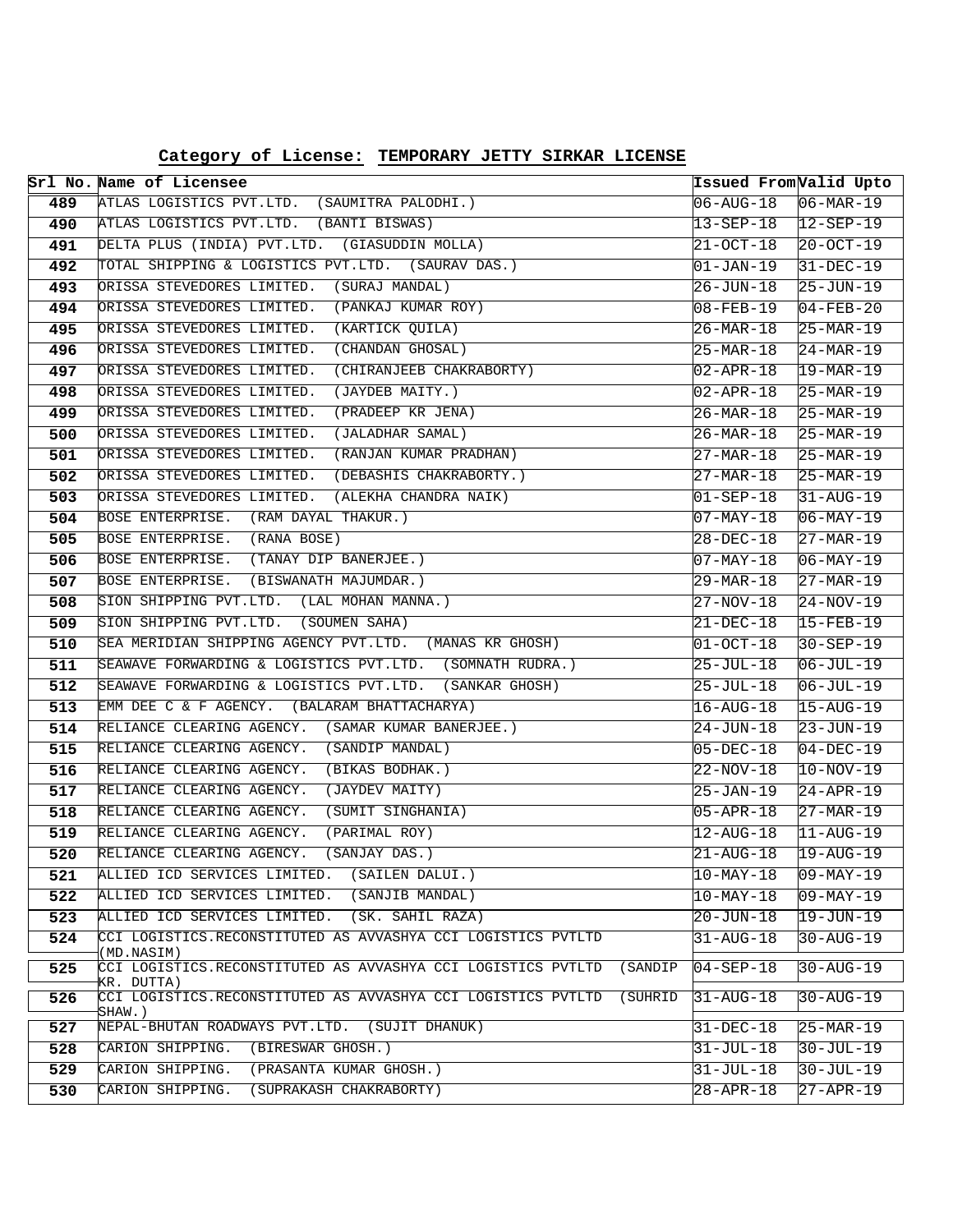| Category of License: TEMPORARY JETTY SIRKAR LICENSE |  |  |  |  |
|-----------------------------------------------------|--|--|--|--|
|-----------------------------------------------------|--|--|--|--|

|            | Srl No. Name of Licensee                                                                        | Issued From <i>Valid Upto</i>      |                          |
|------------|-------------------------------------------------------------------------------------------------|------------------------------------|--------------------------|
| 531        | CARION SHIPPING. (PRIYABRATA PAL)                                                               | 21-SEP-18                          | $20 - SEP - 19$          |
| 532        | ULTRA COMMERCIAL & CO. (PRADEEP KUMAR SRIVASTAVA)                                               | 06-JUL-18                          | $ 05 - JUL - 19 $        |
| 533        | ULTRA COMMERCIAL & CO. (RAJU PRASAD PRADHAN)                                                    | 11-DEC-18                          | $10 - \text{MAR} - 19$   |
| 534        | ULTRA COMMERCIAL & CO. (PRAMOD KR JHA)                                                          | 11-JAN-19                          | $10 - APR - 19$          |
| 535        | ULTRA COMMERCIAL & CO. (BINOY KUMAR BANIK)                                                      | 14-NOV-18                          | $05 - NOV - 19$          |
| 536        | ULTRA COMMERCIAL & CO. (BANDARU MOHAN)                                                          | 14-NOV-18                          | $05-NOV-19$              |
| 537        | ULTRA COMMERCIAL & CO. (RITESH KR SINGH)                                                        | 14-NOV-18                          | $05-NOV-19$              |
| 538        | UNIWORLD LOGISTICS PVT.LTD. (SWARUP KUMAR GHOSH)                                                | 10-JAN-19                          | $09 - JAN - 20$          |
| 539        | UNIWORLD LOGISTICS PVT.LTD. (ABHISHEK ROY)                                                      | 16-JAN-19                          | $09 - JAN - 20$          |
| 540        | UNIWORLD LOGISTICS PVT.LTD. (SUBHENDU KUMAR DAS)                                                | 13-APR-18                          | $08 - APR - 19$          |
| 541        | UNIWORLD LOGISTICS PVT.LTD. (MANOJ KUMAR SINGH)                                                 | 03-AUG-18                          | $02 - \text{AUG} - 19$   |
| 542        | M.K.AGENCY. (MANNU CHOUDHARY.)                                                                  | 25-JUL-18                          | $12$ -MAY-19             |
| 543        | M.K.AGENCY. (SATYAM JHA)                                                                        | 26-JUL-18                          | $24 - JUL-19$            |
| 544        | M.K.AGENCY. (BIMAL NARAYAN MISHRA.)                                                             | 26-JUL-18                          | $24 - JUL-19$            |
| 545        | G A C SHIPPING (INDIA) PVT.LTD. (ARUN KUMAR CHAKRABORTY)                                        | 27-JUL-18                          | $26 - JUL - 19$          |
| 546        | G A C SHIPPING (INDIA) PVT.LTD. (CHANDAN KUMAR DE.)                                             | 27-JUL-18                          | 26-JUL-19                |
| 547        | G A C SHIPPING (INDIA) PVT.LTD. (ANANTA CHARAN BISWAL.)                                         | 27-JUL-18                          | $26 - JUL - 19$          |
| 548        | G A C SHIPPING (INDIA) PVT.LTD. (GURUPADA MANNA.)                                               | 27-JUL-18                          | $26 - JUL - 19$          |
| 549        | P.K.GHOSH & SON. (ANIKESH CHANAK)                                                               | 24-DEC-18                          | $13-MAR-19$              |
| 550        | P.K.GHOSH & SON. (BIKASH GHOSH.)                                                                | 07-AUG-18                          | $24 - APR - 19$          |
| 551        | $P.K.GHOSH & SON.$ (SANDIP KR.GHOSH)                                                            | 07-AUG-18                          | $04 - JUN - 19$          |
| 552        | P.K.GHOSH & SON. (SAILEN PALIT.)                                                                | 05-SEP-18                          | $25 - APR - 19$          |
| 553        | P.K.GHOSH & SON. (PIKAI SARDAR)                                                                 | 16-AUG-18                          | $23 - APR - 19$          |
| 554        | LOKENATH AGENCY (CHINMOY DAS.)                                                                  | $19 - JUL - 18$                    | 22-MAY-19                |
| 555        | C. S. INTERNATIONAL (ABHIJIT NATH.)                                                             | 07-JUN-18                          | $06 - JUN - 19$          |
| 556        | HR CLEARING & FORWARDING PVT. LTD. (RAVI PRAKASH CHOUBEY)                                       | 12-OCT-18                          | $ 11-OCT-19 $            |
| 557        | ATUL WADHWA (BIKASH MONDAL)                                                                     | 27-DEC-18                          | $22-DEC-19$              |
| 558        | R K LOGISTICS (PASHUPATI NATH JHA.)                                                             | 11-JUL-18                          | 30-JUN-19                |
| 559        | EIFFEL LOGISTICS PRIVATE LIMITED (NITYANANDA GOSWAMI)                                           | 30-AUG-18                          | $15 - APR - 19$          |
| 560        | AXIS SHIPPING AGENCY (SAROJ KUMAR JHA.)                                                         | $08 - DEC - 18$                    | $07-DEC-19$              |
| 561        | AXIS SHIPPING AGENCY (SUNIL KUMAR JHA.)                                                         | 08-DEC-18                          | 07-DEC-19                |
| 562        | AXIS SHIPPING AGENCY (MUKUND KUMAR JHA)                                                         | 11-JAN-19                          | $10 - JAN - 20$          |
| 563        | (AJIT KR.JHA.)<br>O. HARIHARIAH<br>& CO.<br>O. HARIHARIAH<br>(BAIDYANATH MISHRA)                | $07 - DEC - 18$                    | $ 06 - DEC - 19 $        |
| 564        | CO.<br>&.<br>(SUBHAJIT DUTTA)                                                                   | 18-JAN-19                          | 17-JAN-20                |
| 565        | VR LOGISTICS<br>(SWARUP DAS.)<br>VR LOGISTICS                                                   | 27-SEP-18                          | 26-SEP-19                |
| 566        | LEOE EXPRESS PVT. LTD. (PRASENJIT GURIA)                                                        | 27-SEP-18                          | 26-SEP-19                |
| 567        | LEOE EXPRESS PVT. LTD. (PALASH GHOSH)                                                           | 27-JUL-18                          | 26-JUL-19                |
| 568<br>569 | LEOE EXPRESS PVT. LTD. (PRANAB RANJAN DHARA.)                                                   | $01 - FEB - 19$<br>$11 - APR - 18$ | $31 - JAN - 20$          |
|            | (SUNIL CH.ADHIKARY.)                                                                            | $15 - SEP - 18$                    | 09-APR-19                |
| 570<br>571 | LAKHOTIA LOGISTICS PVT. LTD.<br>SUPPLYCHAIN SOLUTION PVT.<br>LTD.<br>JMD<br>(ACHINTA KUMAR PAN) | 20-DEC-18                          | $14-SEP-19$<br>27-OCT-19 |
| 572        | SUPPLYCHAIN SOLUTION PVT.<br>$\overline{\text{JMD}}$<br>(NAGESHWAR PASWAN)<br>LTD.              |                                    |                          |
|            | (KOUSIK GHOSH)<br>SPS<br>LOGISTICS                                                              | $04-DEC-18$                        | 23-OCT-19                |
| 573        | (BISWAJIT BHATTACHARYA)                                                                         | 27-NOV-18                          | 26-NOV-19                |
| 574        | SPS<br>LOGISTICS                                                                                | 20-NOV-18                          | 19-NOV-19                |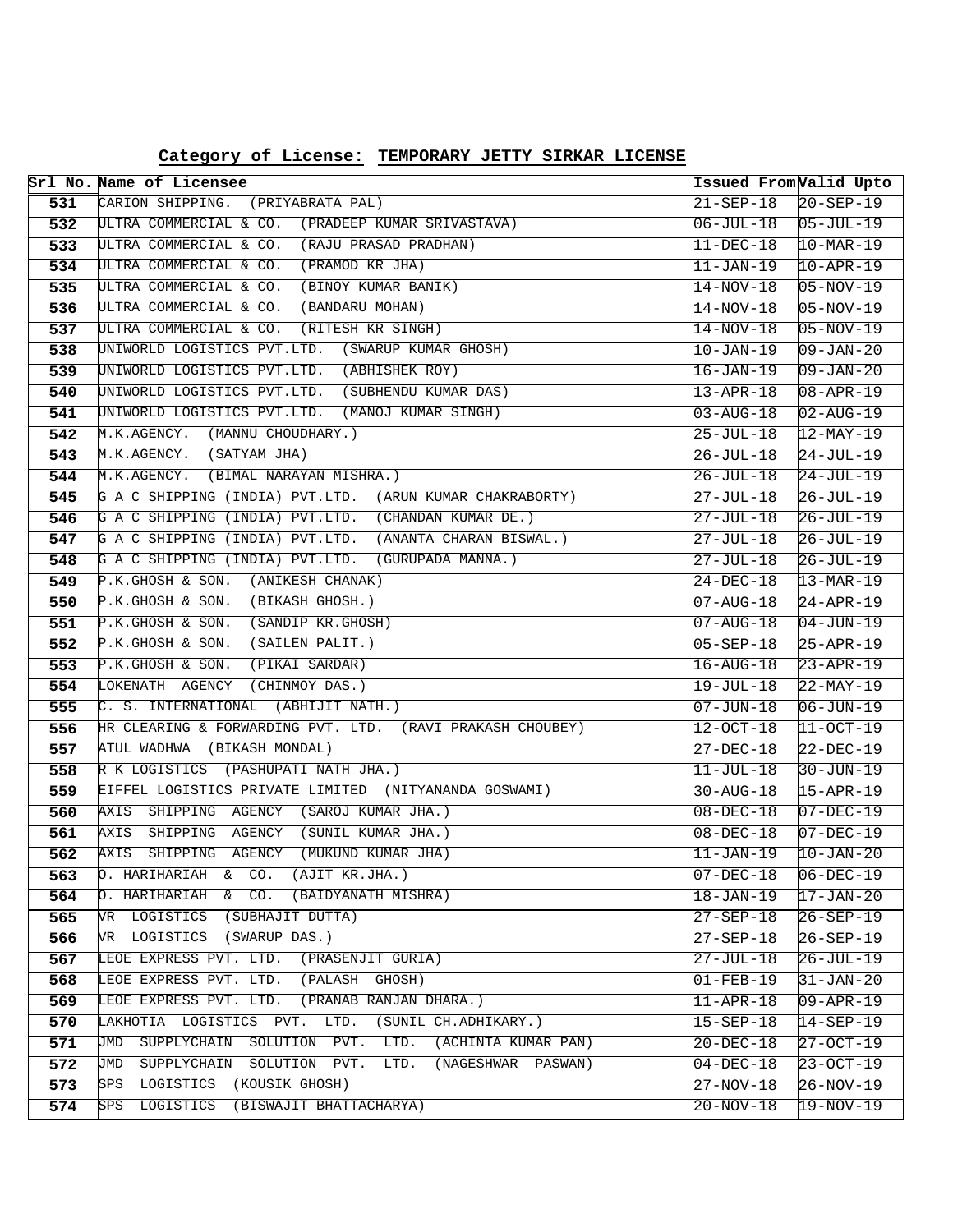|     | Srl No. Name of Licensee                                                                       | Issued From Valid Upto     |                            |
|-----|------------------------------------------------------------------------------------------------|----------------------------|----------------------------|
| 575 | SPS LOGISTICS (RAVI KANTA CHAUBE)                                                              | 21-NOV-18                  | $20-NOV-19$                |
| 576 | SPS LOGISTICS (SAURABH BAG)                                                                    | 25-JAN-19                  | $24 - JAN - 20$            |
| 577 | SPS LOGISTICS (DEVENDRA KUMAR PANDEY.)                                                         | 31-JAN-19                  | $30 - JAN - 20$            |
| 578 | SPS LOGISTICS<br>(VISHAL MISHRA)                                                               | 06-SEP-18                  | $05 - SEP - 19$            |
| 579 | M.K.SAHA & CO.<br>(DHARMENDRA KR.RAI.)                                                         | $05 - DEC - 18$            | $04-DEC-19$                |
| 580 | (SATISH KUMAR MISHRA)<br>M.K.SAHA & CO.                                                        | $01 - DEC - 18$            | $30-NOV-19$                |
| 581 | M.K.SAHA & CO.<br>(RAMAN KUMAR THAKUR.)                                                        | $06 - \text{MAX} - 18$     | $05 - MAX-19$              |
| 582 | M.K.SAHA & CO.<br>(SOMNATH DAS)                                                                | 21-AUG-18                  | $20 - \text{AUG} - 19$     |
| 583 | (JAYANTA DE BAKSHI.)<br>M.K.SAHA<br>& CO.                                                      | $01 - OCT - 18$            | $21 - SEP - 19$            |
| 584 | M.K.SAHA & CO.<br>(RAVI PRAJAPATI)                                                             | 30-AUG-18                  | $19 - \text{AUG} - 19$     |
| 585 | M.K.SAHA &<br>CO.<br>(SUKUMAR BAG)                                                             | $ 01-OCT-18 $              | $30 - SEP - 19$            |
| 586 | M.K.SAHA &<br>CO.<br>(GOLOK KUMAR MANNA.)                                                      | 12-OCT-18                  | $11 - OCT - 19$            |
| 587 | CO.<br>M.K.SAHA &<br>(SANDIP NARAYAN CHOWDHURY.)                                               | 24-OCT-18                  | $23 - OCT - 19$            |
| 588 | MISHRA SHIPPING & LOGISTICS PVT. LTD. (GAUTAM KUMAR JHA)                                       | 14-JUN-18                  | $12 - JUN-19$              |
| 589 | MISHRA SHIPPING & LOGISTICS PVT. LTD. (NIRMAL KUMAR JHA)                                       | 23-MAY-18                  | 22-MAY-19                  |
| 590 | MISHRA SHIPPING & LOGISTICS PVT. LTD. (PANKAJ KR.JHA.)                                         | 26-OCT-18                  | $25-0CT-19$                |
| 591 | MISHRA SHIPPING & LOGISTICS PVT. LTD. (AMIT KR.JHA.)                                           | $08 - JAN - 19$            | $07 - JAN - 20$            |
| 592 | MISHRA SHIPPING & LOGISTICS PVT. LTD. (RAJIV KUMAR JHA.)                                       | 26-OCT-18                  | $25-0CT-19$                |
| 593 | MISHRA SHIPPING & LOGISTICS PVT. LTD.<br>(PANKAJ KR.JHA.)                                      | $ 01-NOV-18$               | $25-0CT-19$                |
| 594 | JETEX OCEANAIR PRIVATE LIMITED (KRUPASINDHU BARIK.)                                            | $03 - JUL - 18$            | $14 - JUN-19$              |
| 595 | JETEX OCEANAIR PRIVATE LIMITED (SUBHASISH RUDRA.)                                              | $06 - DEC - 18$            | $05-DEC-19$                |
| 596 | FAIRDEAL CUSTOMS HOUSE AGENT PVT. LTD. (RONOJOY MAJUMDAR)                                      | $05 - \text{MAR} - 18$     | $16 - FEB - 19$            |
| 597 | FAIRDEAL CUSTOMS HOUSE AGENT PVT. LTD. (MD. NASIM.)                                            | $05 - \text{MAR} - 18$     | 25-FEB-19                  |
| 598 | FAIRDEAL CUSTOMS HOUSE AGENT PVT. LTD. (PUSPAK SEN)                                            | $16 - FEB - \overline{18}$ | $15 - FEB - 19$            |
| 599 | FAIRDEAL CUSTOMS HOUSE AGENT PVT. LTD.<br>(BEJOY MAJUMDER)                                     | 13-DEC-18                  | $16 - NOV - 19$            |
| 600 | FAIRDEAL CUSTOMS HOUSE AGENT PVT. LTD.<br>(AKASH MAJUMDAR)                                     | 29-JAN-19                  | $26 - APR - 19$            |
| 601 | FAIRDEAL CUSTOMS HOUSE AGENT PVT. LTD.<br>(SOURAV SARKAR)                                      | $20 - \text{AUG} - 18$     | $17 - \text{AUG}-19$       |
| 602 | FAIRDEAL CUSTOMS HOUSE AGENT PVT. LTD.<br>(MOHAN CHAKRABORTY)                                  | 02-NOV-18                  | 31-OCT-19                  |
| 603 | FAIRDEAL CUSTOMS HOUSE AGENT PVT. LTD.<br>(PRAMOD RAM.)                                        | $08 - NOV - 18$            | $24 - OCT - 19$            |
| 604 | FAIRDEAL CUSTOMS HOUSE AGENT PVT. LTD.<br>(ARINDAM CHAKRABORTY.)                               | $16 - NOV - 18$            | $24-0CT-19$                |
| 605 | NKD LOGISTICS PVT. LTD. (SANJEEB PAUL)                                                         | 17-JAN-19                  | $02 - APR - 19$            |
| 606 | AYUSHI LOGISTIC CO. (ANADI KUMAR BAKULI)                                                       | $16 - \text{MAX} - 18$     | $15-MAY-19$                |
| 607 | AYUSHI LOGISTIC CO.<br>(ANSHUMAN DAS.)                                                         | $ 22 - JAN - 19 $          | $\overline{19} - JAN - 20$ |
| 608 | AYUSHI LOGISTIC CO.<br>(KALI PADA GHOSH)                                                       | $03 - JAN - 19$            | $02 - JAN - 20$            |
| 609 | AYUSHI LOGISTIC CO.<br>(CHANDAN KUMAR DIXIT)                                                   | $13 - DEC - 18$            | 12-MAR-19                  |
| 610 | AYUSHI LOGISTIC CO.<br>(RAKESH ADAK)                                                           | $01 - FEB - 19$            | $31 - JAN - 20$            |
| 611 | AYUSHI LOGISTIC CO.<br>(SANJAY CHAKRABORTY)                                                    | $08 - FEB - 19$            | $07 - MAX - 19$            |
| 612 | ALLCARGO LOGISTICS LIMITED (AUSABUDDIN.)                                                       | 29-JUN-18                  | $13-MAR-19$                |
| 613 | ALLCARGO LOGISTICS LIMITED<br>(TAPAN NASKAR)                                                   | $13-DEC-18$                | $12 - \text{MAR} - 19$     |
| 614 | ALLCARGO LOGISTICS LIMITED<br>(ABUL KALAM)                                                     | $14-DEC-18$                | $13 - \text{MAR} - 19$     |
| 615 | ALLCARGO LOGISTICS LIMITED<br>(SAFAYET HOSSAIN)                                                | $14-DEC-18$                | $13 - \text{MAR} - 19$     |
| 616 | ALLCARGO LOGISTICS LIMITED<br>(AMIT KUMAR SINGH)<br>ALLCARGO LOGISTICS LIMITED (FAIYAZ SHAMIM) | $09 - FEB - 19$            | 08-MAY-19                  |
| 617 |                                                                                                | $14 - SEP - 18$            | $13 - SEP - 19$            |
| 618 | ADVENT SHIPPING AGENCY (SANTANU DEV)                                                           | 24-JAN-19                  | $23 - JAN - 20$            |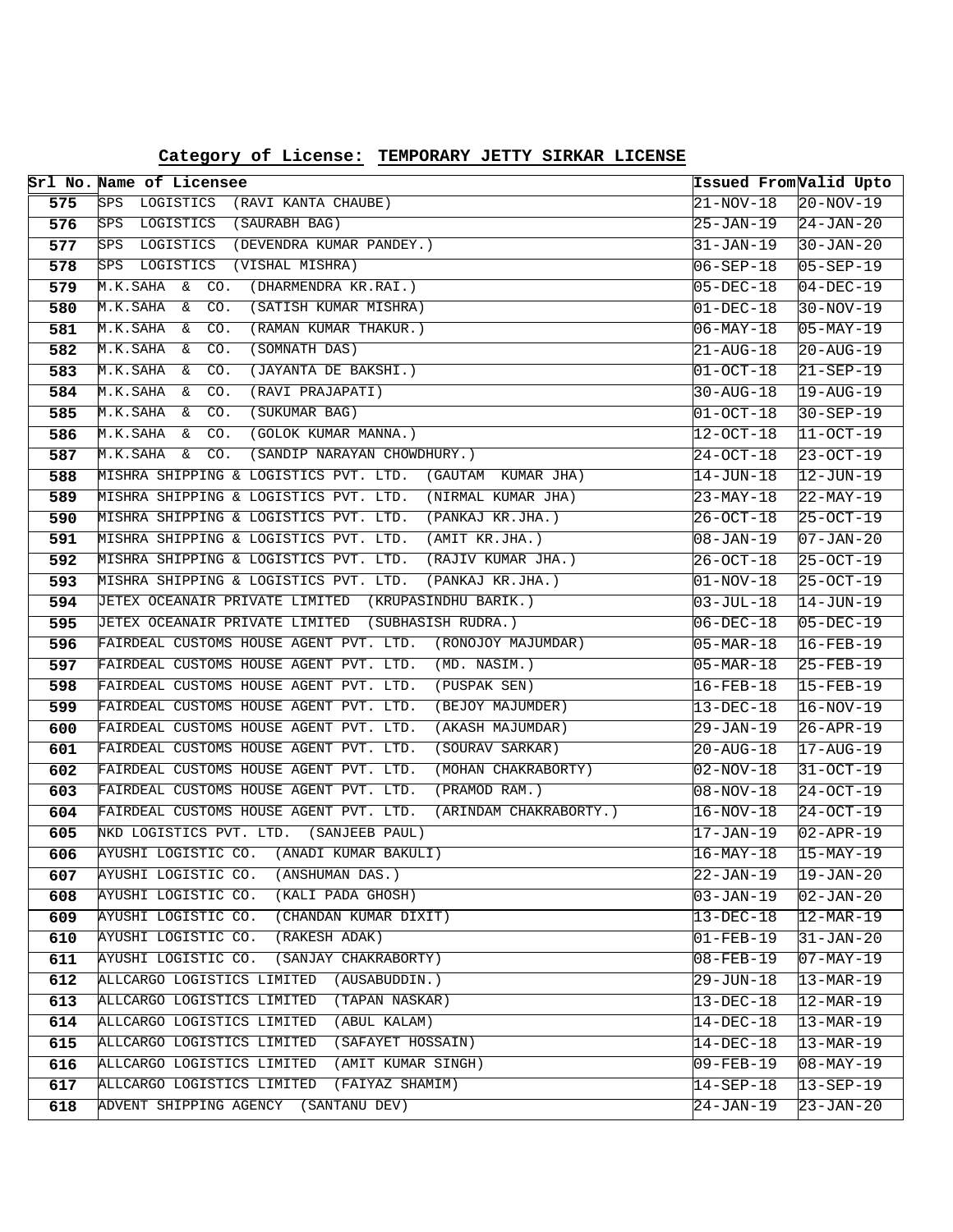| Category of License: TEMPORARY JETTY SIRKAR LICENSE |  |  |  |  |
|-----------------------------------------------------|--|--|--|--|
|-----------------------------------------------------|--|--|--|--|

|            | Srl No. Name of Licensee                                                                         | Issued From Valid Upto             |                            |
|------------|--------------------------------------------------------------------------------------------------|------------------------------------|----------------------------|
| 619        | ADVENT SHIPPING AGENCY (ASHIM ROY)                                                               | $29 - JAN - 19$                    | $28 - JAN - 20$            |
| 620        | SEVENSEAS GLOBAL EXPRESS LOGISTICS PVT. LTD. (SANTU NANDI)                                       | 08-NOV-18                          | $07-NOV-19$                |
| 621        | ORIENT TRANSPORT COMPANY (SURAJIT MONDAL)                                                        | 21-MAY-18                          | $29 - APR - 19$            |
| 622        | ORIENT TRANSPORT COMPANY (PROTAP CHANDRA CHAKRABORTTY.)                                          | $27 - MAX - 18$                    | $07 - APR - 19$            |
| 623        | A K B & ASSOCIATES (SAMBHUNATH BRAHMA)                                                           | 12-JUL-18                          | $11-JUL-19$                |
| 624        | A K B &<br>ASSOCIATES (JAKESH BERA)                                                              | $25 - SEP - 18$                    | $16 - SEP - 19$            |
| 625        | SUNGLORY AGENCY. (KARTICK DAS.)                                                                  | $01 - JUL - 18$                    | $30 - JUN - 19$            |
| 626        | SUNGLORY AGENCY. (PURNENDU HALDER)                                                               | $31 - DEC - 18$                    | $30 - \text{MAR} - 19$     |
| 627        | SUNGLORY AGENCY. (SHUVAM CHATTERJEE)                                                             | $10-MAR-18$                        | $09 - \text{MAR} - 19$     |
| 628        | S. MURUGAN (SUJOY PAUL.)                                                                         | 28-SEP-18                          | $27 - SEP - 19$            |
| 629        | GATEWAY LOGISTIKS (PROSANTA SARDER)                                                              | $06 - JUN - 18$                    | $31-MAY-19$                |
| 630        | GATEWAY LOGISTIKS (ANUP KR ADHIKARI)                                                             | $03 - JAN - 19$                    | $02 - JAN - 20$            |
| 631        | (SAIKAT ROY)<br>GATEWAY LOGISTIKS                                                                | $08 - \text{AUG} - 18$             | $03 - AUG - 19$            |
| 632        | B.M.LOGISTICS (AKHAIL KUMAR PAN.)                                                                | $09 - \text{AUG} - 18$             | $27 - JUL - 19$            |
| 633        | R M CARRIERS PRIVATE LIMITED (TANMOY BOSE.)                                                      | 22-MAY-18                          | $21 - \text{MAX} - 19$     |
| 634        | RAVI SHIPPING AGENCY PVT. LTD. (SUNIL MONDAL)                                                    | 05-JUN-18                          | $04 - JUN - 19$            |
| 635        | RAVI SHIPPING AGENCY PVT. LTD. (VIVEKANANDA MANDAL.)                                             | $12 - JUN - 18$                    | $04 - JUN - 19$            |
| 636        | RIJ LOGISTICS INDIA PVT. LTD. (RABIUL HAQUE)                                                     | $31-DEC-18$                        | $07-DEC-19$                |
| 637        | RIJ LOGISTICS INDIA PVT.<br>LTD. (SUMAN MONDAL)                                                  | $31 - DEC - 18$                    | $15-NOV-19$                |
| 638        | PVT.<br>LTD.<br>(JAMIR SHEK)<br>RIJ LOGISTICS<br>INDIA                                           | $12 - JAN - 19$                    | $11 - JAN - 20$            |
| 639        | RIJ<br>LOGISTICS<br>INDIA PVT.<br>LTD.<br>(GOLAM ROSUL MANDAL)                                   | $29 - OCT - 18$                    | $21 - JUL - 19$            |
| 640        | SSS SAI FORWARDERS<br>PVT.<br>LTD.<br>(DEVASHISH ROY)                                            | $12 - JUN - 18$                    | $04 - JUN - 19$            |
| 641        | SSS SAI FORWARDERS<br>PVT.<br>LTD.<br>(ARUN KUMAR UPADHAYAY)                                     | $19 - JUN - 18$<br>17-MAY-18       | $04 - JUN - 19$            |
| 642        | (HARADHAN SHAW)<br>G. S. TEWARI & CO                                                             |                                    | $16 - \text{MAX} - 19$     |
| 643        | G. S. TEWARI & CO<br>(KISHAN GUPTA)                                                              | $23 - JUL - 18$                    | $17 - JUL-19$              |
| 644        | G. S. TEWARI<br>CO<br>(ARUP KULSI.)<br>&                                                         | $23 - JUN - 18$                    | $22 - JUN - 19$            |
| 645        | G. S. TEWARI &<br>CO<br>(MD. SHAMIM)                                                             | 23-JUN-18                          | $22 - JUN - 19$            |
| 646        | G. S. TEWARI<br>CO<br>(CHANDAN KULSI.)<br>&                                                      | 25-JUN-18                          | $22 - JUN - 19$            |
| 647        | G. S. TEWARI<br>CO<br>(BISWAJIT DUTTA.)<br>&<br>G. S. TEWARI<br>CO<br>(ANIMESH DUTTA)<br>&       | $25 - JUN - 18$                    | $22 - JUN-19$              |
| 648<br>649 | NEW INDIA CORPORATION. (SANJIB DHALI)                                                            | $25 - JUN - 18$<br>$11 - OCT - 18$ | $22 - JUN - 19$            |
| 650        | NEW INDIA CORPORATION. (SANAT KUMAR NATH)                                                        | 01-NOV-18                          | $ 09-0CT-19 $<br>09-OCT-19 |
| 651        | <b>ASSOCIATES</b><br>BISWAS<br>PRIVATE<br>LIMITED<br>(SONU KR PRASAD)<br>&                       | $10 - JAN - 19$                    | $09 - APR - 19$            |
| 652        | <b>BISWAS</b><br><b>ASSOCIATES</b><br>PRIVATE<br>LIMITED<br>(ARUP DHAR)<br>&                     | $16 - \text{AUG} - 18$             | 07-JUL-19                  |
| 653        | <b>BISWAS</b><br><b>ASSOCIATES</b><br>LIMITED<br>(JOYDIP MAITY)<br>&<br>PRIVATE                  | 09-OCT-18                          | 06-OCT-19                  |
| 654        | SHIPPING AND<br><b>SEAWAYS</b><br>LOGISTICS<br>LIMITED<br>(SANJIB ROY)                           | 19-NOV-18                          | $18 - NOV - 19$            |
| 655        | FAIRMACS<br>SHIPPING<br>TRANSPORT<br>SERVICES<br>PVT.<br>LTD.<br>(KESHAB KANTI<br>&              | $05 - \text{MAR} - 18$             | $03 - \text{MAR} - 19$     |
|            | GHOSH.)                                                                                          |                                    |                            |
| 656        | LTD.<br>FAIRMACS<br>SHIPPING<br>TRANSPORT<br>SERVICES<br>PVT.<br>δc<br>(SUBHASIS<br>CHAKRABORTY) | $08 - \text{MAR} - 18$             | $ 03 - MAR - 19$           |
| 657        | SHIPPING<br>TRANSPORT<br>SERVICES<br>PVT.<br>LTD.<br>FAIRMACS<br>&<br>(PANKAJ KUMAR              | $08 - \text{MAR} - 18$             | $03 - \text{MAR} - 19$     |
|            | NASKAR, )                                                                                        |                                    |                            |
| 658        | SHIPPING<br>TRANSPORT<br>SERVICES<br>PVT.<br>LTD.<br>(PARTHA<br>FAIRMACS<br>&<br>DEBNATH)        | $05 - \text{MAR} - 18$             | $03 - \text{MAR} - 19$     |
| 659        | SHIPPING<br>LTD.<br>FAIRMACS<br>δc<br>TRANSPORT<br><b>SERVICES</b><br>PVT.<br>(RAMESH<br>MONDOL) | $05 - \text{MAR} - 18$             | $03 - \text{MAR} - 19$     |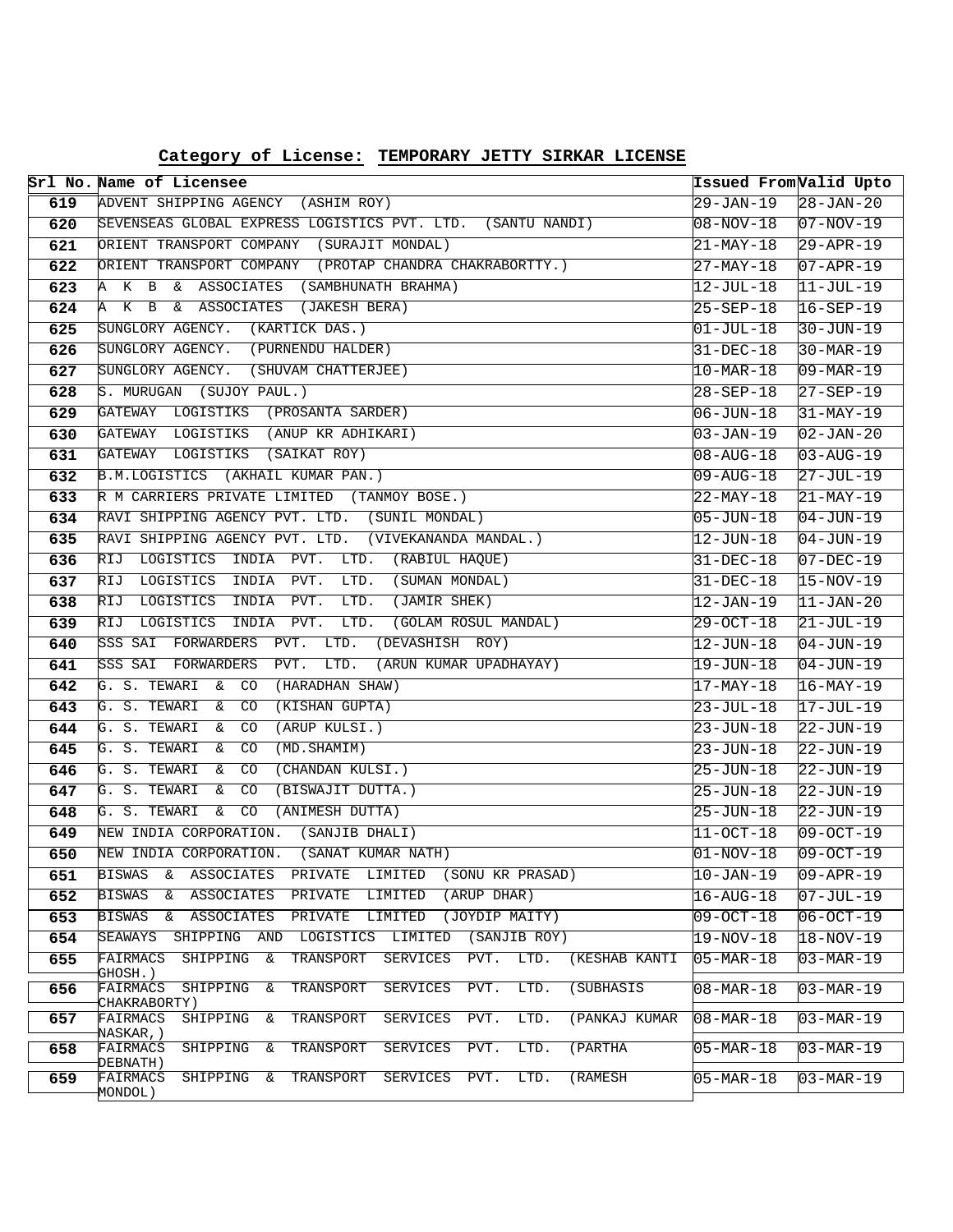|     | Srl No. Name of Licensee                                                                | Issued FromValid Upto  |                        |
|-----|-----------------------------------------------------------------------------------------|------------------------|------------------------|
| 660 | FAIRMACS SHIPPING &<br>TRANSPORT SERVICES PVT.<br>LTD.<br>(MITHUN KUMAR<br>GHOSH)       | $11-DEC-18$            | $08 - \text{MAR} - 19$ |
| 661 | FAIRMACS SHIPPING &<br>TRANSPORT<br>LTD.<br>SERVICES<br>PVT.<br>(DIBYENDU DAS<br>KHAN.) | $02 - JAN - 19$        | $01 - JAN - 20$        |
| 662 | ANIL KRISHNA DATTA<br>(AWADHESH KUMAR RAY.)                                             | $10 - SEP - 18$        | $04 - SEP - 19$        |
| 663 | LOGISTICS<br>INDIA<br>PVT.<br>LTD.<br>(SARADINDU KOLEY)<br>JRD                          | $07 - JAN - 19$        | $06 - APR - 19$        |
| 664 | PVT.<br>JRD<br>LOGISTICS<br>INDIA<br>LTD.<br>(JITESH ROY)                               | 28-JAN-19              | $26 - JAN - 20$        |
| 665 | LOGISTICS<br>INDIA<br>PVT.<br>LTD.<br>(APURBA BHATTACHARYA)<br>JRD                      | $21 - AUG - 18$        | $09 - \text{AUG} - 19$ |
| 666 | IAL<br>CLEFORD<br>LOGISTICS PRIVATE<br>LIMITED (CHANDRA SEKHAR<br>CHATTOPADHYAY)        | $10 - DEC - 18$        | $08 - DEC - 19$        |
| 667 | CLEFORD<br>LOGISTICS PRIVATE LIMITED (TAPAS KUMAR PATRA.)<br>IAL                        | $03 - APR - 18$        | $26-MAR-19$            |
| 668 | MAYUR ENTERPRISES<br>(AMJAD IQBAL.)                                                     | $23 - OCT - 18$        | $14-OCT-19$            |
| 669 | LOGISTICS<br>RV<br>(CHA)<br>(TANMOY MANDAL)                                             | $12 - JUL-18$          | $11-JUL-19$            |
| 670 | RV<br>LOGISTICS<br>(CHA)<br>(MUKUL DAS)                                                 | $11 - JAN-19$          | $10 - APR - 19$        |
| 671 | RV<br>LOGISTICS<br>(CHA)<br>(PRASENJIT BERA)                                            | $22 - JAN - 19$        | $18 - JAN - 20$        |
| 672 | (SRIMANTA SARAN)<br>RV<br>LOGISTICS<br>(CHA)                                            | $31 - JAN - 19$        | $30 - JAN - 20$        |
| 673 | LOGISTICS<br>(AMIYA KUMAR SAMANTA)<br>RV<br>(CHA)                                       | 27-JAN-19              | $26 - JAN - 20$        |
| 674 | (THAKUR BHUE)<br>RV<br>LOGISTICS<br>(CHA)                                               | $04 - FEB - 19$        | $31 - JAN - 20$        |
| 675 | LTD.<br>(MAHESH CHANDRA THAKUR.)<br>LOTUS MARINE<br>SERVICES<br>PVT.                    | $14 - \text{MAR} - 18$ | $13 - \text{MAR} - 19$ |
| 676 | PVT.<br>(RATIKANTA JENA)<br>LOTUS<br>MARINE<br><b>SERVICES</b><br>LTD.                  | 03-NOV-18              | $02-NOV-19$            |
| 677 | LOTUS MARINE<br>PVT.<br>LTD.<br>(MD. RAJA MURAD)<br><b>SERVICES</b>                     | $31 - OCT - 18$        | $30-0CT-19$            |
| 678 | PVT.<br>LTD.<br>(MD ZUBAIR KHAN)<br>LOTUS<br>MARINE<br><b>SERVICES</b>                  | $02 - NOV - 18$        | $ 01-NOV-19$           |
| 679 | LEE & MUIRHEAD PVT.<br>LTD.<br>(SUSANTA GHOSH.)                                         | $01 - JAN - 19$        | $31 - DEC - 19$        |
| 680 | (AMIT KUMAR DAS.)<br>LEE & MUIRHEAD PVT.<br>LTD.                                        | $01 - JAN - 19$        | $31-DEC-19$            |
| 681 | PVT.<br>LTD.<br>HIND<br>FREIGHT<br>SERVICES<br>(PRASENJIT CHAKRABORTY)                  | $13 - APR - 18$        | $12 - APR - 19$        |
| 682 | LTD.<br>(SUMAN KUMAR SEN)<br>HIND<br>FREIGHT<br>SERVICES<br>PVT.                        | $12 - APR - 18$        | $10 - APR - 19$        |
| 683 | (SUCHARITA PANDIT)<br>ADITYA<br>SHIPPING & CLEARING                                     | 12-JUL-18              | $23 - FEB - 19$        |
| 684 | ADITYA<br>SHIPPING<br>CLEARING<br>(GAURAV MUKHERJEE)<br>&                               | 12-JUL-18              | $25 - FEB - 19$        |
| 685 | ADITYA<br>SHIPPING<br>CLEARING<br>(NIVEDITA BASU)<br>δc                                 | $07 - JUN - 18$        | $12 - APR - 19$        |
| 686 | (AMIT KUMAR SARADAR)<br>ADITYA<br>SHIPPING<br>CLEARING<br>&                             | $07 - JUN - 18$        | $02 - \text{MAX} - 19$ |
| 687 | ADITYA<br>SHIPPING<br>CLEARING<br>(PRITAM BAR)<br>δc                                    | $08 - JAN - 19$        | $24-MAR-19$            |
| 688 | (PRANTIK CHATTERJEE)<br>ADITYA<br>SHIPPING<br>CLEARING<br>&                             | 20-SEP-18              | $30 - \text{AUG} - 19$ |
| 689 | OM FREIGHT FORWARDERS PVT.LTD.<br>(TAMAL ROY CHOWDHURY)                                 | $08 - JUL - 18$        | $07 - JUL - 19$        |
| 690 | (HARSHAL JOSHI.)<br>OM FREIGHT FORWARDERS PVT.LTD.                                      | 25-JUL-18              | $08 - JUN - 19$        |
| 691 | OM FREIGHT FORWARDERS PVT.LTD. (MRITYUNJAY RAY.)                                        | $26 - JUL - 18$        | $25 - JUL - 19$        |
| 692 | OM FREIGHT FORWARDERS PVT.LTD. (BIRENDRA KRISHNA RAY.)                                  | 19-DEC-18              | $18 - DEC - 19$        |
| 693 | G.M. INTERNATIONAL SERVICE<br>(SUBHASIS ROY)                                            | $09 - FEB - 19$        | $08 - FEB - 20$        |
| 694 | DAFFODILS. (AKBAR HOSSAIN.)                                                             | $28 - FEB - 18$        | $27 - FEB - 19$        |
| 695 | DAFFODILS. (TASNIM AHMED MONIR.)                                                        | $28 - FEB - 18$        | $27 - FEB - 19$        |
| 696 | DAFFODILS. (PALASH CHANDRA HALDER.)                                                     | $28 - FEB - 18$        | $27 - FEB - 19$        |
| 697 | SKB C & F AGENCY (JOY MANNA)                                                            | $01 - APR - 18$        | $31 - \text{MAR} - 19$ |
| 698 | SKB C & F AGENCY (GOVIND SHARDA)                                                        | $01-0CT-18$            | $20 - JUN - 19$        |
| 699 | SKB C & F AGENCY (NAYEEM KHAN.)                                                         | $24 - SEP - 18$        | $25 - MAX - 19$        |
| 700 | SKB SHIPPING AGENCY (VINEET KR.BINANI)                                                  | $21 - \text{MAR} - 18$ | $20 - \text{MAR} - 19$ |
| 701 | SKB SHIPPING AGENCY (ADITYA KOLEY)                                                      | $20 - \text{MAR} - 18$ | $09 - \text{MAR} - 19$ |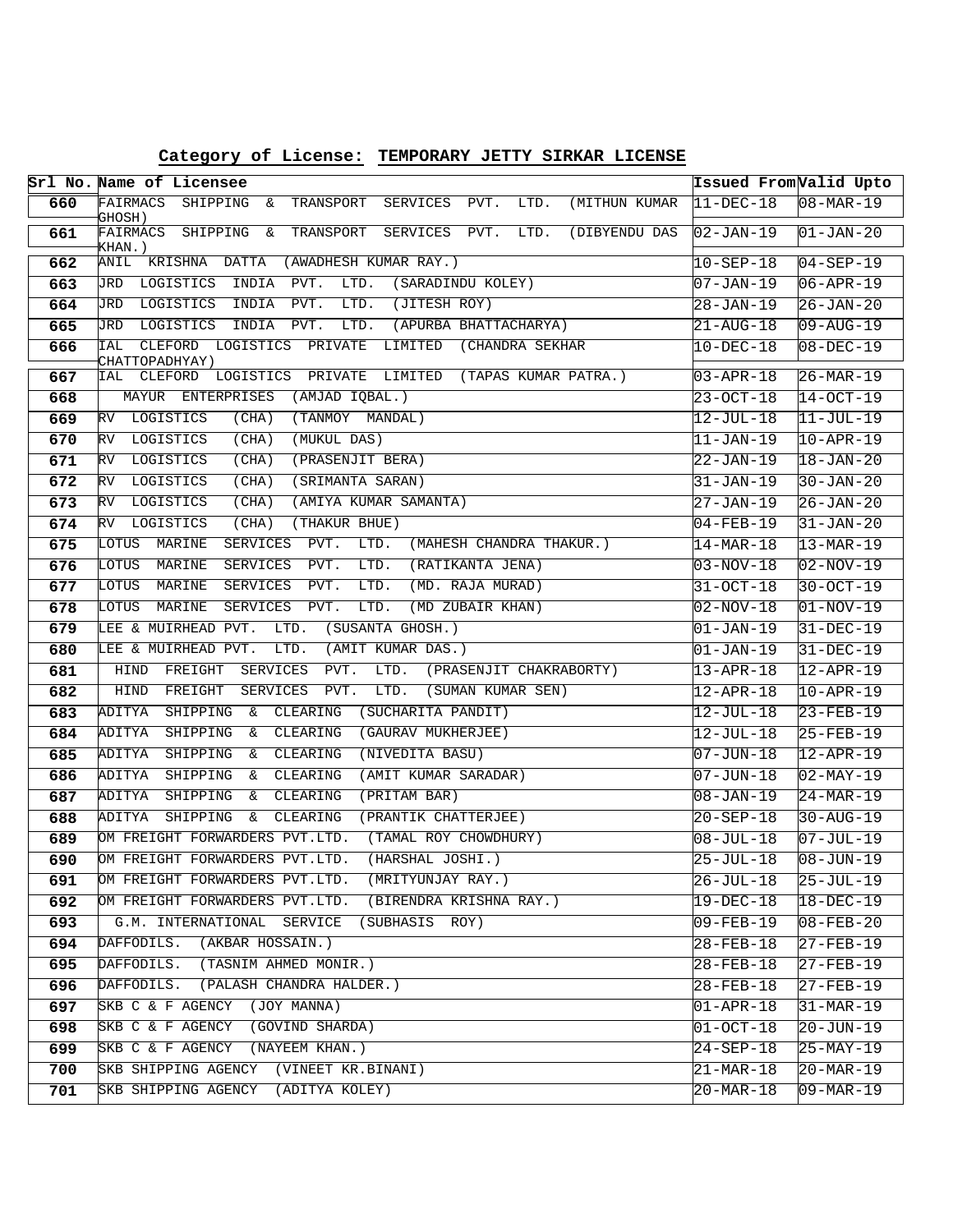|     | Srl No. Name of Licensee                                 | Issued From Valid Upto |                        |
|-----|----------------------------------------------------------|------------------------|------------------------|
| 702 | SKB SHIPPING AGENCY<br>(CHANDU CHAKRABORTY)              | $01 - APR - 18$        | $31-MAR-19$            |
| 703 | SKB CARGO SERVICES (SWADHIN BANERJEE)                    | 14-MAY-18              | $13-MAY-19$            |
| 704 | SKB CARGO SERVICES<br>(SUROJIT KOLEY)                    | 09-MAY-18              | $08 - \text{MAX} - 19$ |
| 705 | SKB CARGO SERVICES<br>(DANISH IQBAL.)                    | 03-APR-18              | $02 - APR - 19$        |
| 706 | SKB CARGO SERVICES<br>(DEEPAK BAHETI)                    | $ 01-OCT-18 $          | $21 - JUN - 19$        |
| 707 | SCF<br>INTERNATIONAL<br>(SUPARNA BANERJEE)               | $01 - \text{MAR} - 18$ | $28 - FEB - 19$        |
| 708 | SCF<br>INTERNATIONAL<br>(SABBIR ALAM)                    | 01-FEB-19              | $30 - APR - 19$        |
| 709 | (SK. NURUL HOSSAIN)<br>SCF<br>INTERNATIONAL              | $13 - APR - 18$        | $12 - APR - 19$        |
| 710 | AKSHOY KUMAR GHOSH & SONS (SANJU MUKHERJEE)              | 31-MAY-18              | $11-MAY-19$            |
| 711 | AKSHOY KUMAR GHOSH & SONS (JAFADISH GHOSH)               | 04-JAN-19              | $25-MAR-19$            |
| 712 | AKSHOY KUMAR GHOSH & SONS<br>(SUNIT DE.)                 | $03 - MAX - 18$        | 09-APR-19              |
| 713 | (RAMESH HALDAR.)<br>AKSHOY KUMAR GHOSH & SONS            | 10-APR-18              | 09-APR-19              |
| 714 | AKSHOY KUMAR GHOSH & SONS<br>(SANJIB KUMAR BURMAN)       | 10-APR-18              | $09 - APR - 19$        |
| 715 | AKSHOY KUMAR GHOSH & SONS<br>(SUBRATA GANGULY)           | $10 - APR - 18$        | 09-APR-19              |
| 716 | (GOUTAM GHOSH)<br>AKSHOY KUMAR GHOSH & SONS              | 10-APR-18              | 09-APR-19              |
| 717 | (LALMONI PERJAPATI)<br>AKSHOY KUMAR GHOSH & SONS         | 10-APR-18              | $09 - APR - 19$        |
| 718 | AKSHOY KUMAR GHOSH & SONS<br>(BIDYUT SEN)                | 10-APR-18              | $09 - APR - 19$        |
| 719 | AKSHOY KUMAR GHOSH & SONS (RAKESH CHAUDHARY)             | 20-SEP-18              | $19 - SEP - 19$        |
| 720 | BHARAT IMPEX SYSTEMS. (MALAY MONDAL.)                    | 20-FEB-18              | 15-FEB-19              |
| 721 | BHARAT IMPEX SYSTEMS. (RATAN DEY)                        | 10-JAN-19              | 09-APR-19              |
| 722 | BHARAT IMPEX SYSTEMS.<br>(RAMASIS BANDYOPADHYAY)         | 23-APR-18              | $02 - APR - 19$        |
| 723 | BHARAT IMPEX SYSTEMS.<br>(RAUSHAN KR SINGH)              | $10 - \text{AUG} - 18$ | $24 - FEB - 19$        |
| 724 | BHARAT IMPEX SYSTEMS.<br>(HARI HAR KUMAR JHA)            | $03 - \text{AUG} - 18$ | 05-JUL-19              |
| 725 | BHARAT IMPEX SYSTEMS.<br>(RAJU SINHA)                    | 13-AUG-18              | $12 - \text{AUG} - 19$ |
| 726 | BHARAT IMPEX SYSTEMS.<br>(PRODIP BOSE)                   | $01 - NOV - 18$        | $23 - JUL - 19$        |
| 727 | HIMACHAL C & F AGENCY PVT.LTD. (SHAHNAWAZ ANSARI)        | $10 - \text{MAR} - 18$ | $09 - \text{MAR} - 19$ |
| 728 | HIMACHAL C & F AGENCY PVT.LTD. (ASHIS KUMAR CHAKRABORTY) | $17 - APR - 18$        | $16 - APR - 19$        |
| 729 | KSR FREIGHT FORWARDERS (P) LTD. (SANJAY CHAKRABORTY)     | 28-JUL-18              | 27-JUL-19              |
| 730 | KSR FREIGHT FORWARDERS (P) LTD.<br>(RAMAMURTHY SRIRAM)   | $27-DEC-18$            | $26 - \text{MAR} - 19$ |
| 731 | OUTBOX CARGO SERVICES LLP.<br>(RITWIK JANA)              | 20-FEB-18              | $16 - FEB - 19$        |
| 732 | OUTBOX CARGO<br>SERVICES LLP.<br>(SHASHI KUMAR MAHATO)   | $19 - JUL - 18$        | $17 - JUL - 19$        |
| 733 | OUTBOX CARGO<br>SERVICES LLP.<br>(AMIT CHOUDHURY)        | $22 - JUN - 18$        | 01-JUN-19              |
| 734 | (SUBRATA DEWRI)<br>EMBARKATION COMMANDANT.               | $16 - JUL - 18$        | $06 - JUL - 19$        |
| 735 | EMBARKATION COMMANDANT.<br>(RAJU SAHA.)                  | $16 - JUL - 18$        | $07 - JUL - 19$        |
| 736 | EMBARKATION COMMANDANT.<br>(ABADHUT PANDA)               | $16 - JUL - 18$        | $03 - JUL - 19$        |
| 737 | KSHITIZ NIRMAN PVT. LTD.<br>(PRASUN MITRA NEOGI)         | 26-JUN-18              | $26 - APR - 19$        |
| 738 | KSHITIZ NIRMAN<br>(BISWANATH GHOSAL)<br>PVT.<br>LTD.     | $29 - JAN-19$          | $18 - DEC - 19$        |
| 739 | (TOTAN SARKAR.)<br>KSHITIZ NIRMAN<br>PVT.<br>LTD.        | 28-MAR-18              | $28 - FEB - 19$        |
| 740 | P. S. SHIPPING & LOGISTICS<br>(ABHIJIT CHATTERJEE.)      | $08 - \text{MAR} - 18$ | $06 - \text{MAR} - 19$ |
| 741 | P. S. SHIPPING &<br>LOGISTICS<br>(SANTOSH KUMAR JHA)     | $04 - JAN - 19$        | $03 - JAN - 20$        |
| 742 | LOGISTICS<br>(ASHOK KR MISHRA)<br>P. S. SHIPPING<br>&    | $04 - JAN - 19$        | $03 - JAN - 20$        |
| 743 | P. S. SHIPPING &<br>(TUHIN SUVRA PALUI.)<br>LOGISTICS    | 12-FEB-19              | $06 - APR - 19$        |
| 744 | $P.S.$ SHIPPING &<br>LOGISTICS<br>(RAJESH KUMAR JHA.)    | $05-0CT-18$            | $04-OCT-19$            |
| 745 | MULLICK SHIPPING COMPANY (AJMAL HUSSAIN)                 | $26 - JAN - 19$        | $25 - APR - 19$        |